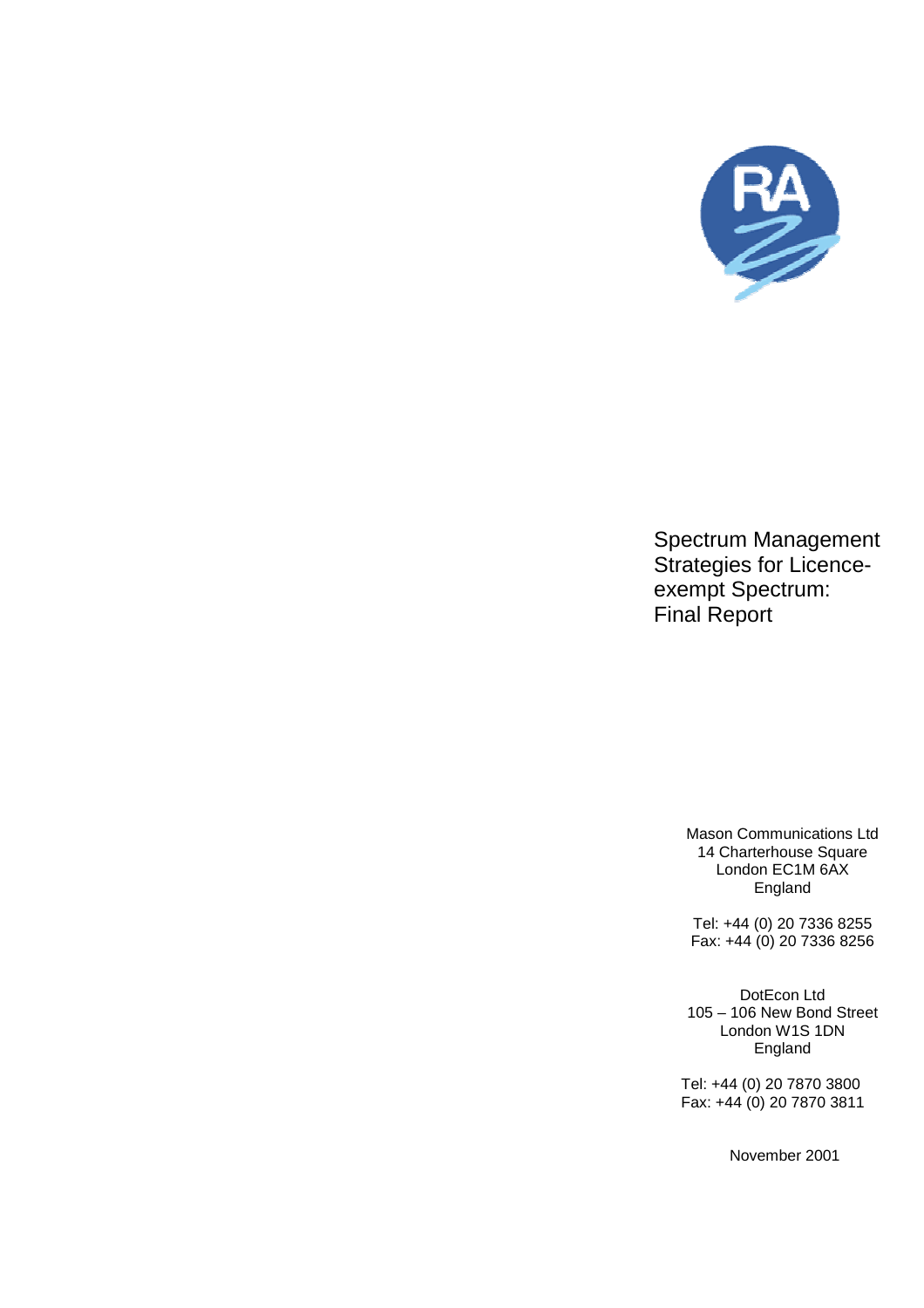## RADIOCOMMUNICATIONS AGENCY

# SPECTRUM MANAGEMENT STRATEGIES FOR LICENCE-EXEMPT SPECTRUM: FINAL REPORT

MASON COMMUNICATIONS LTD 14 CHARTERHOUSE SQUARE, LONDON EC1M 6AX. ENGLAND TEL: +44 (0) 20 7336 8255 FAX: +44 (0) 20 7336 8256 e-mail: masoncom@masoncom.com www.masoncom.com

MANCHESTER EDINBURGH DUBLIN LONDON

DOTECON LTD 105 – 106 NEW BOND STREET, LONDON W1S 1DN, ENGLAND TEL: +44 (0) 20 7870 3800 FAX: +44 (0) 20 7870 3811 e-mail: info@dotecon.com www.dotecon.com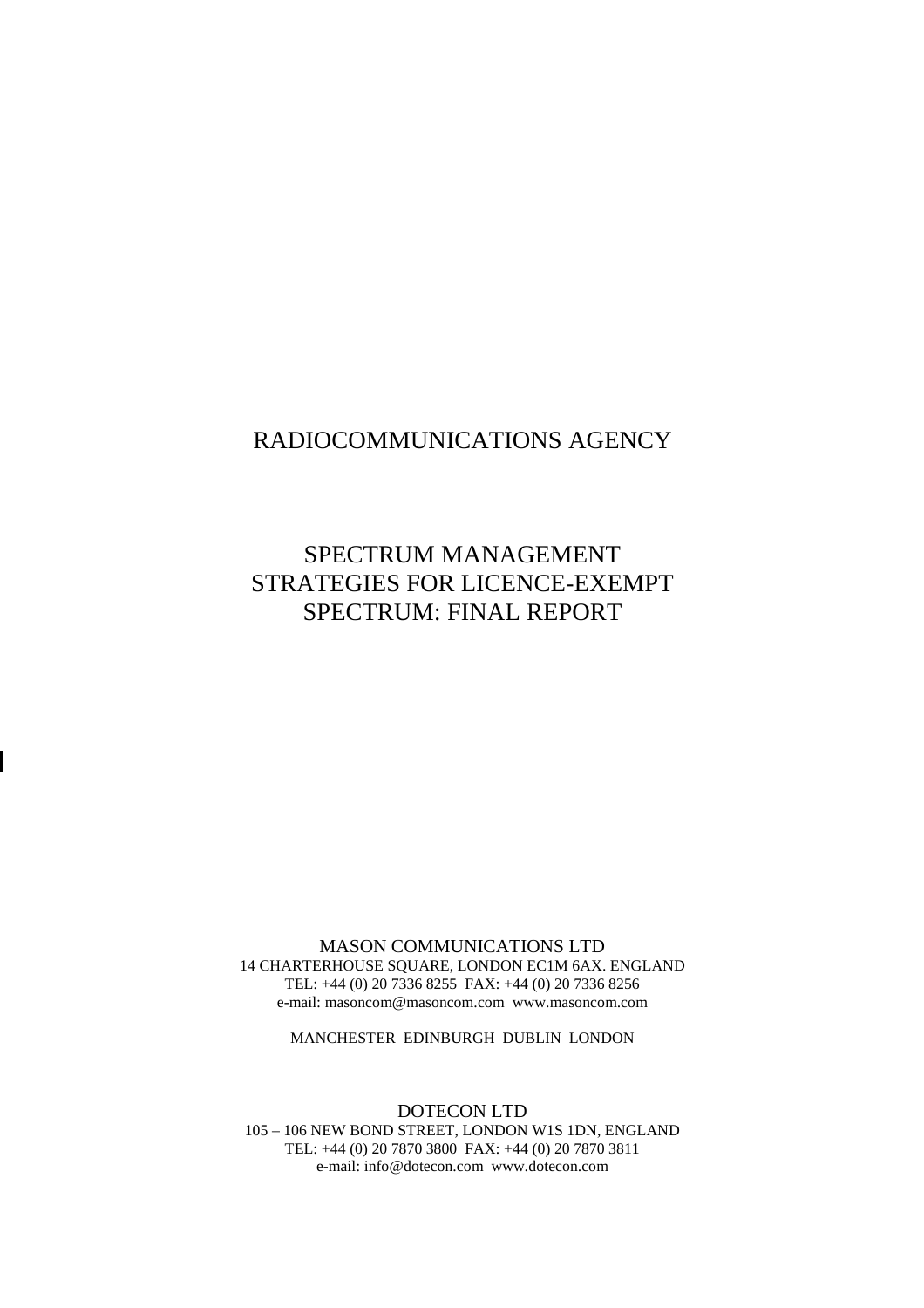## RADIOCOMMUNICATIONS AGENCY

# SPECTRUM MANAGEMENT STRATEGIES FOR LICENCE-EXEMPT SPECTRUM: FINAL REPORT

The information contained herein is the property of Mason Communications Ltd and is provided on condition that it will not be reproduced, copied, lent or disclosed, directly or indirectly, nor used for any purpose other than that for which it was specifically furnished. A Final report Janette Dobson Dave Tanner O Draft final report sent to client Janette Dobson Dave Tanner Stacey Whitlock PREPARED BY REVIEWED BY CHECKED BY APPROVED BY DATE REVISION WORD PROCESSOR REFERENCE NUMBER Y32A018A **Page 1 of 99**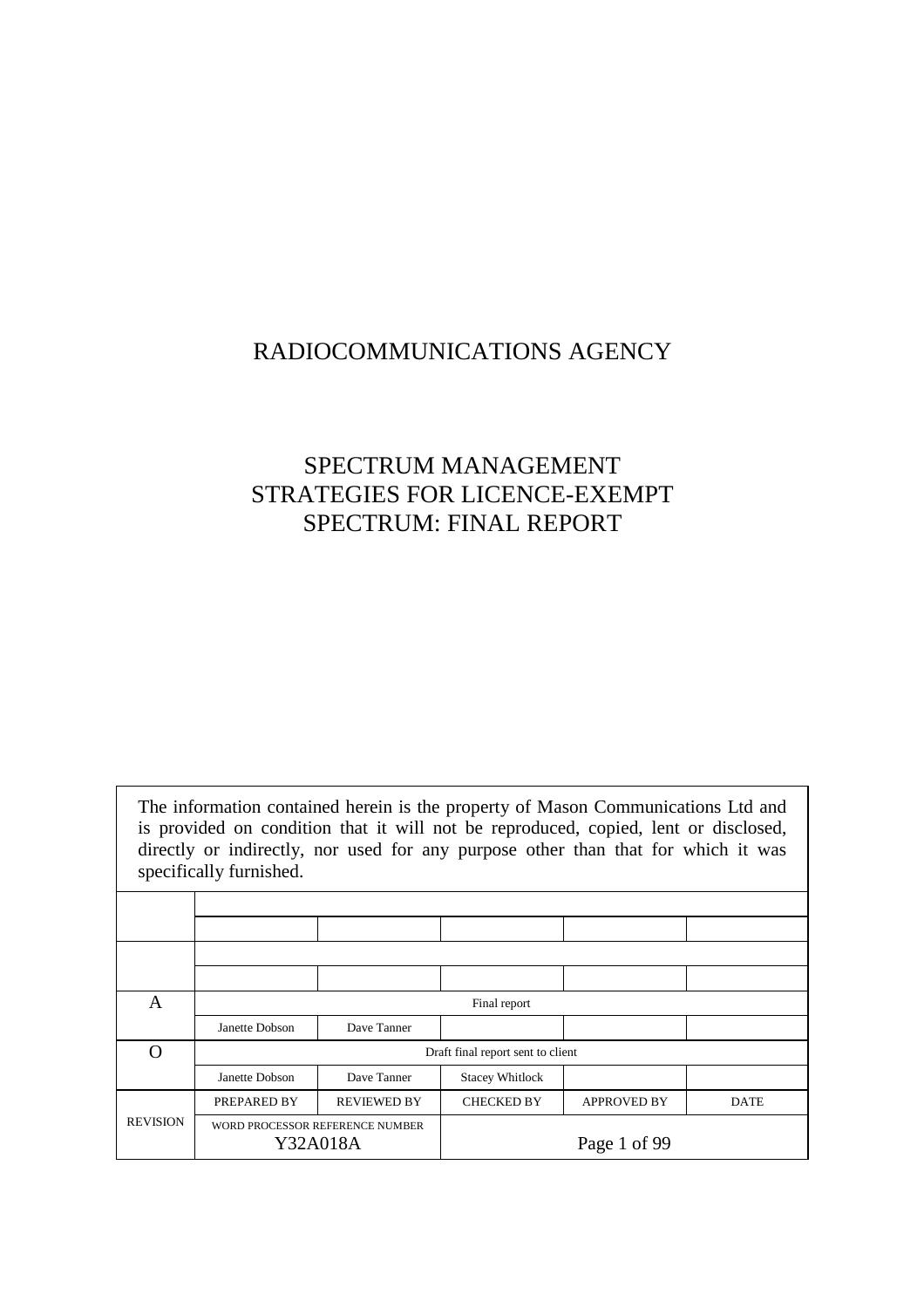## **EXECUTIVE SUMMARY**

This document represents the results of a study carried out by Mason Communications Ltd and DotEcon Ltd on behalf of the Radiocommunications Agency, to identify the impact on present and potential users of radio spectrum of proposed strategies to allow provision of public access systems using 'licence-exempt' spectrum. The three proposed regulatory strategies considered in the study are:

- To maintain the current status quo, requiring public systems in licence-exempt spectrum to be individually licensed
- To apply a light licensing/regulatory scheme
- To allow a completely uncoordinated approach, i.e. 'best effort'.

The study assesses the impact of these strategies from a technical and economic perspective, and considers new service opportunities that might be created from a change of regulation. The technical impact assessment considers the risk of interference and congestion, and the consequential impact on Quality of Service (QoS) to users. The economic impact assessment considers the costs and benefits arising from new services being offered in licence-exempt spectrum. The study also assesses new service opportunities based on primary research conducted by means of a survey of sectors of the telecommunications industry with a potential interest in the proposed regulatory changes, including the existing licence-exempt user base (the Short Range Device community), telecommunications operators, Internet Service Providers (ISPs) and equipment manufacturers. The study makes recommendations concerning the regulatory framework likely to maximise the net benefits from spectrum use and minimise undesired effects such as interference and congestion.

#### **Technical analysis**

The technical analysis examines the implications of the expected peak system densities that could occur in licence-exempt spectrum; as an example, the City of London has been used to assess interference assuming peak potential RLAN equipment densities. The technical analysis has concentrated on the licence-exempt bands that have the greatest perceived commercial interest; 1880 – 1900 MHz, 2010 – 2025 MHz, 2400 – 2483.5 MHz and 5150 – 5350/5470 – 5875 MHz. Where there have been previous compatibility studies conducted for these bands, these have been re-examined in the light of technical and market developments to assess the validity of results and conclusions. New analysis using Minimum Coupling Loss and Monte Carlo simulations has been conducted for the 5 GHz band. This has been used to assess the potential for, and the impact of, interference in various scenarios. The analyses indicate that both public and private use of RLANs in the 2.4 and 5 GHz bands is feasible from a technical perspective. The use of mesh FWA systems in the 5 GHz bands appears feasible if geographic limitations, to rural and suburban environments, can be ensured. The lack of progress on standardisation means that no conclusions can be drawn for the 3G TDD licence-exempt band from 2010 – 2025 MHz. The use of the 1.9 GHz DECT spectrum to offer licence-exempt public and private services appears technically feasible, assuming systems conforming to the current DECT specifications are employed. Use of higher gain antennas to deploy WLL services in this band would cause potential problems to current and future users of DECT for telephony. Overall, if systems with homogeneous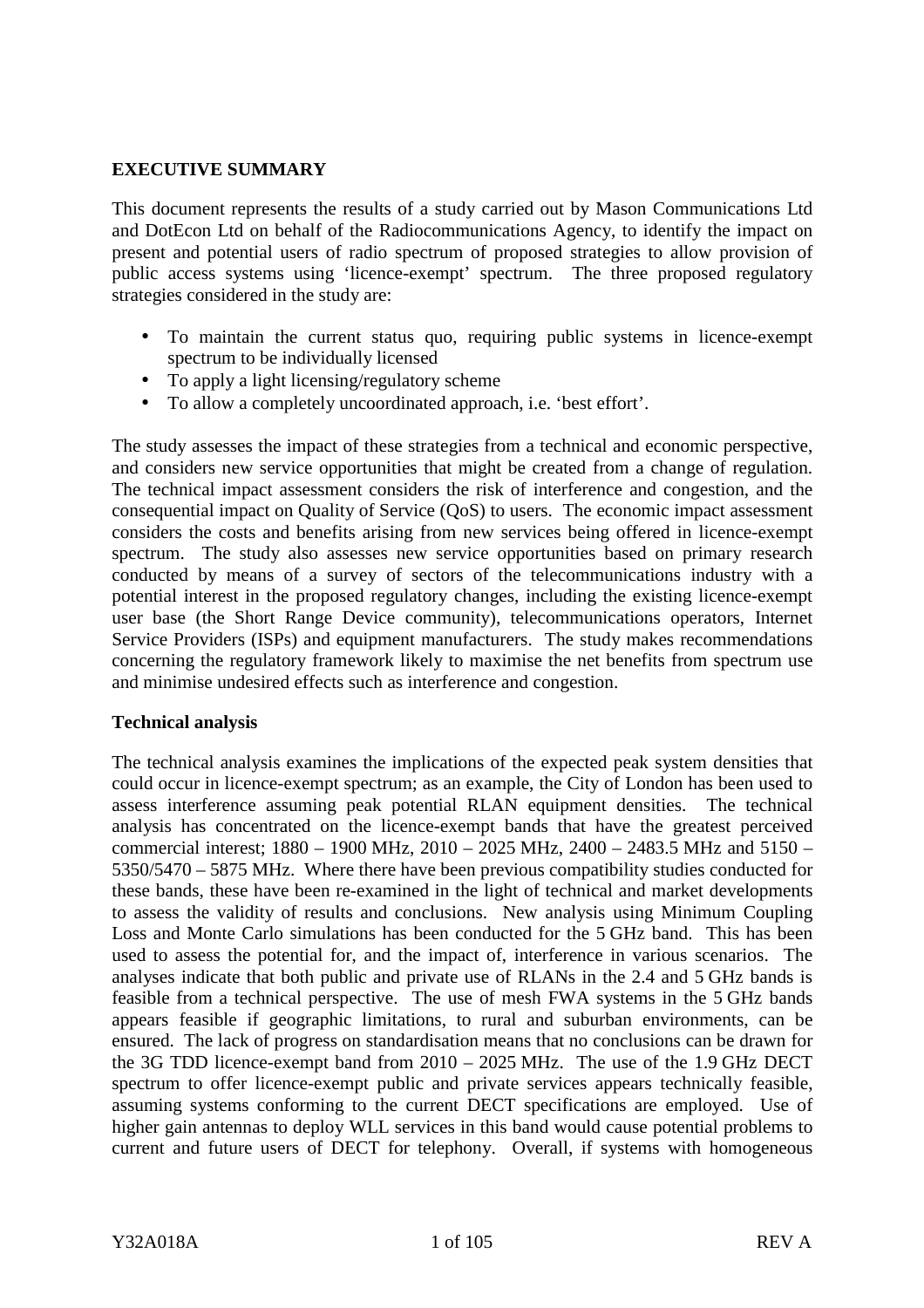operating characteristics (i.e. with similar bandwidths, EIRPs, etc) using 'polite' technologies (i.e. DFS, TPC) are employed, then generally more benign sharing situations will result.

## **Economic analysis**

The economic impact analysis aims to identify the main drivers of costs and benefits associated with changes in the regulatory regime and the resultant development of new services using licence-exempt spectrum. We argue that incremental benefits from new services that are close substitutes for existing ones are likely to be small, and even though the associated costs may be minimal, such services are unlikely to generate net benefits. By contrast, services that satisfy entirely new and previously unmet demand are likely to generate considerable welfare benefits. The largest benefits can be expected to arise from services that are complementary to existing ones. Given reasonable take-up and pricing assumptions, it is considered that allowing the introduction of RLANs generates a very substantial consumer surplus in the order of £500 million per annum. The overall impact on economic welfare is likely to be of a similar order to this, regardless of whether market conditions are effectively competitive or not. The technical analysis suggests that allowing public access use of the 2.4 and 5GHz bands is likely to generate minimal additional interference costs for existing users. In particular any such costs (including possible costs for existing users of SRDs) are very unlikely to exceed these benefits. Overall, this strongly suggests that allowing public access systems to use licence-exempt spectrum is likely to be beneficial, but that certain conditions ought to be put in place in order to make sure that congestion and interference are minimised. Where there may be difficulties in accommodating all possible uses of unlicensed spectrum, priority should be given to services meeting new demands rather than those substituting for similar existing services supplied by other means. This may imply giving greater priority to RLANs than FWA systems to the extent that the demands they make on unlicensed spectrum conflict.

## **Opportunities for new services and the drivers for change to the regulatory framework**

An industry survey was conducted to gauge the opinion of key players in the telecommunications industry about the impact of the proposed regulatory options. The most important factors identified for regulatory policy were: the potential for congestion to reduce service quality and availability; and the commercial opportunities that might be enabled through a change in regulation that, if exploited, would lead to potentially considerable benefits from innovation and new services. The industry survey found that the licenceexempt nature of frequency bands such as the 2.4 GHz band has fostered innovation within the telecommunications industry, with notable examples being the significant industry efforts in standardising 'tetherless' technologies such as Bluetooth and RLANs. The survey also gave indications of: new service opportunities and products that might be enabled by a change in regulation of licence-exempt spectrum; the perceived potential for congestion; management of Quality of Service (QoS); and the impact on the existing UK licence-exempt spectrum user base.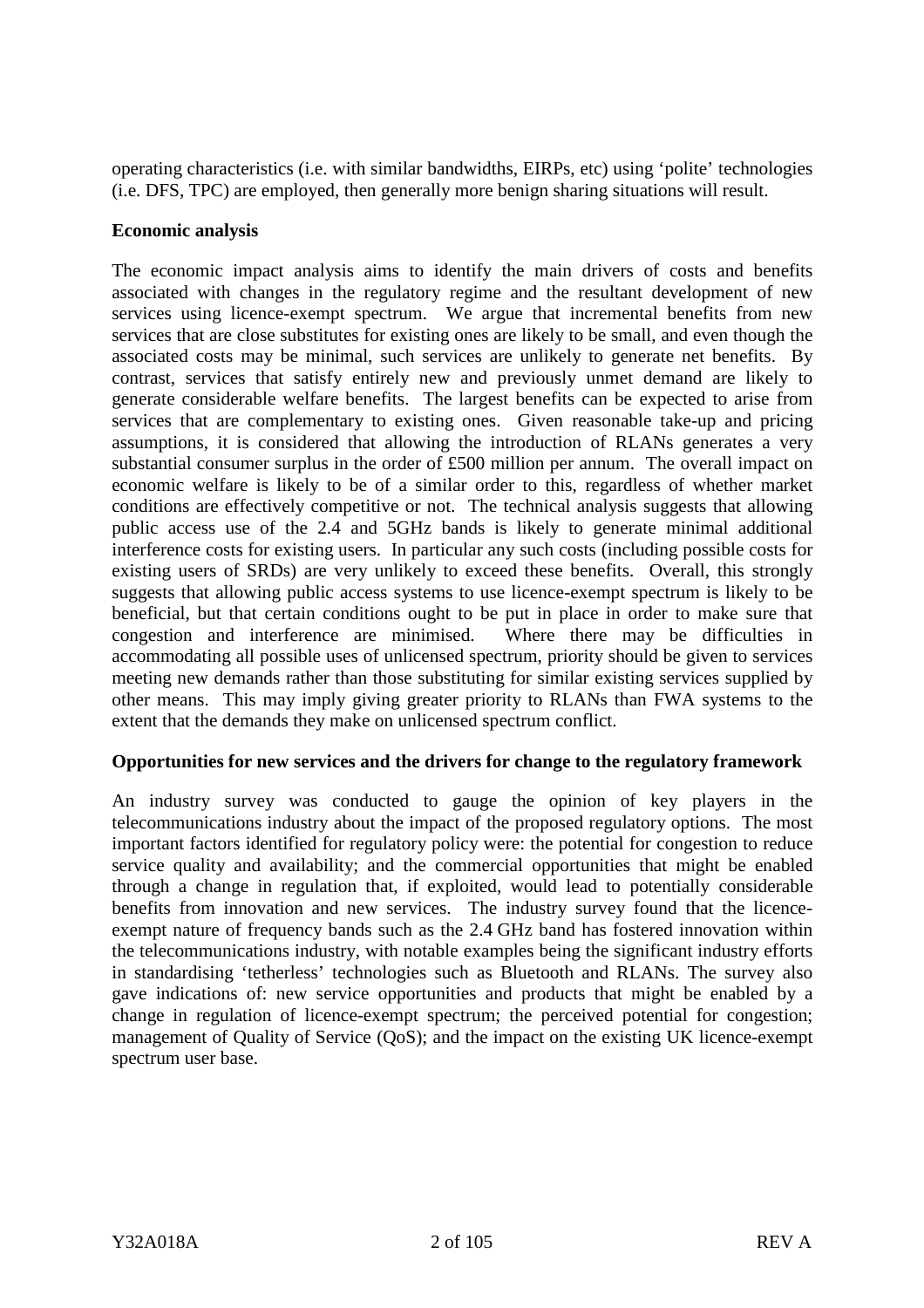## **CONTENTS**

| 2.        |            |          |  |
|-----------|------------|----------|--|
|           | <b>2.1</b> |          |  |
|           | 2.2        |          |  |
|           |            |          |  |
| <u>3.</u> |            |          |  |
|           | 3.1        |          |  |
|           | 3.2        |          |  |
|           | 3.3        |          |  |
|           | 3.4        |          |  |
|           |            | 3.4.1    |  |
|           |            | 3.4.2    |  |
|           | 3.5        |          |  |
|           |            |          |  |
| 4.        |            |          |  |
|           | 4.1        |          |  |
|           | 4.2        |          |  |
|           |            | 4.2.1    |  |
|           |            | 4.2.2    |  |
|           |            | 4.2.3    |  |
|           |            | 4.2.4    |  |
|           |            | 4.2.5    |  |
|           | 4.3        |          |  |
|           | 4.4        |          |  |
|           | 4.5        |          |  |
|           |            | 4.5.1    |  |
|           |            | 4.5.2    |  |
|           |            | 4.5.3    |  |
|           |            |          |  |
| 5.        |            |          |  |
|           | 5.1        |          |  |
|           |            | 5.1.1    |  |
|           |            | 5.1.2    |  |
|           | 5.2        |          |  |
|           |            | 5.2.1    |  |
|           |            | 5.2.2    |  |
|           |            | 5.2.3    |  |
|           | 5.3        | $2010 -$ |  |
|           |            | 5.3.1    |  |
|           |            | 5.3.2    |  |
|           | 5.4        | $2400 -$ |  |
|           |            | 5.4.1    |  |
|           |            | 5.4.2    |  |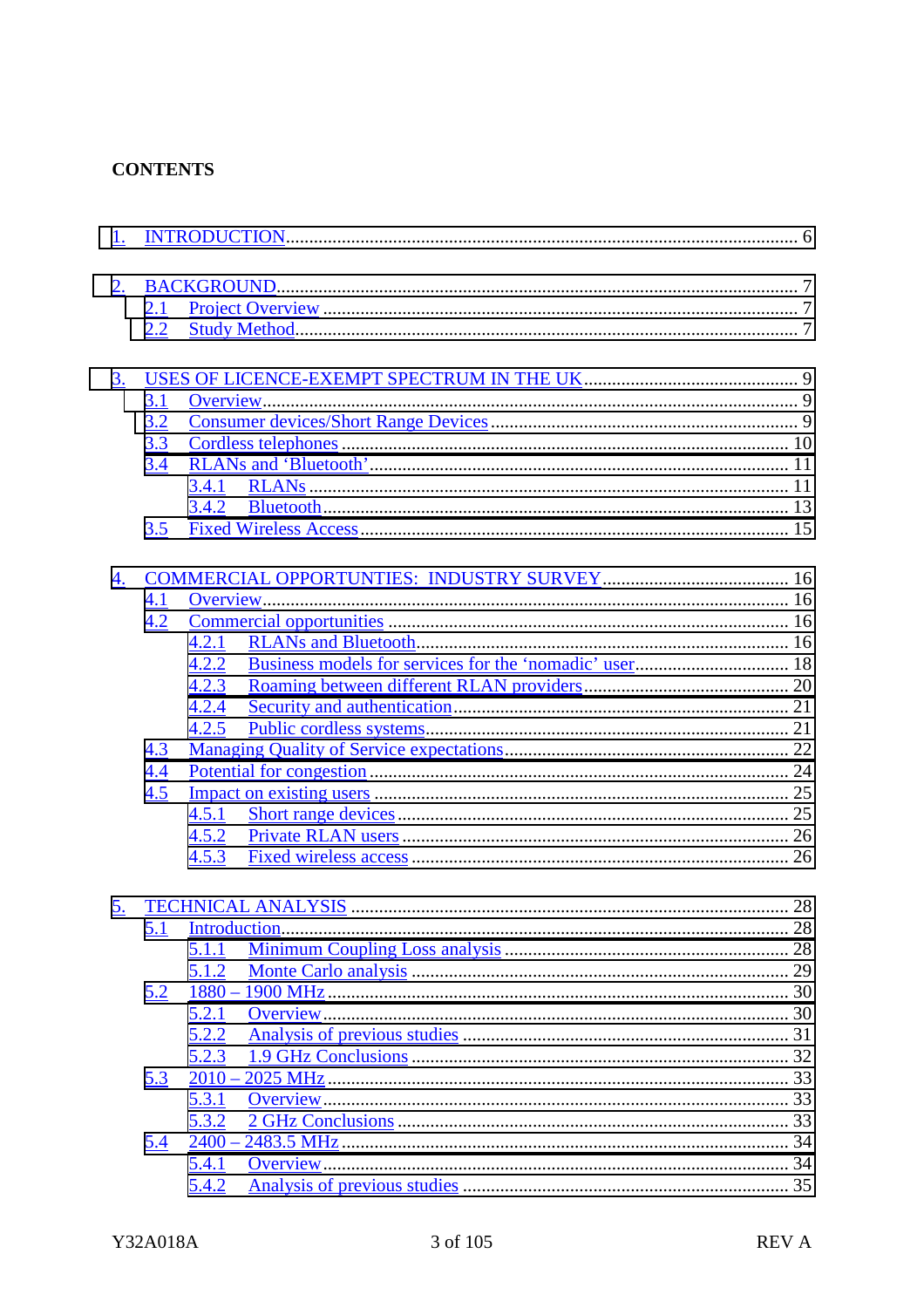|    |                   | 5.4.3                                                                      |     |
|----|-------------------|----------------------------------------------------------------------------|-----|
|    | 5.5               |                                                                            |     |
|    |                   | 5.5.1                                                                      |     |
|    |                   | 5.5.2                                                                      |     |
|    |                   | 5.5.3                                                                      |     |
|    |                   | 5.5.4                                                                      |     |
|    |                   | 5.5.5                                                                      |     |
|    |                   | 5.5.6                                                                      |     |
|    |                   | 5.5.7                                                                      |     |
|    |                   | 5.5.8                                                                      |     |
|    | 5.6               |                                                                            |     |
|    |                   |                                                                            |     |
| 6. |                   |                                                                            |     |
|    | 6.1               |                                                                            |     |
|    | 6.2               |                                                                            |     |
|    | 6.3               |                                                                            |     |
|    | 6.4               |                                                                            |     |
|    | 6.5               |                                                                            |     |
|    | 6.6               | 6.6.1                                                                      |     |
|    |                   | Relationship with mobile services and impact on existing users 84<br>6.6.2 |     |
|    |                   |                                                                            |     |
|    |                   | 6.6.3<br>6.6.4                                                             |     |
|    |                   | 6.6.5                                                                      |     |
|    |                   |                                                                            |     |
|    | <u>6.7</u><br>6.8 |                                                                            |     |
|    |                   |                                                                            |     |
| 7. |                   |                                                                            |     |
|    | 7.1               |                                                                            |     |
|    | 7.2               | SRD spectrum (433 MHz, 868 MHz, 173 MHz, 458 MHz, 2.4 GHz, 5.8 GHz)  96    |     |
|    | 7.3               |                                                                            |     |
|    | 7.4               | The 5 GHz band (5150 - 5350 MHz, 5470 - 5725 MHz, 5725 - 5875 MHz)  98     |     |
|    | 7.5               |                                                                            |     |
|    | 7.6               |                                                                            |     |
|    | 7.7               |                                                                            |     |
| 8. |                   | <b>RECOMMENDATIONS</b>                                                     | 105 |
|    |                   |                                                                            |     |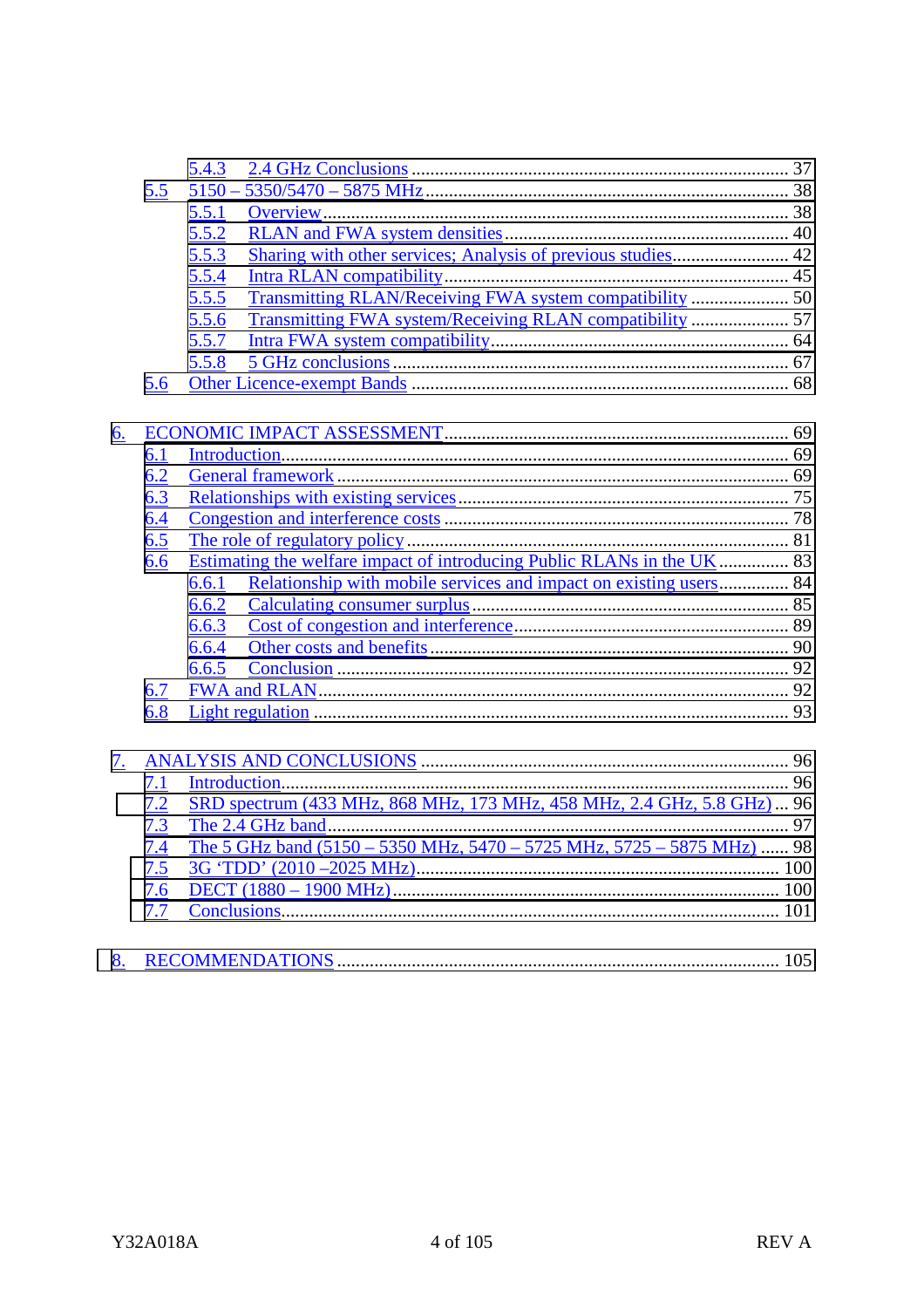## APPENDICES

- A REFERENCES
- B GLOSSARY OF TERMS
- C TECHNICAL ANALYSIS ASSUMPTIONS
- D LICENCE-EXEMPT BANDS IN THE UK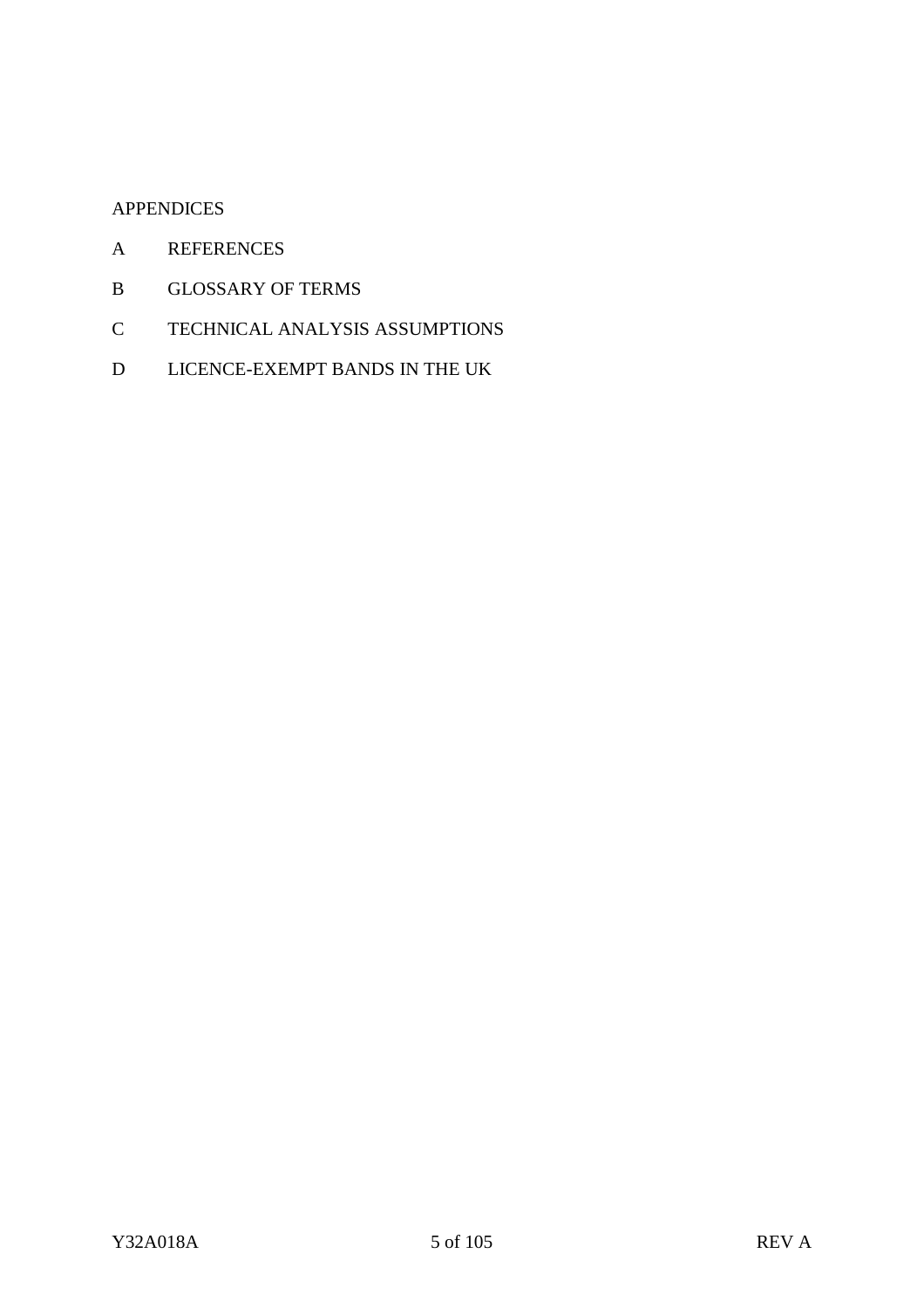## <span id="page-8-0"></span>**1. INTRODUCTION**

This report details the work undertaken by Mason Communications (Mason) and DotEcon Ltd (DotEcon) for the Radiocommunications Agency in Autumn 2001, under project PROJ 367, Spectrum Management Strategies for Licence-exempt Spectrum.

The objective of the project was to identify the impact on present and potential users of the radio spectrum of proposed spectrum management strategies enabling the provision of public access services in 'licence-exempt' spectrum. The three proposed strategies are:

- To maintain the status quo
- To apply a light licensing/regulatory scheme
- To allow a completely uncoordinated approach, i.e. 'best effort'.

The project aim was to identify the impact of the proposed strategies from a technical and economic perspective, and to consider new types of services that might be enabled from a change in regulation. From a technical perspective, the study considers the risk of interference and congestion occurring in licence-exempt spectrum arising from a change in regulation, and the consequential impact on Quality of Service (QoS) that users (both private and public) would receive. From an economic perspective, the study assesses costs and benefits arising from the prospect of new services being offered in licence-exempt spectrum as a result of the change in regulation, and the impact of this on total welfare in the UK.

In order to examine the types of new service that might be enabled from a change in regulation and quantify the commercial opportunities that might arise, an industry survey was conducted, drawing on input from key players in the telecommunications sector. Recognising the confidentiality of the information provided, the results of the industry survey are presented in terms of 'broad consensus' and general trends rather than individual responses.

On the basis of the work conducted under the three work streams, conclusions are drawn on the impact of the proposed strategies, and recommendations made on determining an optimum regulatory framework, to maximise benefit to the UK and to continue to encourage innovation in use of licence-exempt spectrum, whilst continuing to facilitate efficient spectrum use.

Mason Communications and DotEcon would like to express their gratitude to all those who provided input to the project as part of the industry survey.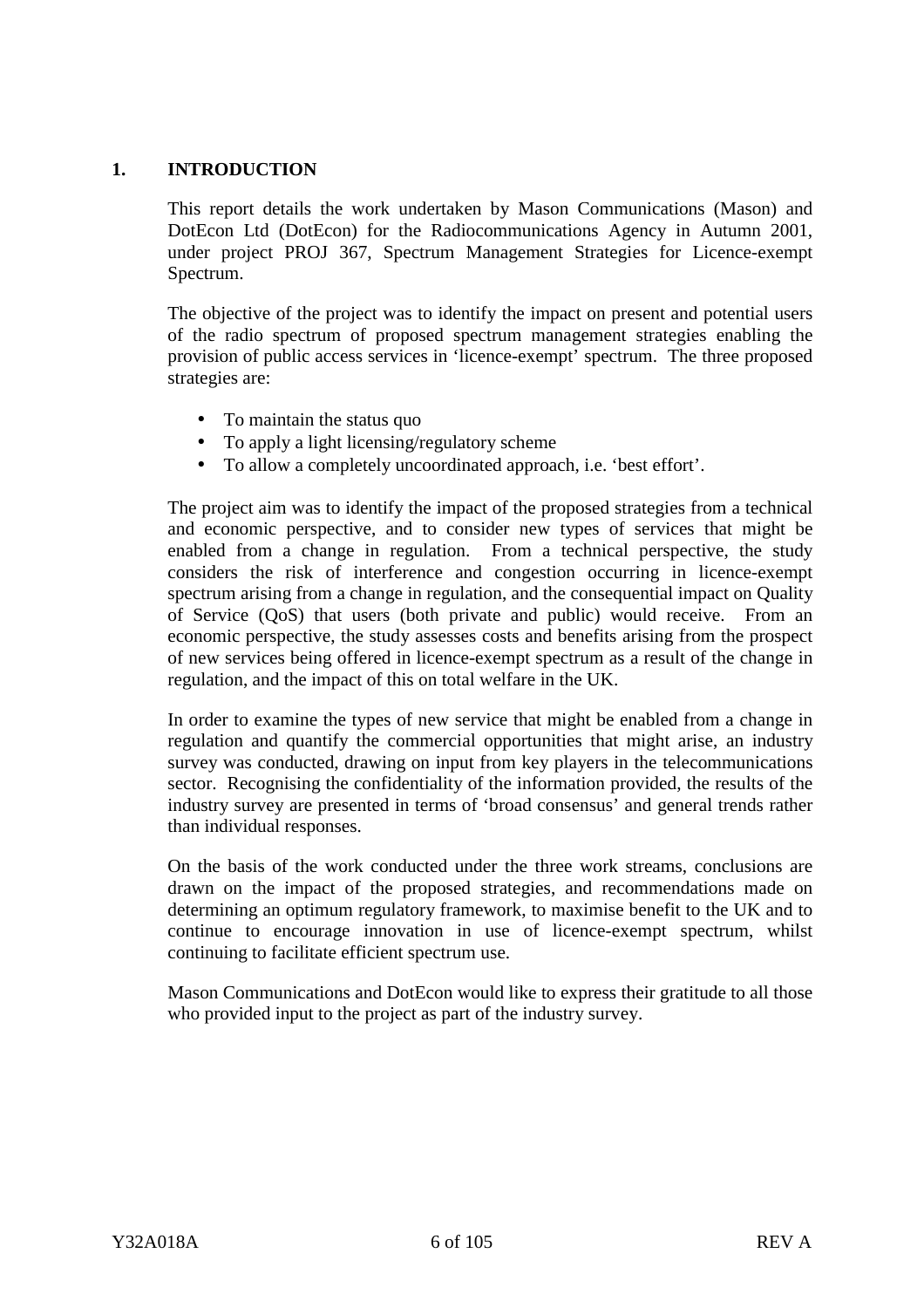## <span id="page-9-0"></span>**2. BACKGROUND**

#### **2.1 Project Overview**

In conjunction with the DTI and OFTEL, the RA is reviewing policy in relation to the use of licence-exempt spectrum and, in particular, whether the current prohibition on public system provision in licence-exempt bands should be relaxed. The review was prompted by input to the RA from some industry sectors suggesting that the UK regulatory regime should be changed to enable public systems to be run in spectrum currently designated as 'licence-exempt'. The provision of public systems in licenceexempt radio spectrum is not permitted under present UK regulation.

A change in the present regulations may be attractive for several reasons. Firstly, technology development has meant that devices such as RLANs are designed to be dynamically adaptive to the local operating environment, through means such as dynamic frequency selection and transmit power control, enabling effective coexistence of a large number of devices in the same frequency band. Secondly, the growth in Internet, e-mail and other data applications is driving a demand for technologies capable of providing mobile or nomadic access to corporate intranets and the Internet. Finally, the potential global availability of certain licence-exempt frequency bands, such as 2.4 GHz and 5 GHz, is driving economies of scale for equipment designed to operate in those bands and fostering a global market for equipment. In addition to this, the continuing moves towards liberalisation in the telecommunications market and encouragement of innovation in the use of radio spectrum have raised questions as to whether the present UK licence-exempt regulatory regime may be stifling innovation and new service opportunities in the UK. For example, in a number of other countries, including in Europe, commercial service providers have already begun offering public access RLANs to cater for business users wishing to access company intranets/Internet outside of the office.

The UK regulation governing uses of the radio spectrum exempted from individual licensing is the Wireless Telegraphy Exemption Order (Statutory Instrument) SI 930/2000, which allows the use of specific types of radio device in the UK without an individual operating licence. The current SI exempts equipment from licensing providing it is being used only for private (self-provided) communications. All other uses of the radio spectrum not covered by the Exemption Regulations must be individually licensed under the Wireless Telegraphy Act.

Typically, licence-exempt equipment has been of a low power nature and hence less likely to interfere with other radio users. The use of equipment on a licence-exempt basis is on the understanding that the equipment is not provided with the same protection from interference that would otherwise be available to licensed services.

## **2.2 Study Method**

This report describes the work carried out for the RA by Mason and DotEcon during Autumn 2001 on the potential technical, economic and commercial implications of changing the present licence-exempt regime. The report summarises the work conducted during the project and presents conclusions on the impact of the proposed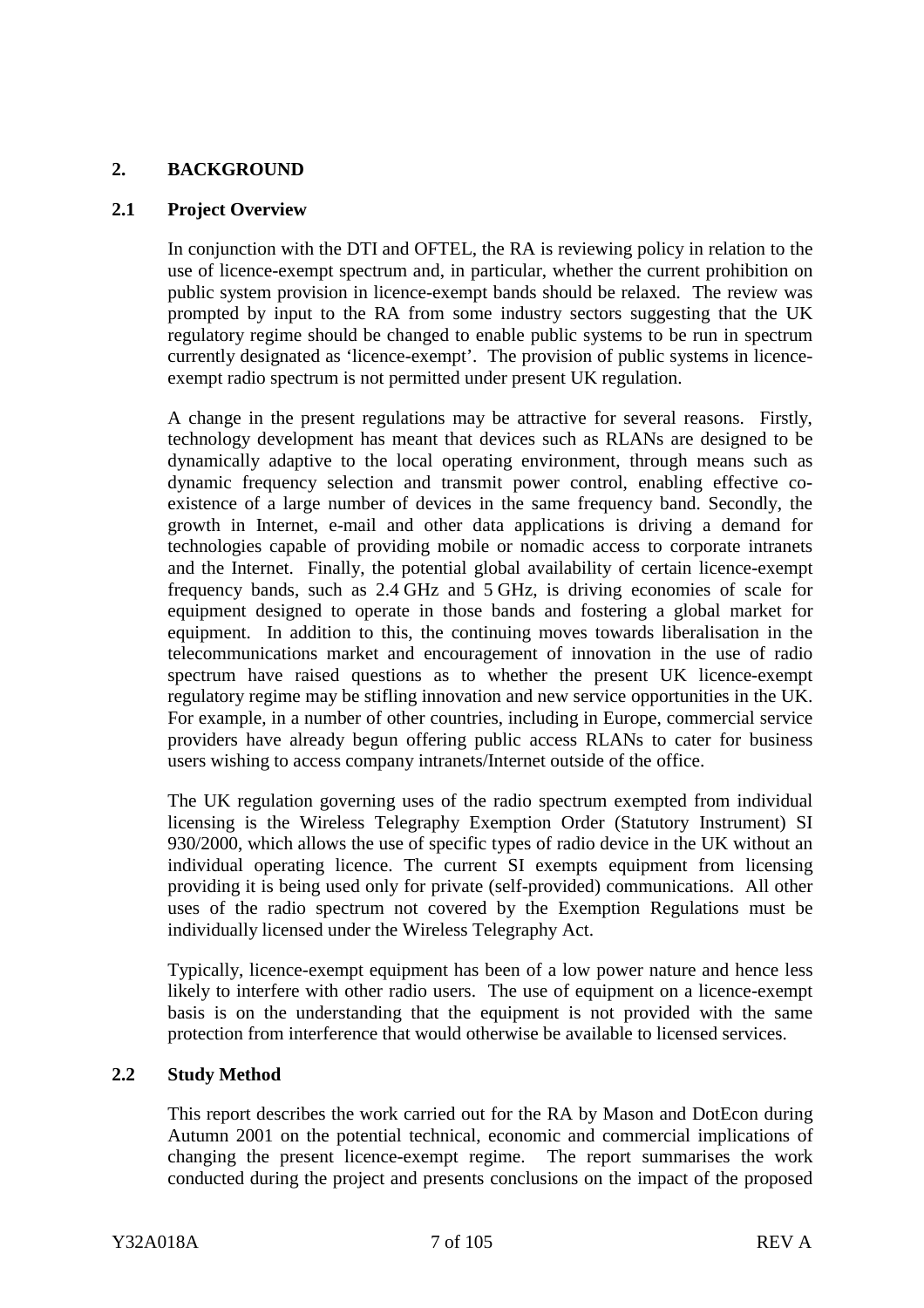spectrum management strategies. Recommendations on determining an optimum regulatory framework are then presented, as a basis for the RA in determining future regulatory policy.

The work conducted by Mason and DotEcon as described in this report has been divided into three principal areas:

- Impact of a change in regulation from a technical perspective, focussing on the risk of interference occurring, the potential for congestion and the implications in terms of Quality of Service (QoS) for users
- An assessment of the market for providing public access systems using licence-exempt radio spectrum, achieved through primary research conducted through consultation with key industry players, as well as secondary research on market developments from a number of sources, including previous research studies and other market reports
- Impact of a change in regulation from an economic perspective, in terms of the costs and benefits to the UK of enabling new service opportunities.

The report is structured as follows:

- Section 3 gives a brief overview of licence-exempt spectrum in the UK and its current uses
- Section 4 projects market growth and new services that might be enabled through a change in the licence-exempt regulation, and presents the results of the industry consultation
- Section 5 presents a technical analysis of the risk of interference and the potential for congestion to occur, and how this would impact present and future radio users
- Section 6 analyses the economic impact of a change in regulation in terms of the risks and benefits to the UK from enabling new service opportunities;
- Section 7 analyses the impact of the findings of this report on determining an optimum regulatory framework and draws conclusions based on the results of the work conducted
- Section 8 gives recommendations on which to base future policy determination in this area.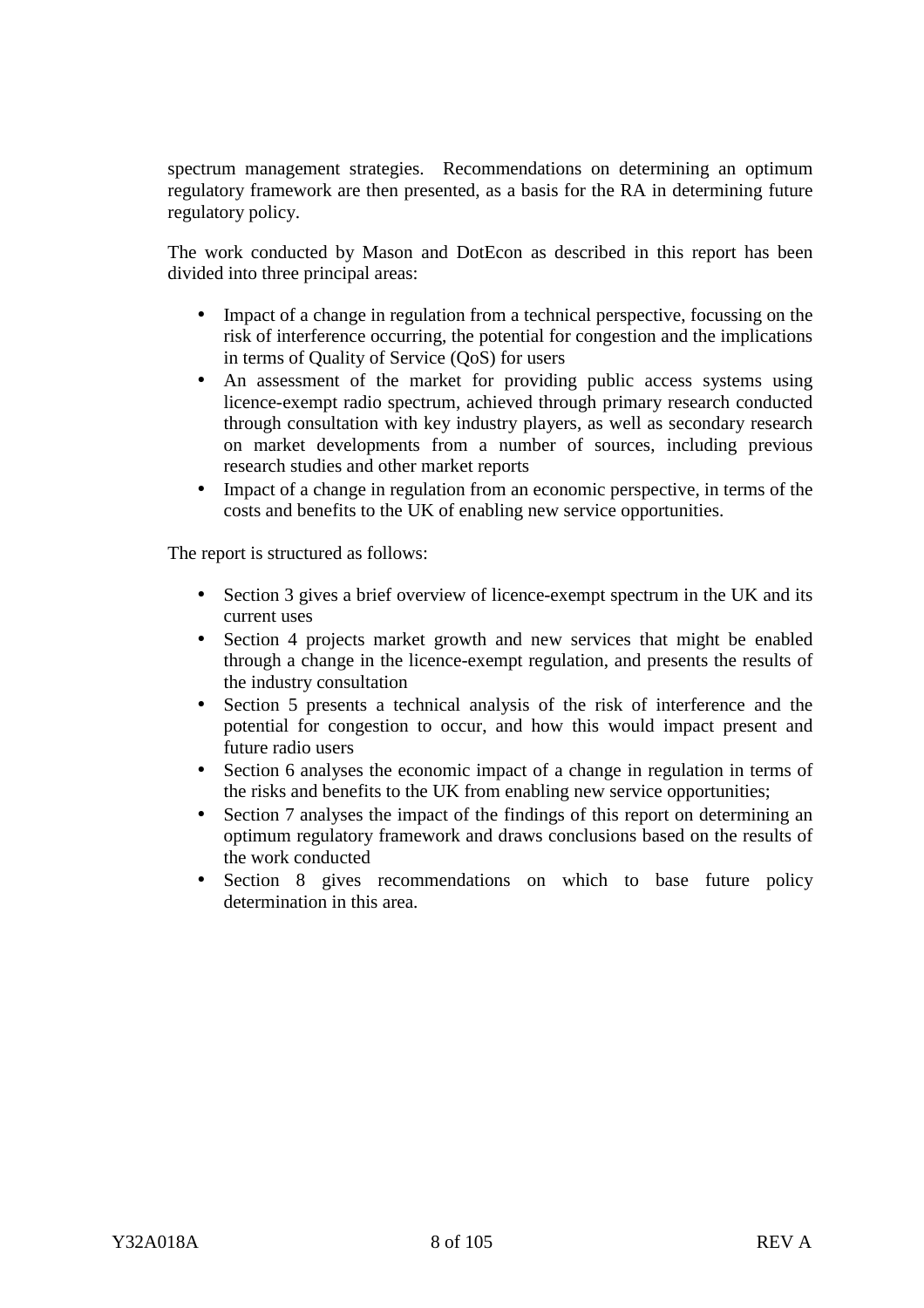## <span id="page-11-0"></span>**3. USES OF LICENCE-EXEMPT SPECTRUM IN THE UK**

## **3.1 Overview**

Various uses of radio spectrum are currently exempt from individual licensing in the UK, providing that equipment operates in accordance with the terms of the Licenceexemption Order SI930/2000 of the Wireless Telegraphy Act. In general, equipment that is exempt from licensing tends to be of a low power nature, where the short operating range of the devices limits the potential for interference between different applications sharing the same spectrum. In regulatory terms, licence-exempt devices operate on a 'non interference, non protection' basis, which means users cannot cause interference to other licensed services, nor can they claim protection from interference.

Examples of equipment covered by the Exemption Regulations range from cordless telephones such as DECT, to consumer 'short range' devices such as radio alarms or key fobs, through to radio local area networks (RLANs). The following sections of this report give a brief summary of the types of device typically exempted from licensing in the UK and across Europe.

## **3.2 Consumer devices/Short Range Devices**

The term 'Short Range Device' (SRD) is a broad definition which is used to cover a variety of radio devices providing either unidirectional or bi-directional communication and which, due to their low transmitter power, have a low risk of interference to other devices. Such devices are used in a range of applications, including wireless alarms, short-range data transfer (e.g. automated meter reading), telemetry and telecommand. In many cases, short-range devices operate in frequency bands that are also allocated to other services. The Exemption Regulations applying to such devices typically stipulate that they cannot generally claim protection from interference from other licensed and licence-exempt services sharing the same frequency band.

Frequency bands available for SRDs in the UK are at 173 MHz, 433 MHz, 458 MHz, 868 MHz, 2.4 GHz and 5.8 GHz. As indicated above, these bands are typically available for SRD applications on a shared basis with other allocated services. Most of these bands are designed on a pan-European basis (via Decisions of the CEPT ERC), with the exception of the 173 MHz and 458 MHz bands, which are 'UK only' bands.

The main SRD applications, and the frequency bands in which they operate, are summarised in Table 3.1 [1].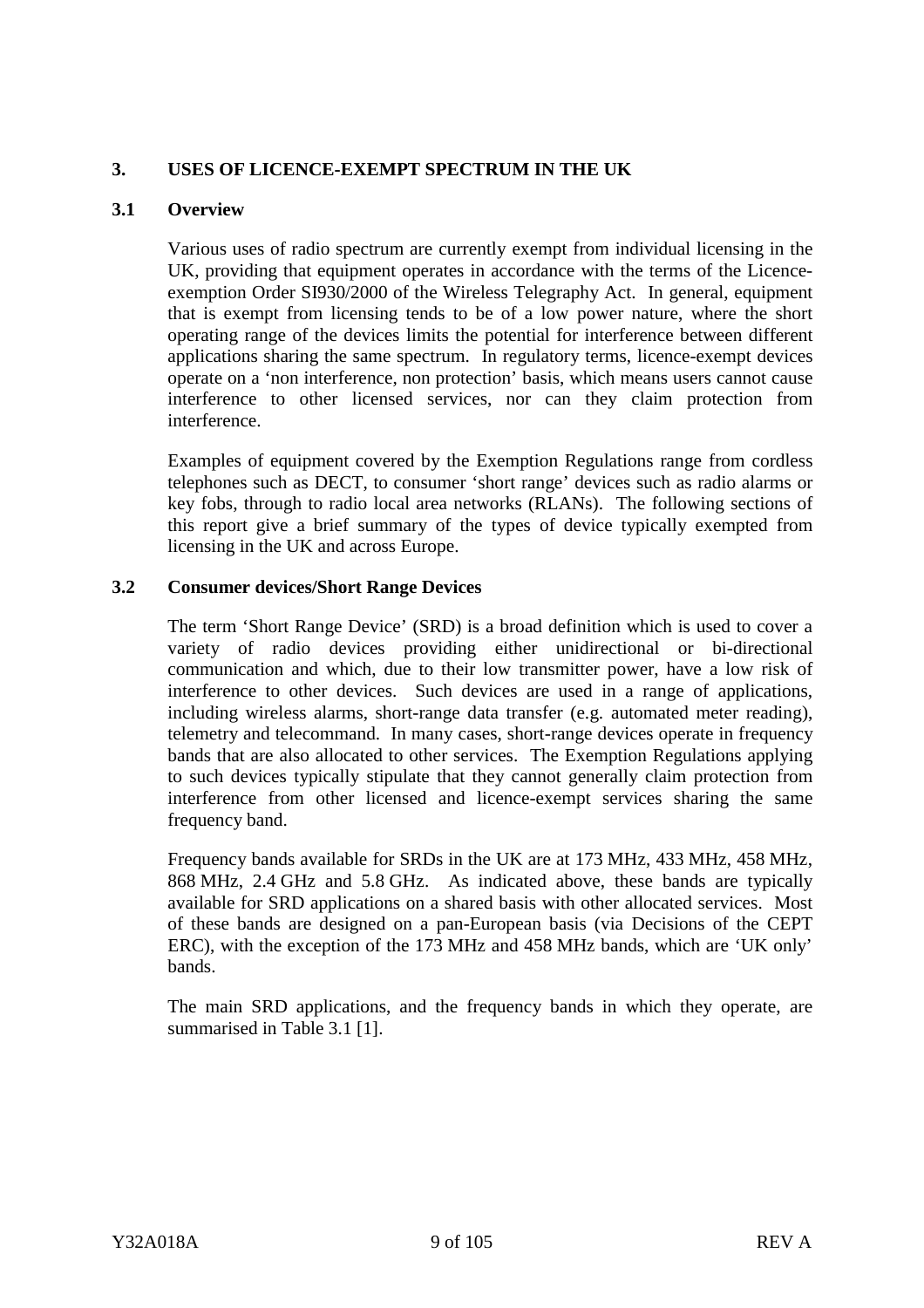<span id="page-12-0"></span>

| <b>Application</b>                       | <b>Frequency band(s)</b>                                             | <b>Typical use</b>                                   | <b>Typical Location</b>         |
|------------------------------------------|----------------------------------------------------------------------|------------------------------------------------------|---------------------------------|
| <b>General</b><br>telemetry/telecommand  | 27 MHz, 40 MHz,<br>173 MHz, 433 MHz,<br>868 MHz, 2.4 GHz,<br>5.8 GHz | Remote equipment<br>control                          | Warehouses,<br>industrial sites |
| <b>General purpose</b><br>alarms/control | <b>49 MHz</b>                                                        | Toy model<br>control, baby<br>alarms, car alarms     | Home                            |
| <b>RLANs</b>                             | 2.4 GHz, 5 GHz                                                       | <b>Wireless</b><br>intranet/internet                 | Home, office,<br>corporate      |
| Road traffic/transport<br>telematics     | 5.8 GHz, 63 GHz, 76<br><b>GHz</b>                                    | Road-vehicle data<br>links, road toll<br>systems     | Roadside                        |
| <b>PMR 446</b>                           | $446 \text{ MHz}$                                                    | <b>Direct handset to</b><br>handset<br>communication | <b>Industrial sites</b>         |

## **Table 3.1: SRD applications**

The use of SRD technologies is largely in the private domain and anticipated to stay so, however there may be interest in using specific types of short-range device (such as PMR446) in a localised public access environment.

#### **3.3 Cordless telephones**

Cordless telephones gained popularity in the UK and across Europe in the 1990s and sales have grown steadily since then. Digital cordless phones have now largely superseded the earlier generation analogue cordless phones, with the digital models offering better speech quality, encryption and greater functionality.

The dominant cordless phone specification in Europe is the DECT standard, which operates in spectrum from 1880-1900 MHz. It is estimated that a total of 22.1 million cordless telephones were sold in Western Europe in 1999 of which 12.5 million were DECT. This figure has increased since then, with forecasts of 34.1 million units being sold in 2001, rising to 61.8 million by 2005 [2, 3]. The application of DECT technology in the private domain is predominantly either for domestic use (cordless phone as a replacement for fixed link wired phone), or in the corporate environment, for instance to provide wireless PBXs.

DECT also includes data communication capabilities and DECT technology has been included in the 'HomeRF' RLAN specifications. Since DECT is also accepted as an access technology within the ITU IMT-200 family of specifications, there is some suggestion that DECT technology may be standardised for operation in part of the IMT-2000 spectrum (the upper TDD band from 2010 – 2025 MHz).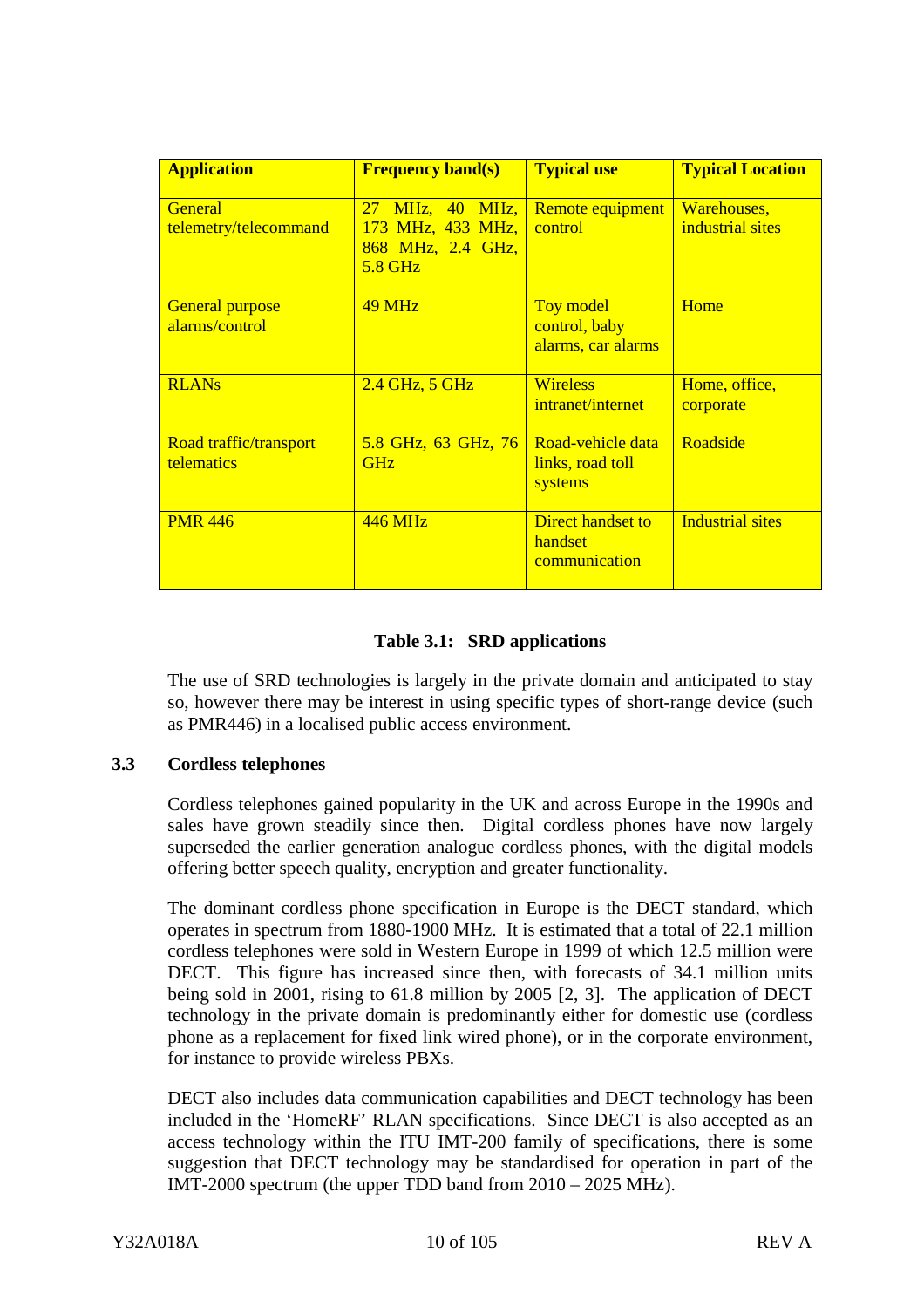<span id="page-13-0"></span>A number of potential scenarios exist for using DECT technology in the public domain. There has been some interest in using DECT to offer public Wireless Local Loop (WLL) services, for example, and such systems have been deployed in some countries outside Europe (e.g. Africa). This application has not taken off in Europe where fixed wireless access systems have typically been deployed in higher frequency bands using technology optimised to provide longer range, high quality links.

DECT can also be used to provide metropolitan area coverage (e.g. local area mobility within a town or city). So-called 'Cordless Terminal Mobility' (CTM) systems were launched in a number of European countries, most notably Italy where the 'Fido' system used DECT base stations to cover a number of Italian cities. The Fido system eventually failed and there is little evidence that the market for such systems still exists in Europe, given the ubiquitous nature of GSM coverage.

The potential opportunities for using DECT in public access environments prompted the RA to launch its 'Public access cordless' licence in the late 1990s, with the objective of allowing third party providers to offer cordless office systems on a commercial basis. Applicants for the licence are required to pay a fixed fee to the RA, which authorises them to run any number of DECT systems under specified conditions. To date, there is believed to have been little take-up of this licence; this may be due to the conditions of use that the licence stipulates. This is further explored in section 7 of this report.

## **3.4 RLANs and 'Bluetooth'**

#### **3.4.1 RLANs**

Radio Local Area Networks (RLANs) are designed to provide wireless connectivity to data applications, for wire-free Internet/intranet access or other data transfer. Examples of usage include in-building corporate RLANs and wireless retail point-of-sale systems, as well as voice services via wireless voice-over-IP technology.

Currently, there are two dominant RLAN types, designed to operate in the 2.4 GHz and 5 GHz frequency bands respectively. The dominant specifications for the 2.4 GHz band are the IEEE 802.11 (frequency hopping) and IEEE 802.11b (direct spread) standards. At 5 GHz, there is the IEEE 802.11a specification, ETSI's HiperLAN and the Japanese HiSWAN.

In terms of data rate, the IEEE 802.11b systems offer rates up to 11 Mbit/s, whereas the 5 GHz products can potentially offer data rates well above this, as summarised in the table below.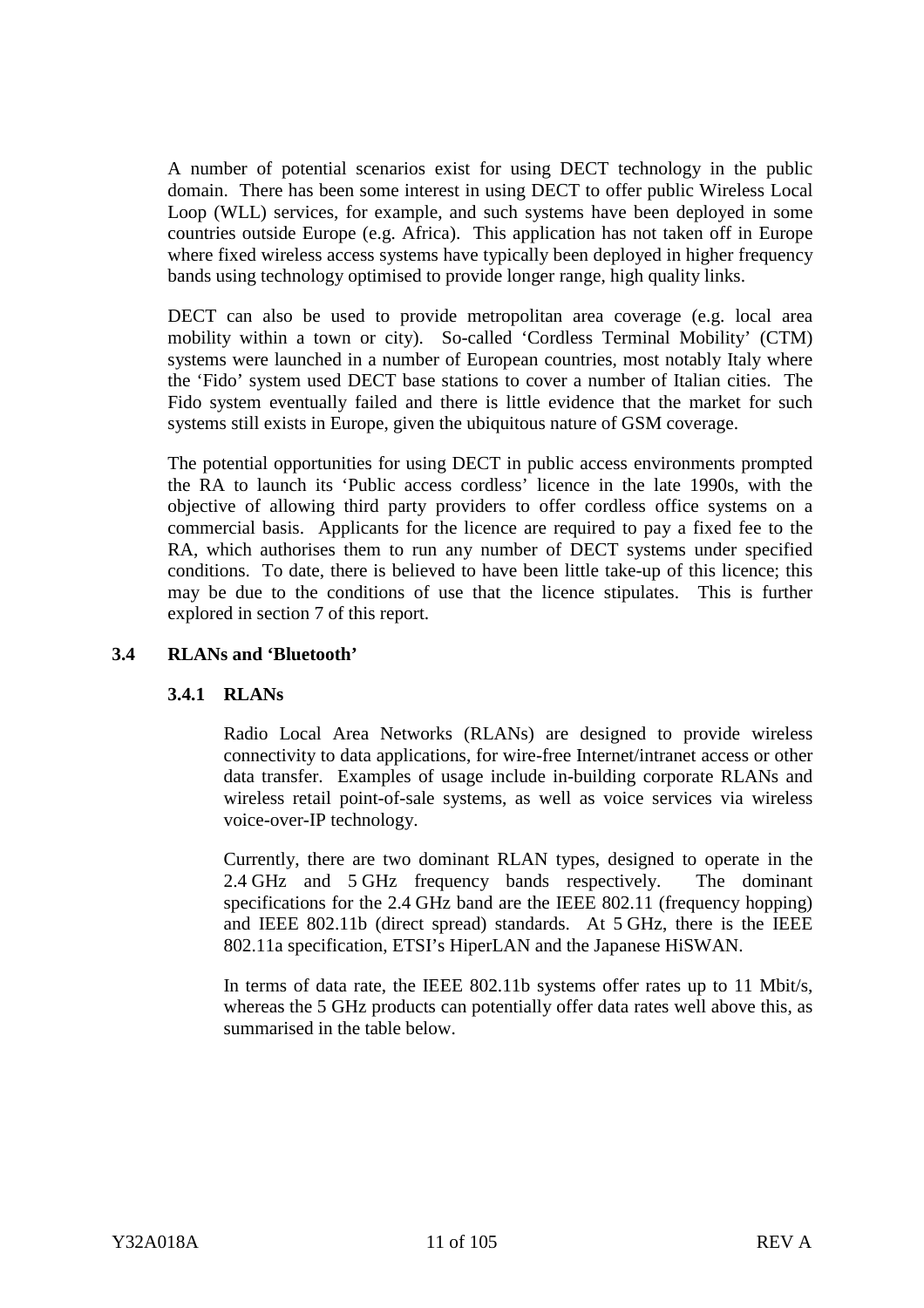|                                      | 802.11b                       | 802.11a                               | <b>HiperLAN2</b>             | <b>HiSWAN</b>                               |
|--------------------------------------|-------------------------------|---------------------------------------|------------------------------|---------------------------------------------|
| <b>Frequency</b><br><b>band</b>      | $2.4 \text{ GHz}$             | $5$ GHz                               | $5$ GHz                      | $5$ GHz                                     |
| <b>Maximum</b><br><b>bit</b><br>rate | 11 Mbit/s                     | $54$ Mbit/s                           | $54$ Mbit/s                  | $54$ Mbit/s                                 |
| <b>Manufactured</b><br>by            | All<br>major<br>manufacturers | major<br><b>Most</b><br>manufacturers | <b>Some</b><br>manufacturers | Predominantly<br>for the Japanese<br>market |
| <b>Availability</b>                  | <b>Now</b>                    | Autumn 2001                           | 2002                         | <b>Now</b>                                  |

#### **Table 3.2: RLAN parameters**

The IEEE 802.11g working group has also been looking at standardising higher data rate RLANs in the 2.4 GHz band, to provide data rates equivalent to those from 5 GHz products.

Although the majority of RLAN equipment currently being sold today is for use within corporate offices, the market for so-called public RLANs is already being tested outside of the UK, with systems operating mainly in Scandinavia and the USA. These public systems allow subscribers to use their laptop or PDA to access the Internet and corporate intranets from access points in public areas. The providers of public RLANs have largely focussed on providing wireless Internet connection in public 'hot spots' where users have a need for connectivity, such as airport lounges, hotels, shopping precincts and train stations. There are also some examples of public providers trying to provide contiguous RLAN coverage over wider areas, with limited success. This is thought to be largely due to the cost of covering a wide area with RLAN access points compared with cellular.

In the USA, a number of wireless ISPs have emerged who are offering public access services using IEEE 802.11b equipment operating in the 2.4 GHz band. These providers have tended to target public areas where business travellers may wish to access corporate intranets or the Internet, for instance in hotels or coffee shops.

In some parts of Europe, there are now a number of service providers, both mobile operators and ISPs, offering wireless Internet services based on 802.11b technology in the 2.4 GHz band. There are also a number of other operators in Europe who have publicly confirmed their intentions to trial such services.

There is also growing evidence of market demand for RLANs extending from the corporate into the home environment, which may further stimulate the growth of RLAN products in the 2.4 GHz and 5 GHz bands.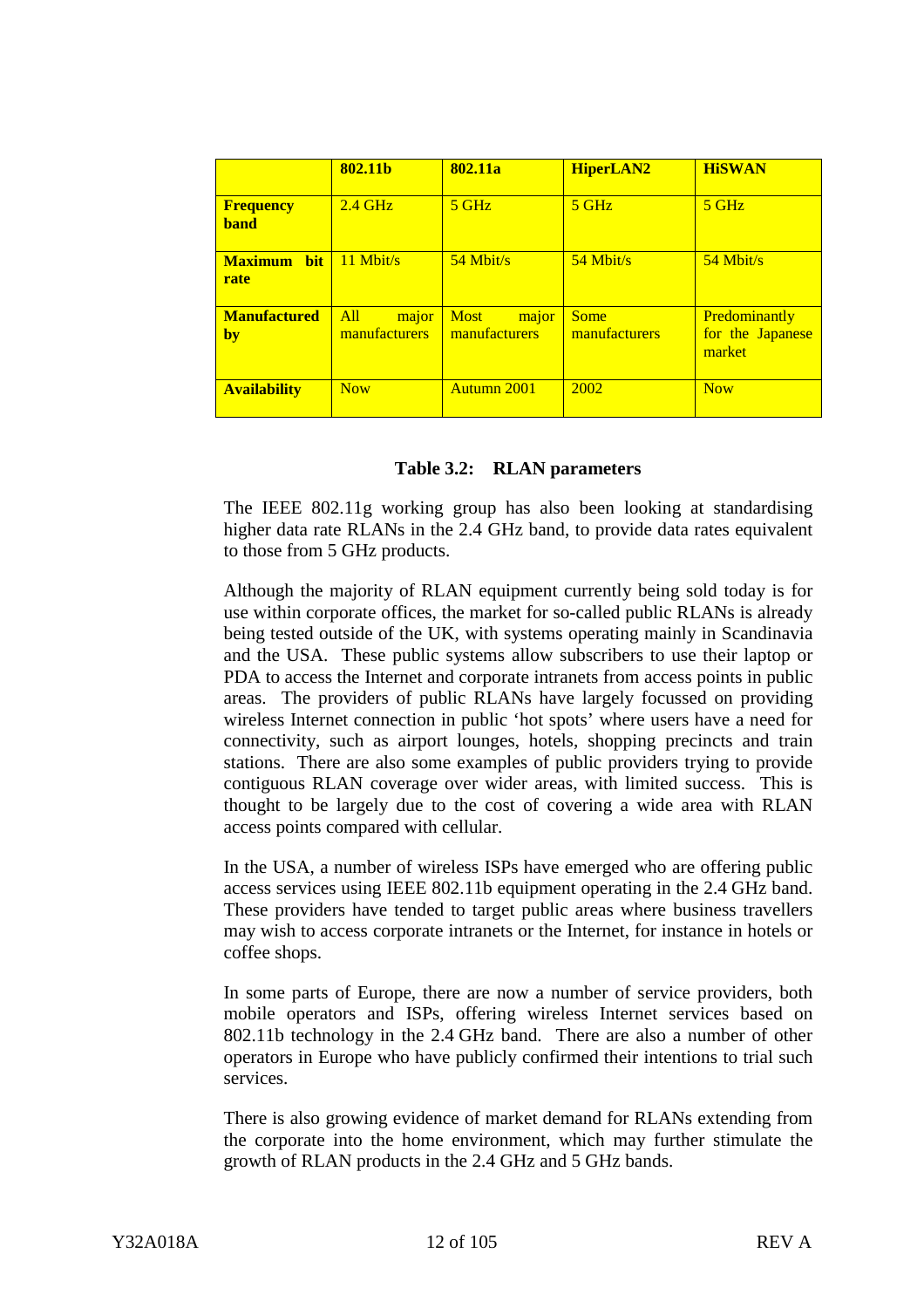## <span id="page-15-0"></span>**3.4.2 Bluetooth**

Bluetooth is the global wireless connectivity standard, which operates in the 2.4 GHz band, aimed at providing wireless device-to-device communication. Developed by the Bluetooth Special Interest Group, a consortium of manufacturers, the objective of Bluetooth is to enable the connection of a wide range of computing and telecommunications devices without the need for cables. The Special Interest Group describes Bluetooth as follows:

*'Bluetooth will enable users to connect to a wide range of computing and telecommunications devices easily and simply, without the need to buy, carry or connect cables. It delivers opportunities for rapid ad-hoc connections and the possibility of automatic, unconscious connections between devices. It will virtually eliminate the need to purchase additional or proprietary cabling to connect individual devices. Because Bluetooth can be used for a variety of purposes, it will also potentially replace multiple cable connections via a single radio link. It creates the possibility of using mobile data in a different way for different applications such as 'Surfing in the sofa', 'The instant postcard', 'Three in one phone' and many others'.*

Bluetooth chipsets, embedded in handheld devices, have the potential to provide wireless data connectivity between a wide range of applications, from mobile phones and PCs to PDAs and cameras. In comparison to RLANs, Bluetooth offers very short-range connectivity (e.g. 10 metres). Higher power variations on the original Bluetooth concept have the potential to provide longer range coverage. The ability of Bluetooth to easily support voice applications is likely to be a major advantage of the technology.

In view of the similarity of their application areas, Bluetooth has been categorised by some as a competitive technology to RLANs, whereas in practice they offer complementary services. The following table demonstrates this and compares Bluetooth's capabilities with that of IEEE 802.11b RLANs.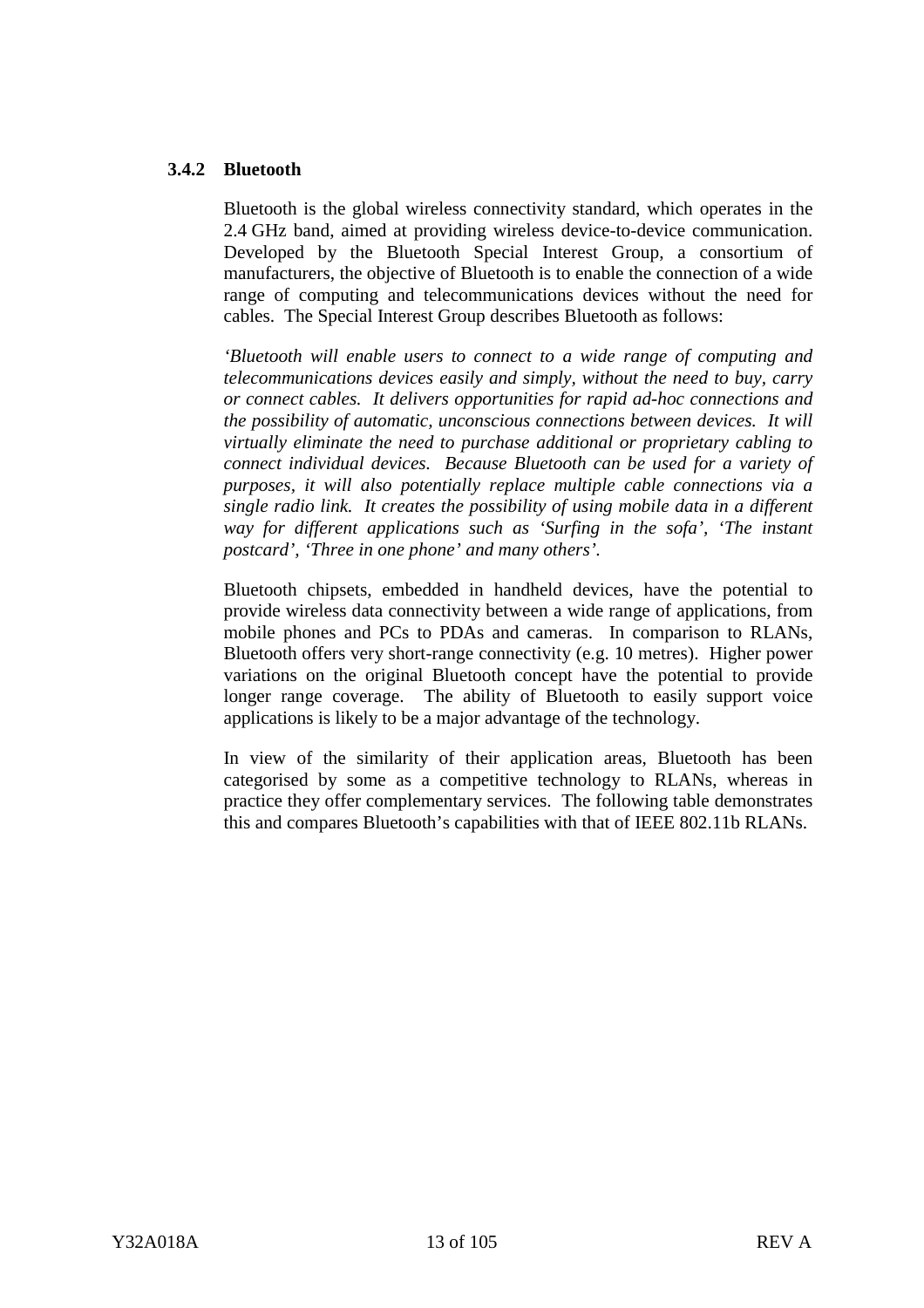|                                     | 802.11b                        | <b>HomeRF</b>                | <b>Bluetooth</b>                                      |
|-------------------------------------|--------------------------------|------------------------------|-------------------------------------------------------|
| <b>Projected market</b>             | school.<br>Home,<br>commercial | Home                         | <b>Wireless</b><br>cable.<br>commercial               |
| <b>Technology</b>                   | 2.4 GHz, DSSS                  | $2.4$ GHz, FHSS 50<br>hops/s | 2.4 GHz, FHSS 1000<br>hops/s                          |
| Data rate                           | $11$ Mbit/s                    | $1$ Mbit/s                   | $1$ Mbit/s                                            |
| <b>Range</b>                        | 50 <sub>m</sub>                | 50 <sub>m</sub>              | $1 - 10 m$                                            |
| <b>Security</b>                     | <b>Optional</b>                | <b>Optional</b>              | Encryption,<br>authentication<br>included in standard |
| voice<br><b>Separate</b><br>channel | Optional                       | Optional                     | <b>Yes</b>                                            |

## **Table 3.3: Comparing Bluetooth and other 2.4 GHz standards**

The applications envisaged from Bluetooth range from those purely in the private domain (e.g. cable replacement, device-to-device data connection) through to public access applications.

A number of trials have already been launched to test Bluetooth in certain public access applications. For example, under a scheme trialed in Sweden, rail customers were able to book and pay for train tickets, confirm reservations and connect to the railway's network for information, via a Bluetooth gateway server.

Other examples often given of the application of Bluetooth in public access systems include the following:

- Walk-in 'kiosks' to provide local information (maps, special offers etc) in public 'hot spot' premises such as shopping centres, airports and exhibition centres. Such Bluetooth-capable kiosks would allow multiple users to access the kiosk simultaneously and would also enable mobility in that the information can be transferred to the user's personal device (e.g. mobile phone or PDA).
- Mobile e-commerce transactions to enable purchase of goods and services, credit authorisation and other transactions to be done wirelessly. Bluetooth would enable transactions to be completed locally and immediately, between the users personal device and some other local device.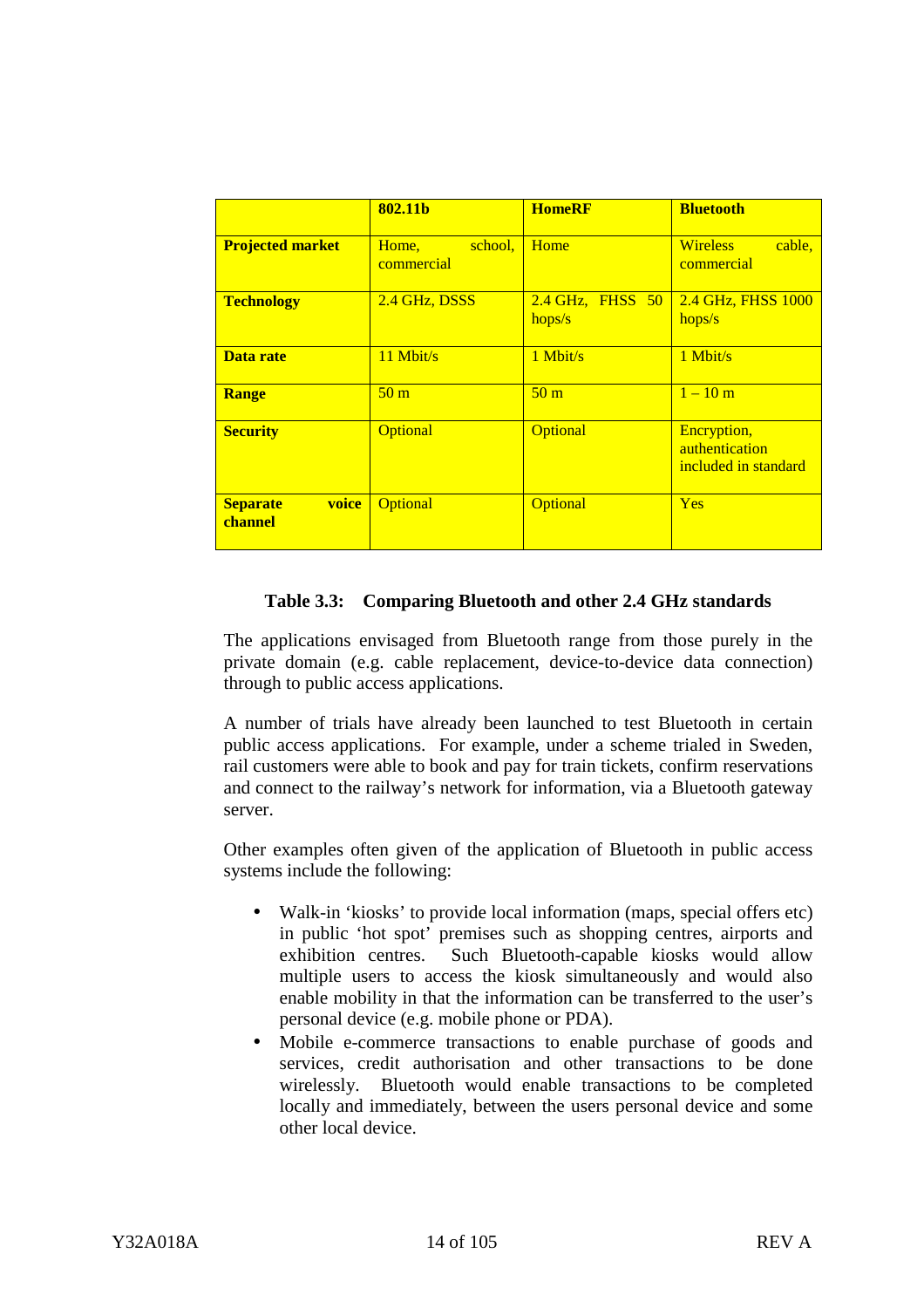## <span id="page-17-0"></span>**3.5 Fixed Wireless Access**

Fixed Wireless Access is the name given to radio based systems using either point-tomultipoint or mesh architectures which are designed to provide either narrow or broadband communication services to subscribers, as a replacement to wired connections. In the UK, there are a number of frequency bands that have been designated on a near-exclusive operating basis for either narrow or broadband Fixed Wireless Access (e.g. 3.4 GHz, 10 GHz, 28 GHz). These frequency bands have been licensed, or are being licensed on a competitive basis (e.g. licences for the 28 GHz band were auctioned by the RA last year). In addition to these designated FWA bands, the RA has awarded a number of Fixed Wireless Access licences to providers in the 2.4 GHz band, sharing with other licence-exempt radio users and non-radio applications (ISM). Initially, Atlantic Telecom was the only licensee in the 2.4 GHz band however a subsequent consultation process by the RA led to the award of additional licences. In the other 'dedicated' FWA bands there are a number of operators currently holding licences, including Tele2 (at 3.6 GHz), NTL (at 10 GHz), Broadnet, Chorus Communications, Eircom, Energis, Faultbasic and Your Communications, all at 28 GHz.

There are a number of ongoing efforts to design equipment to provide Fixed Wireless Access type services in the 5 GHz band. Examples of this are the ETSI 'HiperMAN' and the IEEE 'WirelessMAN' specifications. These standards typically specify higher output powers than those of other licence-exempt applications (4 Watts).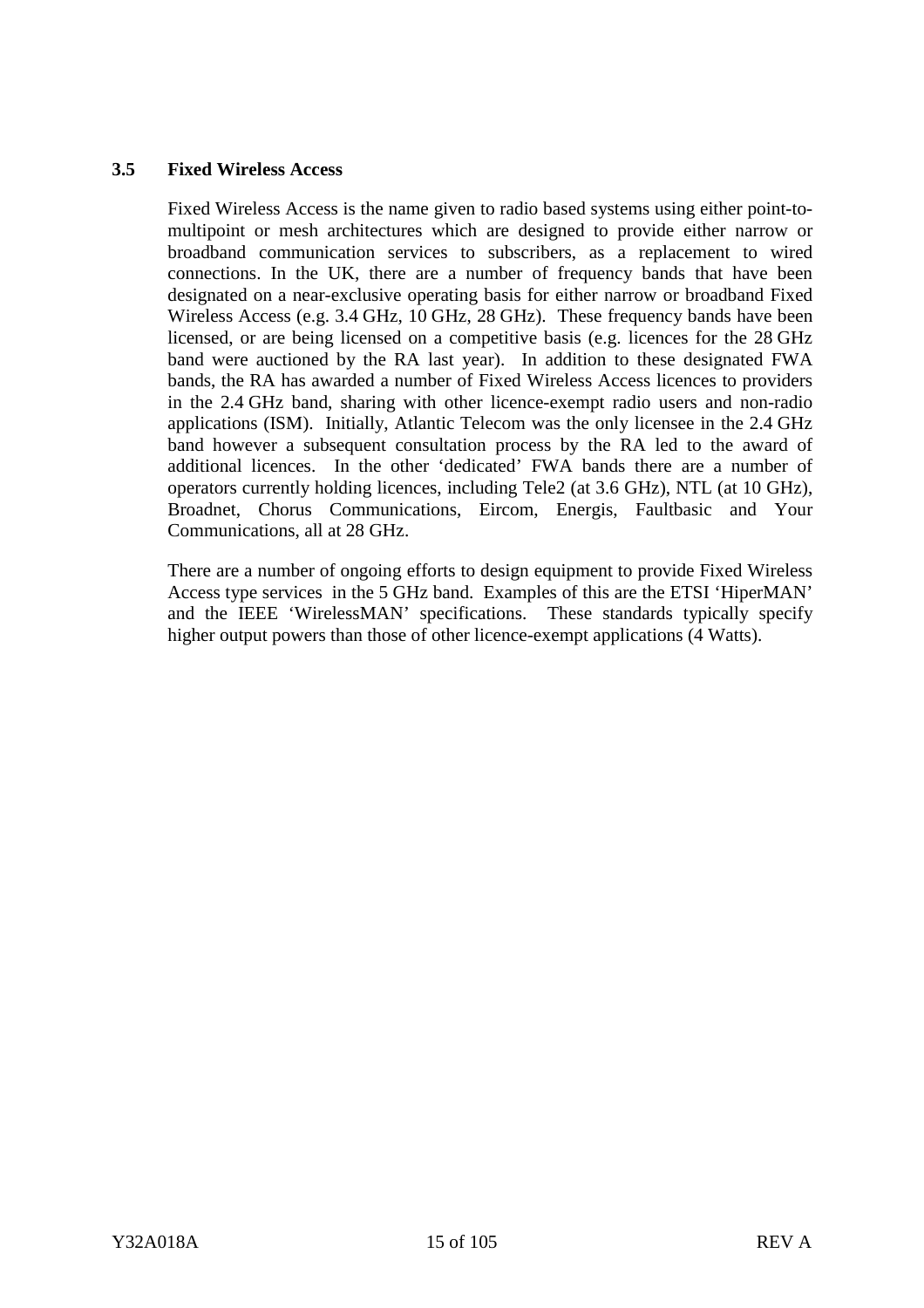## <span id="page-18-0"></span>**4. COMMERCIAL OPPORTUNTIES: INDUSTRY SURVEY**

#### **4.1 Overview**

The most important factors affecting the design of optimal regulation are:

- The potential for congestion and the resultant reduction in service quality and service availability
- The commercial opportunities that might be enabled through a change in regulation and that, if exploited, would lead to potentially considerable benefits from innovation and new services.

It is well recognised that the licence-exempt nature of frequency bands such as the 2.4 GHz band has fostered innovation within the telecommunications industry, with notable examples being the significant industry efforts in standardising 'tetherless' technologies such as Bluetooth and RLANs.

In order to explore the factors influencing the setting of future regulation on use of the licence-exempt spectrum in the UK, as part of the study we conducted an industry survey, both as input to the technical and economic analysis of the study and as an indicator of new opportunities that might arise from a change in regulation.

The survey was conducted over a 4 week period covering sectors within the telecommunications industry that were identified to have a particular interest in possible change to the UK licence-exempt regime. These sectors were:

- Existing users (principally the SRD industry)
- UK telecommunications operators (fixed and mobile)
- Potential Wireless Internet Service Providers (Wireless ISP's)
- Telecommunications equipment manufacturers
- Service providers with experience in offering public access services in licenceexempt spectrum in overseas markets (e.g. Scandinavia and the USA).

This section of the report describes new service opportunities and products that might be enabled by a change in regulation of licence-exempt spectrum in the UK, based on the industry survey and other secondary research. The survey also identified the perceived impact of the regulatory options on the potential for congestion, management of Quality of Service (QoS) and on the existing UK licence-exempt spectrum user base.

## **4.2 Commercial opportunities**

#### **4.2.1 RLANs and Bluetooth**

The 2.4 GHz wireless market has been active for a number of years with 2.4 GHz RLAN products now available from a wide range of manufacturers. Equipment sales have grown at a steady rate, with the US market currently being the main source of worldwide sales.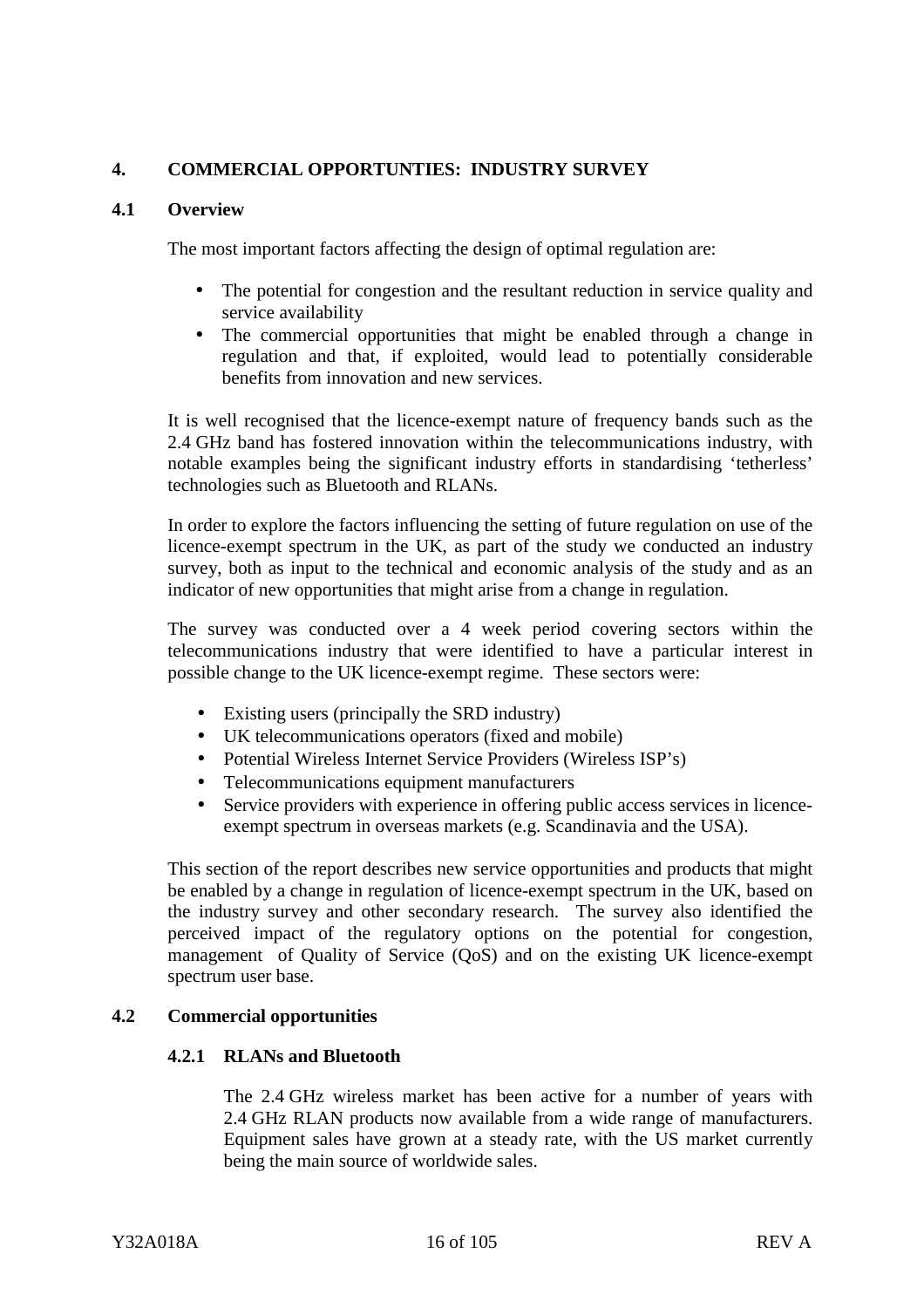There has also been significant industry activity over the past few years in the development of RLAN specifications for the 5 GHz band. These efforts have taken place both in Europe and the USA, under the auspices of the HiperLAN project in Europe and IEEE 802.11a in the USA. Recent industry efforts have focussed on harmonising key radio interface parameters between the European and USA solutions in order to foster global economies of scale.

Whilst RLAN usage continues to grow at a steady rate, the demand for widearea mobile data applications is also expected to grow significantly over coming years with the introduction of GPRS and subsequently Third Generation Mobile, providing users with high speed 'always on' data connections. The take-up of mobile data applications is therefore predicted to continue to grow at a significant rate over the next few years.

Predictions for the value of the global RLAN market vary. Within Europe, a RLAN growth rate of 21% per year has been predicted, bringing sales up to \$328 million in 2004 [4]. On a worldwide level, it is estimated that worldwide RLAN sales will expand significantly over the next two years, rising to around \$2.7 billion in 2003, compared to \$1.8 billion now [5]. This growth is predicted to include demand for 'public access' coverage in communications hot spots such as airports, stations and exhibitions. These sales are dominated by the US market, which accounted for 65% of 802.11b sales in 2000. It is predicted that the US market will still account for 61% of global RLAN sales revenues in 2006 [6].

The launch of 5 GHz IEEE 802.11a and HiperLAN products is likely to further drive the development of the RLAN market. The first company confirming release of wireless networking equipment based on the IEEE 802.11a specification was USA based Intel Corporation, who announced in September of this year that products would be available by November [7]. The initial price premium for 802.11a products compared to the 802.11b products is predicted to drop as economies of scale are reached.

There was broad consensus from those responding to the industry survey that, whilst 2.4 GHz and 5 GHz RLAN devices will compete in the medium term, 2.4 GHz devices are still expected to retain their market lead until at least 2004/2005. It was also found that, whilst 5 GHz devices will provide greater performance capabilities, there is still expected to be a significant market for 2.4 GHz devices due to their lower cost. It is considered that there will be some migration towards use of the 5 GHz band in the future, as economies of scale are reached. Of the potential service providers who responded to the survey (mobile and/or fixed operators, ISPs), the majority considered that the 2.4 GHz band offered the most immediate commercial opportunity for public access RLANs, as equipment was already available for this band and similar services were already being offered in this band outside of the UK. A number of respondents commented, however, that since products in the 5 GHz band would offer higher data capabilities and potentially higher quality service, this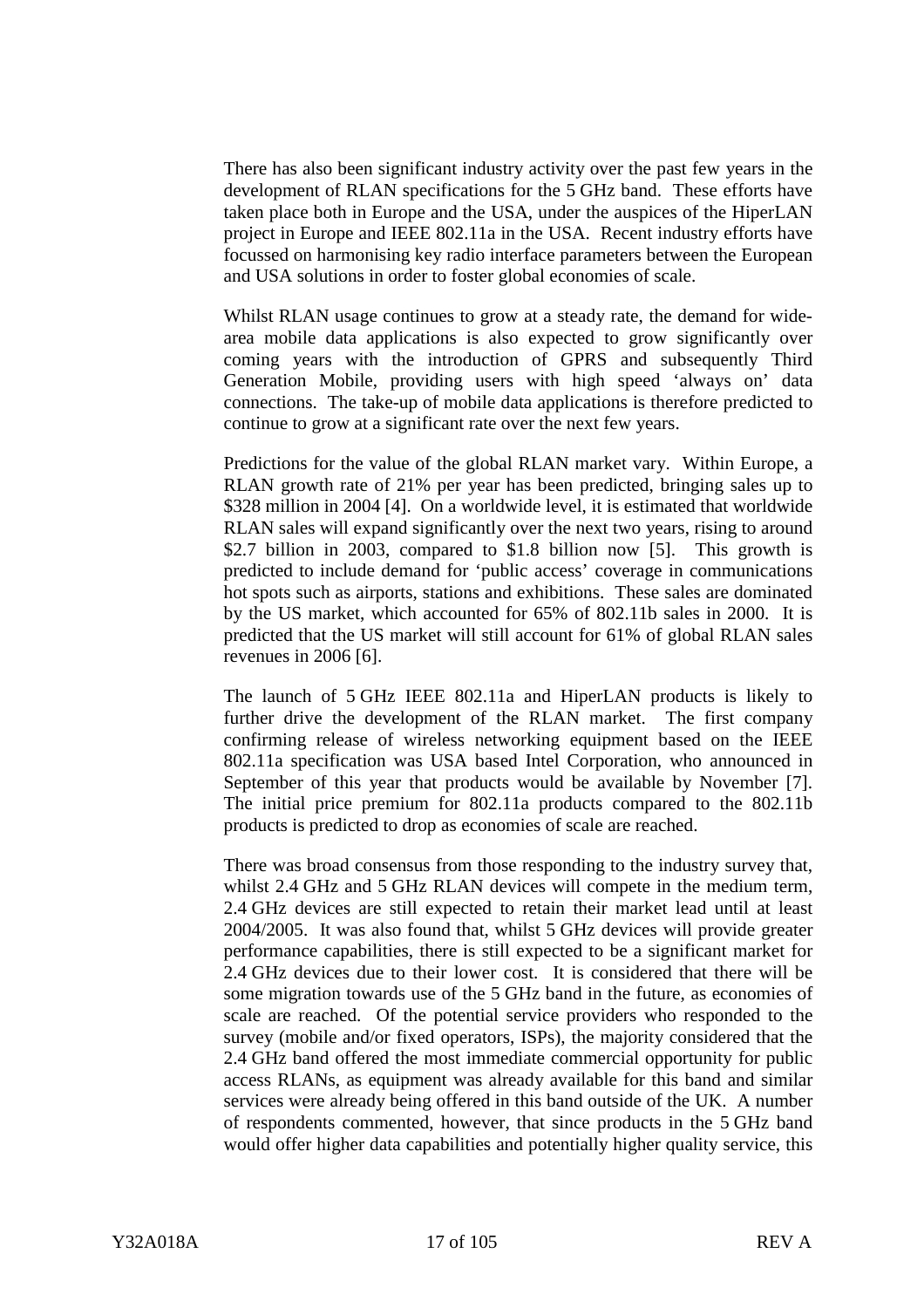<span id="page-20-0"></span>would become more attractive from a commercial perspective once products were more widely available.

An important point noted by a number of respondents to the industry survey was that a number of other countries outside of the UK are already allowing commercial use of the 2.4 GHz band (e.g. Scandinavia and the USA), which is already driving a market for business travellers carrying 2.4 GHz RLAN cards. There is therefore a risk of the UK being at a competitive disadvantage compared to these other countries if this commercial opportunity is further delayed.

#### **4.2.2 Business models for services for the 'nomadic' user**

Many of the operators already offering public RLAN access in Europe and the USA are providing a similar type of service, targeting travellers or business users wishing to have high-speed Internet access, or access to corporate networks whilst in airports, hotels or other similar places. The services provided are aimed at providing 'nomadic' rather than mobile access (i.e. the user is generally stationary whilst accessing the service but may access service in a range of locations where the service is provided). The focus of these services varies between different providers however, as does their implementation. For existing mobile operators for instance, there is the potential to integrate RLAN access zones with wider area cellular coverage, allowing the user to roam between the different access systems, with charging applied via a single bill. Fixed operators may also be able to use integrated billing.

There were mixed views expressed from those responding to the industry survey on whether the most attractive commercial opportunity offered by public access RLANs was in providing public access in selected locations (i.e. hot spots), or in providing coverage over a larger area. A limited number of respondents also highlighted the option of offering Fixed Wireless Access based on 5 GHz mesh technology. Figure 4.1 shows the distribution of responses on this issue. As shown in this figure, the majority of respondents viewed RLANs as being most attractive for providing coverage over small areas at selected locations rather than over a wider area. Of the mobile/fixed operators and ISPs interviewed in the survey, the vast majority (83%) favoured the 'hot spot' option.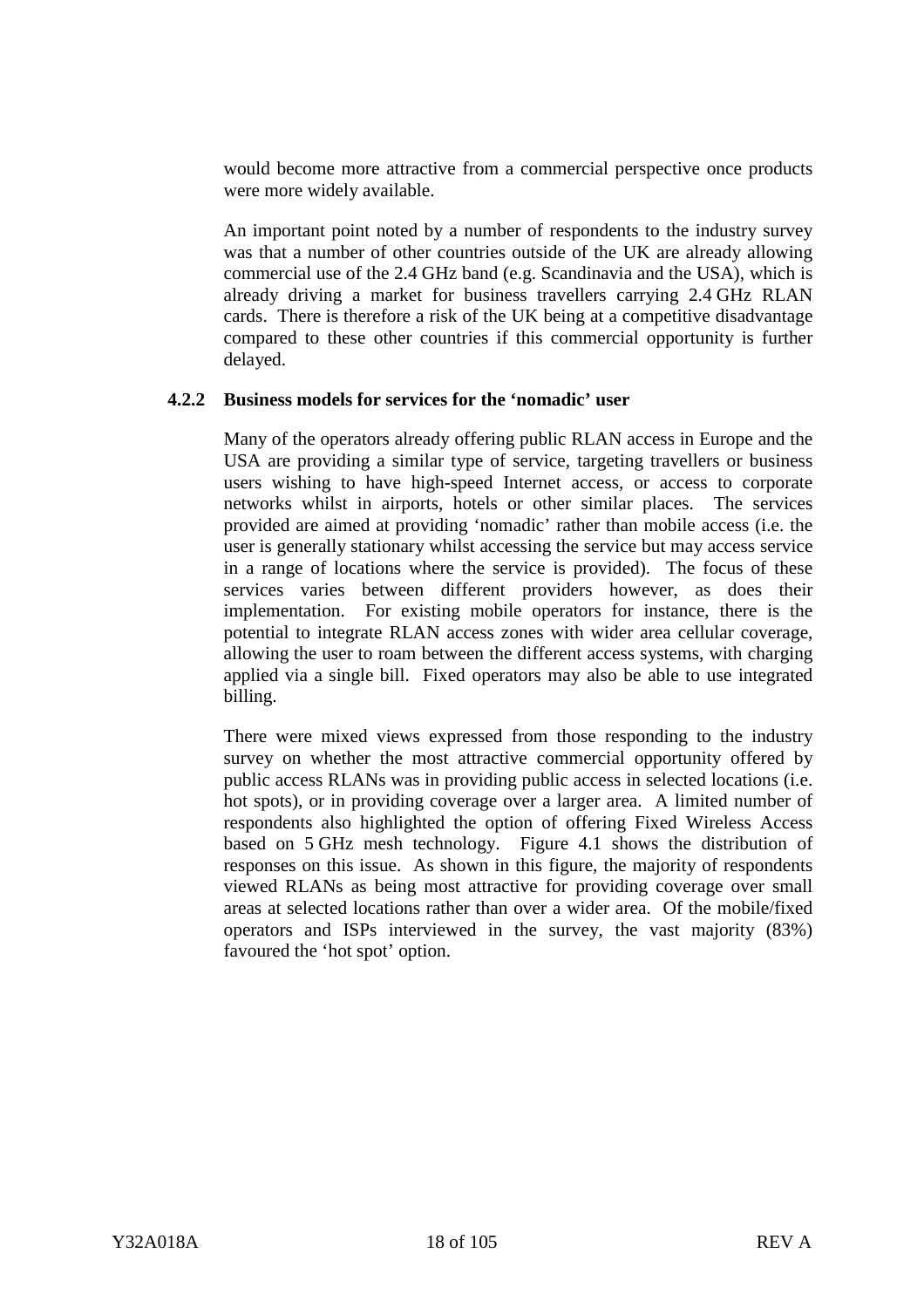

**Hot Spot Coverage Vs Coverage Over A Wider Area**

**Figure 4.1: Views on RLAN coverage**

To illustrate this, some examples of current initiatives in public access RLAN systems are as follows:

- Coffee shops: Wireless ISP's in the USA began the trend for providing broadband wireless Internet access in chains of coffee shops, using RLANs operating in the 2.4 GHz band. Customers can either access the system with their own laptops or rent PDAs directly from the coffee shop
- Airport lounges: A number of service providers in the USA and parts of Europe have launched RLAN systems offering wireless Internet access to users in airport lounges and conference centres, again in the 2.4 GHz band. There is the possibility that, in future, roaming agreements between these operators will mean that travellers are able to access RLANs at their destination airport and billed by their home operator, as is the case currently with GSM
- Shopping centres: There are currently a number of trials ongoing in Japan of Bluetooth based access points in shopping centres, providing users with local information services.

One particular aspect of the RLAN business case explored in the industry survey was the potential 'overlap' with other licensed services. In this context, the main question was the extent to which crossover existed between public access RLANs, Bluetooth and GPRS/3G mobile In theory these services could have some potential to substitute for each other and so compete for traffic and/or subscribers. However, they may also be complementary, with usage of broadband wireless services in one context (e.g. in the office or nomadically) generating additional demand for other services in other contexts (e.g. for wide-area services).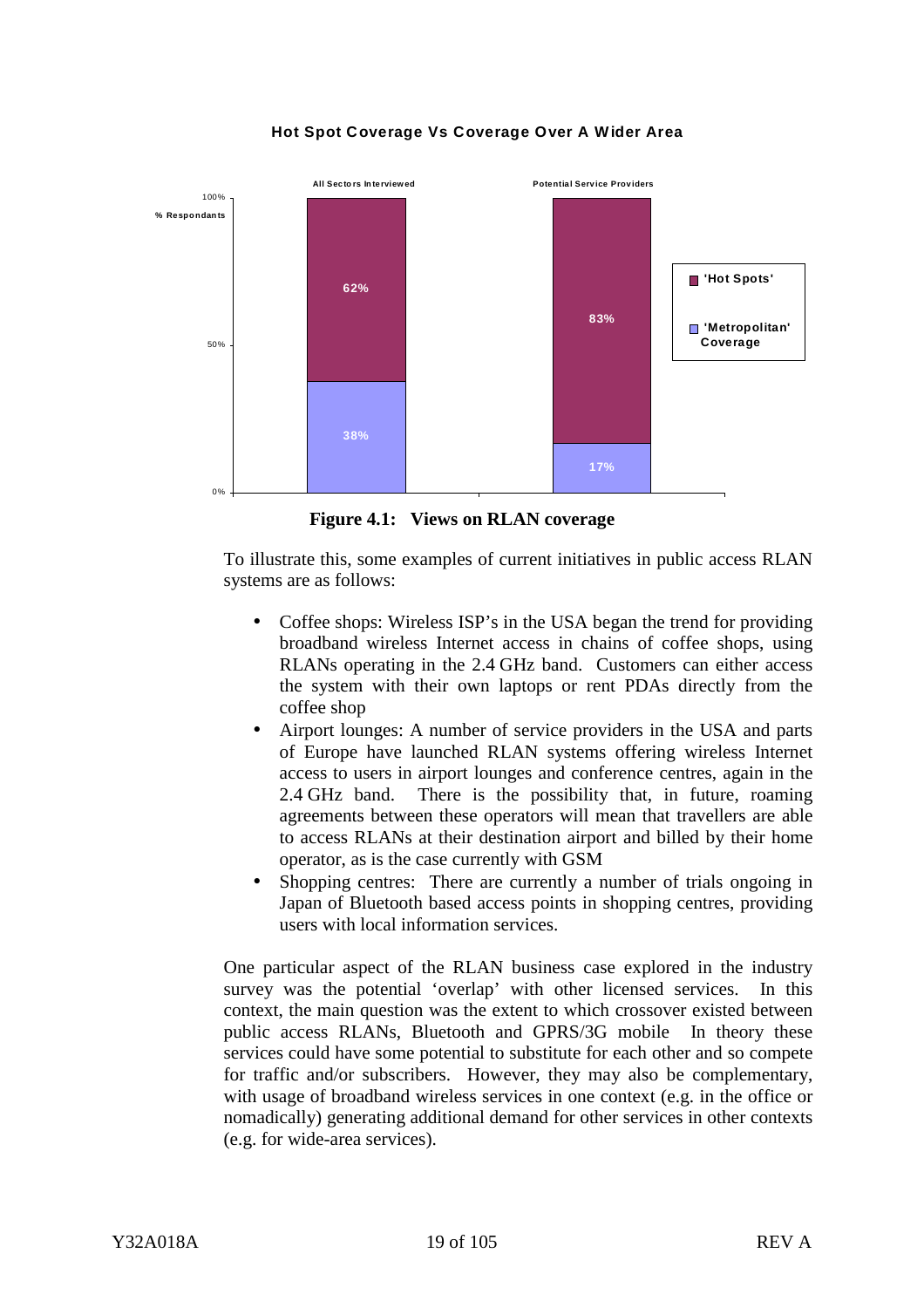<span id="page-22-0"></span>In general, the consensus view was that the different types of access were complementary rather than competing, particularly in view of the different value propositions and performance characteristics. There was recognition that some crossover did exist although the extent of this was difficult to quantify. As pointed out by some respondents, however, the take-up of RLANs and Bluetooth might potentially act as a further driver in the market for mobile data rather than as a direct substitute for existing mobile services. This was confirmed by the general acceptance that RLANs were most attractive in providing coverage in selected 'hot spot' areas rather than providing wider area coverage, since the latter is most effectively provided using cellular technology.

The view that RLANs will be complimentary, rather than competitive, with 3G mobile, has also recently been suggested by the UMTS Forum [40]. In a recent press release, the chairman of the UMTS Forum is quoted as suggesting that use of RLANs will help drive customer demand for 3G when networks launch over the next two years.

Various examples can be given to illustrate the complementary nature of the v alternative access methods, taking account of whether the user is 'nomadic' (i.e. stationary whilst using the service), or mobile (on the move):

- A business person using a laptop to wirelessly access intranets or the Internet is more likely to be stationary whilst accessing the service and hence may use an RLAN whilst sitting in an airport lounge or coffee shop
- A person using a PDA to download directions to a particular location whilst on the move may initially use an RLAN (whilst stationary) then move onto GPRS coverage outside of the RLAN zone
- A person accessing information in a railway station could potentially access this via either GPRS or Bluetooth.

#### **4.2.3 Roaming between different RLAN providers**

To date, in countries where a number of public RLAN providers offer services in different areas, roaming between different providers access points has not been offered to the user. It is likely that roaming will be enabled in future, however, since various industry bodies are looking at models to enable this. This would enable end-users to use public RLANs irrespective of provider and also to roam onto systems in other countries whilst travelling (e.g. a traveller arriving in Heathrow Airport might be able to connect to an RLAN in the arrivals lounge). Providers would then be able to bill each other for network use and the user would receive a single bill from their 'home' provider, as currently happens when roaming over GSM.

There was broad consensus from the industry survey that RLAN roaming would be introduced, bringing similar benefits to travellers as already demonstrated by GSM.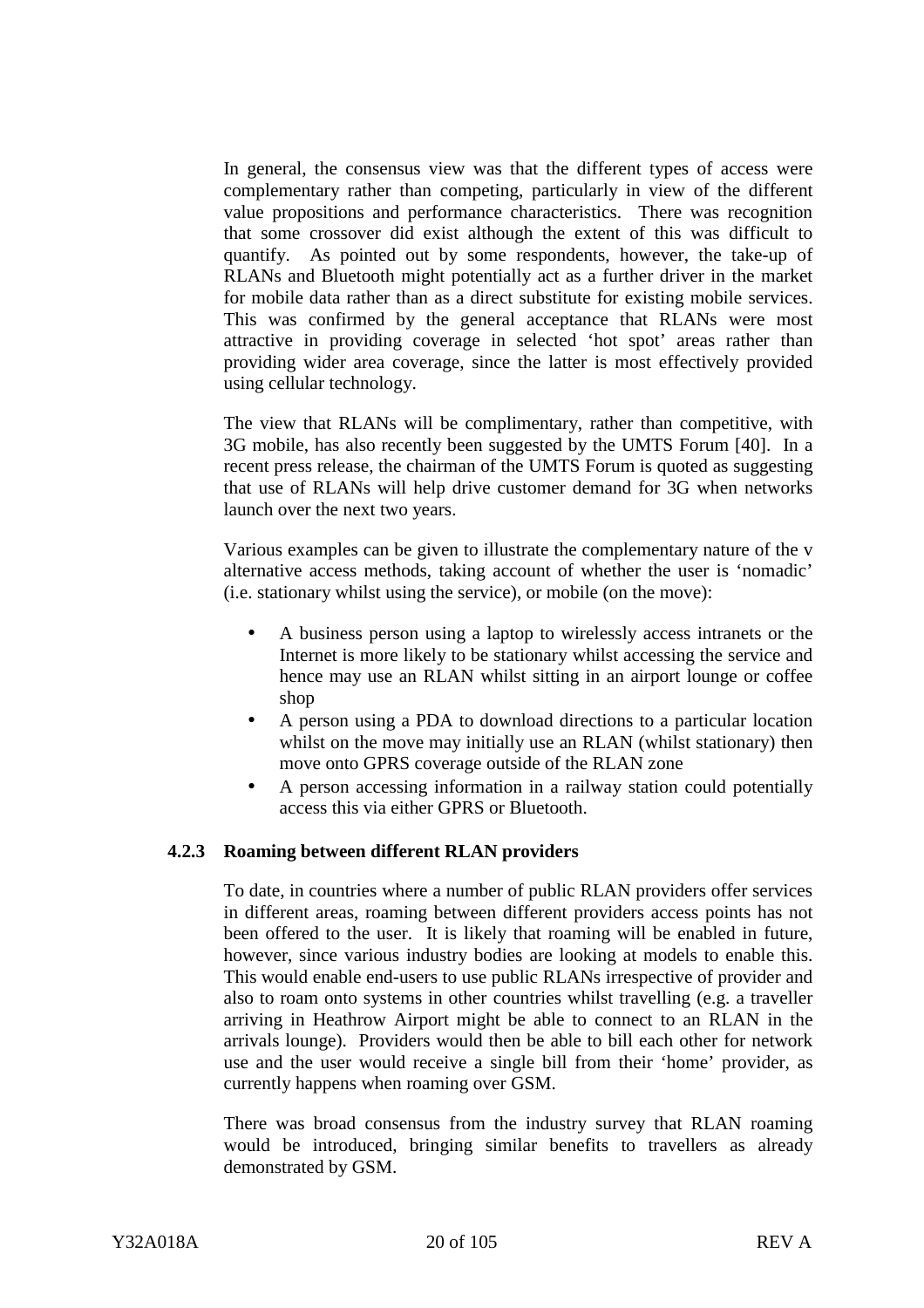<span id="page-23-0"></span>This gives another indication of the potential disadvantage to the UK in maintaining the regulatory 'status quo' in bands such as 2.4 GHz, since travellers would be unable to access RLAN coverage whilst visiting the UK.

#### **4.2.4 Security and authentication**

Although wireless networking based on the IEEE 802.11b standard has been growing in popularity in recent years, a number of studies have pointed out the vulnerability of the IEEE 802.11b security protocol, Wired Equivalent Privacy (WEP). This has raised concern about the suitability of the technology to provide secure communication. Another often reported problem has been that of authentication, in that 802.11b authenticates the hardware, not the user.

To overcome this, a number of new products are now being piloted that provide additional measures of security and control. A number of manufacturers have announced the launch of proprietary encryption technologies that can be added to RLANs. A number of these are being tested at present, with the intention to launch products by the end of this year.

To address the authentication issue, one of the main solutions being considered is the development of SIM-based authentication for accessing RLAN networks. This is already available; the Nokia C110/C111 RLAN card for example features a SIM that provides authentication in the similar way to a GSM SIM card. Sonera is currently trailing the Nokia solution in Finland in its 'wireless Gate' public access RLAN service [8].

#### **4.2.5 Public cordless systems**

The use of DECT technology to provide metropolitan wireless networks was tested in a number of European countries in the late 1990s, most notably in Italy with the 'Fido' system. Such initiatives did not survive far beyond initial launch however, mainly due to the difficulty in competing with the ubiquitous, low cost coverage already provided by GSM.

At the time systems such as 'Fido' were being launched, DECT proponents highlighted that one of the benefits of these would be the ability for users to roam across different environments, e.g. from a home system to an office system to metropolitan coverage, using the same handset. The same concept was subsequently introduced through the launch of dual mode DECT/GSM phones.

Renewed interest in offering the user the ability to roam across different operating environments came with the development of standards for Third Generation Mobile, where it was envisaged that a portion of the spectrum designated for 3G would be used in a deregulated manner. This spectrum, from 2010 – 2020 MHz was subsequently reserved across Europe by ERC Decision (99)25 for operation of self-provided 3G systems, most probably utilising the UTRA TDD mode of operation. Subsequent developments have questioned this decision however since some European administrations have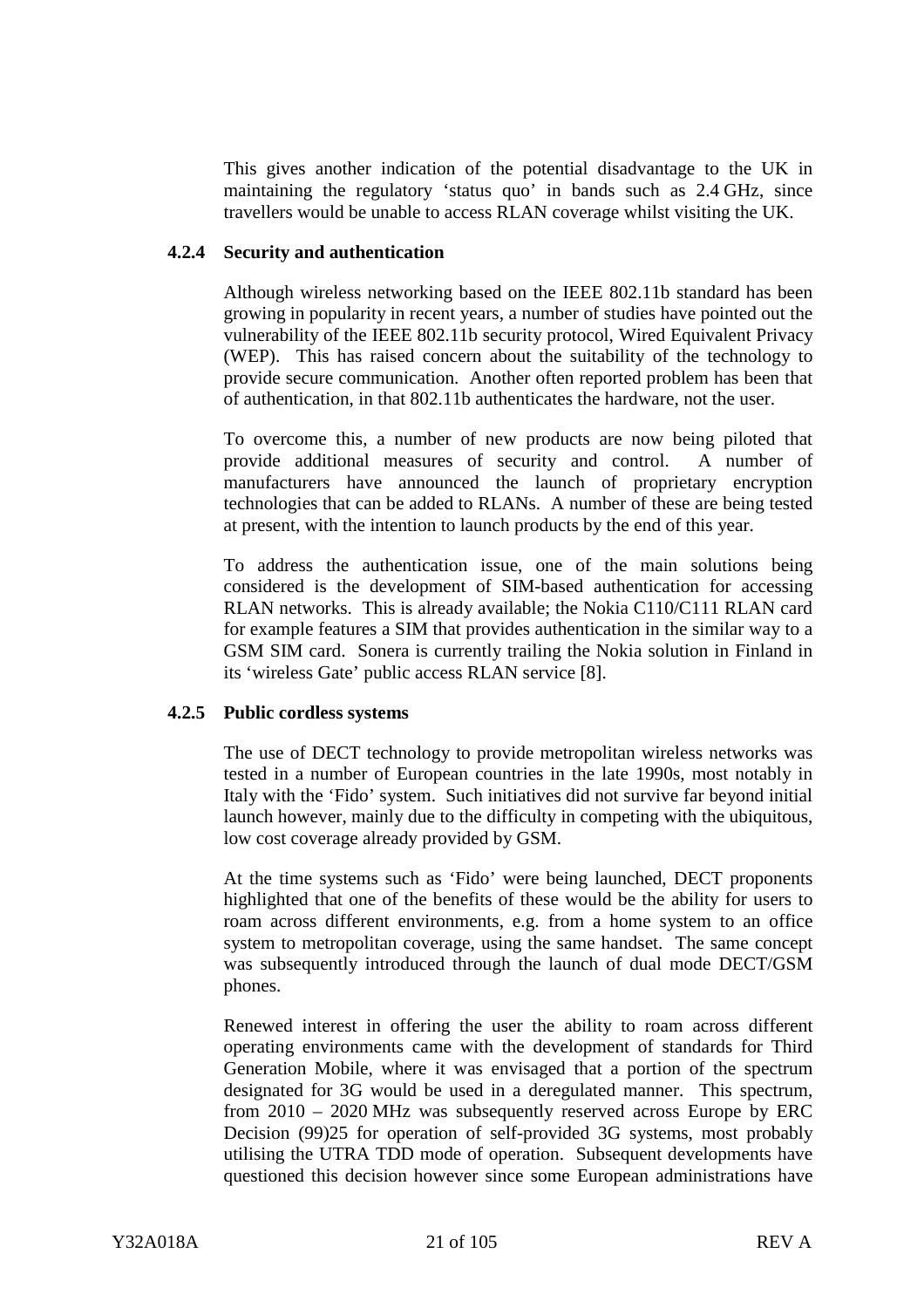<span id="page-24-0"></span>subsequently awarded TDD carriers in the  $2010 - 2025$  MHz band to licensed 3G operators.

The types of applications being envisaged with 3G include providing customers with seamless access to their services from home, office or on the move. Office systems could either be privately run or could be run by third parties. Similarly, 3G coverage over a wide area might be provided by a mobile operator using its dedicated 3G spectrum, with, if regulation were to permit, additional 'hot spot' services being provided in public areas such as train stations using the 3G licence-exempt spectrum.

To date, standardisation activity on the TDD operating mode has progressed at a slower rate than the 3G FDD modes and the broad consensus from the industry survey was that it was too early to determine the appropriate regulatory regime for this spectrum, as equipment specifications have not been finalised and there is no indication of when products might reach the market. It was also pointed out by some respondents that both DECT and TDD are predominantly European technologies and therefore, compared with other devices such as 2.4 GHz and 5 GHz RLANs, did not benefit from the same global economies of scale. This was confirmed by indications from the industry survey that the main commercial opportunities in use of licenceexempt spectrum were expected to be in the RLAN area.

It was also noted, however, that the use of licensed TDD spectrum once 3G networks are rolled out would likely drive applications in the licence-exempt portion, and vice-versa. This relationship would appear to be an important consideration in setting the regulatory framework.

#### **4.3 Managing Quality of Service expectations**

One of the key issues in determining the impact of changing the regulation on use of licence-exempt spectrum was the perception that public services could not be satisfactorily provided in shared spectrum due to the potentially variable nature of Quality of Service (QoS) due to use of spectrum being on a non-protected basis. Whilst for most respondents  $\cos$  is of considerable concern, the majority of respondents did not expect to encounter significant QoS issues. There are a number of reasons given for this:

• Importantly, there is a clear difference between QoS for those types of services envisaged being offered over unlicensed spectrum (predominantly Internet applications which are inherently 'best effort') compared with conventional telecommunications networks (fixed or mobile). The impact of congestion in the types of scenario considered in this study would most likely be a temporary reduction in data rate or range limitation. In an Internet environment this is unlikely to be distinguishable from bottlenecks occurring in other parts of the Internet or at servers. Therefore, some spectrum congestion would not necessarily mean that the service would fail to meet customer expectations as Internet users are already experienced in variable data throughput and the intrinsically best efforts nature of such services.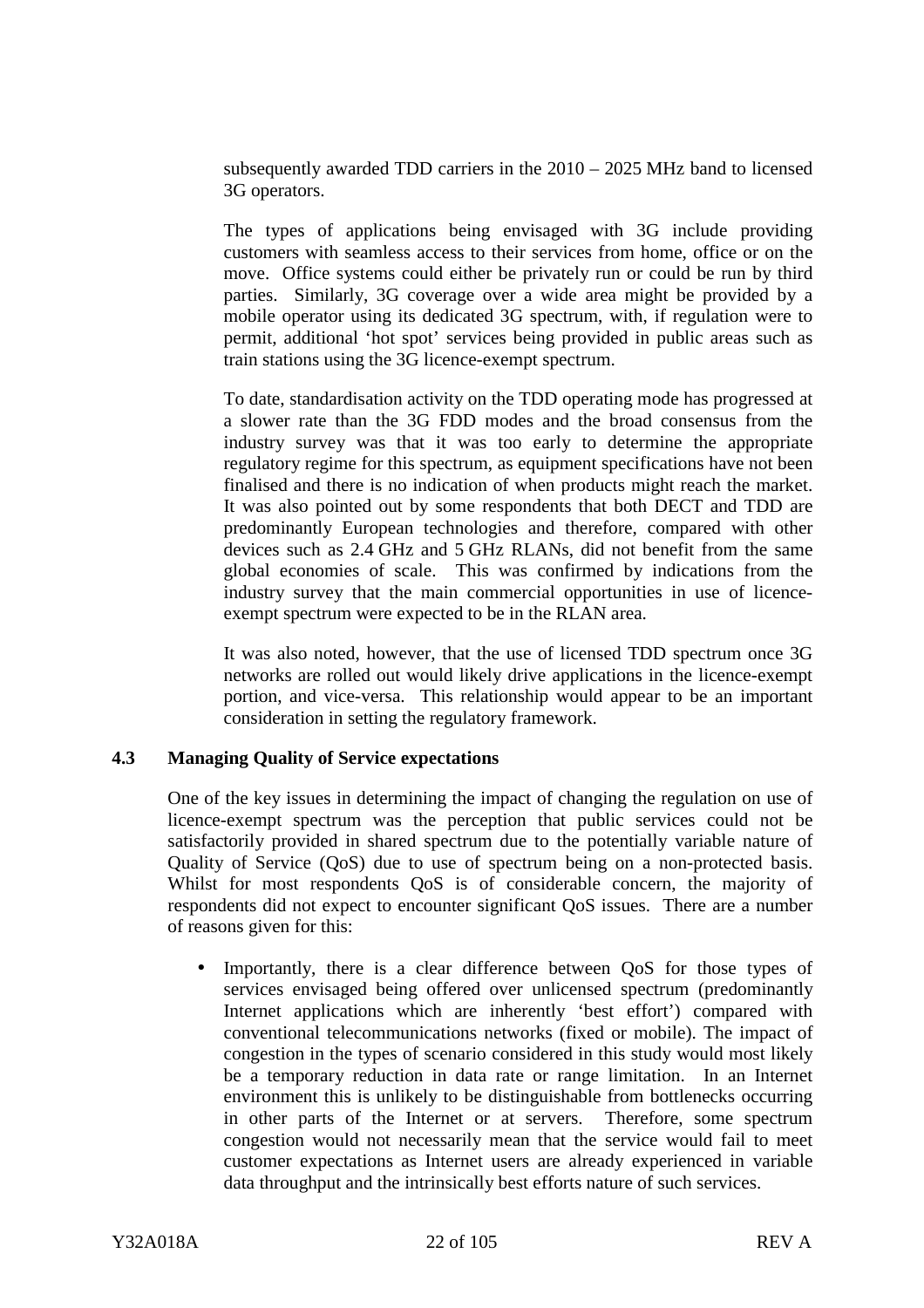- In managing QoS in public access RLANs, there are a number of low-cost measures that operators could take to improve quality. These include installation of additional access points, or moving an access point (e.g. if two operators are covering the same area) or in the choice of antenna.
- It was also pointed out that RLAN technology is inherently designed to coexist with neighbouring devices through built-in features such as transmit power control and dynamic frequency selection. Transmit power control will decrease the overall level of interference and, therefore, improve the quality received by users. Dynamic frequency selection will enable the RLAN device to select the best channel for operation within the available band. This will also tend to facilitate an even distribution of devices across the band, again improving the quality received by users. A number of potential service providers commented that they would be unlikely to offer a service if it was failing to meet customer needs and, therefore, it would be in their commercial interest to manage the system to overcome any customer complaints over service quality.
- Looking at the 2.4 GHz band in particular, the main co-existence problem that was highlighted was that of Bluetooth and RLANs operating in close vicinity. However, it was noted that most Bluetooth manufacturers also produce 2.4 GHz RLANs. This implies that equipment manufacturers should have strong incentives to resolve potential interference issues in order to stimulate the demand they face for their products.
- It was also recognised that the introduction of 5 GHz RLANs would offer a potentially 'higher quality' alternative to the 2.4 GHz band in view of the greater data throughput from 5 GHz devices and the wider bandwidth available. It would also be more likely that higher data rate links could be maintained in the 5 GHz band without degradation whereas at 2.4 GHz, typical 'user' data rates can be considerably less than the maximum due to link degradation.

Respondents were also asked about the extent to which they saw the regulator having a role in advising users on QoS in licence-exempt spectrum. In all cases, respondents believed this to be largely a commercial matter. However, a number of examples were given of where the RAs role might lie:

- In providing an Information Sheet on types of service offered in licenceexempt spectrum
- In ensuring that the technical regulations governing use of the bands (i.e. the Interface Requirements) were appropriately set
- In providing guidelines to equipment manufacturers to ensure that products meet the relevant requirements
- Taking action against breaches in adhering to the technical regulations (e.g. transmitting above the maximum power limit).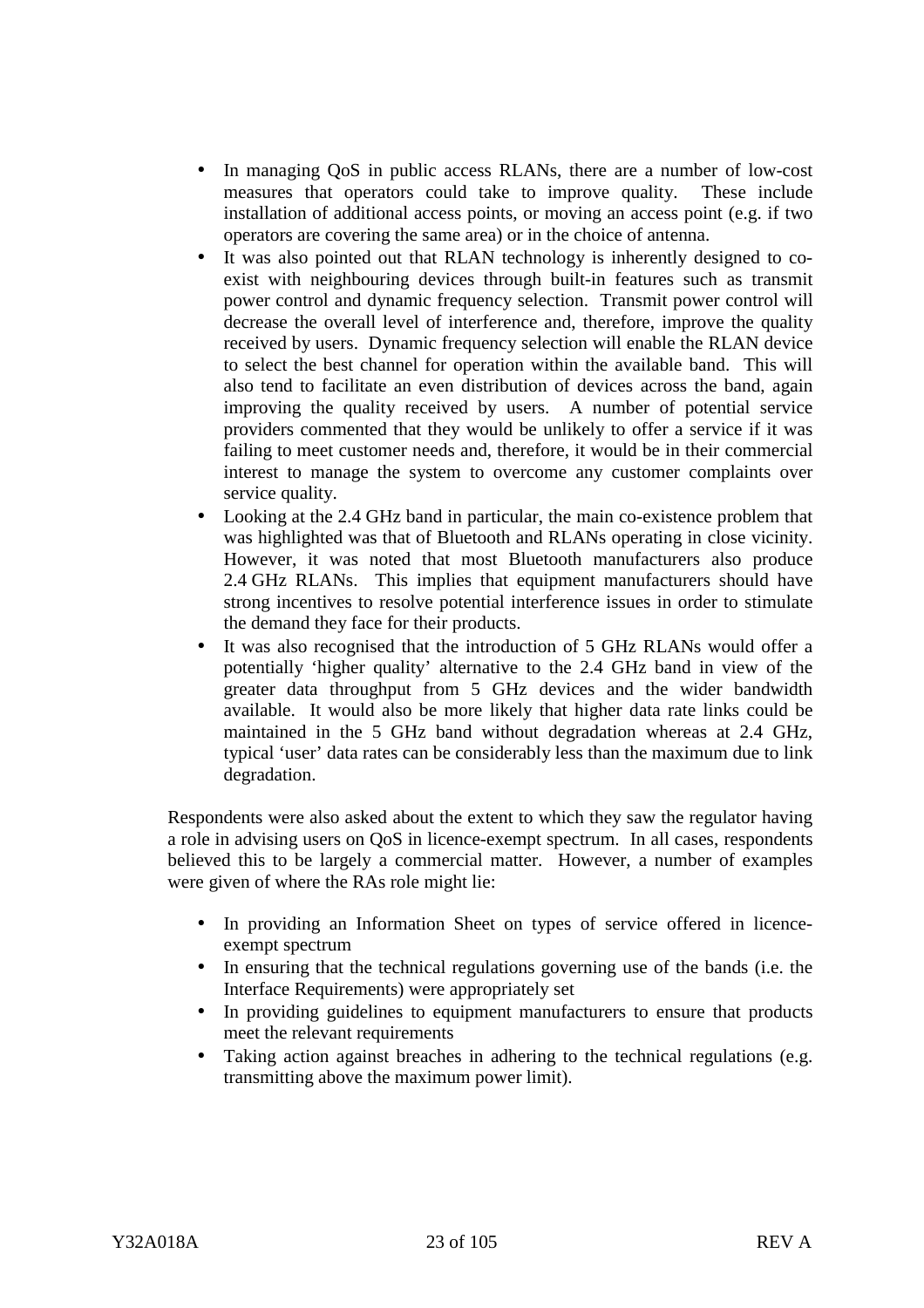## <span id="page-26-0"></span>**4.4 Potential for congestion**

Another key consideration in changing in regulation is the extent to which removing the current prohibition on offering public services in licence-exempt spectrum might lead to an increased potential for congestion.

In this case, it is illustrative to consider countries outside of the UK where public access systems are already being provided, primarily in the 2.4 GHz band. Although there are a number of competing wireless ISP's and other operators now offering 2.4 GHz services in some countries (with some reportedly covering the same hot spot areas with RLAN access points), there has, to date, been no reported instances of widespread interference or congestion occurring.

In general, the potential for congestion in licence-exempt spectrum appeared to be less of a concern than earlier reports might have suggested. This was confirmed by a number of service providers approached during the industry survey. In terms of system planning, different service providers displayed different approaches to providing service, but certain general themes emerged:

- In the case where RLAN access points are being provided in a particular location (e.g. airport lounges), the operator needs to approach the site owner in the first instance for permission to offer the service. This gives the opportunity either for an exclusive arrangement to be made with the site owner or, if there are a number of operators covering the same area, for operators to co-operate in the location of access points
- In the same way as with other telecommunications networks using radio, the operator can monitor the service and in so doing, identify any trouble spots which can then be rectified (e.g. by installing additional access points or moving the access point, as described earlier).

Since congestion will depend on the density of devices in a given area, an important consideration in this regard is the location of devices and the potential for a 'cluster' of devices to operate in a particular area. It is noted that, to a large extent, RLANs will be predominantly, though not entirely, used in indoor or closed environments. This improves the link budget since building penetration loss is added, providing additional isolation between systems.

As noted in Section 3 of this report, one of the SRD uses of the 2.4 GHz band is for telemetry/telecommand. Such applications would typically be in 'warehouse' type locations. This would generally be distinct from typical private and public RLAN locations, which might be more focussed on either corporate premises for private systems or travel hubs and other largely indoor hot spots for public systems. This will improve co-existence between the different types of application. The potential for congestion is likely to be exacerbated in the 2.4 GHz band by more widespread deployment of outdoor systems, particularly those radiating at higher powers.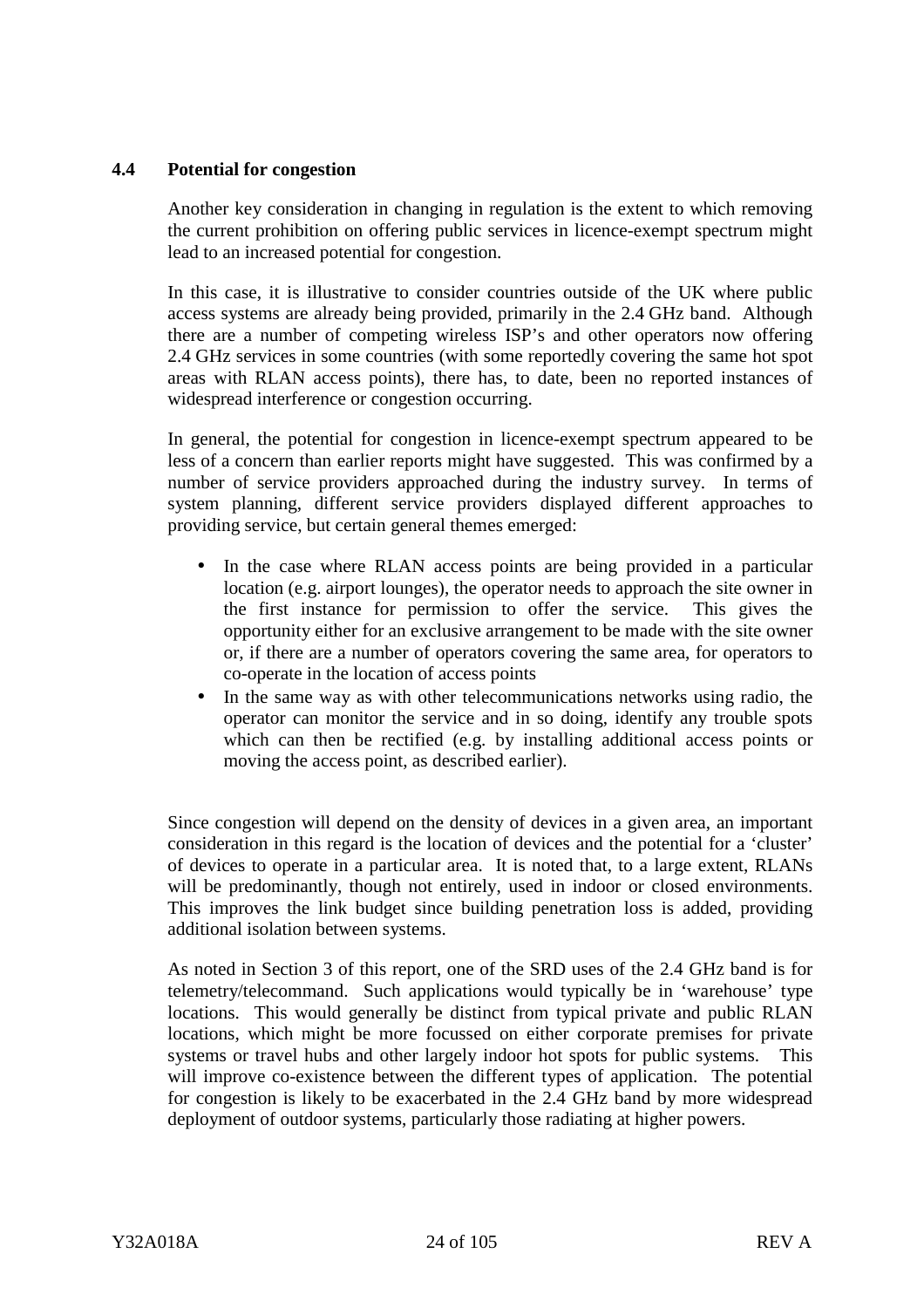## <span id="page-27-0"></span>**4.5 Impact on existing users**

#### **4.5.1 Short range devices**

As indicated earlier in this report, SRDs operate in the UK in frequency bands at 173 MHz, 433 MHz, 458 MHz, 868 MHz, 2.4 GHz and 5.8 GHz, providing a range of applications from telemetry to Radio Frequency Identification Devices (RFID) tags to social alarms.

Given the diverse range of uses to which SRD's are put, and the regulatory regime in which they operate, it is very difficult either to quantify the numbers of devices in current use, or the forecasted growth in use of these devices in future.

As indicated earlier in this report, there appears to be a broad consensus that the licence-exempt frequency bands that offer the most attractive commercial opportunities for the provision of public access services are the 2.4 GHz and 5 GHz bands, using either RLAN or Bluetooth technologies. There is little evidence to support the view that other SRD applications will be used for the provision of new 'commercial' services or create significant new service opportunities, although there is some suggestion that certain applications could be exploited on a commercial basis, for example networked telemetry to provide third party security or asset tracking systems.

All the frequency bands used by SRDs in the UK are shared with other allocated services and SRD devices operate on a 'non interference, non projection' basis. This creates direct incentives within industry to improve the design of devices to give increased immunity from interference. There are also a number of precedents for sharing spectrum between SRDs and public systems, with two notable examples being Atlantic Telecom operating in the 2.4 GHz band and Quiktrack in the 866 – 868 MHz band.

It could therefore be considered that the impact on the SRD community of changing the regulation on use of licence-exempt spectrum in the UK may be limited to impact on devices operating in the 2.4 GHz and 5 GHz bands. The reason for this is that applications using other SRD frequency bands are unlikely to be put to widespread third party use as a result of a change in regulation, and therefore it could be assumed that a change in regulation will not impact significantly on the numbers of devices using these bands, and consequently the interference/congestion potential. In view of the commercial opportunities in providing public access RLANs in hot spots, however, a change in regulation in these bands is likely to create new service opportunities in these bands. This may further drive demand in RLAN use, which could have the potential to create congestion and/or interference to the detriment of SRD applications also using this spectrum.

If it is assumed that public and private RLANs operate under the same technical restrictions (e.g. the same EIRP limit), then increased interference is unlikely to occur as a direct result of enabling public access provision. The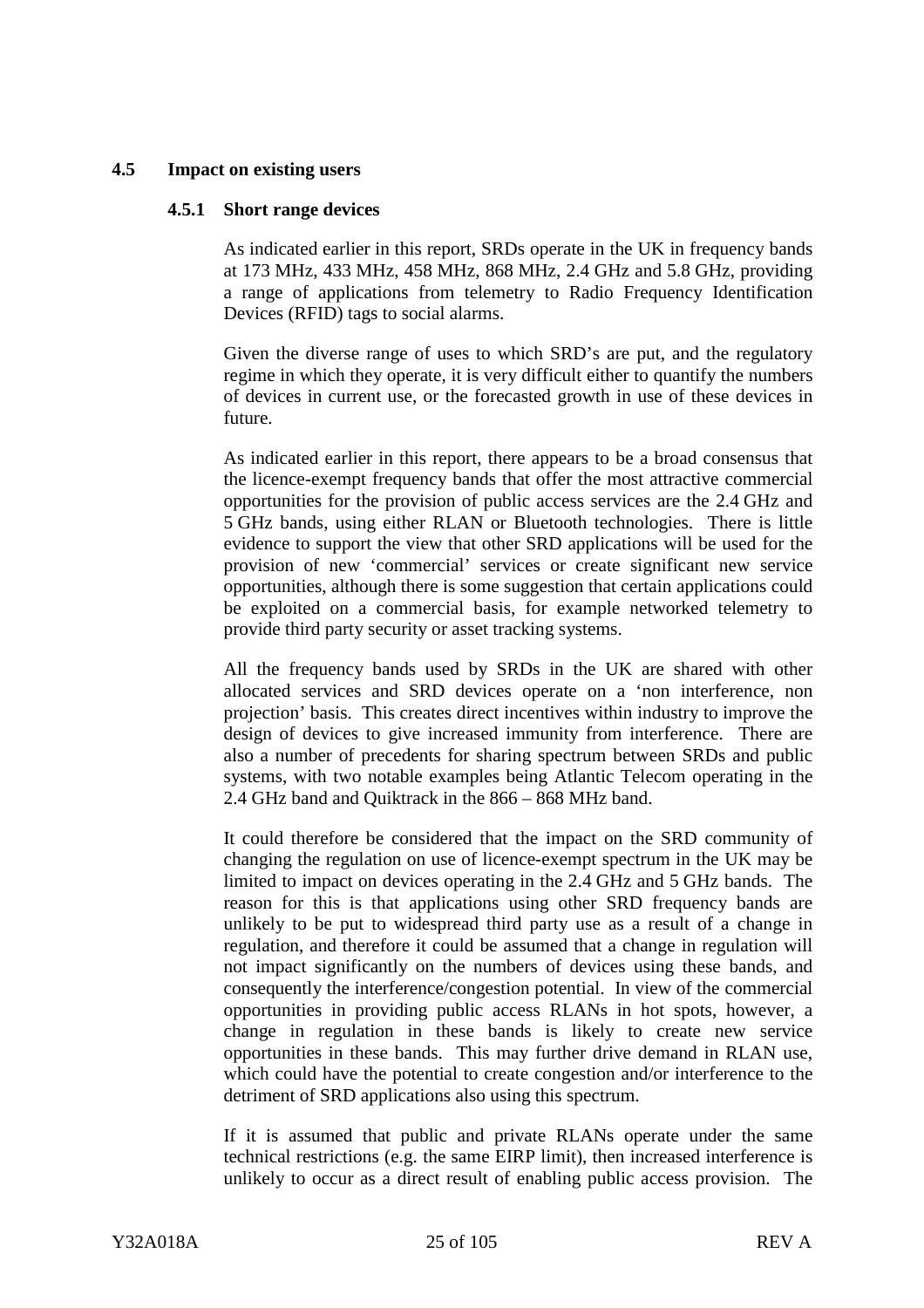<span id="page-28-0"></span>potential for interference may increase if public access systems with higher powers, covering wider outdoor areas, were to be permitted. This can be avoided, however, through setting appropriate technical conditions for use of the 2.4 GHz and 5 GHz bands, as described later in this report.

As is also discussed later in this report, the potential for congestion in either the 2.4 GHz band or the 5 GHz band will in any case be caused by the density of devices operating in a given area, which could potentially exist irrespective of a change in regulation (for example, the density of private RLAN use may grow significantly in the future).

## **4.5.2 Private RLAN users**

As indicated earlier in this report, a market for 2.4 GHz RLANs already exists, with an increasing number of corporate offices using RLAN cards to cater for today's 'nomadic' working environments (e.g. hot-desking).

In terms of the impact on this existing user base from a change in regulation, the main impact would be if the regulatory change were to lead to a significant increase in congestion in the 2.4 GHz band, or increased instances of interference (e.g. if public systems were to be offered over wider outdoor coverage areas with high EIRP).

As indicated in the previous section however, such impact can be minimised through the determination and regulation of appropriate technical conditions for operation of public (and private) systems. The issue of RLAN-RLAN sharing is explored in further detail in the technical analysis section of this report, where it is indicated that, particularly in the 5 GHz band, densities of use would need to be very high before the potential for interference became unacceptable.

#### **4.5.3 Fixed wireless access**

At the present time, the only fixed wireless operator providing service in licence-exempt spectrum in the UK is Atlantic Telecom, who were licensed by the RA in the mid 1990s to operate in the 2.4 GHz band (operating under an individual Telecommunications Act and Wireless Telegraph Act licence). Other operators hold licences in dedicated FWA frequency bands, such as 3.6 GHz, 10 GHz and 28 GHz. These operators typically either hold national operating licences for a dedicated block of channels, or, in the 28 GHz case, regional licences.

In future, there may be further interest from service providers wishing to use 5 GHz wireless mesh technologies to provide fixed wireless access in the 5.8 GHz band (possibly sharing with RLANs in part of the band). The coexistence between these mesh technologies and RLANs is explored in the technical analysis section of this report.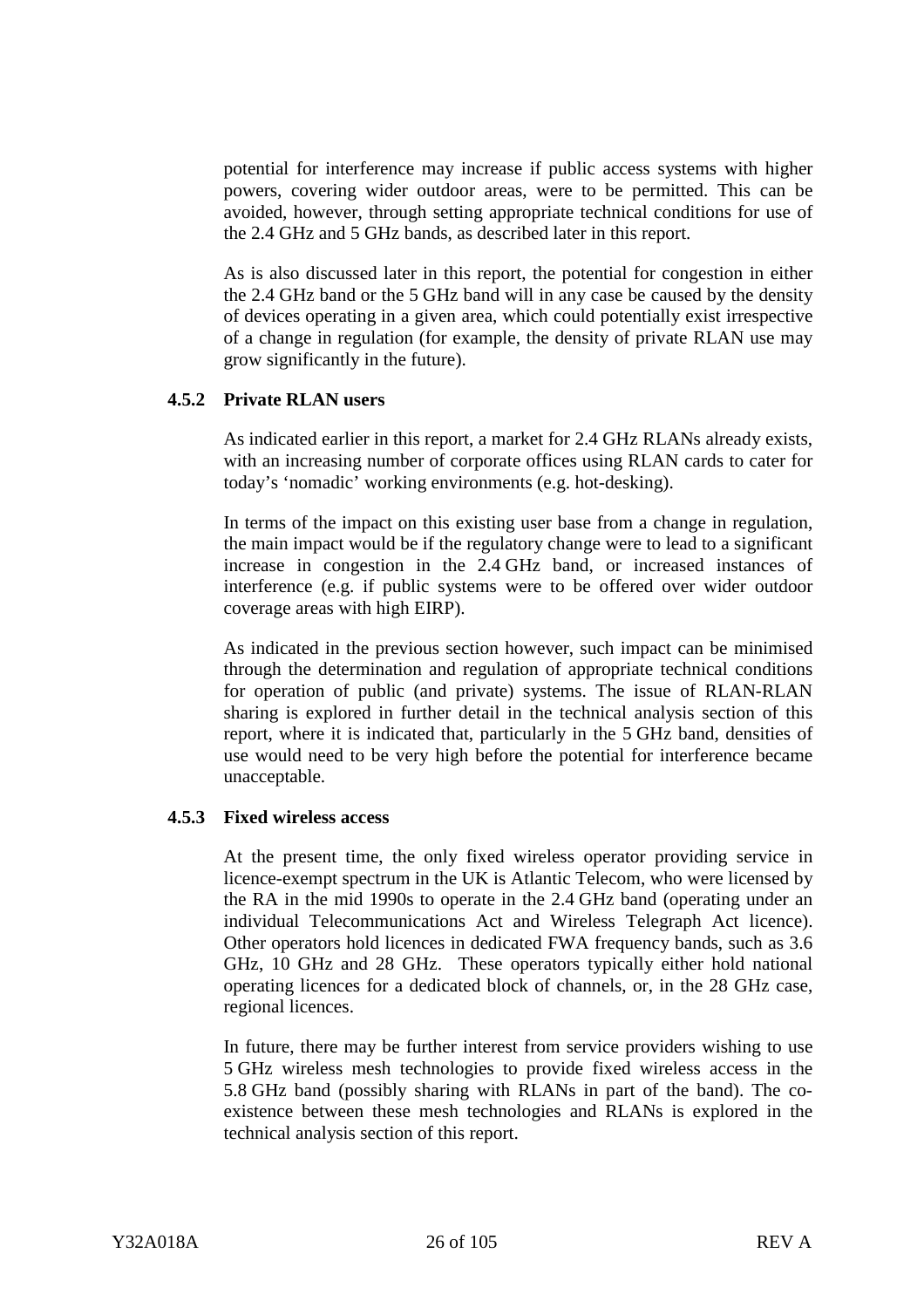In terms of the impact to existing FWA licensees from a change in regulation governing use of licence exempt spectrum, the main issue would appear to be on a commercial level, in terms of the potential crossover between services provided by FWA operators at 3.6 GHz, 10 GHz and 28 GHz, and services that might be provided using 5 GHz mesh technology. The extent of the crossover will depend on individual FWA business plans and so is difficult to quantify in general terms.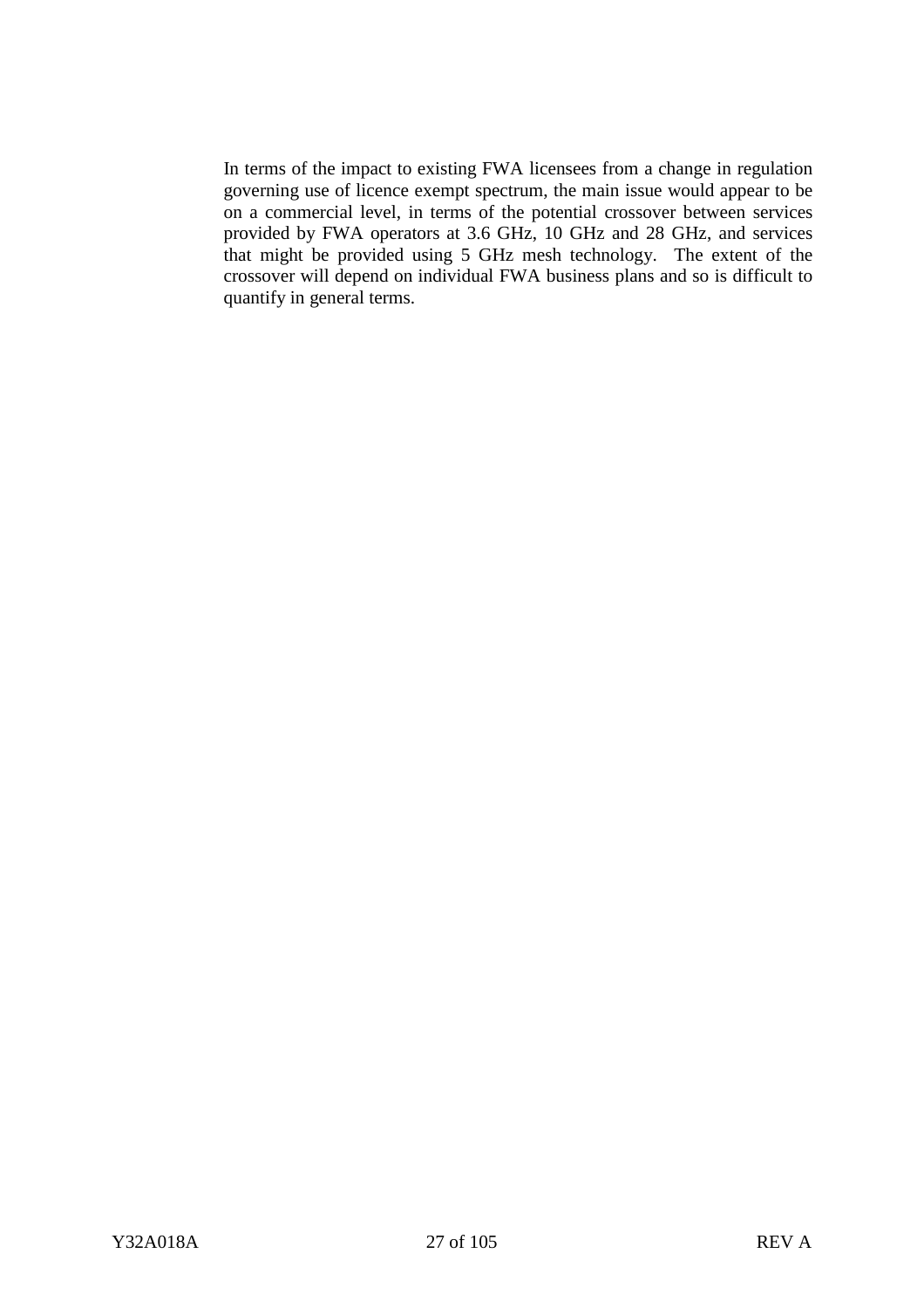## <span id="page-30-0"></span>**5. TECHNICAL ANALYSIS**

#### **5.1 Introduction**

The purpose of the technical analysis in this study is to examine the impact of a change in regulation on the risk of interference occurring, the potential for congestion to occur and the consequence impact on users in terms of Quality of Service (QoS).

An extensive number of bands can currently be used for licence-exempt applications; see Appendix C. Of these bands, the analysis concentrates on those that are considered the most commercial significance, which are the following bands:

- $1880 1900$  MHz
- $2010 2025 \text{ MHz}$
- $2400 2483.5 \text{ MHz}$
- $5150 5350/5470 5875$  MHz.

Considerable technical analysis has already been undertaken in some of these bands, most notably at 2.4 GHz. This analysis includes previous studies undertaken for the Radiocommunications Agency, as well as studies in ETSI, CEPT and ITU. Given the extent of these earlier studies, and the widespread industry input to the European/international work, it is not possible, or desirable, to reproduce this work. Where previous studies have been conducted, their assumptions have been reexamined in this study to determine:

- The effect of any modifications or updates to specifications, equipment or other technical assumptions
- Market developments since the previous studies were conducted that might impact on growth assumptions
- The requirement for any additional considerations.

The majority of new technical analysis presented in this report concentrates on the 5 GHz bands. The Radiocommunications Agency has indicated that it sees the most potential, in the short term, for changing the regulatory status of these bands.

Brief consideration is also given to remaining licence-exempt bands beyond those listed above.

In the technical analysis presented here, both Minimum Coupling Loss (MCL) and Monte Carlo (MC) techniques have been used.

#### **5.1.1 Minimum Coupling Loss analysis**

Minimum Coupling Loss (MCL) analysis, in its most basic form, examines the potential for interference from a single transmitter into a victim receiver, usually under worse case conditions. Practical situations are usually much more complex than can be modelled by MCL analysis; for example, multiple distributed transmitters operating with power control. However, MCL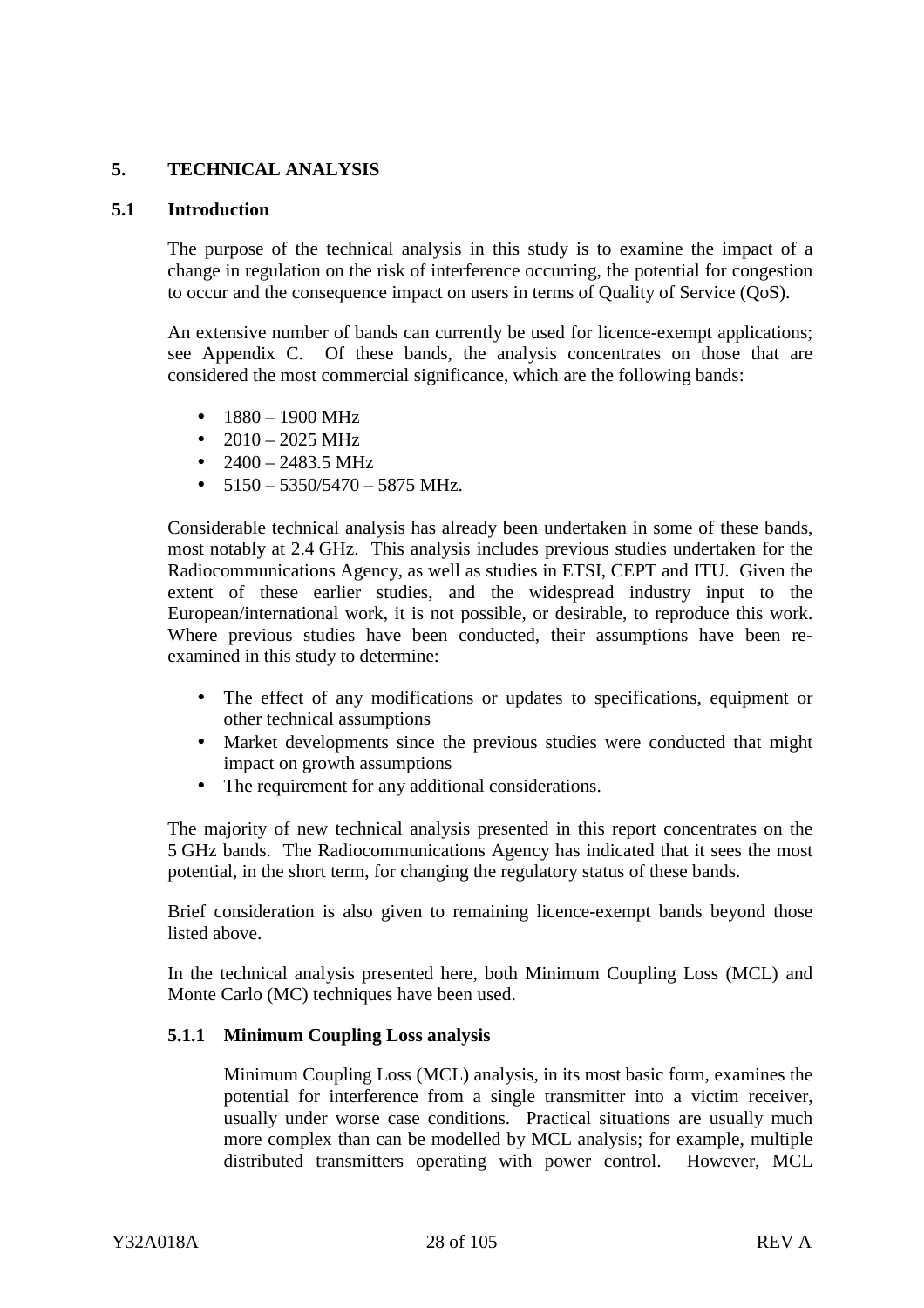<span id="page-31-0"></span>analysis is useful as it can often be used to dimension limits on the extent of interference.

MCL analysis has been used here to examine various interference scenarios considered.

#### **5.1.2 Monte Carlo analysis**

Monte Carlo (MC) analysis allows a more pragmatic analysis of interference situations than MCL. MC analysis is the statistical analysis of interference situations potentially involving multiple interferers.

The Monte Carlo modelling tool SEAMCAT, developed within CEPT, has been used to analyse various interference scenarios. SEAMCAT is a very flexible tool for undertaking Monte Carlo analysis of various compatibility scenarios. As described by the ERO:

*'SEAMCAT offers some particularly important features:*

- *Quantification of interference levels; the level of interference between different radio systems is expressed in terms of a probability that the reception capability of the receiver under consideration is impaired by the presence of an interferer.*
- *Consideration of spatial and temporal distributions of the received signals; this is helpful in developing appropriate frequency planning arrangements or necessary limits for transmitter/receiver parameters.*
- *SEAMCAT can address any interference scenario regardless of the type of victim and interfering radio systems'.*

One of the key elements of the MC analysis undertaken here is the propagation model. The model used in the MC analysis in this study was a spherical diffraction model, which was developed for rural environments. It has been used across all environments considered in this study, and hence will provide worse case results. Additional losses in suburban and urban environments will occur in practice. SEAMCAT models these by the addition of further losses on top of the basic loss calculated by spherical diffraction. Again, this should result in worse case scenarios being demonstrated.

SEAMCAT is still being developed and so suffers from some limitations. However, due to the nature of MC analysis, many of these limitations will also be present in other MC analysis tools. This implies that MC simulation results must not be taken at face value; it is essential to carefully consider any results that are produced before conclusions are drawn. Relevant considerations are discussed in more detail with each particular scenario examined in this study.

In summary, the most significant limitations affecting the SEAMCAT simulations are: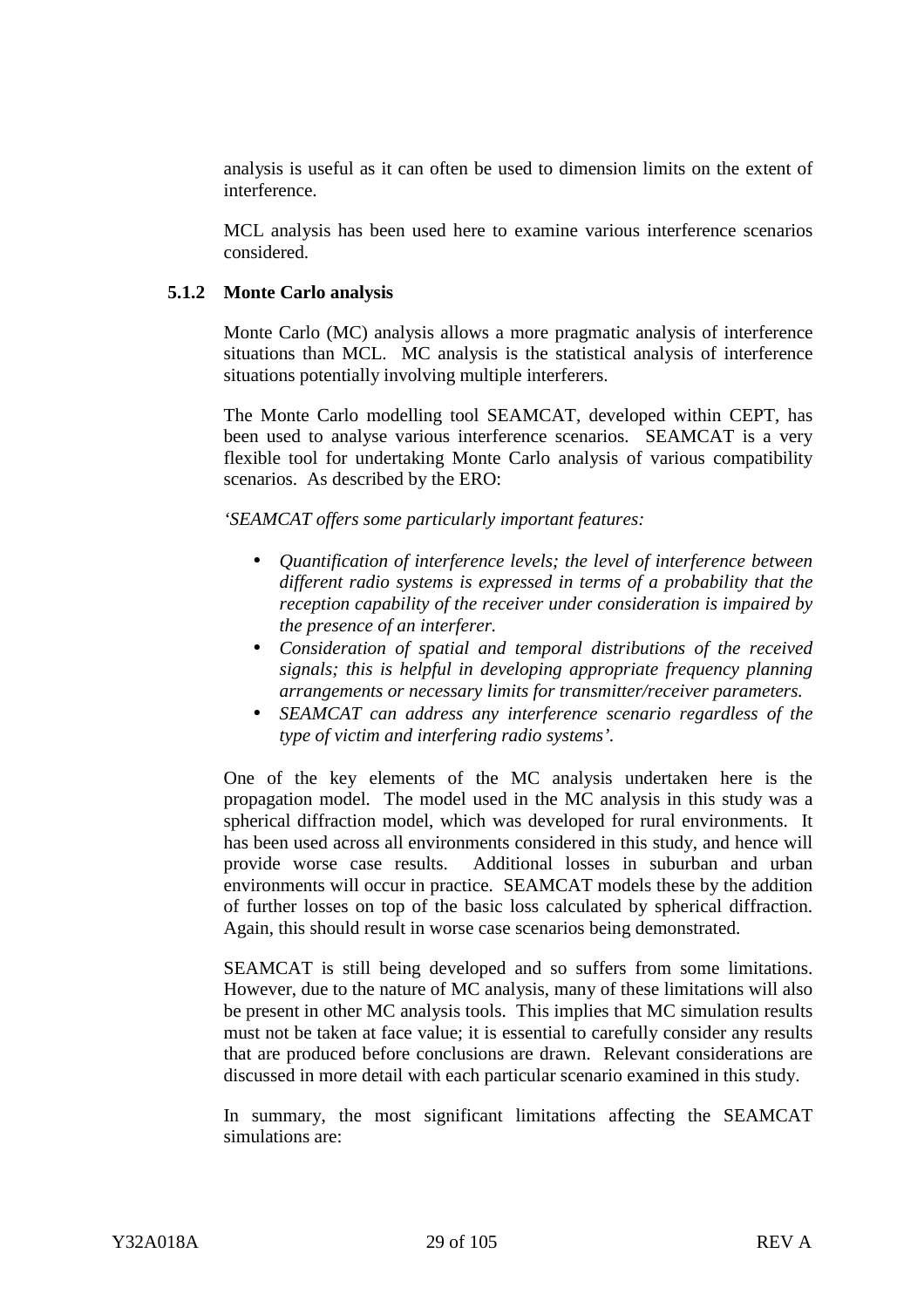- <span id="page-32-0"></span>• In suburban and urban environments, SEAMCAT models building loss by examining the distance between transmitter and receiver, deciding if they are in the same room and/or building, and then applying appropriate additional propagation loss due to floors and walls. However, for walls, this extra loss is limited to loss travelling through either one or two walls. More significant additional path losses can be expected to occur in practice in an urban environment (particularly dense urban), principally for the interfering signal.
- SEAMCAT provides a very limited mechanism for simulating the use of Dynamic Frequency Selection (DFS). To overcome this it has been assumed that DFS, where used, operates perfectly to evenly distribute interference across all available channels. This allows the simulations to be simplified; only a single channel needs to be considered with the results being aggregated to the full number of channels available.
- SEAMCAT defines an interfering transmitter radius, referred to as the 'simulation radius', which attempts to take into account all relevant interferers. However, the use of the spherical diffraction propagation model implies that this interfering transmitter radius can become very large, particularly over non-rural propagation paths. The interfering transmitter simulation radius has therefore been limited. This implies that, for example, at RLAN densities consistent with a dense urban environment, interference is only received into an RLAN from sources located within, typically, no more than 250m.

For a full description of the SEAMCAT tool, and its capabilities, see  $[9]$ <sup>1</sup>.

#### **5.2 1880 – 1900 MHz**

#### **5.2.1 Overview**

The band 1880 – 1900 MHz is currently identified internationally for use by IMT-2000. As shown in Table 5.1 below, the primary use of this band currently within the CEPT is for DECT (now one of the IMT-2000 family members), with some limited Fixed Service use for troposcatter links.

 <sup>1</sup> <sup>1</sup> The majority of the SEAMCAT simulations undertaken in the analysis below have used a constant active number of interfering transmitters with varying simulation radii to provide varying interfering transmitter densities. Where this leads to unreasonably small simulation radii, compared to the victim receiver coverage radii, the simulation radii has been fixed (to the same as the coverage radii) and the number of active interfering transmitters increased to provide increasing interfering transmitter densities. This latter case occurs only in section 5.5.5 where it is discussed in considerably more detail.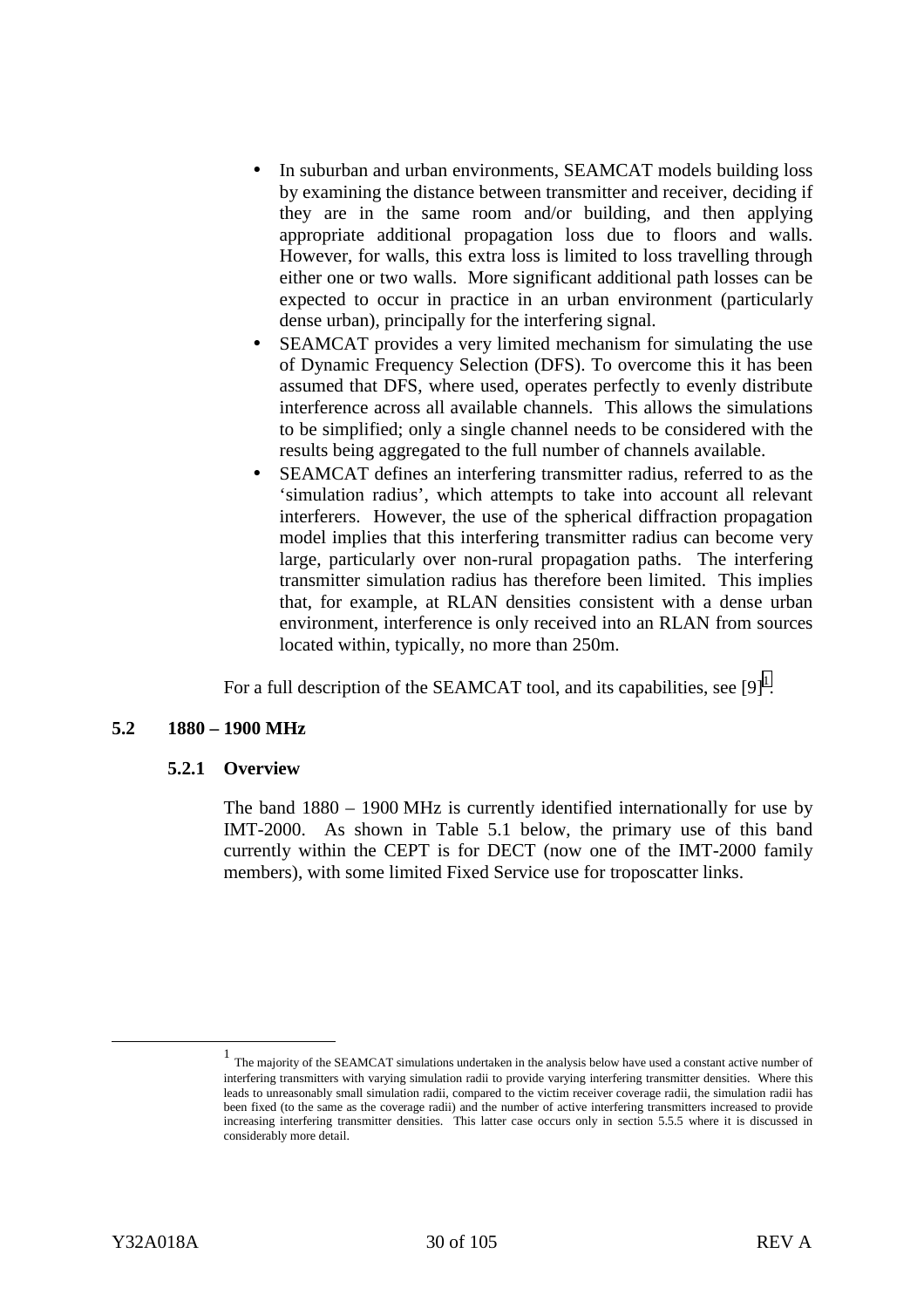<span id="page-33-0"></span>

| <b>Frequency Band and</b><br><b>Allocation to UK Services</b>                                      | <b>Comments</b>                                                                                                                                                                                                                                                                                                                                               |
|----------------------------------------------------------------------------------------------------|---------------------------------------------------------------------------------------------------------------------------------------------------------------------------------------------------------------------------------------------------------------------------------------------------------------------------------------------------------------|
| 1880-1885MHz<br><b>FIXED</b><br><b>MOBILE</b><br>S5.149, S5.385, S5.386.<br>S5.387, S5.341, S5.388 | DECT on 1880-1900 MHz; CEPT Recommendation T/R 22-02 and ERC Decision<br>ERC/DEC/(94)03 refer.<br>IMT-2000 band 1885-2025 MHz identified at WARC-92, 1900-2025 MHz to form part<br>of the core UMTS/IMT-2000 band. ERC Decision ERC/DEC/(97)07 refers.<br>FIXED use on 1873.5-1897.5 MHz for off shore links.<br><b>CEPT Recommendation T/R 22-02 refers.</b> |
| 1885-1900 MHz<br><b>FIXED</b><br><b>MOBILE</b><br>S <sub>5.388</sub>                               |                                                                                                                                                                                                                                                                                                                                                               |

## **Table 5.1: Extract from the UK Allocation Table [9] for the band 1880 – 1900 MHz**

Current DECT use is limited to private residential and business systems, with the relevant Interface Regulation, IR 2011 [11], limiting peak EIRP to a maximum of 250 mW. The DECT standards also include a profile for Radio Local Loop (RLL) operation.

#### **5.2.2 Analysis of previous studies**

In 1999, The Smith Group carried out a comprehensive study, on behalf of the Radiocommunications Agency on the implications of licensing public services in the 1880 – 1900 MHz band [12]. This study examined current and potential use of the band for Residential and Business telephony, as well as the potential use of the band by Cordless Telephony Mobility (CTM) and Wireless in the Local Loop (WLL). Potential interference scenarios between these different services were examined.

In reviewing the Smiths study, the key issues that might impact on the validity of the results are:

- (1) The validity of the technical parameters assumed
- (2) The market developments since the study's production.

At the time that the Smith study was conducted, DECT was already a wellestablished technical specification and the parameters required for interference analysis have not changed significantly during the intervening time. It can therefore be considered that the technical analysis will remain valid.

In terms of market development, as discussed earlier in this report, DECT has seen significant uptake in recent years for cordless telephony and cordless office use. The Smith study anticipated this uptake by modelling high-density use and assumed a considerable increase in traffic density, which appears to remain valid in today's environment.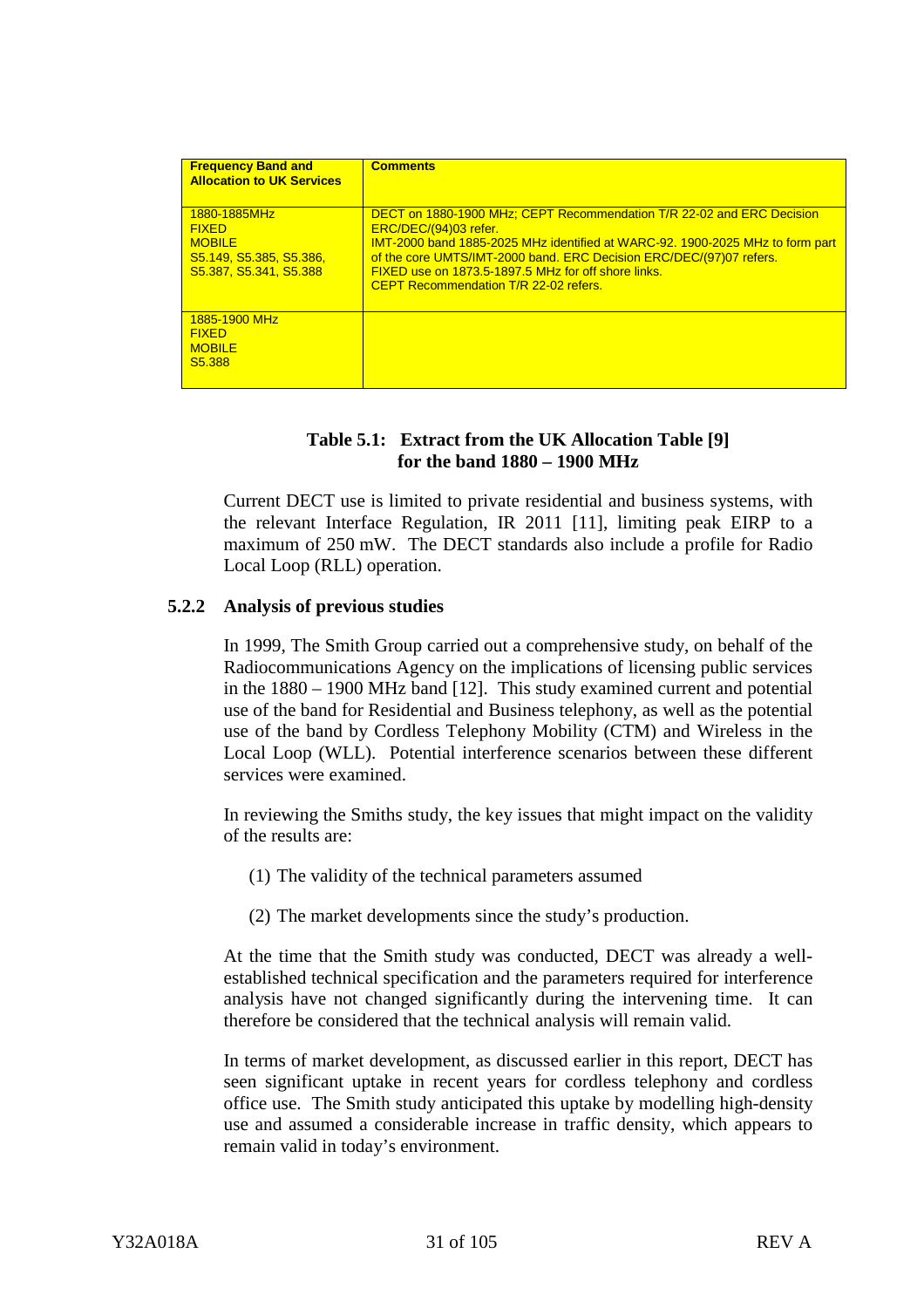<span id="page-34-0"></span>One of the service areas that the Smith study considered was that of 'Cordless Terminal Mobility', where DECT base stations are used to cover a metropolitan sized area, giving cellular-like coverage. It is noted, however, that CTM has not subsequently proven to be successful in Europe and, given the ubiquitous coverage of GSM and the anticipated coverage of 3G, a market for CTM is not expected to develop in future.

Another area covered by the Smith study was the use of DECT in Radio Local Loop/Fixed Wireless Access (FWA) systems. However, the use of DECT in this environment has not been widespread and a number European regulators have subsequently awarded licenses for FWA in spectrum designated on a near-exclusive basis for such services. In the UK for instance, the 3.5 GHz, 10 GHz and 28 GHz have been designated for narrow and broadband FWA.

Recent auctions for FWA licences, in bands outside the DECT band, have met with varied success across Europe. It is still not clear whether sustainable business models in the FWA market will develop in the UK.

With regard to the use of DECT for basic cordless telephony, the Smith study concludes that under extreme future projections a loss of range in busy multistorey office blocks could be experienced. In the RLL/FWA case, two scenarios are analysed in the study; a short range 'fill-in' service (using 0 dBi base station and consumer station antennas) and a wider area long-range service (using directional antennas; 4 dBi at the base station and 12 dBi at the consumer station). In terms of the modelling undertaken, the study concludes that:

- The short range service '*would not be able to be used in metropolitan areas, but would be able to be used in less built-up areas subject to assessment of the local environment*'
- The long-range service '*should be isolated from any form of intensive private DECT usage, and should large volumes of traffic be routinely conveyed by the system, restrictions would need to be imposed to prevent potentially devastating interference to residential users*'.

Overall conclusions of the study include that:

- '*the use of DECT to offer public services is feasible, but under certain conditions problems may be encountered*'
- '*further work could be usefully carried out to verify the findings of this [study]*'.

#### **5.2.3 1.9 GHz Conclusions**

Based on a re-evaluation of earlier DECT studies, it appears that the use of the DECT band to offer licence-exempt public and private services is technically feasible, if it is assumed that all systems conform to the standard DECT operating parameters (e.g. 250 mW EIRP). It appears that use of higher gain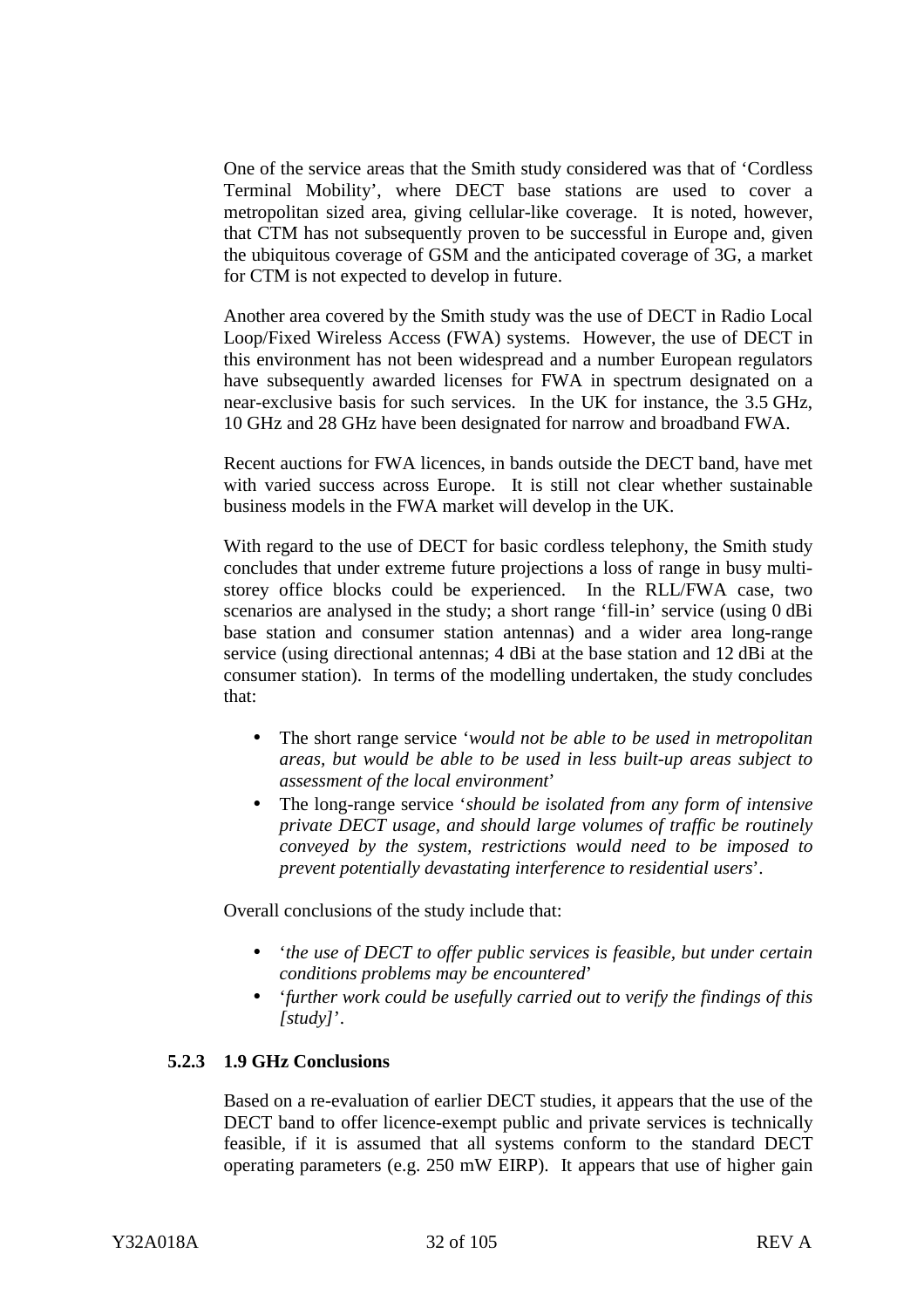<span id="page-35-0"></span>antennas to deploy RLL services would cause potential problems to present and future users of DECT private systems. It is possible that restrictions on the use of such services could alleviate potential interference problems however further work would be needed to examine detailed requirements for restrictions. Without this further work, it is concluded that, from a technical point of view, it remains feasible that public and private licence-exempt DECT systems could operate in these bands under the restrictions of the current Interface Regulations.

#### **5.3 2010 – 2025 MHz**

#### **5.3.1 Overview**

The band  $2010 - 2025 \text{ MHz}$  is part of the frequency spectrum identified internationally for IMT-2000. ERC Decision (99) 25 [13] provides that, subject to market demand, the band 2010 – 2020 MHz should be made available for the operation of 3G 'self provided applications in a self coordinated mode'. The RA, in its 3G Information Memorandum [14], indicated that the band 2010 – 2025 MHz was to be made available for such operations and the UK is a signatory to the ERC Decision.

| <b>Frequency Band and</b><br><b>Allocation to UK Services</b> | <b>Comments</b>                                                                    |
|---------------------------------------------------------------|------------------------------------------------------------------------------------|
| $\sqrt{2010-2025}$ MHz                                        | In the band $2110-2120$ MHz                                                        |
| <b>FIXED</b>                                                  | <b>IMT-2000 band 2110-2200 MHz identified at WARC-92. To form part of the core</b> |
| <b>MOBILE</b>                                                 | UMTS/IMT-2000 band, ERC Decision                                                   |
| S5.388                                                        | ERC/DEC/(97)07 refers                                                              |
|                                                               |                                                                                    |

## **Table 5.2: Extract from the UK Allocation Table [10] for the band 2010 – 2025 MHz**

The global standardisation forum 3GPP has devoted significant effort to the development of the UMTS specifications for operation by MNOs. To date, significantly less effort has been devoted to the development of specifications for self-provided applications.

In addition, the ETSI DECT committee, EP-DECT, is understood to have commenced a Work Item to develop the DECT specifications to incorporate operation in this band. However, this Work Item still appears to be at a very early stage.

There is currently no UK Interface Regulation applicable to the 2010 – 2025 MHz band since this appears to be out with the 3G Interface Regulation.

#### **5.3.2 2 GHz Conclusions**

Given the current state of standardisation, it has not been possible to provide a technical analysis on the potential for future congestion in this band.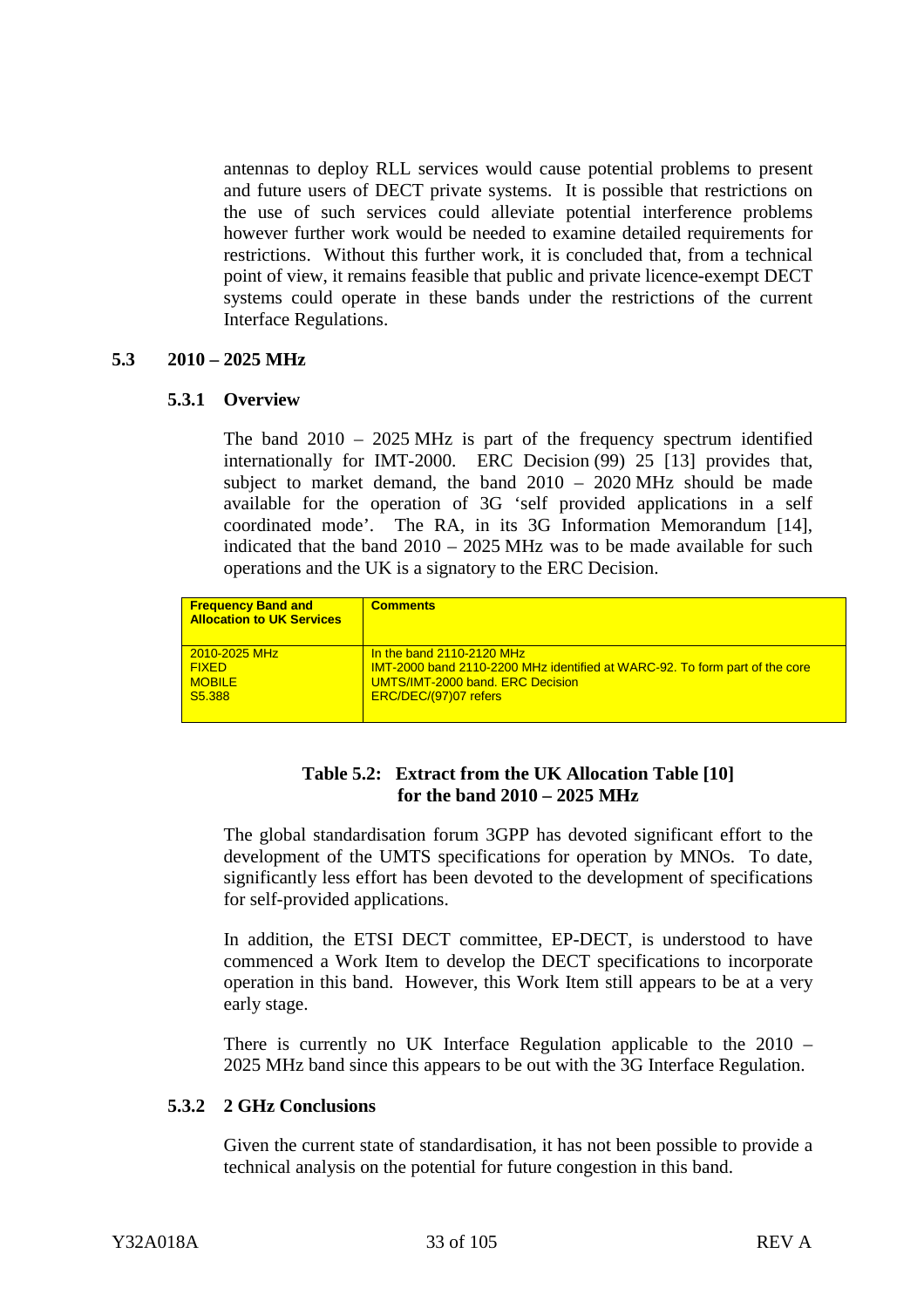## **5.4 2400 – 2483.5 MHz**

#### **5.4.1 Overview**

This band is one of the most heavily used of the licence-exempt bands. As shown in Table 5.3, several services currently make use of this band in the UK, including:

- Bluetooth
- Industrial, Scientific and Medical (ISM), including equipment such as sulphur plasma lighting and microwave ovens
- Outside Broadcast Television (OBTV)
- Radio Fixed Access (RFA)
- RLANs
- Various types of Short Range Device (SRD), including radio frequency identification tags.

| <b>Frequency Band and</b><br><b>Allocation to UK Services</b>                                                                   | <b>Comments</b>                                                                                                                                                                                                                                                                                                                                                                                                                                                                                                                                                                                                                                                              |
|---------------------------------------------------------------------------------------------------------------------------------|------------------------------------------------------------------------------------------------------------------------------------------------------------------------------------------------------------------------------------------------------------------------------------------------------------------------------------------------------------------------------------------------------------------------------------------------------------------------------------------------------------------------------------------------------------------------------------------------------------------------------------------------------------------------------|
| 2310-2450 MHz<br><b>FIXED</b><br><b>MOBILE</b><br>Amateur<br><b>Amateur-Satellite</b><br><b>Radiolocation</b><br>S5.150, S5.282 | Military band - mainly fixed and transportable links<br>Home Office/Office of The Scottish Executive for the Emergency Services in the<br>band 2320-2380 MHz<br>Amateur secondary at 2310-2450 MHz using powers of up to 26 dBW for many<br>modes including packet, TV, Morse, etc. Amateur-Satellite on 2400-2450 MHz;<br>S5.282 refers<br>Civil LPDs such as tagging (2445-2455 MHz - MPT1349), Spread Spectrum devices,<br>including Radio LANs (2400-2483.5 MHz - CEPT Recommendation<br>CEPT/ERC/REC 70-03, specification ETS 300 328) ISM at 2400-2500 MHz<br>PMSE (20 MHz channels) across the band 2390-2690 MHz<br>CEPT Recommendations T/R 01-04, T/R 10-01 refer. |
| 2450-2483.5 MHz<br><b>FIXED</b><br><b>MOBILE</b><br><b>Radiolocation</b><br>S <sub>5.150</sub>                                  | <b>Civil band</b><br>LPDs such as tagging (2445-2455 MHz - MPT1349), Spread Spectrum devices,<br>including Radio LANs (2400-2483.5 MHz - CEPT Recommendation<br>CEPT/ERC/REC 70-03, specification ETS 300 328)<br><b>ISM at 2400-2500 MHz</b><br>PMSE (20 MHz channels) across the band 2390-2690 MHz<br>CEPT Recommendations T/R 01-04, refer.                                                                                                                                                                                                                                                                                                                              |

## **Table 5.3: Extract from the UK Allocation Table [10] for the band 2400 – 2483.5 MHz**

The DECT standards have recently been updated to facilitate use of DECT in this band; this is commonly referred to as DECT-ISM. The main modification over the 1.9 GHz DECT standard is the addition of frequency hopping to meet the FCC Part 15 rules. However, DECT-ISM will have certain limitations compared with standard DECT, inter alia:

• As noted in TS 101 948 [16], other modifications in the standard (higher frequency and lower EIRP) could reduce the link budget by up to 10 dB, so reducing coverage;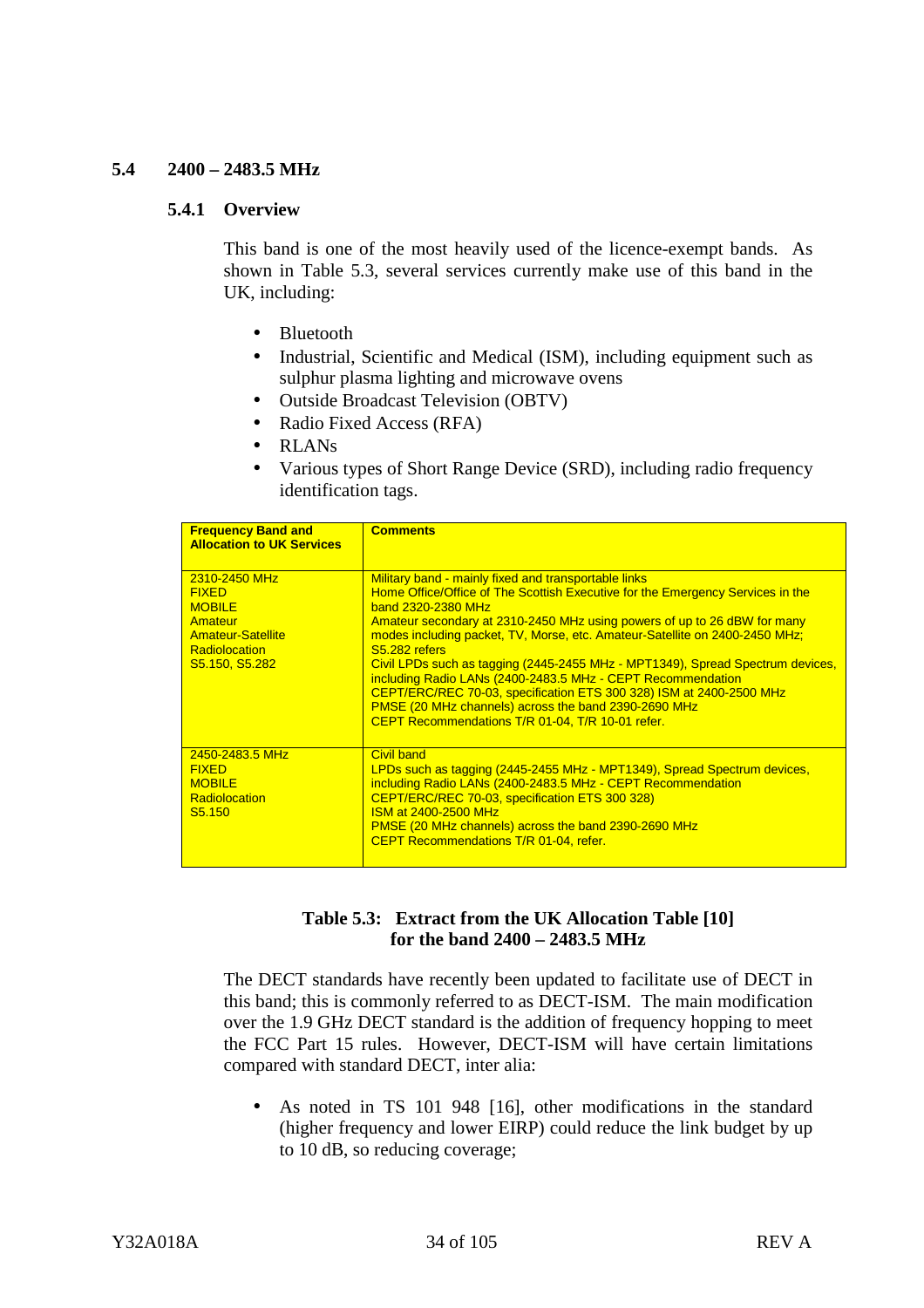- The significant installed base at 1.9 GHz implies that 1.9 GHz equipment will benefit from greater economies of scale than 2.4 GHz
- The 2.4 GHz band has a potentially significant interference environment due to the current and future use of other technologies.

The application of DECT in these bands is therefore only anticipated in those countries that do not have a 1.9 GHz band allocation available for DECT. Considering both the current and potential future interference environment in the UK for DECT at 1.9 GHz, it is difficult to see a compelling case for using DECT-ISM. No further consideration to DECT-ISM is therefore given in this report.

## **5.4.2 Analysis of previous studies**

a) Aegis Systems Limited; Compatibility between Radiocommunication and ISM Systems in the 2.4 GHz Frequency Band, Final Report; June 1999

Aegis Systems Limited undertook a comprehensive study, on behalf of the Radiocommunications Agency in 1999, on the co-existence of various systems operating in the 2.4 GHz band [17]. This study examined the current and future interference potential between the different services using the 2.4 GHz band in the UK. The principal objective of the study was to determine whether there was sufficient spectrum capacity in the longer term to support the range of applications using the band.

In reviewing the results of this study, the key issues that may impact on the conclusions drawn are:

- (1) The validity of the technical parameters assumed
- (2) Subsequent market developments since the study's production.

The majority of the services considered by the Aegis study were relatively well established at the time of the study's development and the parameters required for interference analysis have not changed significantly during the intervening time. It is therefore considered that these remain valid.

In terms of market development, the most significant issue is the current difficulties faced by the only operational FWA operator at 2.4 GHz in the UK, which raises questions as to whether FWA systems will continue to operate in the 2.4 GHz band in the longer term.

In considering the impact of a change in regulation on use of the 2.4 GHz band, the issue that requires the most consideration is the density of usage assumed for Bluetooth and RLANs and whether a change in regulation will impact on earlier assumptions on take-up of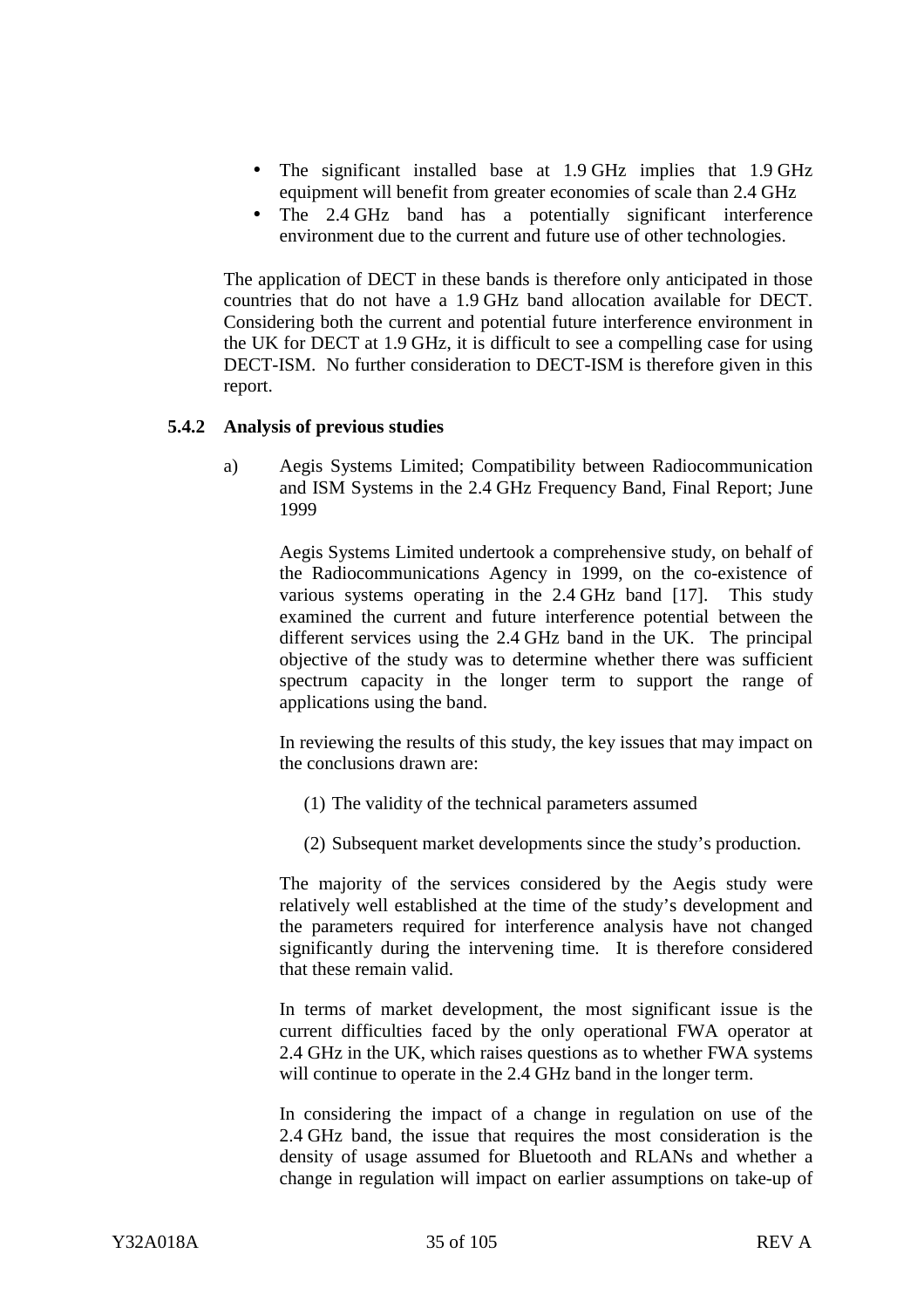these devices. However, the densities assumed for Bluetooth in the Aegis study are based on mobile penetration and it is therefore considered that this remains valid. The highest density assumed for RLANs is 800 systems per sq. km. Including both potential public and private use, this is considered to represent an upper limit (i.e. a worst case) for the majority of the UK. The only area where such a density may be exceeded is in limited very dense urban environments, such as City of London.

In our analysis of the 5 GHz band, section 5.5.2 of this report indicates that densities up to approximately double this could be expected.

i) Interference from RLANs into RFA

Re-examining the results presented in the Aegis study shows that, with increased indoor RLAN densities, there is an increased potential for interference in urban areas, with the interference expected to become severe in dense urban areas. The operation of RFA in these dense urban areas, with their high densities of indoor RLANs, would appear not to be feasible.

For outdoor RLANs, the study results show that the interference level is exceeded at relatively low densities (0.4 systems per sq. km). There is therefore significant potential for severe interference where outdoor RLANs are employed and RFA operation would not appear feasible in these areas.

ii) Interference from RLANs into RLANs

For indoor RLANs, at the peak density modelled in the study of 800 systems per sq. km, interference levels are exceeded for just over 10% of time. Increased RLAN densities in limited dense urban areas would lead to a rise in this percentage. However, the net result is expected to be that in these limited areas, coverage limitations will occur and the actual practical densities achieved will be self-limiting.

The same conclusions can be applied for outdoor RLANs, but occurring in much lower density environments.

iii) Interference from RLANs into Bluetooth/HomeRF

Minimum Coupling Loss analysis is presented for these two scenarios in the study. This analysis will not change significantly with increased densities.

b) Ericsson: Bluetooth Voice and Data Performance in 802.11 DS WLAN Environment; May 1999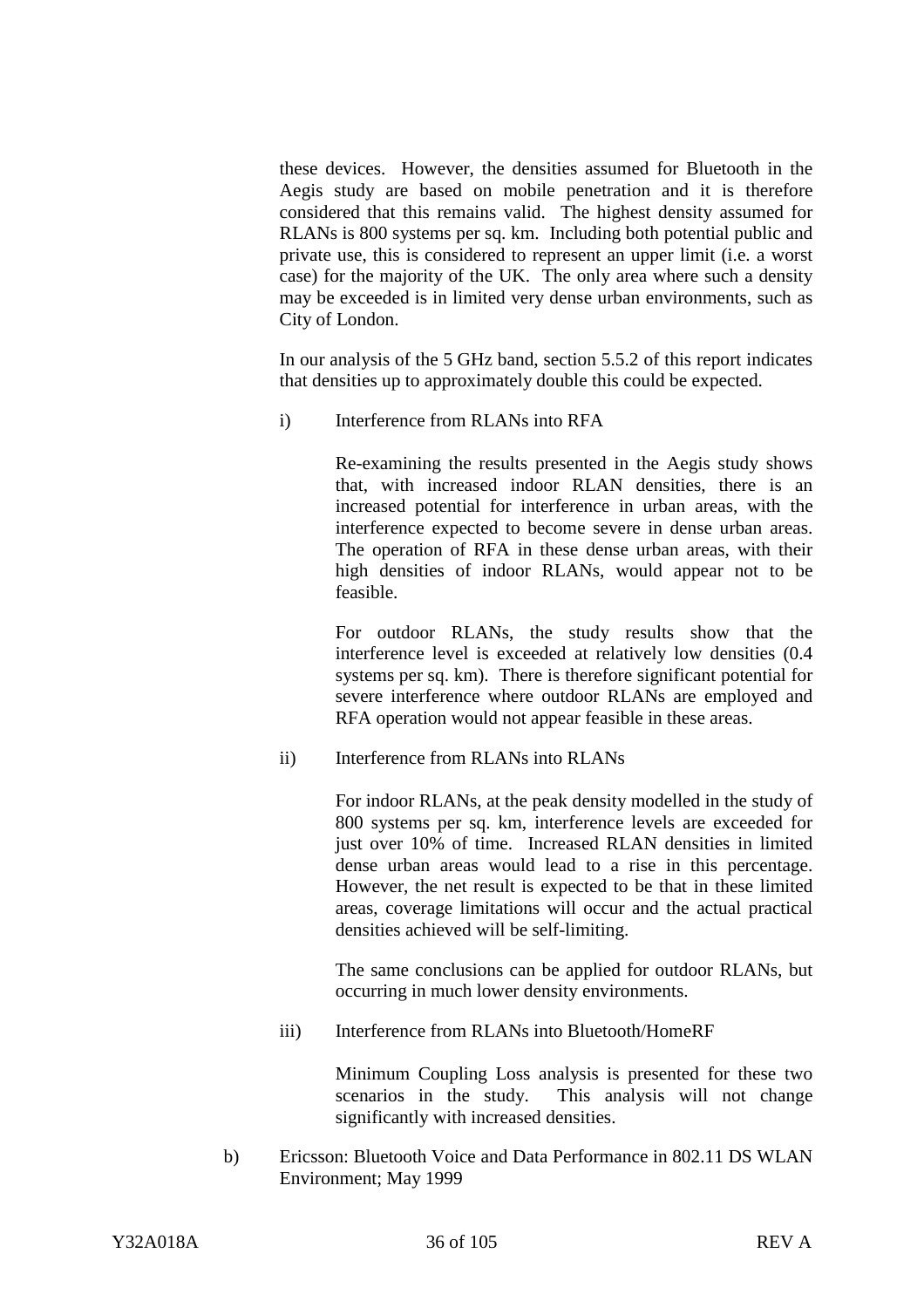This study [18] examines the potential interference, and its impact, on Bluetooth of IEEE802.11b RLANs. The interference into a Bluetooth link is studied in a typical office environment with a small number of RLAN access points and a large number of RLAN terminals.

This study was undertaken relatively recently and therefore the technical parameters assumed for IEEE 802.11 DSSS and Bluetooth are representative of today's equipment. Relatively dense scenarios are postulated for equipment deployment.

The study concludes that:

- '*Under normal traffic conditions in the WLAN, the Bluetooth voice user is not affected as long as his operating distance remains below 2m. If the operating distance increases to 10m, the probability that there is a noticeable interference on the link increases to 8%.*'
- '*The Bluetooth data link allows and experiences more degradation. A throughput reduction of more than 10 % occurs with 24 % probability at an operating distance of 10m.*'
- '*However, because of the limited frequency overlap of the WLAN and Bluetooth systems, the throughput reduction in the Bluetooth system can never exceed 22%.*'
- c) Intersil Corporation; Reliability of IEEE 802.11 Hi Rate DSSS WLANs in a High Density Bluetooth Environment; June 1999

This study [19] examines the coexistence between IEEE 802.11 Direct Sequence Spread Spectrum (DSSS) and Bluetooth radios, with both located within a mixed environment. The study analyses the reliability of IEEE 802.11 DSSS radios within this environment.

This study was undertaken relatively recently and therefore the technical parameters assumed for IEEE 802.11 DSSS and Bluetooth are representative of today's equipment. Again, relatively dense scenarios are postulated for equipment deployment.

Whilst the study states that '*further work which includes lab testing with DSSS and BT radios operating in close proximity is required*', one of its key conclusions is that '*based on the utilisation models studied, IEEE 802.11 WLANs show good reliability even in a fairly dense environment of [Bluetooth] piconets'*.

#### **5.4.3 2.4 GHz Conclusions**

As earlier studies have demonstrated, at high RLAN densities, interference into RFA from RLANs can be expected. At very high densities, for example over limited areas such as the City of London, this interference is expected to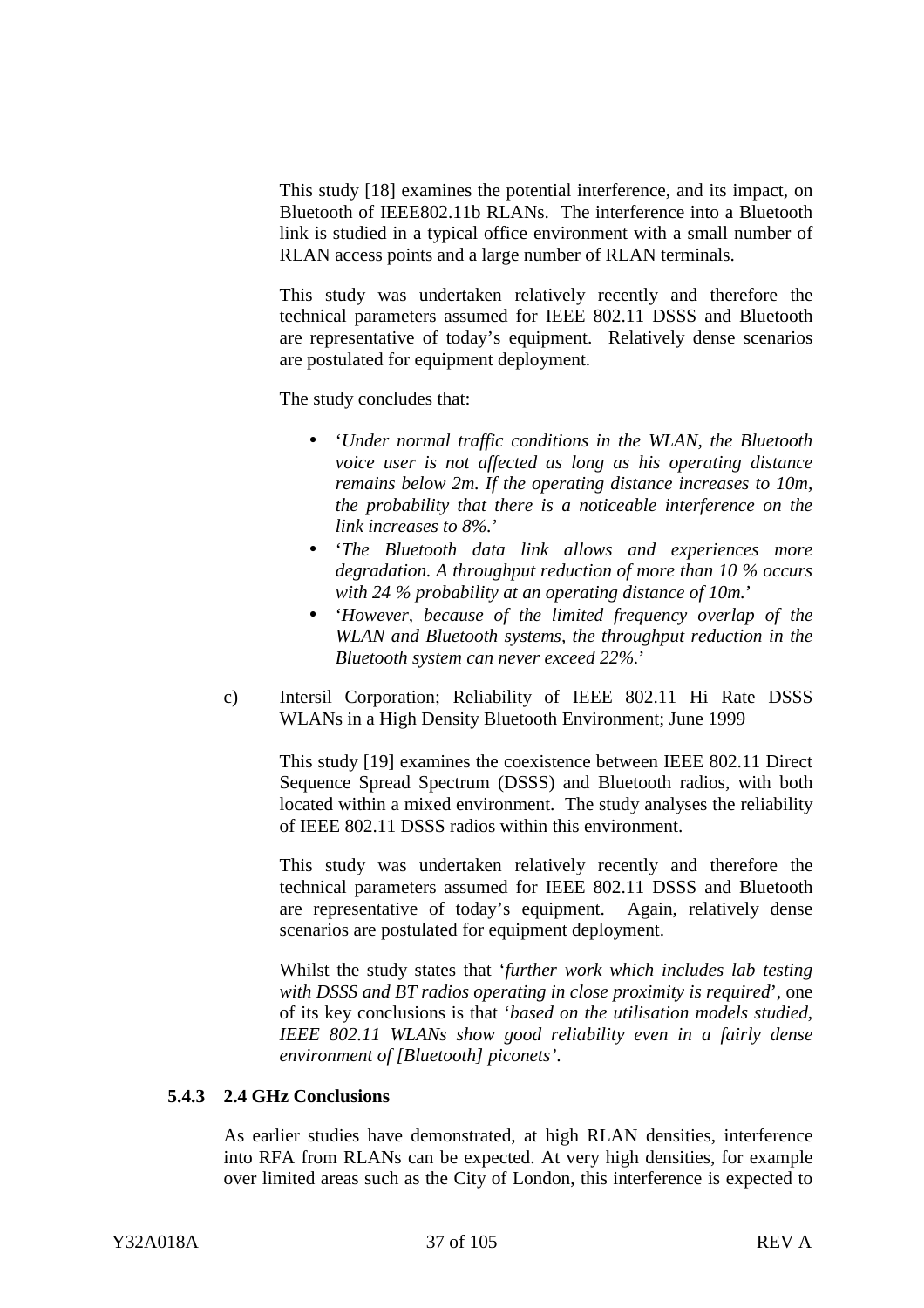become severe and could prevent practical operation of RFA networks. Interference from outdoor RLANs, even if they represent only a fraction of total RLANs deployed, will tend to dominate over indoor use.

At high RLAN densities, mutual interference will limit RLAN coverage areas and the actual practical densities achieved will be self-limiting.

At high densities, both Bluetooth equipment and RLANs are expected to be able to operate in the presence of each other with reasonable limitations.

Generically, it can be concluded that the use of systems with homogeneous operating characteristics, i.e. similar power limits, bandwidths and interference avoidance techniques, will tend to lead to a more benign interference environment. This is clearly demonstrated when considering the potential difficulties presented to RFA systems.

From a technical perspective, and with the exception of RFA, the operation of private and public systems in the 2.4 GHz band appears viable assuming they both conform to the technical conditions set in the current Exemption Regulations. RLANs will tend to dominate any interference that does arise, and will, in high density areas, tend to be self-limiting. However, provided this limitation is acknowledged, operation of RLAN networks should remain technically possible. High densities of RLANs will however cause a severe potential for interference into RFA networks.

## **5.5 5150 – 5350/5470 – 5875 MHz**

## **5.5.1 Overview**

In the UK, the bands  $5150 - 5350/5470 - 5875$  MHz are allocated to a number of services, as shown in Table 5.4. RLANs can currently be used in these bands in the UK provided they satisfy the provisions of EN 300 652, EN 300 836 and ERC Decision (96)03. Only private operation of RLANs is currently permitted on a licence-exempt basis.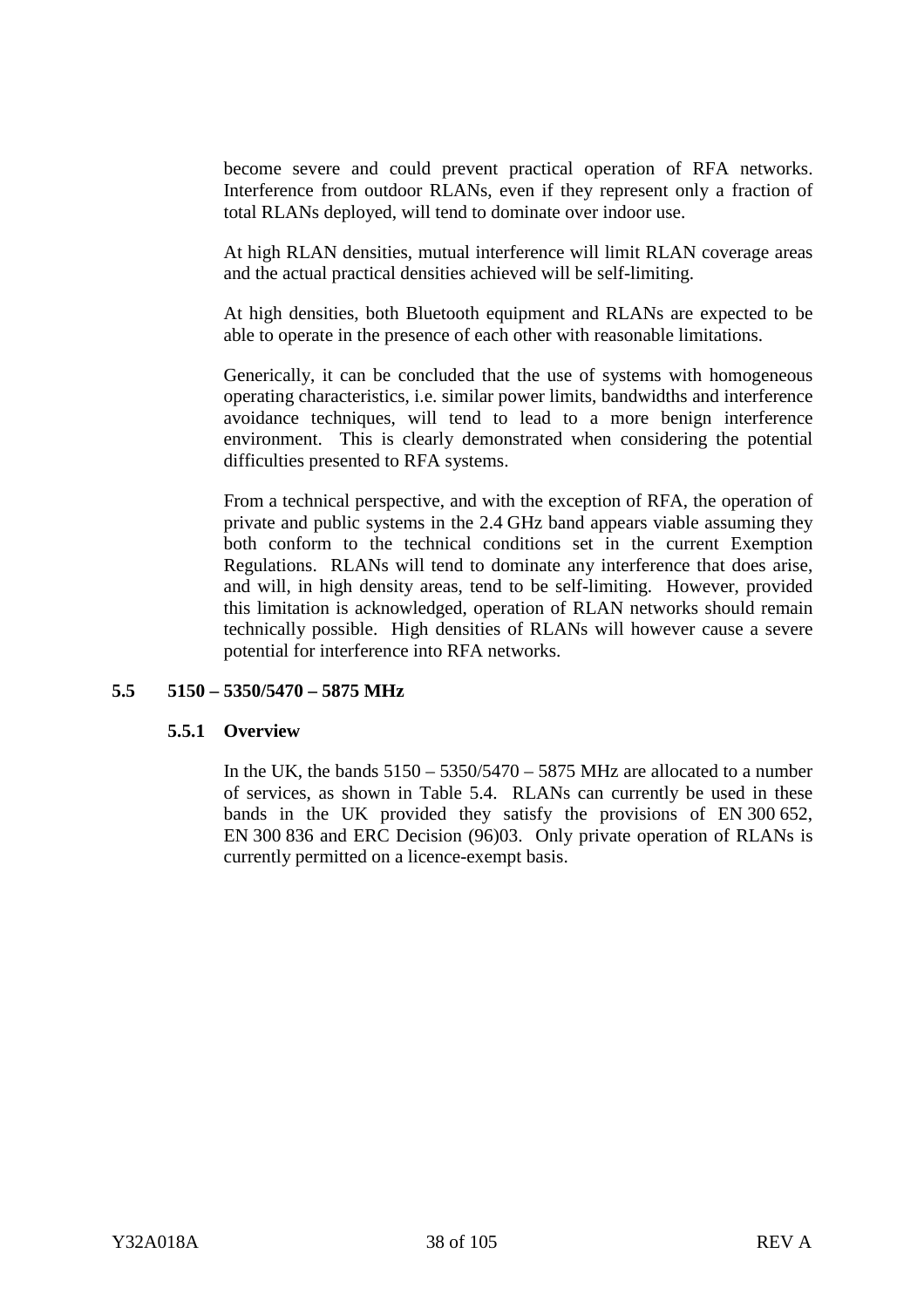| <b>Frequency Band and</b>                                                                                                                                                    | <b>Comments</b>                                                                                                                                                                                                                                                                                                                                                                                                                                                                                                                                                     |
|------------------------------------------------------------------------------------------------------------------------------------------------------------------------------|---------------------------------------------------------------------------------------------------------------------------------------------------------------------------------------------------------------------------------------------------------------------------------------------------------------------------------------------------------------------------------------------------------------------------------------------------------------------------------------------------------------------------------------------------------------------|
| <b>Allocation to UK Services</b>                                                                                                                                             |                                                                                                                                                                                                                                                                                                                                                                                                                                                                                                                                                                     |
| 5150 - 5250 MHz<br><b>AERONAUTICAL (1)</b><br><b>RADIONAVIGATION</b><br>Mobile (2)<br><b>FIXED SATELLITE SERVICE</b><br>(3)<br>S5.367, S5.444, S5.445,<br>S <sub>5.447</sub> | (1) ARNS band<br>(2) Devices operating to the CEPT HIPERLAN specification EN 300 652 and ETS<br>300 836<br>ERC Decision: ERC/DEC/(96)03: ERC Decision on the harmonised frequency bands<br>to be designated for the introduction of High Performance Radio Local Area<br>Networks (HIPERLANs) CEPT/ERC/REC 70-03 relating to the use of Short Range<br>Devices (SRD)<br>(3) MSS feeder Links (E-->s)                                                                                                                                                                |
| 5250 - 5255 MHz<br><b>RADIOLOCATION (1)</b><br><b>Space Research</b>                                                                                                         | (1) Government<br>Devices conforming to the CEPT HIPERLAN specification may operate in the band<br>5250-5300 MHz<br>ERC Decision: ERC/DEC/(96)03: ERC Decision on the harmonised frequency bands<br>to be designated for the introduction of High Performance Radio Local Area<br>Networks (HIPERLANs) CEPT Recommendation: CEPT/ERC/REC 70-03 relating to<br>the sue of S5.333 Short Range Devices (SRD).                                                                                                                                                          |
| 5255 - 5350 MHz<br><b>RADIOLOCATION (1)</b>                                                                                                                                  | (1) Government<br>Devices conforming to the CEPT HIPERLAN specification may operate in the band<br>5250-5300 MHz<br>ERC Decision: ERC/DEC/(96)03: ERC Decision on the harmonised frequency bands<br>to be designated for the introduction of High Performance Radio Local Area<br>Networks (HIPERLANs) CEPT Recommendation: CEPT/ERC/REC 70-03 relating to<br>the use of S5.333 Short Range Devises (SRD).                                                                                                                                                          |
| $5470 - 5650$ MHz<br><b>MARITIME</b><br><b>RADIONAVIGATION (1)</b><br><b>RADIOLOCATION (2)</b><br>Land Mobile (3)<br><u>S5.451, S5.452</u>                                   | (1) Shipborne and associated land based radars<br>(2) Government<br>(3) 5470-5815 MHz - PMSE.                                                                                                                                                                                                                                                                                                                                                                                                                                                                       |
| $5650 - 5725$ MHz<br><b>RADIOLOCATION (1)</b><br>Amateur (2)<br>Amateur-satellite (E-->s) (3)<br>Land Mobile (4)                                                             | (1) Government<br>(2) 5650-5680 MHz<br>(3) 5650-5670 MHz<br>(4) 5470-5815 MHz - PMSE.                                                                                                                                                                                                                                                                                                                                                                                                                                                                               |
| 5725 - 5850 MHz<br><b>RADIOLOCATION (1)</b><br>Amateur (2)<br>Amateur-satellite (s-->E) (3)<br>Land Mobile (4)<br><u>FIXED SATELLITE SERVICE</u>                             | (1) Government<br>(2) 5755-5765 MHz and 5820-5850 MHz<br>(3) 5830-5850 MHz<br><u>(4) 5470-5815 MHz - PMSE</u><br>Between 5725-5850 MHz the land mobile service is subject to power limitations (see<br>S5.451)<br>ISM apparatus operates at 5725 -5875 MHz<br>CEPT Recommendation: T/R 22-04 Harmonisation of frequency bands for road<br>transport information systems (RTI)<br>ERC Decision ERC/DEC/(92)02: Frequency bands to be designated for the co-<br>ordinated introduction of Road Transport Telematic Systems<br><b>ETSI standard under development.</b> |
| 5850 - 7075 MHz<br>FIXED(1)<br>FIXED-SATELLITE (E-->s)<br>(2)<br>S5.458                                                                                                      | (1) Non government, operated by PTO, within the band 5925-7110 MHz<br>(2) Intended for mainly non government systems<br>6725-7025 MHz allotment plan band<br>ISM apparatus operates at 5725 -5875 MHz.                                                                                                                                                                                                                                                                                                                                                              |

**Table 5.4: Extract from the UK Allocation Table [10] for the bands 5150 – 5350/5470 – 5875 MHz**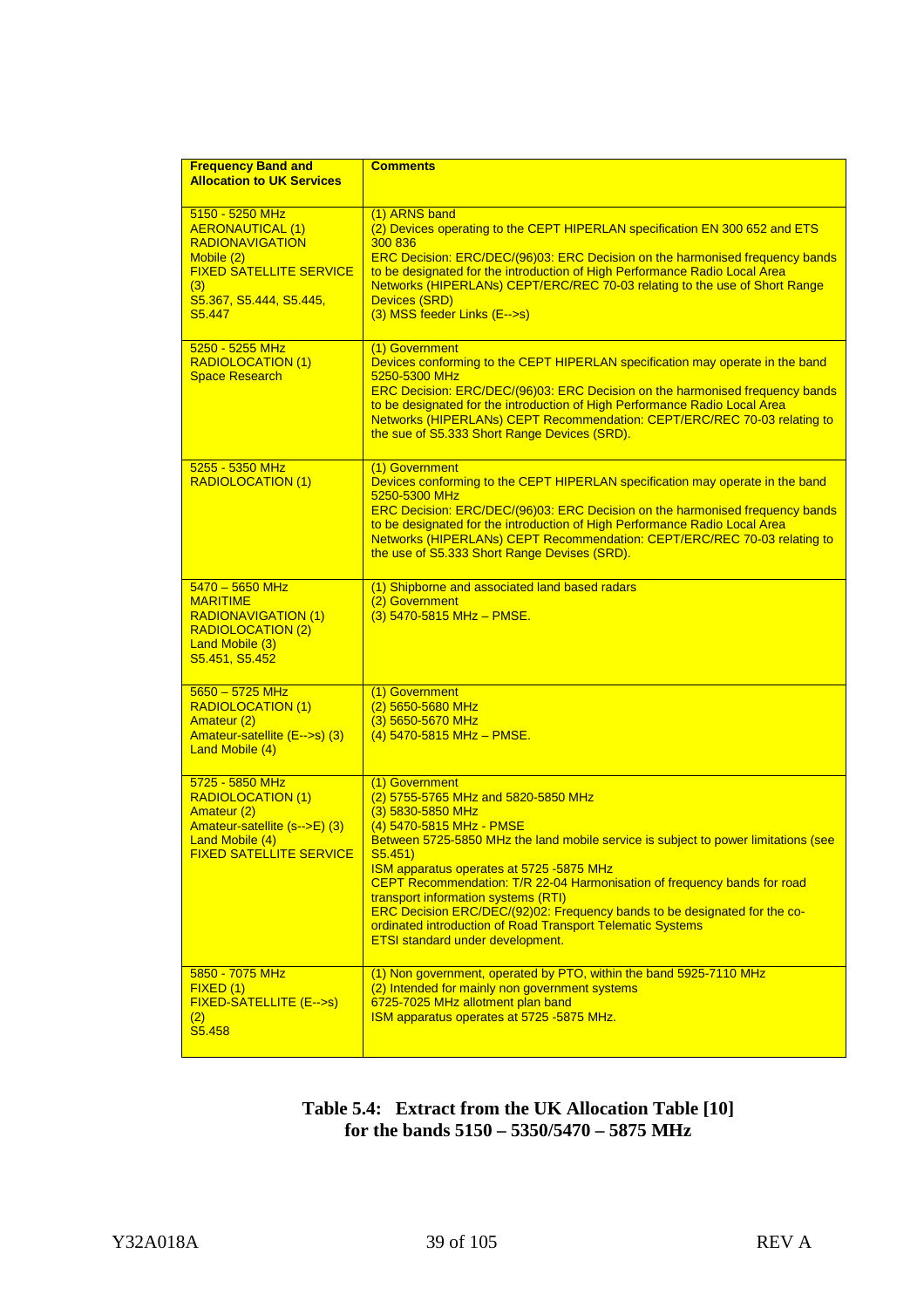## **5.5.2 RLAN and FWA system densities**

From a technical perspective, the likely user densities that may result from a change in regulation is the main drivers for the analysis since the potential for congestion is directly related to the density of devices operating in a given area.

For the purposes of this analysis, the following assumptions on user density are used.

a) Peak RLAN system density; Central Business District environment

The City of London may be expected to experience peak RLAN operating densities and hence has been used as the basis of the analysis presented here. The City of London (as defined by the Corporation of London's boundaries) has been overlaid with postcodes to perform the analysis, as illustrated in Figure 5.5. On the basis of this, the following postcodes have been assumed to encompass the Corporation of London's boundaries; EC1A, EC2N, EC2R, EC2V, EC2Y, EC3A, EC3M, EC3N, EC3R, EC3V, EC4M, EC4N, EC4R, EC4V.





Using the software tool 'MapInfo', the classifications of businesses, and their respective numbers operating in the Corporation of London, have been produced.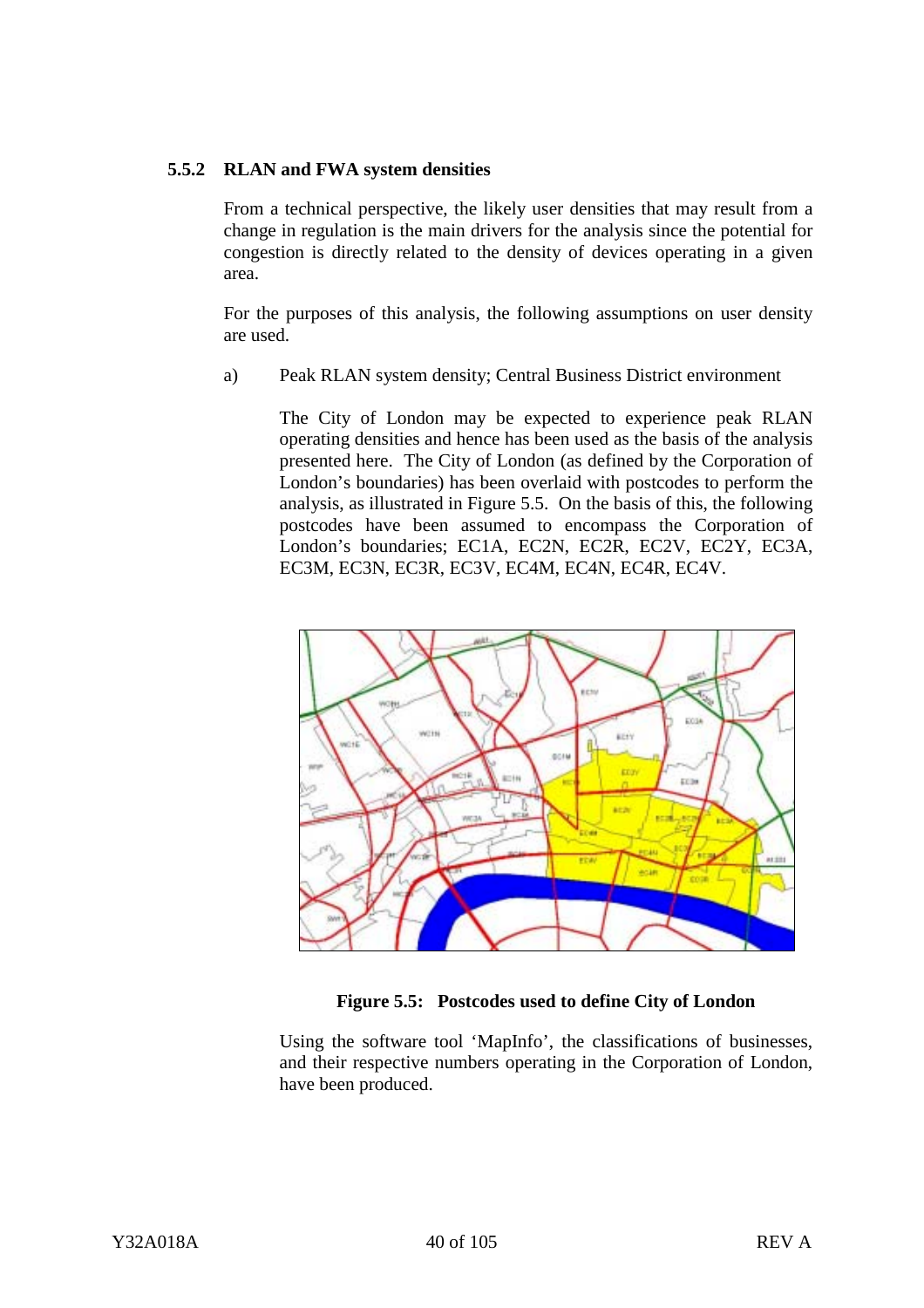| <b>Classification</b>         | Number of<br>husinesses |
|-------------------------------|-------------------------|
| Unclassified<br>1-4 employees | 396<br>1,371            |
| 5-9 employees                 | 889                     |
| 10-19 employees               | 805                     |
| 20-49 employees               | 586                     |
| 50-99 employees               | 237                     |
| 100-199 employees             | 156                     |
| 200-499 employees             | 97                      |
| 500-999 employees             | 46                      |
| $1000+$ employees             | 40                      |
| TOTAL                         |                         |

This suggests an average working population in the Corporation of London of 208,000, calculated by assuming an average number of employees per classification and distributing the 'unclassified' businesses across the remaining sectors. The area encompassed by these postcodes is 2.52 square kilometres (sq. km), equivalent to 1.0 square mile (sq. mile), which implies a working population density of 83,000 employees per sq. km.

The potential peak RLAN density will be considerably less than this in practice as not every employee will use RLAN equipment. To estimate the potential peak density the following assumptions have been made:

- Only businesses of 20 employees and above (representing approximately 90% of the employees) will consider using RLANs
- Of these businesses, the availability of alternative technologies, both wired and wireless, limit the businesses that actually use 5 GHz RLANs to 10%
- A significant requirement of employees' use of RLANs is mobility, and so it further assumed that only 10% of the employees of businesses using RLANs actually have a requirement for RLAN use.

With these assumptions, the peak RLAN system density, for the purposes of this study, is assumed to be 1,855 RLAN systems per sq. km.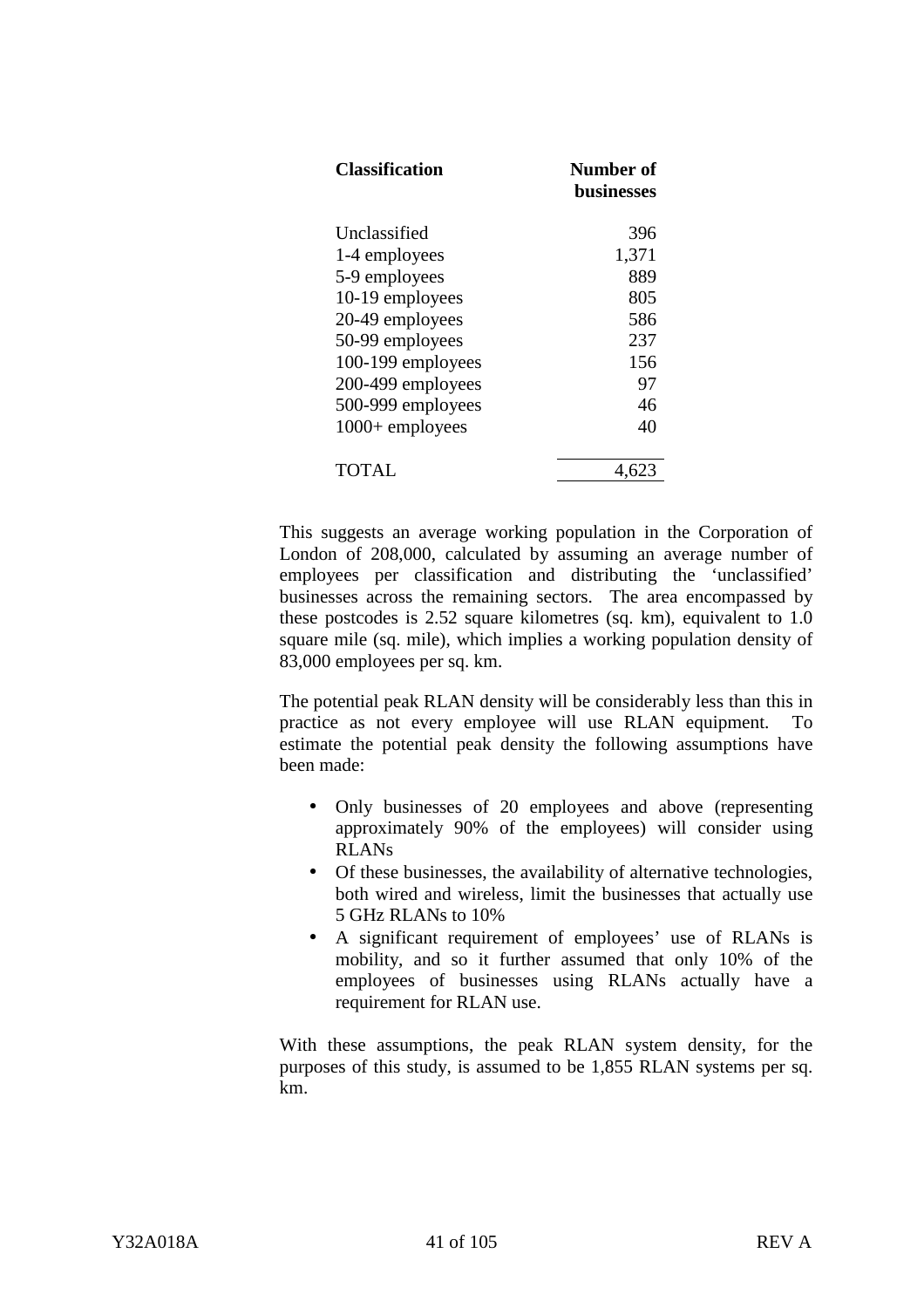b) Minimum RLAN system density; Rural environment

A minimum RLAN system density of 0.1 RLANs per sq. km has been assumed.

c) Peak FWA system density

Most implementations discussed by industry suggest a nominal FWA BS density of around 1 per sq. km. In order to model the peak FWA system density, a peak of 3 BSs per sq. km has been assumed. This represents a reasonable upper limit on dense FWA implementations in heavily population areas.

d) Minimum FWA system density

The minimum FWA system density considered here is 0.2 BSs per sq. km. This represents the lower practical limit using the system parameters described in Appendix C, limited by propagation effects.

## **5.5.3 Sharing with other services; Analysis of previous studies**

A considerable amount of study has been undertaken, both within CEPT and ITU, on the potential for interference from RLANs to other systems and services. ERC Reports 67 [22] and 72 [20] present analysis of the potential for RLANs to share with other systems and services in frequency bands around 5 GHz. The assumptions, results and conclusions of each of these Reports are re-examined below in the light of subsequent developments.

Neither of these Reports considers the use of the 5725 – 5875 MHz bands specifically for higher power, outdoor use by FWA-type systems. No consideration is presented in this Report as to the potential for FWA-type systems sharing with other services, since it is the prime commercial interest in RLANs that is concentrated on. However, since the RF parameters being considered for RLANs and FWA systems are very similar, the results and conclusions, with appropriate tempering for higher EIRPs and outdoor use, are relevant.

a) ERC Report 67; Study of the Frequency sharing between HIPERLANs and MSS feeder links in the 5 GHz band, February 1999

Report 67 calculates the maximum tolerable number of HiperLAN1 terminals in the feeder link footprint of MSS satellites operating in the band 5150 – 5250 MHz. The technical characteristics of HiperLAN2 terminals were not available at the time of production of the Report. At that stage however, the compatibility issues for HiperLAN2 terminals were expected to be largely similar to those for HiperLAN1.

In reviewing Report 67, the key issues are therefore the validity of the technical parameters assumed, any potentially higher HiperLAN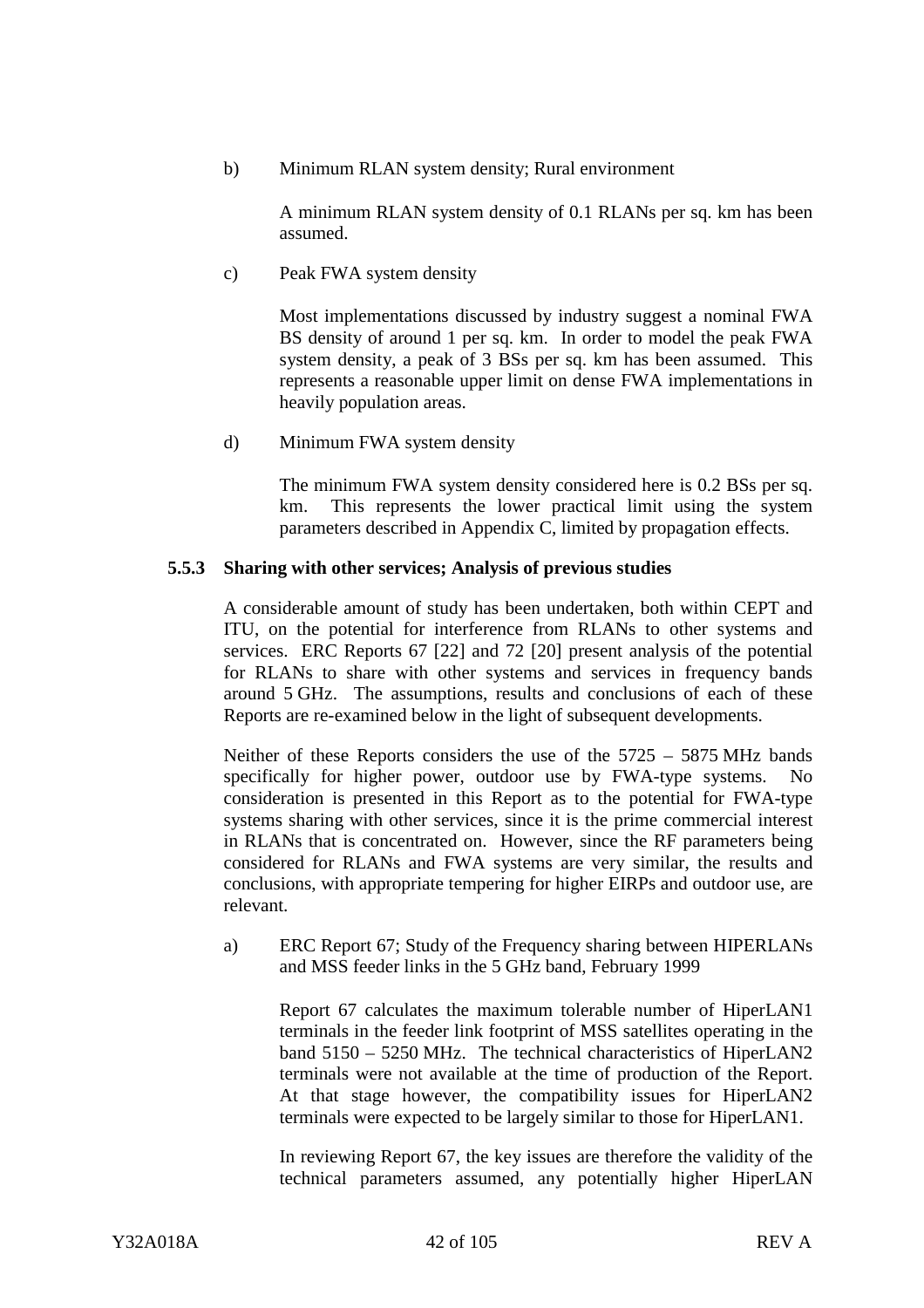densities resulting from potential de-regulation and use of RLAN technologies other than HiperLAN.

Comparing the key HiperLAN parameters assumed in the Report with the up to date RLAN parameters contained in Appendix C shows that there have been no significant changes since the time of the Report's development.

The coverage of an MSS satellite's feeder link footprint will generally extend beyond the UK and the satellite will observe interference from equipment spread across a wide area and from more than one country. It is therefore assumed that the aggregate number of RLANs in satellite's footprint considered in the Report remains appropriate, even with potentially some very limited areas of increased RLAN density.

RLAN standards around the world are converging, and it is therefore anticipated that the parameters affecting interference potential will be similar.

The results and conclusions of Report 67 therefore appear to remain valid. The sharing between MSS Feeder links and HIPERLAN in the frequency band 5150-5250 MHz therefore remains feasible with restrictions on EIRP and outdoor use placed on HiperLAN operations.

b) ERC Report 72; Compatibility Studies related to the Possible Extension Band for HIPERLAN at 5 GHz, May 1999

Report 72 examines the compatibility between HiperLANs and other services operating in the frequency range 5250 – 5875 MHz in order to identify possible extension bands for HiperLANs. Some parameters for both HiperLAN1 and HiperLAN2 could not unequivocally be determined at that the time of the Report, and so several values of such parameters were used.

In reviewing Report 72, the key issues are therefore the validity of the technical parameters assumed, the potential for higher HiperLAN densities to occur as a result of a change in regulation on public access RLANs, and use of RLAN technologies other than HiperLAN in the same frequency band.

Comparing the key HiperLAN parameters assumed in the Report with the confirmed parameters contained in Appendix C shows that there have been no significant changes since the production of the Report.

Increased RLAN density has the most significance in terms of interference to the Space Services (Earth Exploration Satellite Services and Fixed Satellite Services). The Report was developed using forecast RLAN market penetrations across Europe. Penetration forecasts have not changed significantly since the production of the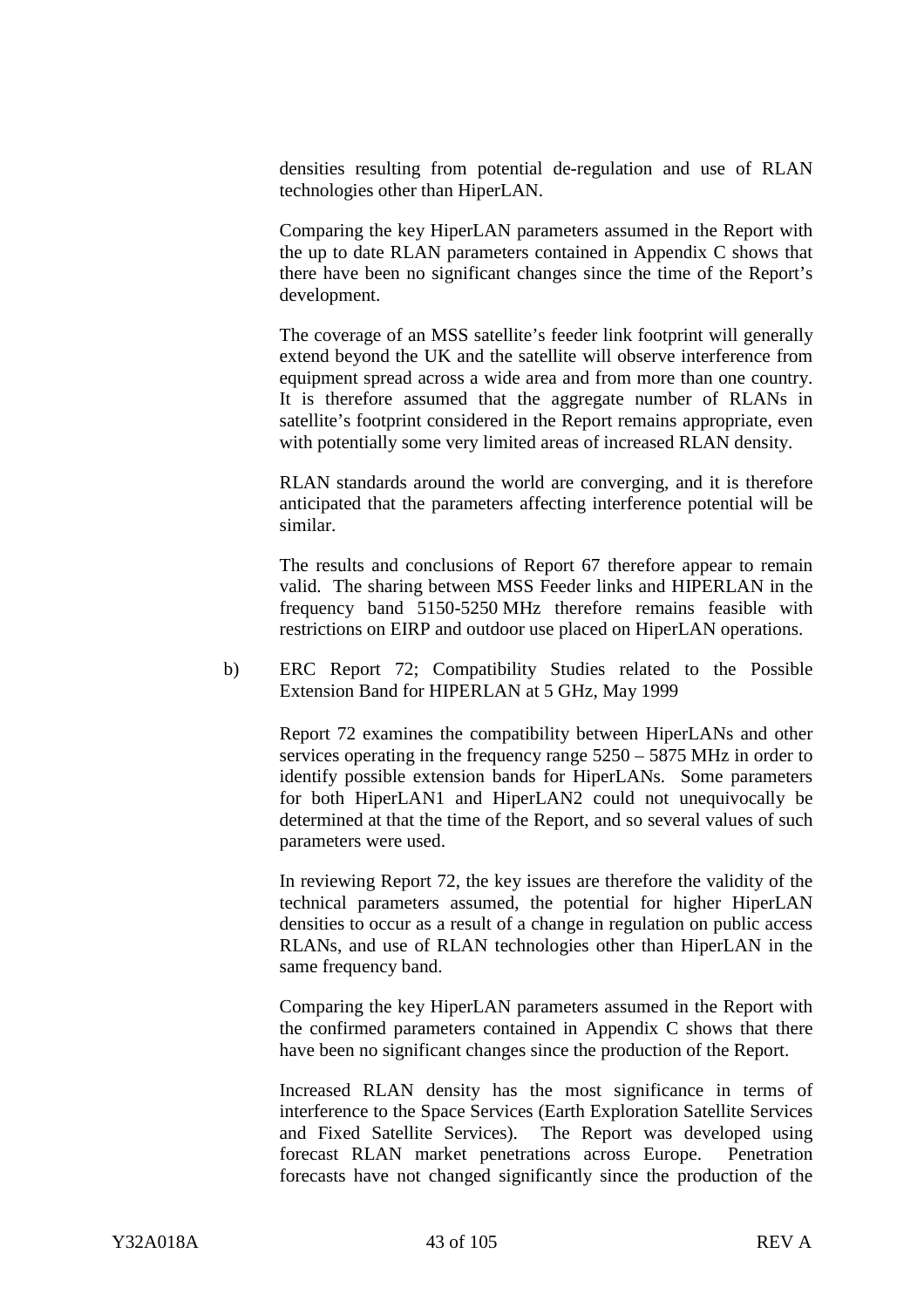Report and it is therefore assumed the aggregate number of RLANs in a satellite's beam remains appropriate.

RLAN standards around the world are converging, and it is therefore anticipated that the parameters affecting interference potential will be very similar.

The overall conclusions of ERC Report 72, as detailed in Table 5.6, therefore appear to remain valid.

| <b>Frequency band</b>     | <b>CEPT</b> allocation                       | <b>Requirements for HiperLAN use</b>                    |
|---------------------------|----------------------------------------------|---------------------------------------------------------|
| $5250 - 5255 \text{ MHz}$ | <b>Radiolocation</b><br><b>EESS</b> (active) | Sharing is feasible with restrictions<br>$-$ see Note 1 |
|                           | <b>Space Research</b>                        |                                                         |
| $5255 - 5350 \text{ MHz}$ | Radiolocation                                |                                                         |
|                           | <b>EESS</b> (active)                         |                                                         |
|                           | <b>Space Research (active)</b>               |                                                         |
| $5470 - 5650 \text{ MHz}$ | <b>Maritime Radionavigation</b>              | 1 W EIRP                                                |
|                           |                                              | <b>Indoor and Outdoor use</b>                           |
| $5600 - 5650 \text{ MHz}$ | <b>S5.452 Meteorological Radars</b>          | <b>Dynamic Frequency Selection</b>                      |
| $5650 - 5725 \text{ MHz}$ | <b>Radiolocation</b>                         |                                                         |
| $5725 - 5850 \text{ MHz}$ | <b>FSS (E-to-S) Radiolocation</b>            | Sharing is feasible with restrictions                   |
|                           |                                              | $-$ see Note 1                                          |
| $5795 - 5805 \text{ MHz}$ | <b>RTTT</b>                                  |                                                         |
| $5850 - 5875 \text{ MHz}$ | <b>Fixed</b>                                 |                                                         |
|                           | $\overline{FSS}$ (E-to-S)                    |                                                         |
|                           | <b>Mobile</b>                                |                                                         |
|                           |                                              |                                                         |

Note 1: For the satellite services (EESS in the band 5250-5350 MHz and FSS in the band 5725- 5875 MHz) sharing between HiperLAN and satellite services is feasible under the following conditions:

- HiperLANs are limited to indoor use
- The power is limited to an EIRP of 200 mW
- Transmitter Power Control is employed
- Dynamic Frequency Selection is used.

## **Table 5.6: Conclusions of ERC Report 72 on the use by HiperLANs of the bands 5150 – 5350/5470 – 5875 MHz**

The restrictions described in Note 1 above, would tend to indicate that the widespread use of the bands 5725 – 5875 MHz for higher EIRP, outdoor FWA systems would not be feasible without additional mitigation. Such mitigation could include the use of directional antennas. Further detailed analysis on sharing with other services is required before any such use should be considered. Although the sharing situation with other services in the bands 5470 – 5725 MHz seems more feasible, similar analysis would need to be undertaken, as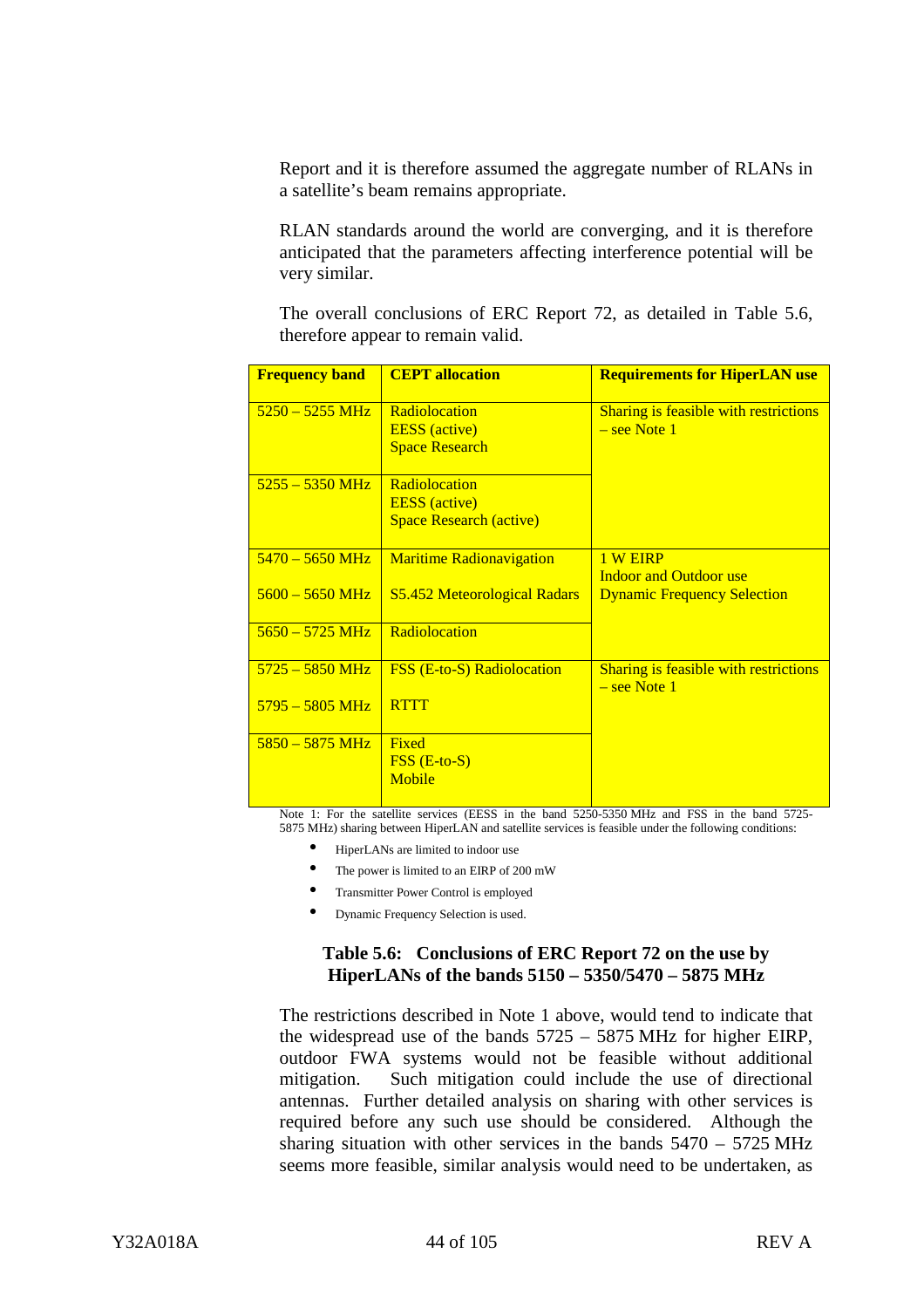for 5725 – 5875 MHz, in order to confirm the feasibility of operation of FWA systems.

#### **5.5.4 Intra RLAN compatibility**

a) Interference scenarios and assumptions

This section examines the interference potential between different RLAN systems. Only co-channel interference is considered, as it is expected to dominate over interference from unwanted emissions.

There are four potential interference paths between Mobile Terminals (MT) and Access Points (AP). These are illustrated in the matrix below.

| <b>Wanted Link</b>                  |                                  | <b>Interfering Link</b>                  |                                  |
|-------------------------------------|----------------------------------|------------------------------------------|----------------------------------|
| <b>Wanted</b><br><b>Transmitter</b> | <b>Victim</b><br><b>Receiver</b> | <b>Interfering</b><br><b>Transmitter</b> | <b>Wanted</b><br><b>Receiver</b> |
| <b>MT</b>                           | AP                               | <b>MT</b>                                | AP                               |
| <b>MT</b>                           | AP                               | AP                                       | <b>MT</b>                        |
| AP                                  | <b>MT</b>                        | <b>MT</b>                                | AP                               |
| AP                                  | <b>MT</b>                        | AP                                       | <b>MT</b>                        |

|  | Table 5.7: Intra RLAN interference paths |  |
|--|------------------------------------------|--|
|--|------------------------------------------|--|

Initial studies indicate that, for the wanted link, paths with an AP as victim receiver are the critical paths since (1) the AP is the network 'hub' and (2) interference to a wanted MT receiver can be overcome more easily by retransmission and, if necessary, re-location. Of the remaining two paths, it is less likely that an AP will interfere directly with an AP, since they are likely to be located distantly.

The interference path examined in the analysis was therefore where both the wanted and interfering transmitters are MTs. However, it should be noted that since the link budgets are relatively reciprocal, so too are the interference paths; the results produced can therefore be interpreted across all four interference paths. This interference path has been studied using both Minimum Coupling Loss (MCL) and Monte Carlo (MC) analysis.

## **Minimum Coupling Loss analysis**

To demonstrate the potential worse case interference between a single interfering transmitter and single wanted receiver, Minimum Coupling Loss analysis has been used. Several scenarios have been examined, looking at a data rate of 6 Mbit/s with various additional path loss factors beyond basic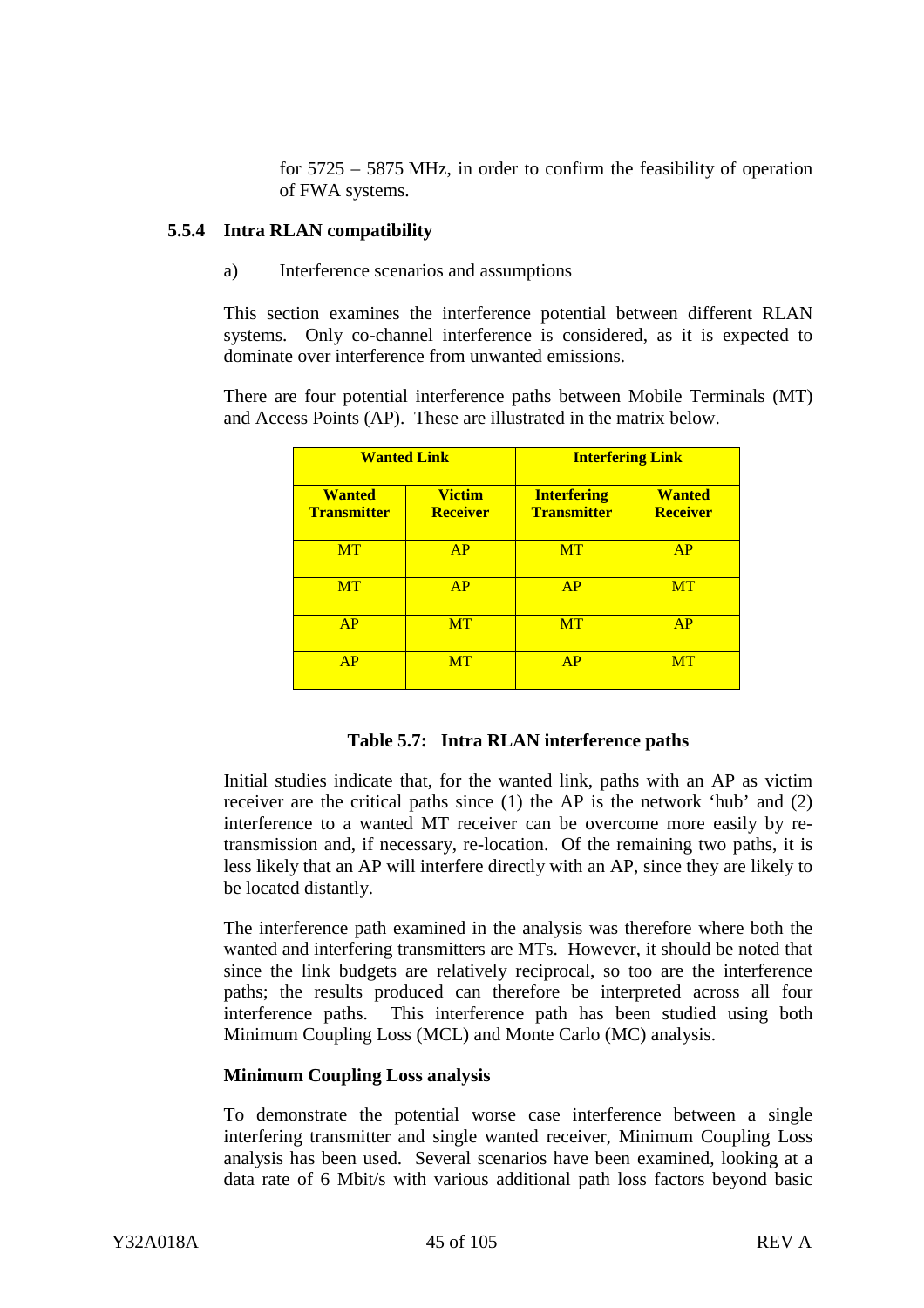free space path loss. Each scenario assumes a maximum EIRP of 30 dBm, with omnidirectional transmit and receive antennas and a C/I of 20 dB.

Table 5.8 describes the full set of intra RLAN interference scenarios examined.

| <b>Scenario</b> | <b>Propagation</b> | <b>Additional</b><br><b>Path Loss</b> |
|-----------------|--------------------|---------------------------------------|
| <b>(A1)</b>     | <b>Free Space</b>  | 0dB                                   |
| (A2)            | <b>Free Space</b>  | 10dB                                  |
| (A3)            | <b>Free Space</b>  | 20dB                                  |
| (A4)            | <b>Free Space</b>  | 30dB                                  |

#### **Table 5.8: Intra RLAN MCL interference analysis scenarios**

## **Monte Carlo analysis**

To examine this interference path in more detail, Monte Carlo analysis has been used. Again, several scenarios have been examined:

- A 'base case', assuming RLAN parameters equivalent to those assumed in earlier CEPT studies
- Reduced EIRP operation
- Operation of outdoor RLANs
- Use of higher gain antennas.

Each MC scenario was examined at data rates of 6 Mbit/s and 54 Mbit/s, with a C/I of 20 dB. The base case scenarios assume a maximum EIRP of 30 dBm with omnidirectional antennas. The reduced EIRP scenarios assume a peak EIRP of 23 dBm with omnidirectional antennas. The higher gain antenna scenarios assume employment of MT antennas with a 5 dBi gain across a beam width of 10 degrees and 0 dBi gain elsewhere. The majority of manufacturers are currently concentrating on producing omnidirectional antennas, as systems employing antennas with gain do not fall inside the usual definition of RLANs. The antenna pattern assumed is therefore nominal and used to demonstrate the effect of using directional antenna.

Table 5.9 describes the full set of intra RLAN interference scenarios examined by Monte Carlo analysis.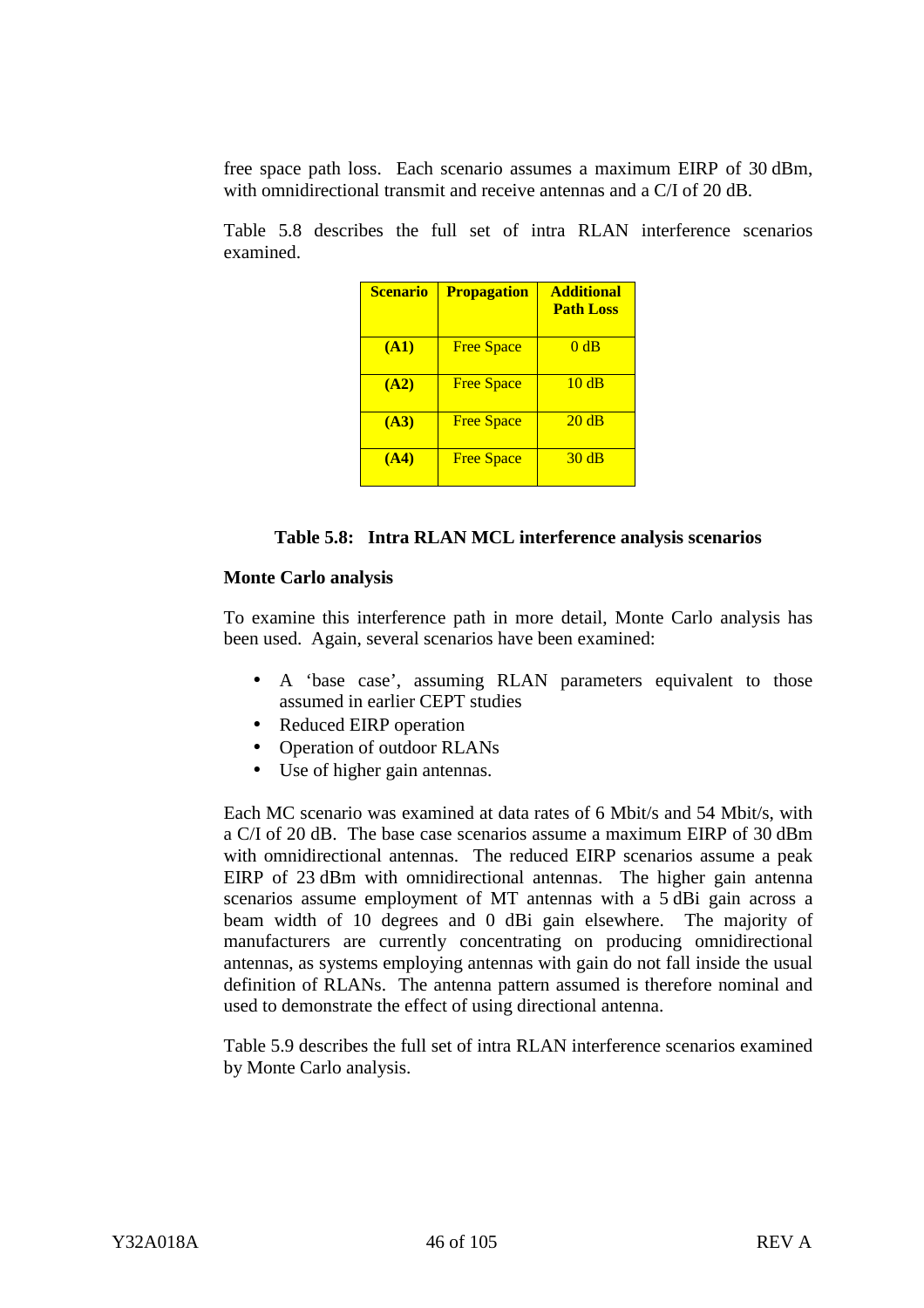| <b>Scenario</b> | <b>Data Rate</b> | <b>Wanted</b><br><b>Link</b> | <b>Interfering</b><br><b>Link</b> | <b>Maximum</b><br><b>EIRP</b> | <b>Peak</b><br>antenna gain |
|-----------------|------------------|------------------------------|-----------------------------------|-------------------------------|-----------------------------|
| (B1)            | $54$ Mbit/s      | Indoor                       | <b>Indoor</b>                     | 30dBm                         | $0$ dBi                     |
| (B2)            | $6$ Mbit/s       | <b>Indoor</b>                | <b>Indoor</b>                     | 30dBm                         | $0$ dBi                     |
| (B3)            | $54$ Mbit/s      | <b>Indoor</b>                | <b>Outdoor</b>                    | 30dBm                         | $0$ dBi                     |
| (B4)            | $6$ Mbit/s       | Indoor                       | <b>Outdoor</b>                    | 30dBm                         | $0$ dBi                     |
| (B5)            | $54$ Mbit/s      | <b>Indoor</b>                | Indoor                            | 23 dBm                        | $0$ dBi                     |
| <b>(B6)</b>     | $6$ Mbit/s       | Indoor                       | <b>Indoor</b>                     | 23 dBm                        | $0$ dBi                     |
| (B7)            | $54$ Mbit/s      | <b>Indoor</b>                | Indoor                            | $30$ dBm                      | 5 dBi                       |
| (B8)            | $6$ Mbit/s       | <b>Indoor</b>                | Indoor                            | 30dBm                         | 5 dBi                       |

# **Table 5.9: Intra RLAN MC interference analysis scenarios**

b) Results and analysis

# **Minimum Coupling Loss analysis**

Figure 5.10 shows the MCL analysis results for the various scenarios considered.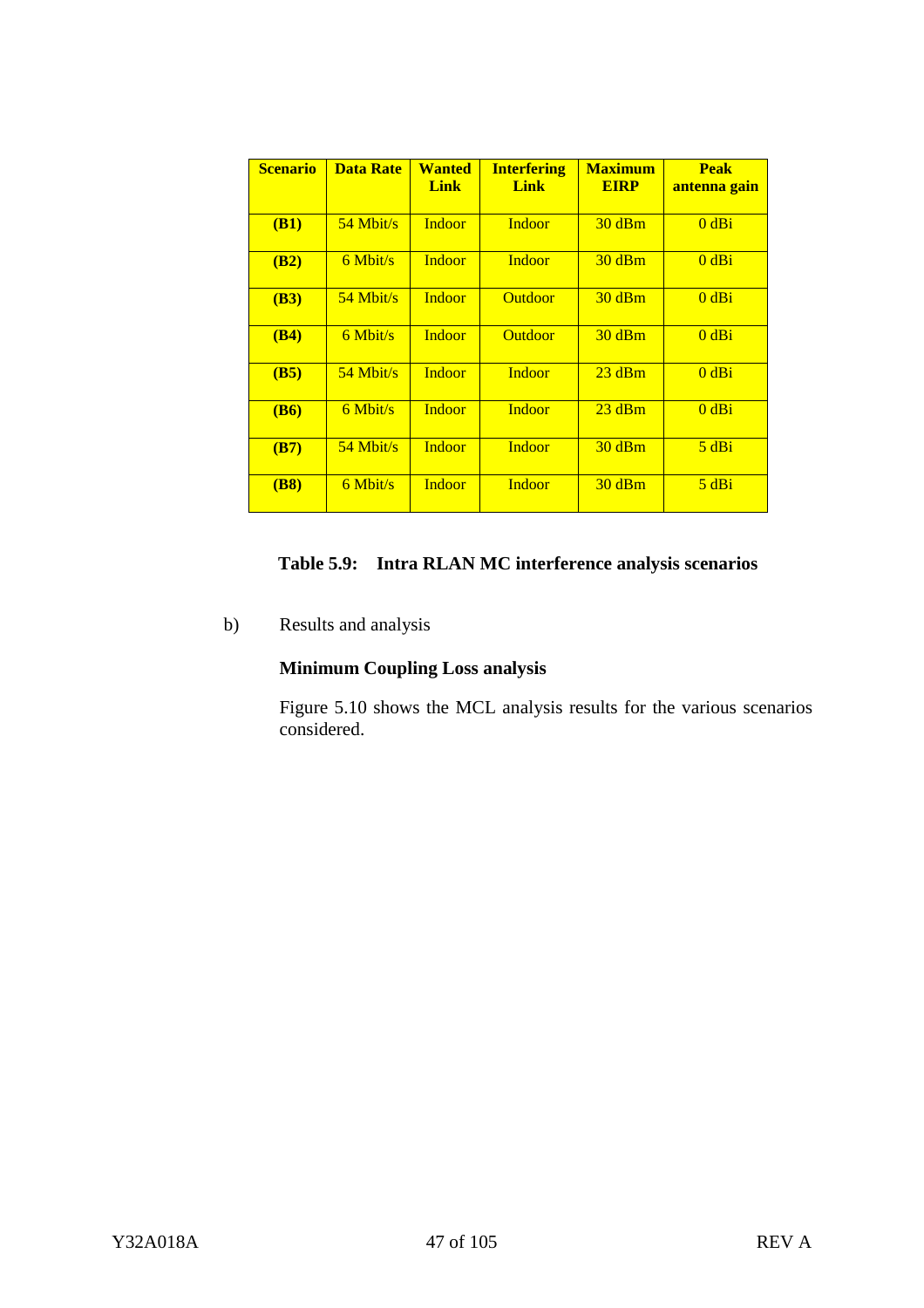

**Figure 5.10: Intra RLAN MCL interference analysis results**

For line-of-sight paths it is clear that considerable co-channel interference will occur unless there is a sufficiently large separation distance. Under such conditions it would not be possible to reuse that particular frequency for a considerable distance. However examination of the curves with additional path losses indicate that reasonable re-use distances can be achieved if losses above free space propagation occur. Additional losses for the interference link budget aggregating to at least 35 dB are expected:

- The Peak to Average Power Ratio (PAPR) of OFDM is typically larger than 6 dBs
- Transmit Power Control is expected to reduce average EIRP by at least 3 dB
- In practice, actual activity ratios will be much reduced over those assumed provide additional mitigation of up to 13 dB
- Location of equipment indoor (as most RLAN equipment is expected to be) will increase propagation losses by at least 10 dB (i.e. traversing one external wall), and possibly up to 20 dB (i.e. traversing two external walls)
- Manufacturers are claiming significantly lower required C/I ratios than the 20 dB assumed in this analysis; for example, a C/I ratio of 6 dB for a 6 Mbit/s service has been claimed.

In practice therefore, it can be considered that sufficient isolation should exist between an interfering transmitter and a wanted receiver, operating co-channel.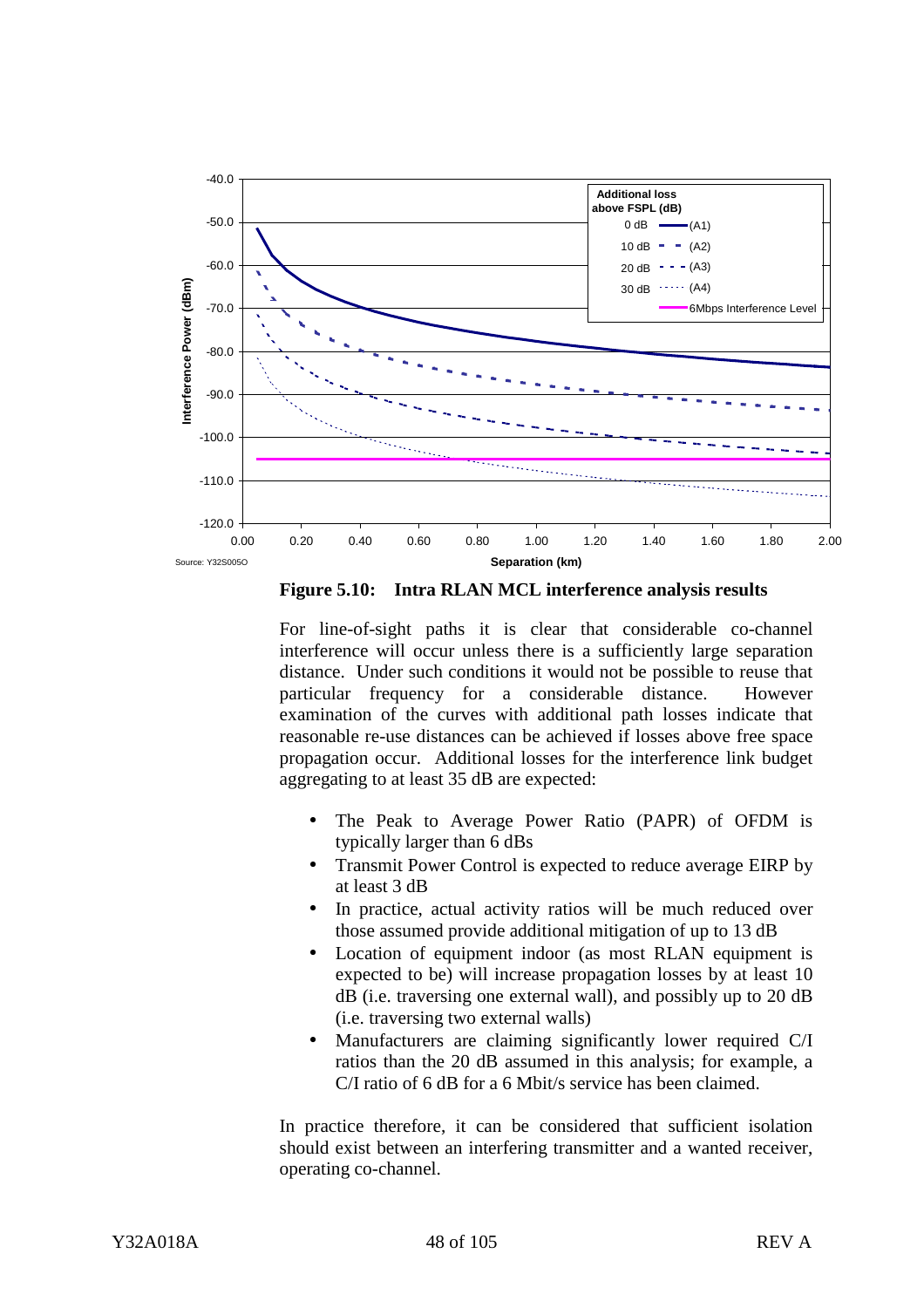#### **Monte Carlo analysis**



Figure 5.11 shows the results from the SEAMCAT Monte Carlo analysis of the various intra RLAN interference scenarios.

## **Figure 5.11: Intra RLAN SEAMCAT Monte Carlo interference analysis results**

As noted above, the effect of the various limitations inherent in SEAMCAT, as well as other mitigating factors, must be considered in interpreting these results.

At higher densities, i.e. in urban and dense urban environments, SEAMCAT will add at most an additional 20 dB to the propagation loss for the interfering link, which would represent a signal travelling through two external walls. However, additional propagation losses in these environments are expected for the interfering simulation radii considered. To illustrate the potential effect of additional attenuation in urban and dense urban environments, simulations have been performed for paths with an average additional 15 dB loss. An average increase of 15 dB in the propagation loss on the interfering link reduces the probability of interference, for a 6 Mbit/s signal at 100 transmitters per sq. km, to 19%.

The simulations performed permit the interfering transmitter to be colocated with the wanted receiver. Whilst this may occasionally occur, it is more likely that the wanted transmitter in this situation would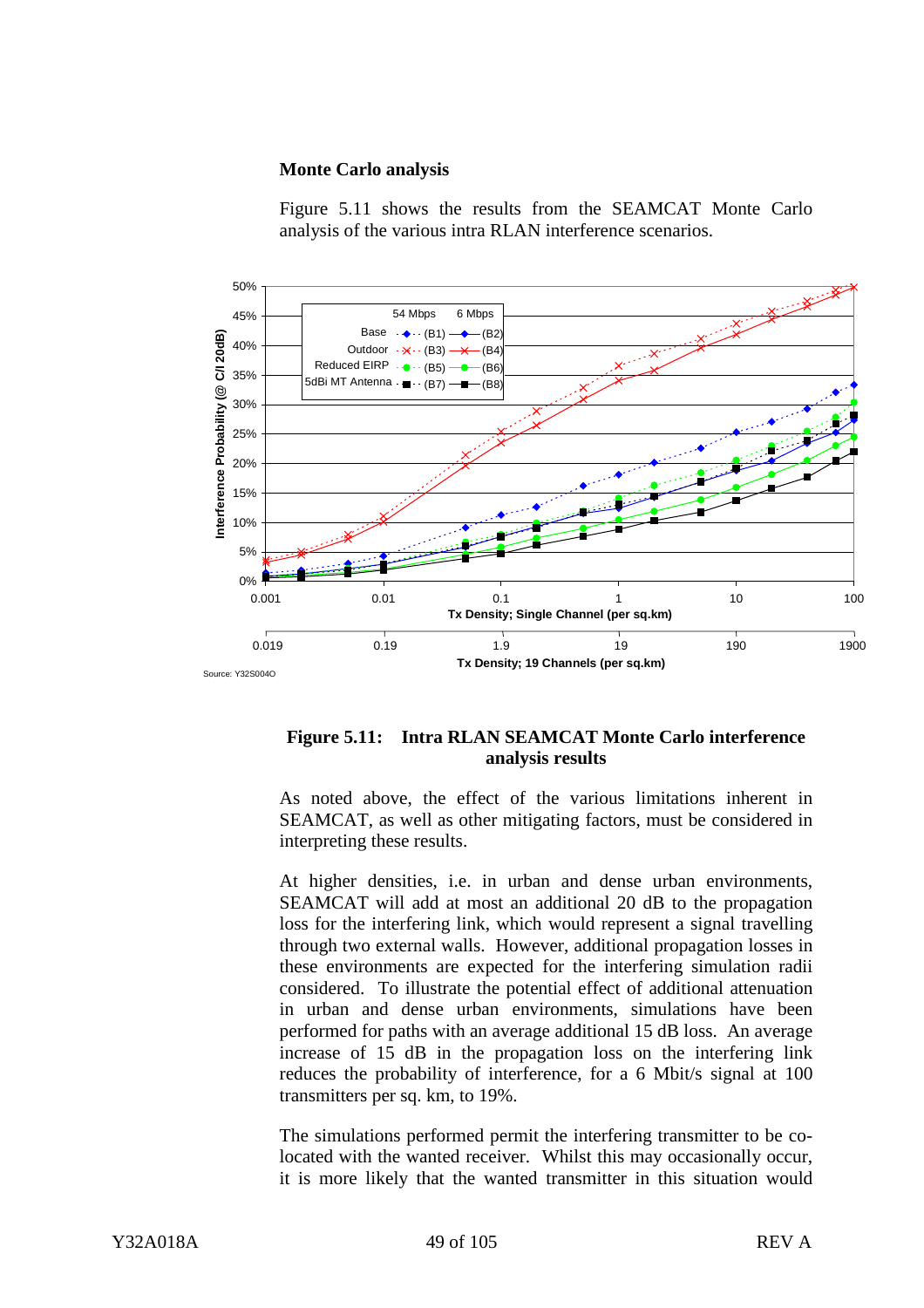hand-over to a closer AP, with a resulting reduction in interference on the wanted path. Modelling this scenario is complex and beyond the scope of SEAMCAT. However it is possible to obtain an order of magnitude result by limiting the positioning of the interfering transmitter. Limiting the positioning in a relevant manner reduces the probability of interference, for a 6 Mbit/s signal at 100 transmitters per sq. km, to 16%.

Finally, it is expected that receivers will perform better than those currently modelled. More realistic C/I ratios is one area where significant effects could be foreseen; some manufacturers have claimed C/I ratios of 6 dB for a 6 Mbit/s signal. Such a C/I ratio would reduce the probability of interference to 17% for a 6 Mbit/s signal at 100 transmitters per sq. km.

Assuming all three of these mitigating factors together reduces the interference probability shown in Figure 5.11 for a 6 Mbit/s signal at 100 transmitters per sq. km to below 4%.

An acceptable interference probability of 10% is typically assumed in MC analysis of comparable situations. With the mitigation factors described, it can be seen that all the interference scenarios modelled, with the exception of the outdoor scenario, meet this criteria.

For the outdoor scenario, employing only the co-location and reduced C/I ratio mitigation factors, at 6 Mbit/s, results in a 10% interference probability occurring at a density of around 0.2 RLANs per sq. km. Including the 15 dB additional path loss (which is appropriate for urban and dense urban environments) as well, results in a 10% interference probability occurring at a density of around 10 RLANs per sq. km. Noting that most commentaries on the subject anticipate outdoor RLANs making up anything from 1% to 15% of the total RLAN population, the peak outdoor RLAN density must be reduced accordingly. However, even with this reduction, outdoor RLANs are expected to present interference potential in environments outside of rural and suburban.

Where the mitigation factors discussed are not present, for example in scenarios such as multiple RLAN use in large open spaces (e.g. conference halls), some interference may be expected to arise. However, other techniques exist to effectively manage interference in such scenarios; for example, property owners limiting access by providing exclusive rights and use of directional antennas.

## **5.5.5 Transmitting RLAN/Receiving FWA system compatibility**

a) Interference scenarios and assumptions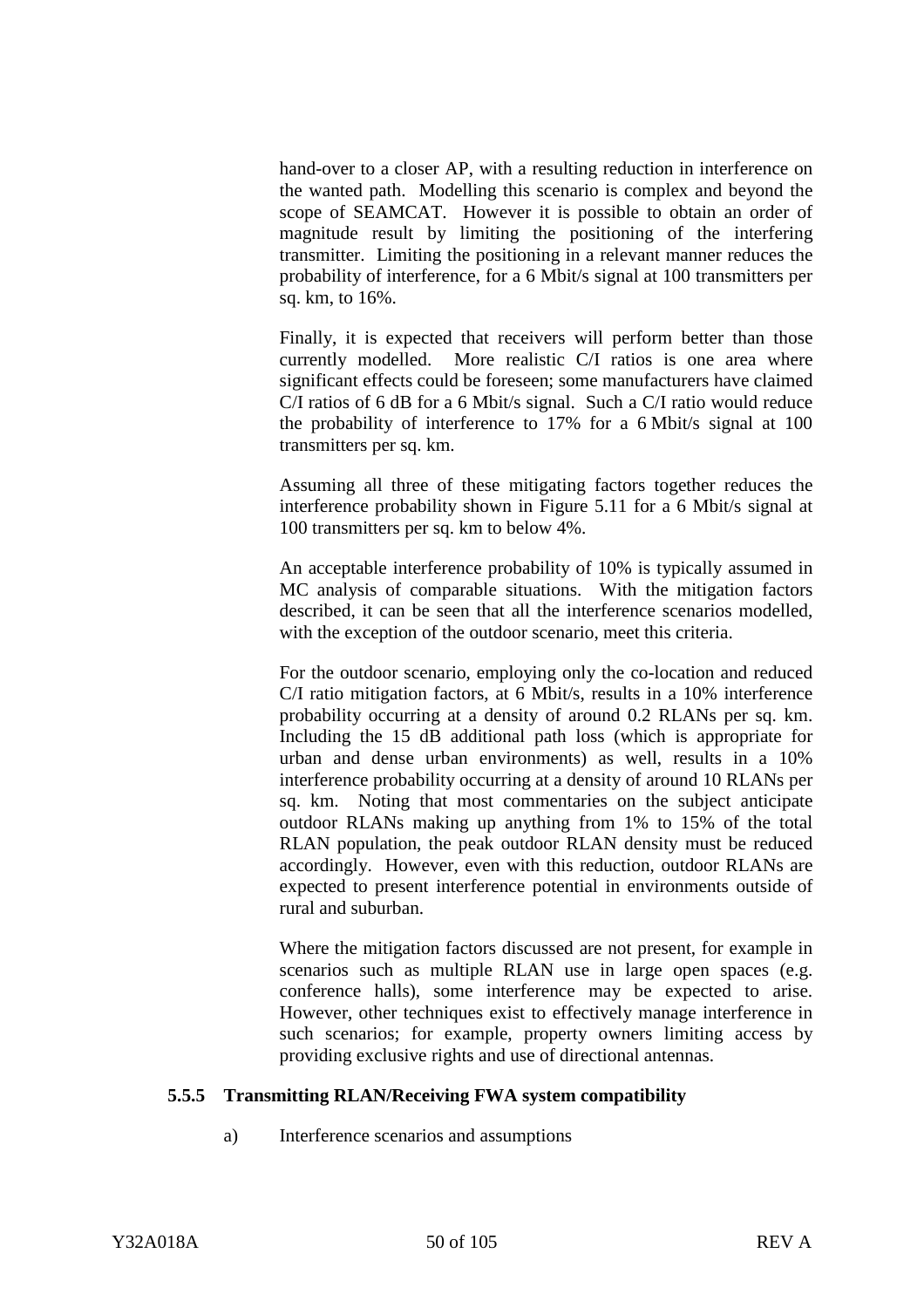This section examines the potential for interference from transmitting RLANs into receiving FWA systems. Only co-channel interference is considered, as it is expected to dominate over interference from unwanted emissions.

With regard the FWA systems operating in this band, the greatest interest from industry surrounds the potential for operation of so-called 'Mesh' systems. Such systems use central base stations (BSs) to communicate with networks of consumer stations (CSs) that are meshed together. These consumer stations are transceivers containing routers that have the ability to carry/route traffic from other nearby CS<sub>s</sub>.

The assumptions made for FWA and RLAN can be found in Appendix D.

There are four potential interference paths between RLANs and FWA systems, as shown in Table 5.12.

| <b>Wanted Link</b>                  |                                  | <b>Interfering Link</b>                  |                                  |  |
|-------------------------------------|----------------------------------|------------------------------------------|----------------------------------|--|
| <b>Wanted</b><br><b>Transmitter</b> | <b>Victim</b><br><b>Receiver</b> | <b>Interfering</b><br><b>Transmitter</b> | <b>Wanted</b><br><b>Receiver</b> |  |
| <b>FWA CS</b>                       | <b>FWA BS</b>                    | <b>RLANMT</b>                            | <b>RLAN AP</b>                   |  |
| <b>FWA CS</b>                       | <b>FWA BS</b>                    | <b>RLAN AP</b>                           | <b>RLAN MT</b>                   |  |
| <b>FWA BS</b>                       | <b>FWA CS</b>                    | <b>RLANMT</b>                            | <b>RLAN AP</b>                   |  |
| <b>FWA BS</b>                       | <b>FWA CS</b>                    | <b>RLAN AP</b>                           | <b>RLAN MT</b>                   |  |

## **Table 5.12: Transmitting RLAN/Receiving FWA system interference paths**

For the wanted link, paths with a FWA BS as victim receiver are considered to be the critical paths since (1) they form the network 'hub', (2) interference to a wanted FWA CS receiver can be overcome more easily by either re-transmission and/or re-location and (3) a wanted FWA CS receiver will benefit from the mitigation of a lower activity ratio. Of these two paths, the RLAN AP is likely to be the most interfering transmitter, principally because of its location and likely activity ratio.

The interference path examined in the analysis was therefore interference from an RLAN AP into a FWA BS.

## **Minimum Coupling Loss analysis**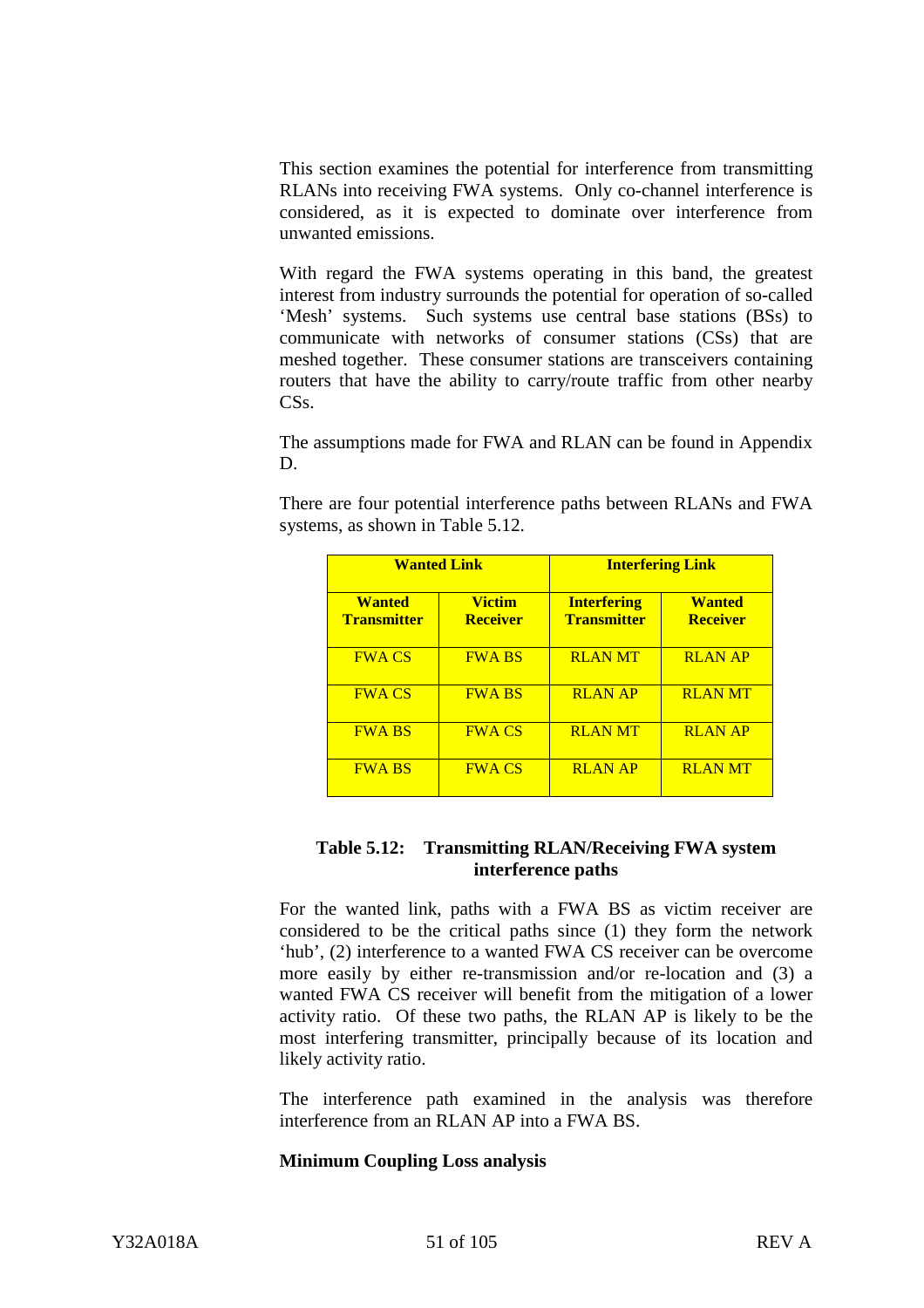Several scenarios have been examined, looking at the interference path with various additional path loss factors beyond basic free space path loss. The scenarios assume:

- For the RLAN AP, a maximum EIRP of 30 dBm, with omnidirectional transmit antenna and a bandwidth of 20 MHz;
- For the FWA BS, an omnidirectional receive antenna, a bandwidth of 20 MHz, a receiver sensitivity of -75 dBm and a C/I of 20 dB.

Table 5.13 describes the full set of interference scenarios examined by Minimum Coupling Loss analysis.

| <b>Scenario</b> | <b>Wanted</b><br><b>Receiver</b> | <b>Interfering</b><br><b>Transmitter</b> | <b>Propagation</b> | <b>Additional</b><br><b>Path Loss</b> |
|-----------------|----------------------------------|------------------------------------------|--------------------|---------------------------------------|
| <b>(C1)</b>     | <b>FWA BS</b>                    | <b>RLAN AP</b>                           | <b>Free Space</b>  | 0 dB                                  |
| (C2)            | <b>FWA BS</b>                    | <b>RLAN AP</b>                           | <b>Free Space</b>  | 10dB                                  |
| (C3)            | <b>FWA BS</b>                    | <b>RLAN AP</b>                           | <b>Free Space</b>  | 20 dB                                 |
| (C4)            | <b>FWA BS</b>                    | <b>RLAN AP</b>                           | <b>Free Space</b>  | 30dB                                  |

| Table 5.13: Transmitting RLAN/Receiving FWA System MCL |
|--------------------------------------------------------|
| <b>Interference Analysis Scenarios</b>                 |

## **Monte Carlo analysis**

To examine this interference path in more depth, it is appropriate to use Monte Carlo analysis; several scenarios have been examined:

- A 'base case', assuming FWA sensitivity of -75 dBm, indoor RLANs and an RLAN AP activity of 100%
- Increased FWA minimum sensitivity of -65 dBm (equivalent, for example, to a coverage reduction of 70%)
- Operation of outdoor RLANs
- Reduced RLAN activity of 5%.

Each MC scenario was examined with RLAN operation at data rates of both 6 Mbit/s and 54 Mbit/s. Table 5.14 describes the full set of interference scenarios examined by Monte Carlo analysis.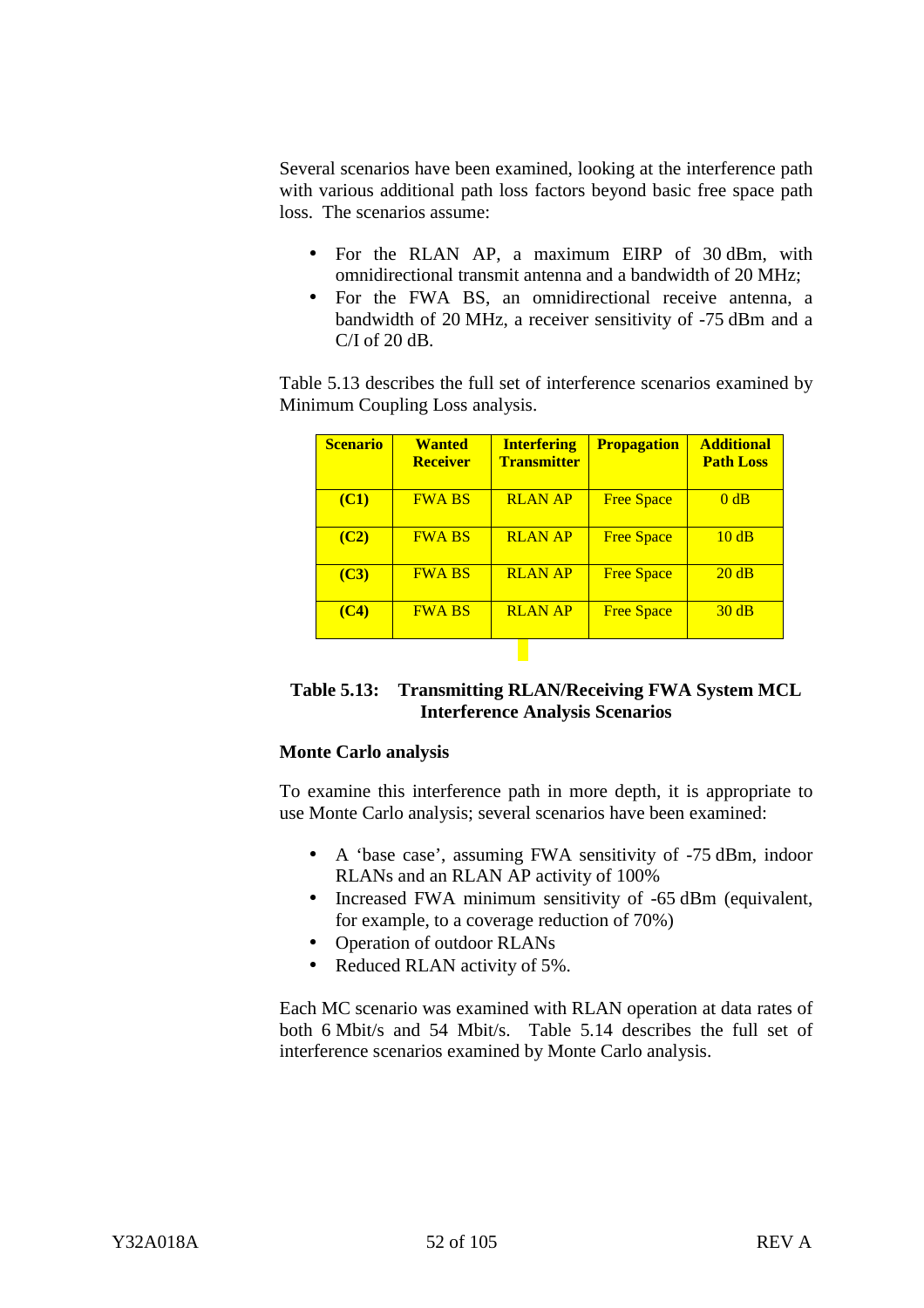| <b>Scenario</b> | <b>Data Rate</b> | <b>FWA</b><br><b>Sensitivity</b> | <b>Interfering</b><br><b>RLAN AP</b> | <b>RLAN</b><br><b>Activity</b> |
|-----------------|------------------|----------------------------------|--------------------------------------|--------------------------------|
| (D1)            | $54$ Mbit/s      | $-75$ dBm                        | <b>Indoor</b>                        | 100%                           |
| (D2)            | $6$ Mbit/s       | $-75$ dBm                        | <b>Indoor</b>                        | 100%                           |
| (D3)            | $54$ Mbit/s      | $-65$ dBm                        | <b>Indoor</b>                        | 100%                           |
| (D4)            | $6$ Mbit/s       | $-65$ dBm                        | <b>Indoor</b>                        | 100%                           |
| (D5)            | $54$ Mbit/s      | $-75$ dBm                        | <b>Outdoor</b>                       | 100%                           |
| <b>(D6)</b>     | $6$ Mbit/s       | $-75$ dBm                        | <b>Outdoor</b>                       | 100%                           |
| (D7)            | $54$ Mbit/s      | $-75$ dBm                        | Indoor                               | 5%                             |
| <b>(D8)</b>     | $6$ Mbit/s       | $-75$ dBm                        | Indoor                               | 5%                             |

## **Table 5.14: Transmitting RLAN/Receiving FWA system MC interference analysis scenarios**

The SEAMCAT MC analysis tool makes use of a 'simulation radius' to determine the location area where interfering transmitters may occur around the victim receiver. This simulation radius is based on, inter alia, interfering transmitter density. At higher densities, the simulation radius can become much reduced, so affecting SEAMCAT's results. For the FWA system parameters considered here, this occurs at interfering transmitter densities typical of urban and dense urban environments. The simulation radius has therefore been limited in these environments to a minimum of 1 km. Two sets of results have therefore been produced: a set for rural/suburan environments and a set for urban/dense urban environments.

b) Results and analysis

## **Minimum Coupling Loss analysis**

Figure 5.15 shows the MCL analysis results for scenarios considered.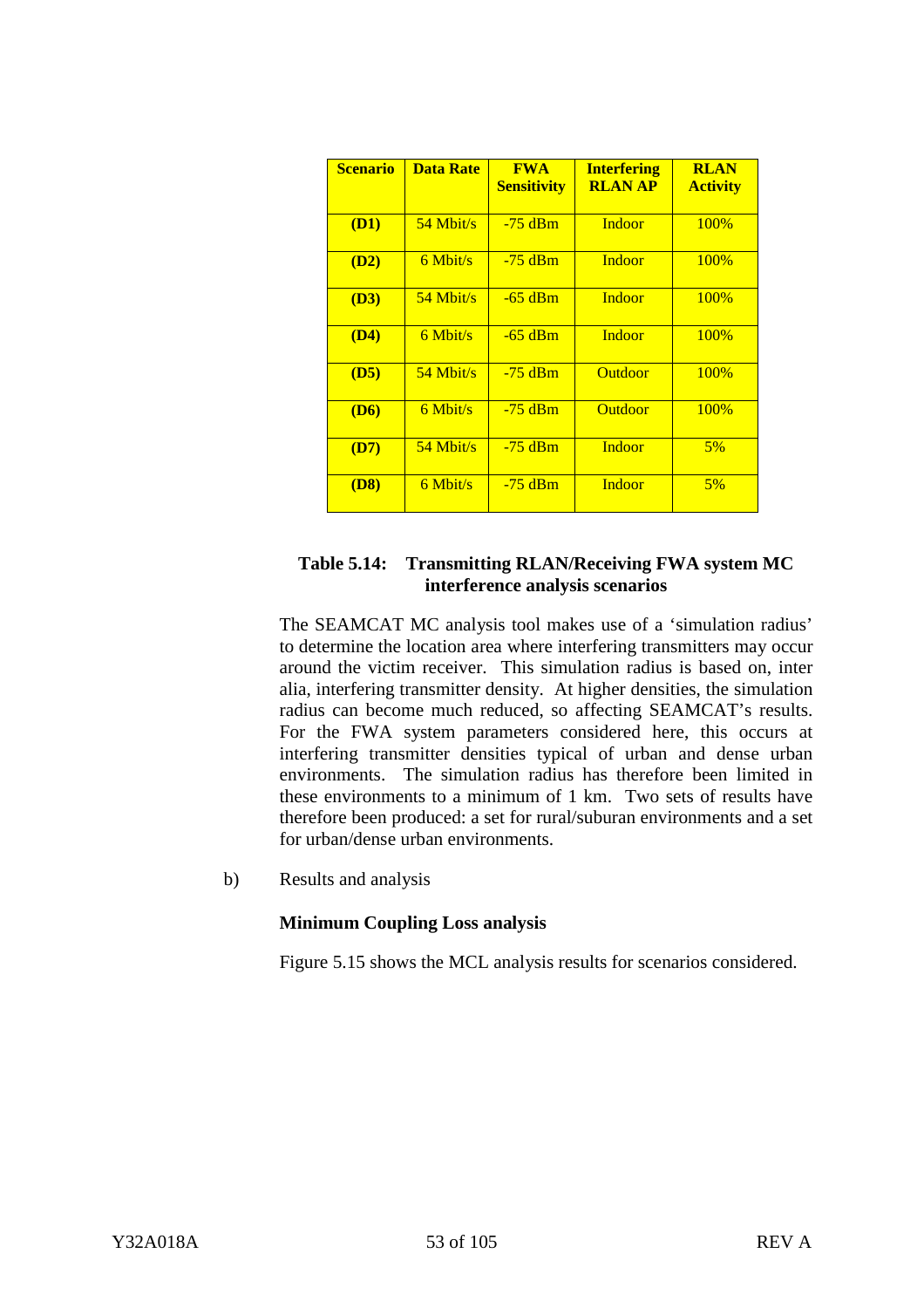

**Figure 5.15: Transmitting RLAN/Receiving FWA system MCL interference analysis results**

Figure 5.15 shows that considerable co-channel interference will occur on line-of-sight paths unless there is a significant separation distance. The curves with additional losses above free space propagation show that considerable losses are required before reasonable re-use distances are be achieved. However, additional losses for the interference link budget aggregating to at least 35 dB may be expected in practice:

- The Peak to Average Power Ratio (PAPR) of OFDM is typically greater than 6 dBs
- Transmit Power Control is expected to reduce average RLAN EIRP by at least 3 dB
- In practice, actual activity ratios will be much reduced over those assumed provide additional mitigation of up to 13 dB
- Location of equipment indoor (as most RLAN equipment is expected to be) will increase propagation losses by at least 10 dB (i.e. traversing one external wall)
- Manufacturers are claiming significantly lower required C/I ratios; for example, a C/I ratio of 6 dB for a 6 Mbit/s service has been complained (c.f. C/I ratio of 20 dB assumed here).

In practice therefore, required separation distances of less than a few hundred metres are expected. High-density RLAN implementations can be expected to present some problems for FWA system operation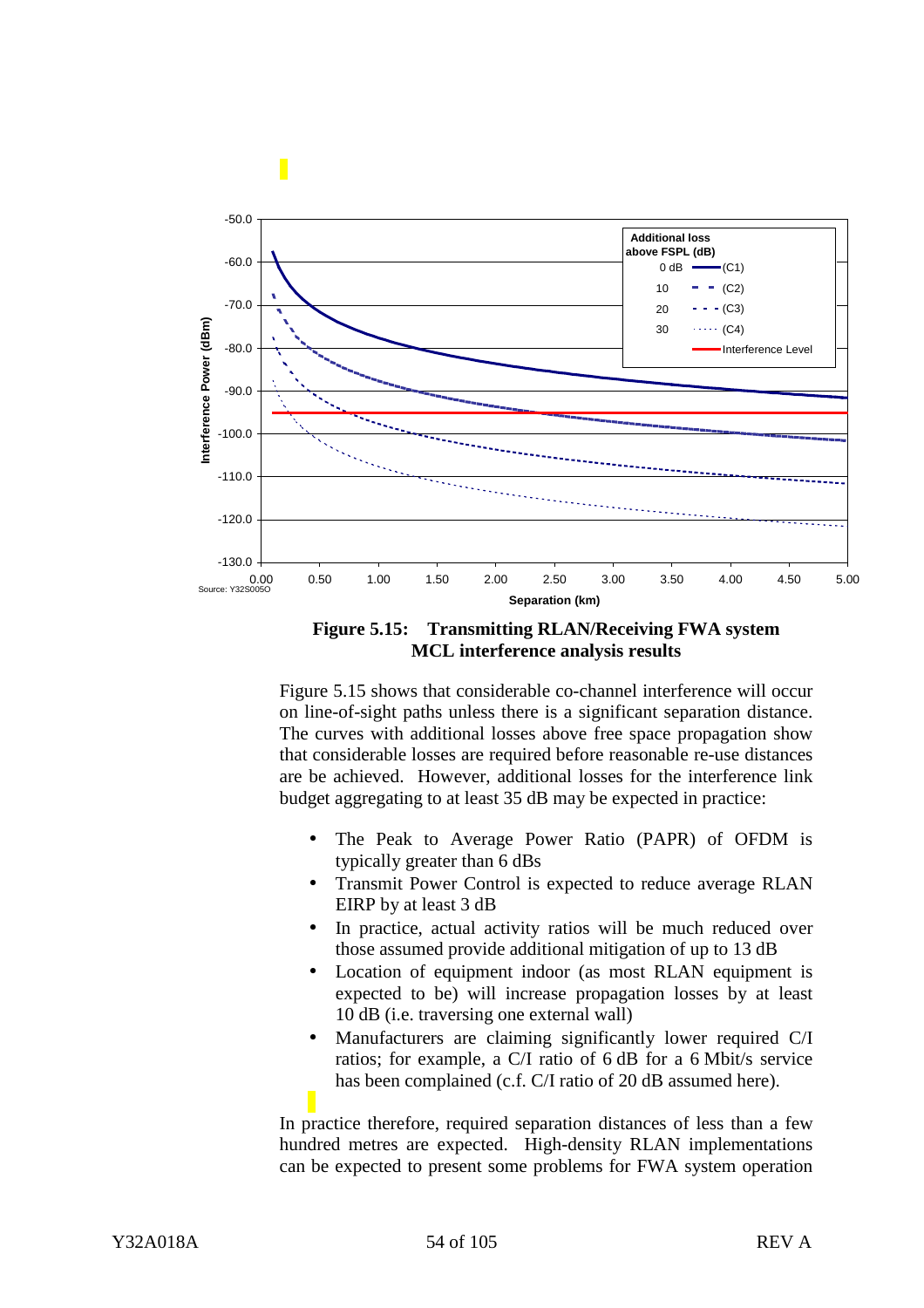therefore, but in most environments sufficient isolation should exist between an interfering transmitter and a wanted receiver, operating cochannel.

#### **Monte Carlo analysis**

Figures 5.16 and 5.17 show the results from the SEAMCAT Monte Carlo analysis of the various interference scenarios considered. Two sets of results are given due to the requirement to limit the MC simulation radius to below 1 km in urban/dense urban environments, as discussed earlier.



**Figure 5.16: Transmitting RLAN/Receiving FWA SEAMCAT MC analysis interference results for rural & suburban environments**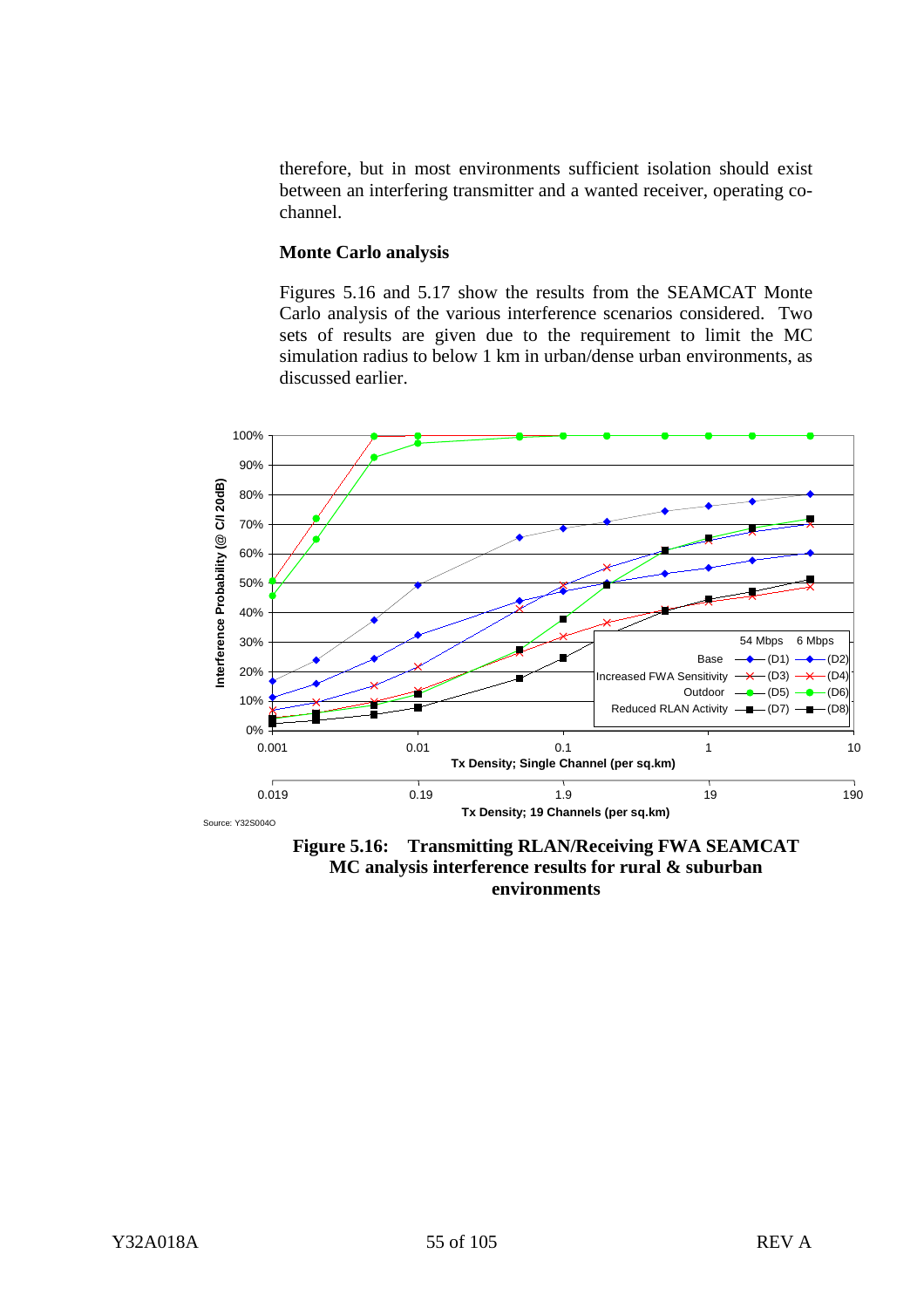

Source: Y32S004O

## **Figure 5.17: Transmitting RLAN/Receiving FWA SEAMCAT MC analysis interference results for urban & dense urban environments**

As noted earlier, the results presented in Figures 5.16 and 5.17 should not be considered in isolation; the effect of the various limitations inherent in SEAMCAT, as well as other mitigating factors, should be considered.

SEAMCAT will add an additional 10 dB to the basic propagation loss for the interference from RLANs into the FWA BS, representing a signal travelling through a single external wall. However, additional propagation losses in the urban and dense urban environments are expected for the interfering simulation radii considered. To illustrate the potential effect of additional attenuation in these environments only, simulations have been performed for paths with an average additional 15 dB loss. An average increase of 15 dB in the propagation loss on the interfering link in the urban and dense urban environments reduces the probability of interference, for a 6 Mbit/s signal at 5 transmitters per sq. km, to 42% (with a decreasing reduction at higher densities).

It is also expected that receivers will perform better than those currently modelled. More realistic C/I ratios is one area where significant effects could be foreseen; some manufacturers have claimed C/I ratios of 6 dB for a 6 Mbit/s signal. Such a C/I ratio would reduce the probability of interference to:

• 34% for a 6 Mbit/s signal at 1 transmitters per sq. km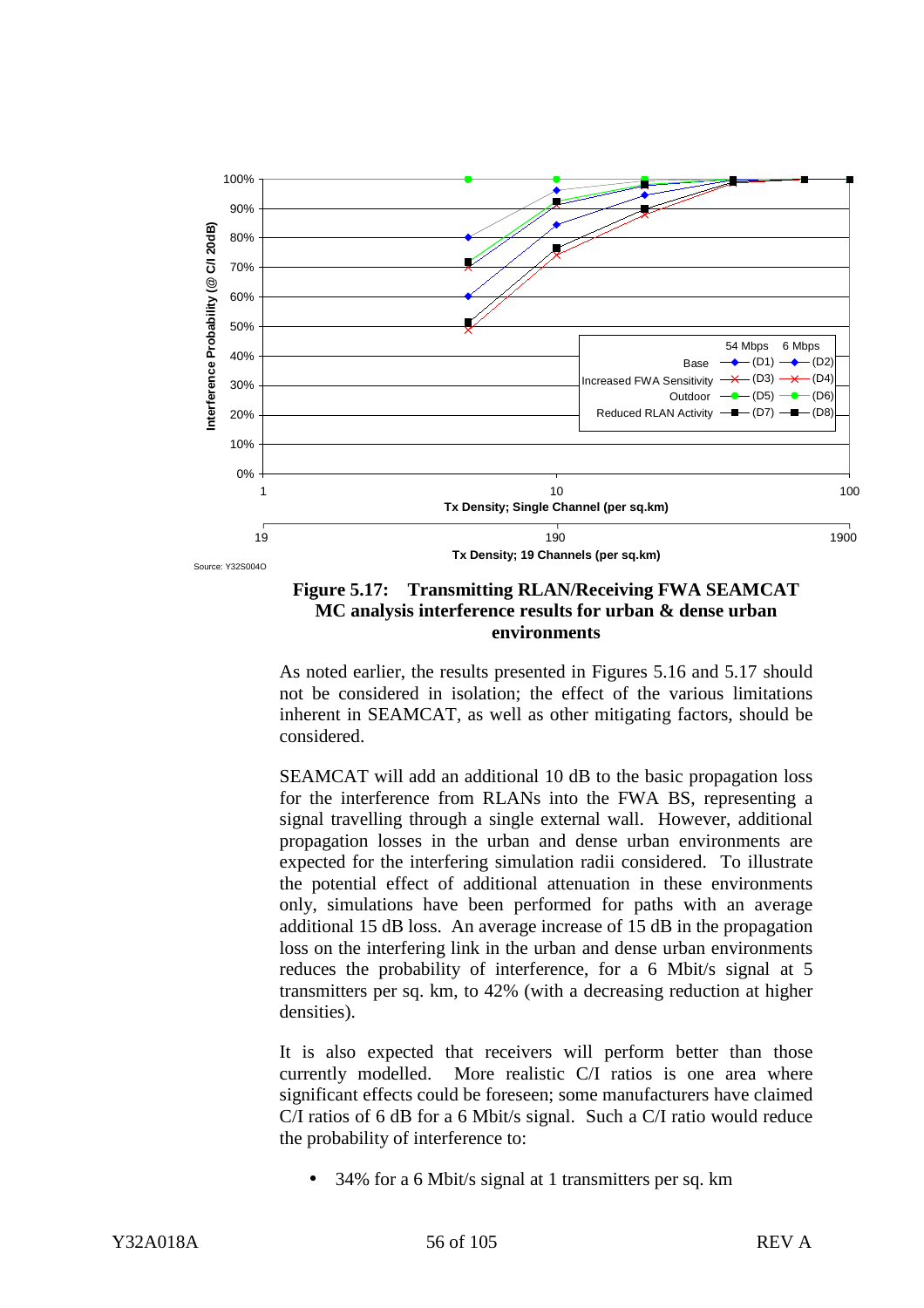• 40% for a 6 Mbit/s signal at 5 transmitters per sq. km (with a decreasing reduction for higher densities).

Employing both mitigation factors, in the urban and dense urban environments, does not however provide sufficient margin to reduce the interference probability to the levels required. The operation of cofrequency RLANs in the coverage area of a FWA BS, in urban and dense urban environments, does not seem feasible.

Noting that most commentaries on the subject anticipate outdoor RLANs making up anything from 1% to 15% of the total RLAN population, the peak outdoor RLAN density must be reduced accordingly. However, even with this reduction, across all environments, with or without the mitigation factors discussed, outdoor RLANs have to the potential to cause significant interference to cofrequency FWA BSs.

In the rural and suburban environments, if the reduction in C/I is employed with the reduced RLAN activity scenario (which is expected to be more typical in these environments), a 10% interference probability occurs at a indoor RLAN density of 0.5 systems per sq. km. The operation of indoor RLANs in rural and suburban environments does therefore seem practical.

## **5.5.6 Transmitting FWA system/Receiving RLAN compatibility**

a) Interference scenarios and assumptions

This section examines the potential for interference from transmitting FWA systems and receiving RLANs. Only co-channel interference is considered, as it is expected to dominate over interference from unwanted emissions.

As described earlier, 'mesh' FWA systems are assumed.

There are four potential interference paths from FWA systems interfering with RLANs, as shown in Table 5.18.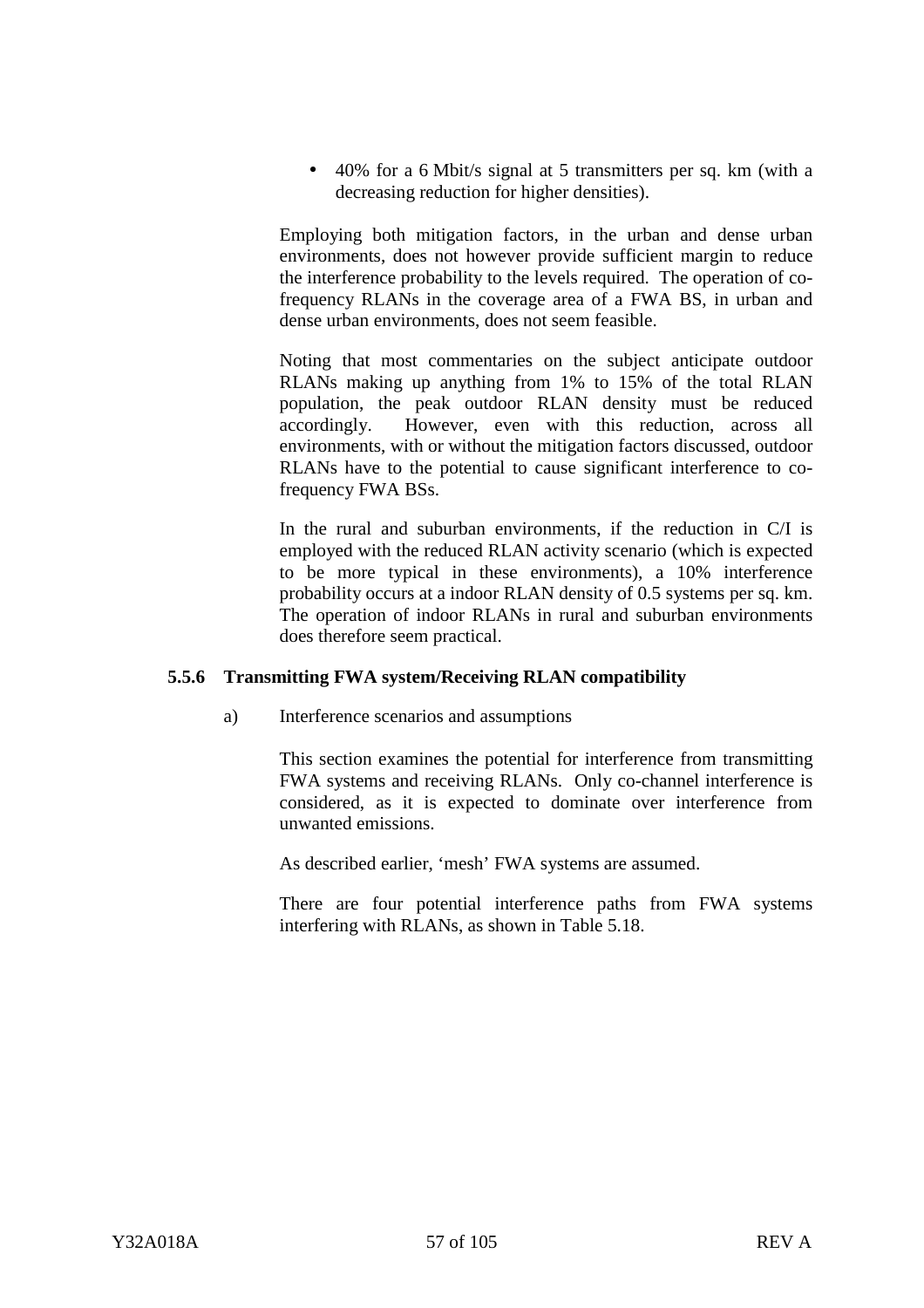| <b>Wanted Link</b>                  |                                  | <b>Interfering Link</b>                  |                                  |
|-------------------------------------|----------------------------------|------------------------------------------|----------------------------------|
| <b>Wanted</b><br><b>Transmitter</b> | <b>Victim</b><br><b>Receiver</b> | <b>Interfering</b><br><b>Transmitter</b> | <b>Wanted</b><br><b>Receiver</b> |
| <b>RLAN MT</b>                      | <b>RLAN AP</b>                   | <b>FWA CS</b>                            | <b>FWA BS</b>                    |
| <b>RLAN AP</b>                      | <b>RLANMT</b>                    | <b>FWA CS</b>                            | <b>FWA BS</b>                    |
| <b>RLAN MT</b>                      | <b>RLAN AP</b>                   | <b>FWA BS</b>                            | <b>FWA CS</b>                    |
| <b>RLAN AP</b>                      | <b>RLAN MT</b>                   | <b>FWA BS</b>                            | <b>FWA CS</b>                    |

## **Table 5.18: Transmitting FWA system/Receiving RLAN interference paths**

Initial studies indicate that, for the wanted link, paths with an RLAN AP as victim receiver are the critical paths since (1) they form the network 'hub', (2) interference to a wanted RLAN MT can be overcome more easily by either re-transmission and/or re-location and (3) a wanted RLAN MT receiver will benefit from the mitigation of a lower activity ratio. Of these two paths, the FWA BS is likely to be the most interfering transmitter, principally because of its location and likely activity ratio.

The interference path examined in the analysis was therefore interference from a FWS BA into an RLAN AP. This interference path has been studied using both Minimum Coupling Loss (MCL) and Monte Carlo (MC) analysis.

## **Minimum Coupling Loss analysis**

As with earlier analysis, several scenarios have been examined, looking at the interference path with various additional path loss factors beyond basic free space path loss. The scenarios assume:

- For the RLAN AP, omnidirectional receive antenna, a bandwidth of 20 MHz, a receiver sensitivity of –85 dBm and a C/I of 20 dB
- For the FWA BS, a maximum EIRP of 36 dBm, with omnidirectional transmit antenna and a bandwidth of 20 MHz.

Table 5.19 describes the full set of interference scenarios examined.

| <b>Scenario</b> | <b>Wanted</b><br><b>Receiver</b> | <b>Interfering</b><br><b>Transmitter</b> | <b>Propagation</b> | <b>Additional</b><br><b>Path Loss</b> |
|-----------------|----------------------------------|------------------------------------------|--------------------|---------------------------------------|
| <b>(E1)</b>     | <b>RLAN AP</b>                   | <b>FWA BS</b>                            | <b>Free Space</b>  | 0 dB                                  |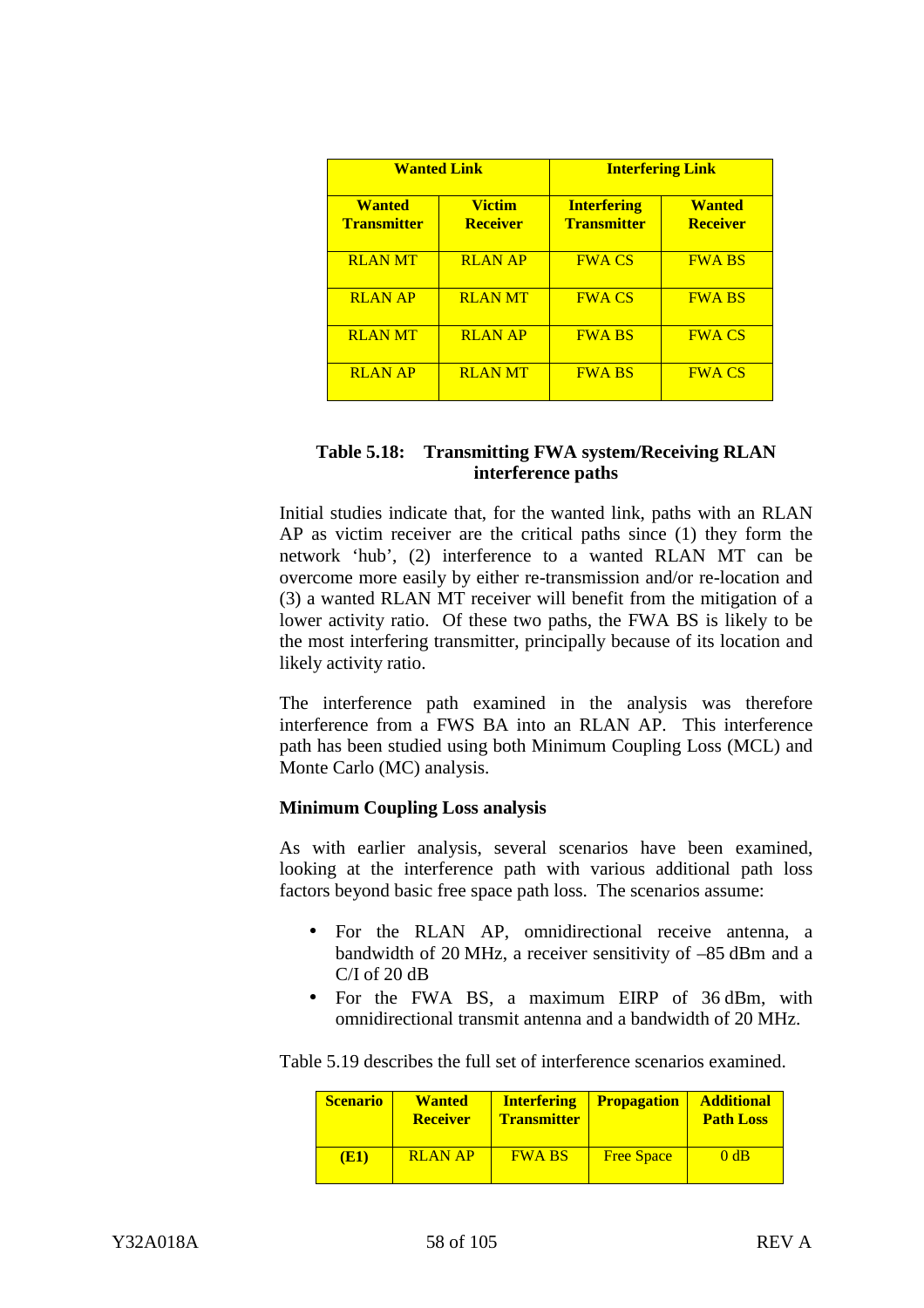| (E2) | <b>RLAN AP</b> | <b>FWA BS</b> | <b>Free Space</b> | 10dB  |
|------|----------------|---------------|-------------------|-------|
| (E3) | <b>RLAN AP</b> | <b>FWA BS</b> | <b>Free Space</b> | 20 dB |
| (E4) | <b>RLAN AP</b> | <b>FWA BS</b> | <b>Free Space</b> | 30 dB |

## **Table 5.19: Transmitting FWA System/Receiving RLAN MCL Interference Analysis Scenarios**

## **Monte Carlo analysis**

Again, several scenarios have been examined representing combinations of various parameters:

- Both indoor and outdoor RLAN victim receivers has been considered
- FWA BS activity ratios of 100% and 5% have been examined. With 5% representing a value that could be expected in lower density areas, for example in rural environments
- Lower and upper values for range of FWA BS densities from 0.2 to 3 per sq. km have been examined. The nominal base case value of 1 per sq. km was also examined.

The MC scenarios were examined assuming a FWA BS EIRP of 36 dBm, with no active power control. Table 5.20 describes the full set of intra-RLAN interference scenarios examined by Monte Carlo analysis.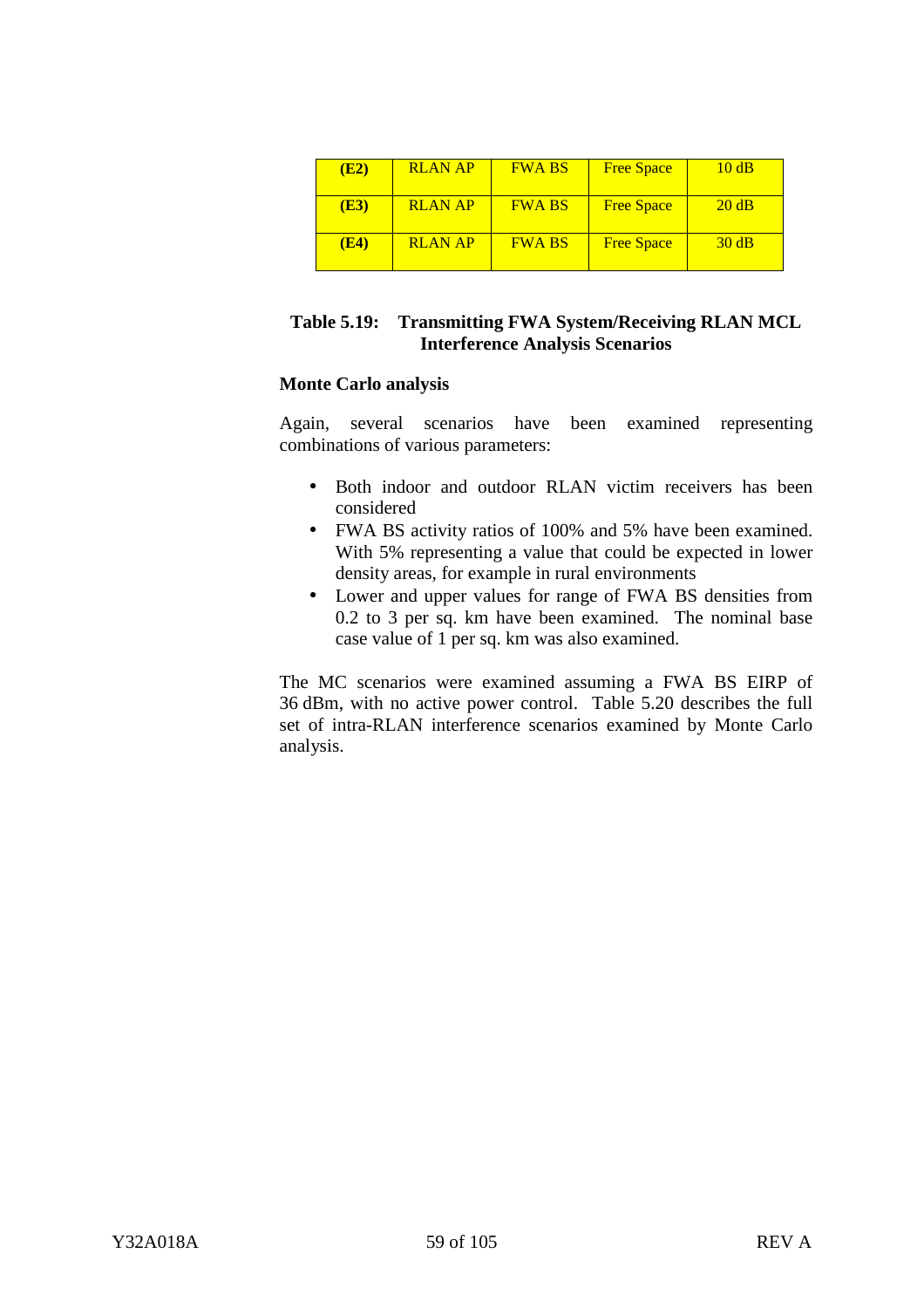| <b>Scenario</b> | <b>RLAN AP</b><br><b>Location</b> | <b>FWA Activity</b><br><b>Ratio</b> | <b>FWA BS</b><br><b>Density</b> |
|-----------------|-----------------------------------|-------------------------------------|---------------------------------|
| (F1)            | <b>Indoor</b>                     | 100%                                | $0.2$ per sq. $km$              |
| (F2)            | <b>Indoor</b>                     | 5%                                  | $0.2$ per sq. $km$              |
| (F3)            | <b>Indoor</b>                     | 100%                                | 1 per sq. km                    |
| (F4)            | Indoor                            | 5%                                  | 1 per sq. km                    |
| (F5)            | Indoor                            | 100%                                | 3 per sq. km                    |
| (F6)            | Indoor                            | 5%                                  | 3 per sq. km                    |
| (F7)            | <b>Outdoor</b>                    | 100%                                | $0.2$ per sq. $km$              |
| (F8)            | <b>Outdoor</b>                    | 5%                                  | $0.2$ per sq. $km$              |
| (F9)            | <b>Outdoor</b>                    | 100%                                | 1 per sq. km                    |
| (F10)           | <b>Outdoor</b>                    | 5%                                  | 1 per sq. km                    |
| (F11)           | <b>Outdoor</b>                    | 100%                                | 3 per sq. km                    |
| (F12)           | Outdoor                           | 5%                                  | 3 per sq. km                    |

| Table 5.20: Transmitting FWA system/Receiving RLAN MC |
|-------------------------------------------------------|
| interference analysis scenarios                       |

b) Results and Analysis

# **Minimum Coupling Loss analysis**

Figure 5.21 shows the MCL analysis results for scenarios considered.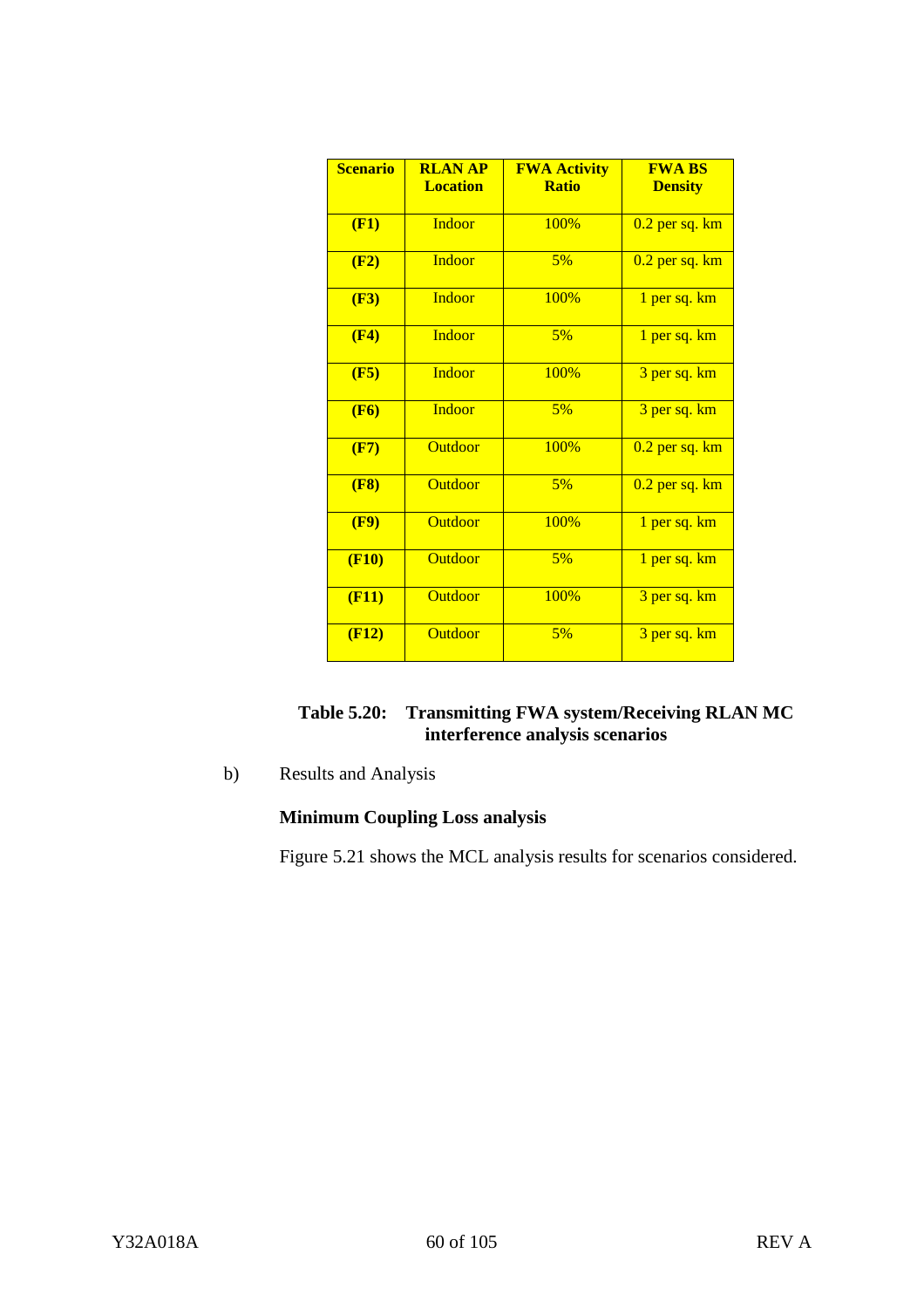

**Figure 5.21: Transmitting FWA system/Receiving RLAN MCL interference analysis results**

For line-of-sight paths it is clear that severe co-channel interference will occur unless there is a sufficiently large separation distance. Examination of the curves with additional path losses indicates that reuse distances can be reduced if losses above free space propagation occur. Additional losses for the interference link budget aggregating to at least 30 dB can be expected, however:

- The Peak to Average Power Ratio (PAPR) of OFDM is typically 6 dB
- Use of directional antennas to limit the FWA coverage could introduce additional mitigation of 10 to 15 dB, in areas beyond the FWA coverage area
- In practice, actual FWA activity ratios will be much reduced over that assumed providing additional mitigation of up to 13 dB
- The location of equipment indoor (as most RLAN equipment is expected to be) will increase propagation losses by at least 10 dB (i.e. traversing one external wall)
- Manufacturers are claiming significantly lower required C/I ratios; for example, a C/I ratio of 6 dB for a 6 Mbit/s service has been complained (c.f. C/I ratio of 20 dB assumed here).

However, even with such additional losses, separation distances remain significant. Indeed the results indicate that it will not be possible for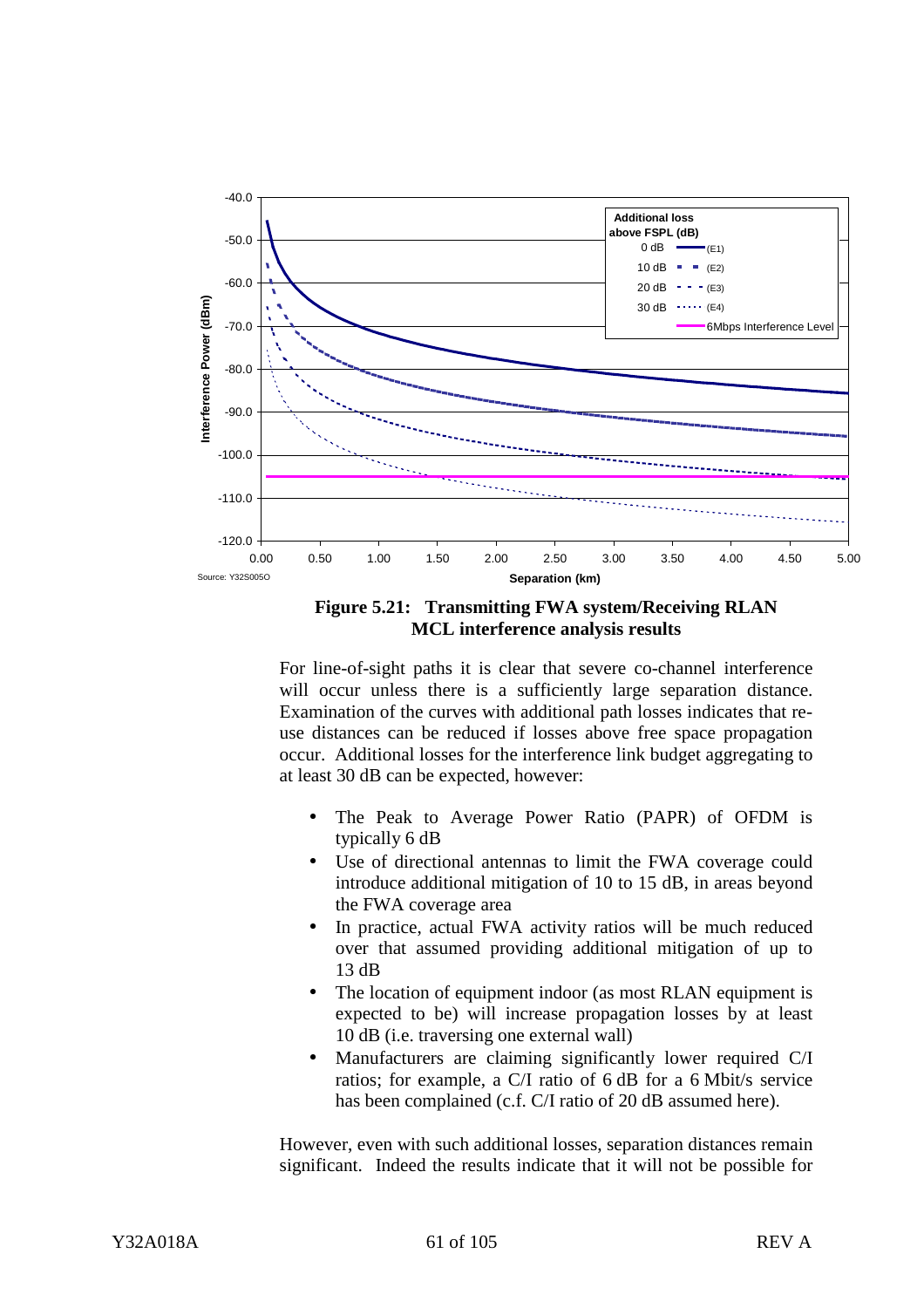an RLAN to use the same frequency as an FWA BS in the coverage area of that BS. DFS in the RLAN should permit service to be offered in this case, however reduced capacity can be expected (particularly if operating in a high density RLAN environment).

#### **Monte Carlo analysis**

Figures 5.22 and 5.23 show the results, for indoor and outdoor RLANs respectively, of the SEAMCAT Monte Carlo analysis of the various interference scenarios considered.



**Figure 5.22: Transmitting FWA system/Receiving indoor RLAN SEAMCAT MC interference analysis results**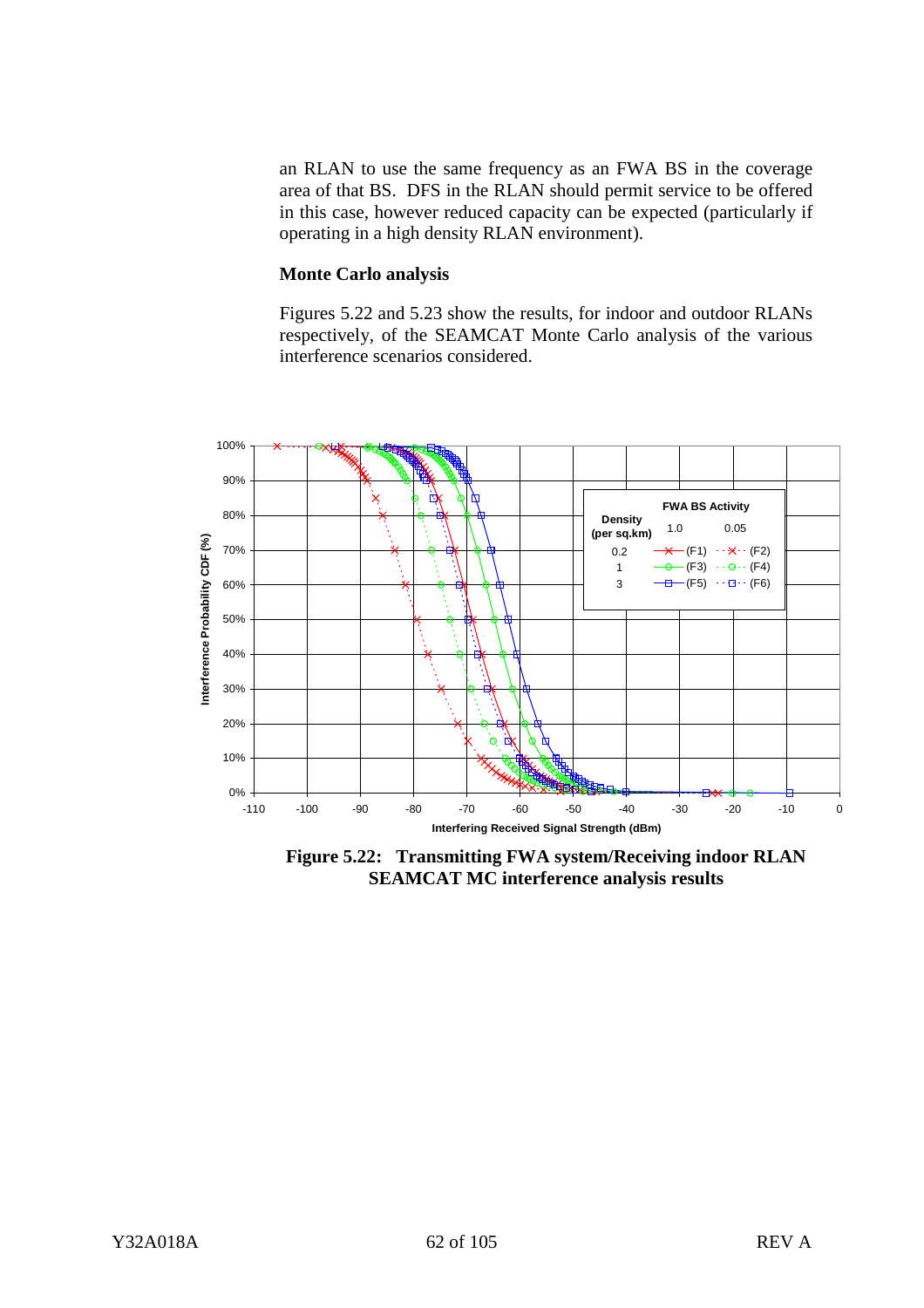

**Figure 5.23: Transmitting FWA system/Receiving outdoor RLAN SEAMCAT MC interference analysis results**

For a 6 Mbit/s signal, the RLAN receiver interference level is – 105 dBm (receiver sensitivity of –85 dBm, with C/I of 20 dB). The figures above show that both indoor and outdoor RLANs operating with such an interference level will not be able to provide service in any of the scenarios examined. As before, a number of mitigating factors can be considered to exist:

- The Peak to Average Power Ratio (PAPR) of OFDM is typically 6 dB
- Manufacturers are claiming significantly lower required C/I ratios; for example, a C/I ratio of 6 dB for a 6 Mbit/s service has been complained (c.f. C/I ratio of 20 dB assumed here)
- Use of directional antennas to limit the FWA coverage could introduce additional mitigation of  $10 - 15$  dB, in areas beyond the FWA coverage area.

The effect of the latter of these factors is difficult to quantify except that, as shown in the MCL analysis, it should permit re-use of the frequency used by the FWA BS by RLANs operating outside the coverage area of the BS.

Quantifying the effect of the other two mitigation factors is simpler; the PAPR and C/I factors together reduce the interference level, for a 6 Mbit/s signal, to –85 dBm. For indoor RLANs, Figure 5.22 shows that in this case some service is possible, however this will be severely restricted. Additional losses totalling 15 to 30 dB are required before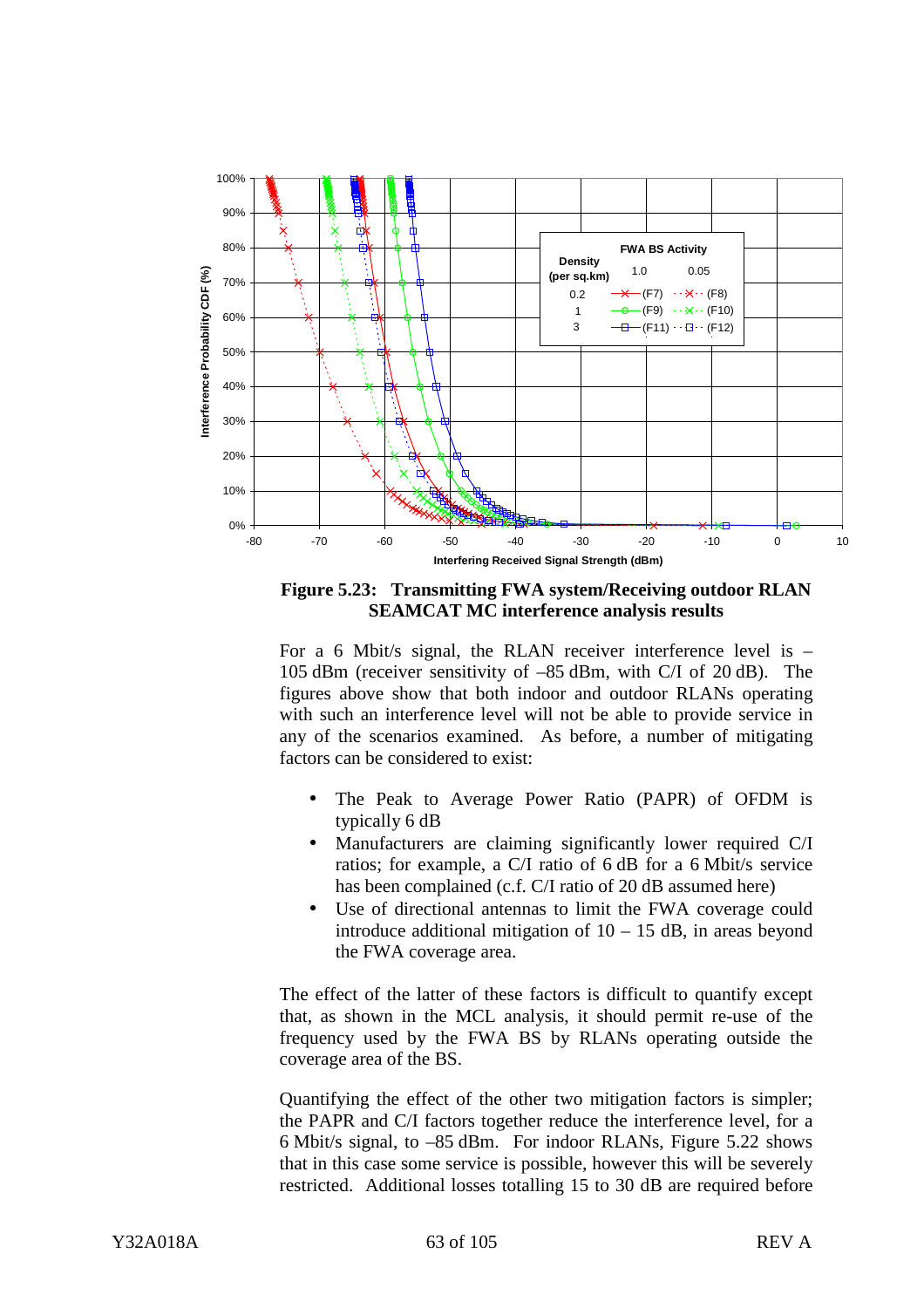co-frequency operation of RLANs, in the coverage of the FWA BS, becomes viable.

Figure 5.23 shows that, even after applying these mitigation factors, additional losses of the order of 20 to 40 dB, depending on the environment, are required in order that outdoor RLANs can provide a 6 Mbit/s service.

It appears therefore that RLANs will not generally be able to operate co-frequency, co-coverage with FWA BSs, except for indoor RLANs are operating in lower density (suburban and rural) environments.

In urban/dense urban environments, RLANs within a FWA BS's coverage may have difficulty operating even on a non co-frequency basis due to the lack of available channels with which to operate on.

#### **5.5.7 Intra FWA system compatibility**

a) Interference scenarios and assumptions

This section examines the interference potential between different FWA systems. Only co-channel interference is considered, as it is expected to dominate over interference from unwanted emissions.

As described earlier, 'mesh' FWA systems are assumed.

There are four potential interference paths between Base Stations (BS) and Consumer Stations (CS), as illustrated in the matrix below.

| <b>Wanted Link</b>                  |                                  | <b>Interfering Link</b>                  |                                  |
|-------------------------------------|----------------------------------|------------------------------------------|----------------------------------|
| <b>Wanted</b><br><b>Transmitter</b> | <b>Victim</b><br><b>Receiver</b> | <b>Interfering</b><br><b>Transmitter</b> | <b>Wanted</b><br><b>Receiver</b> |
| CS.                                 | <b>BS</b>                        | <b>CS</b>                                | <b>BS</b>                        |
| CS                                  | <b>BS</b>                        | <b>BS</b>                                | CS                               |
| <b>BS</b>                           | CS                               | <b>CS</b>                                | <b>BS</b>                        |
| <b>BS</b>                           | CS                               | <b>BS</b>                                | CS                               |

## **Table 5.24: Intra FWA System interference paths**

Initial studies indicate that, for the wanted link, paths with an BS as victim receiver are the critical paths since (1) the BS is the network 'hub' and (2) interference to a wanted CS receiver can be overcome more easily by re-transmission and, if necessary, re-location. Of the remaining two paths, it is less likely that a CS will interfere directly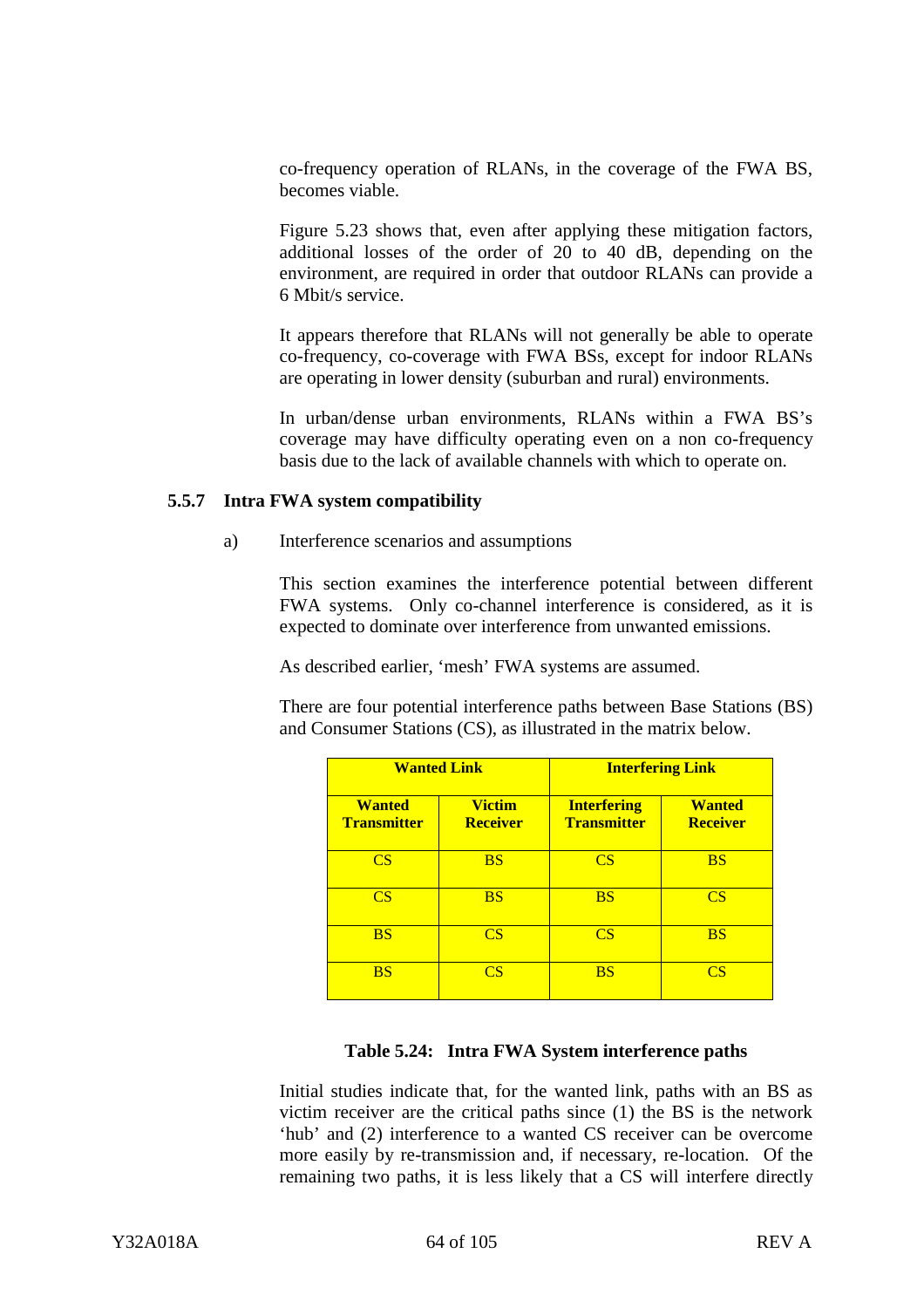with an BS, since local site mitigation techniques can be employed on a case-by-case basis. The interference path examined in the analysis was therefore where both the wanted and interfering transmitters are BSs. This interference path has been studied using Minimum Coupling Loss (MCL) analysis.

## **Minimum Coupling Loss analysis**

Several scenarios have been identified, to look at this interference path with various additional path loss factors beyond basic free space path loss. Each scenario assumes a maximum EIRP of 36 dBm, no TPC, omnidirectional transmit and receive antennas, and a C/I of 20 dB.

Table 5.25 describes the full set of intra FWA system interference scenarios examined.

| <b>Scenario</b> | <b>Propagation</b> | <b>Additional</b><br><b>Path Loss</b> |
|-----------------|--------------------|---------------------------------------|
| <b>(G1)</b>     | <b>Free Space</b>  | 0 dB                                  |
| (G2)            | <b>Free Space</b>  | 10dB                                  |
| (G3)            | <b>Free Space</b>  | 20dB                                  |
| (G4)            | <b>Free Space</b>  | 30 dB                                 |

| Table 5.25: Intra FWA System MCL interference analysis |
|--------------------------------------------------------|
| scenarios                                              |

b) Results and analysis

## **Minimum Coupling Loss analysis**

Figure 5.26 shows the MCL analysis results for the various scenarios considered.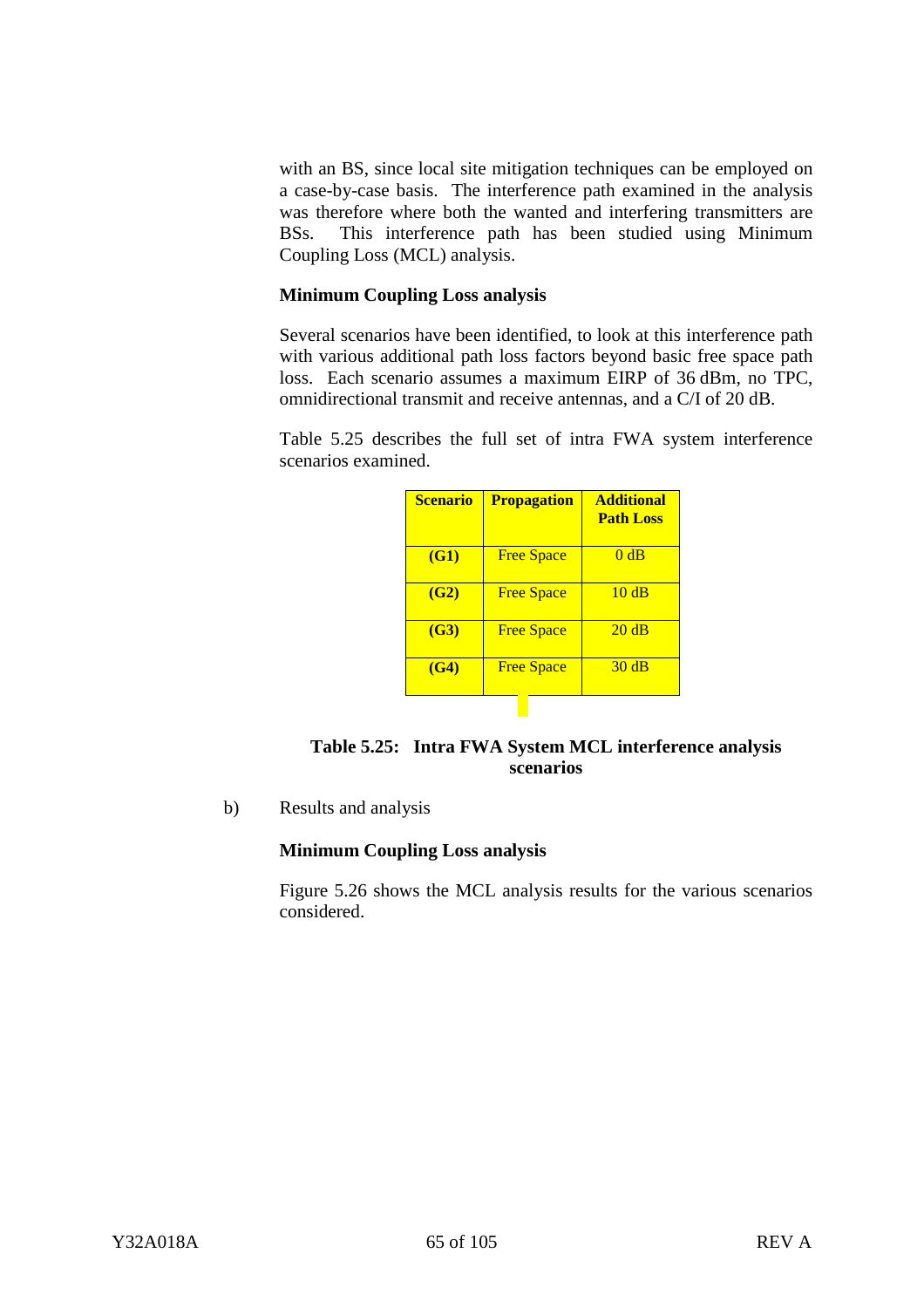

**Figure 5.26: Intra FWA System MCL interference analysis results**

For line-of-sight paths it is clear that significant co-channel interference will occur unless there is a sufficiently large separation distance. The curves with additional losses above free space propagation show that considerable losses are required before reasonable re-use distances can be achieved. Additional losses for the interference link budget aggregating to at least 20 dB are expected:

- The Peak to Average Power Ratio (PAPR) of OFDM is typically 6 dB
- Use of directional antennas to limit the FWA coverage could introduce additional mitigation of 10 to 15 dB, in areas beyond the FWA coverage area
- In practice, actual FWA activity ratios will be much reduced over that assumed providing additional mitigation of up to 13 dB
- Manufacturers are claiming significantly lower required C/I ratios; for example, a C/I ratio of 6 dB for a 6 Mbit/s service has been complained (c.f. C/I ratio of 20 dB assumed here).

With such additional losses, Figure 5.26 shows that separation distances begin to become manageable. The use of a suitable frequency reuse plan, to ensure that the frequency used at a BS is not reused by adjacent BSs, should permit interference to be managed sufficiently. Use of directional antennas employing down tilt should further enhance this.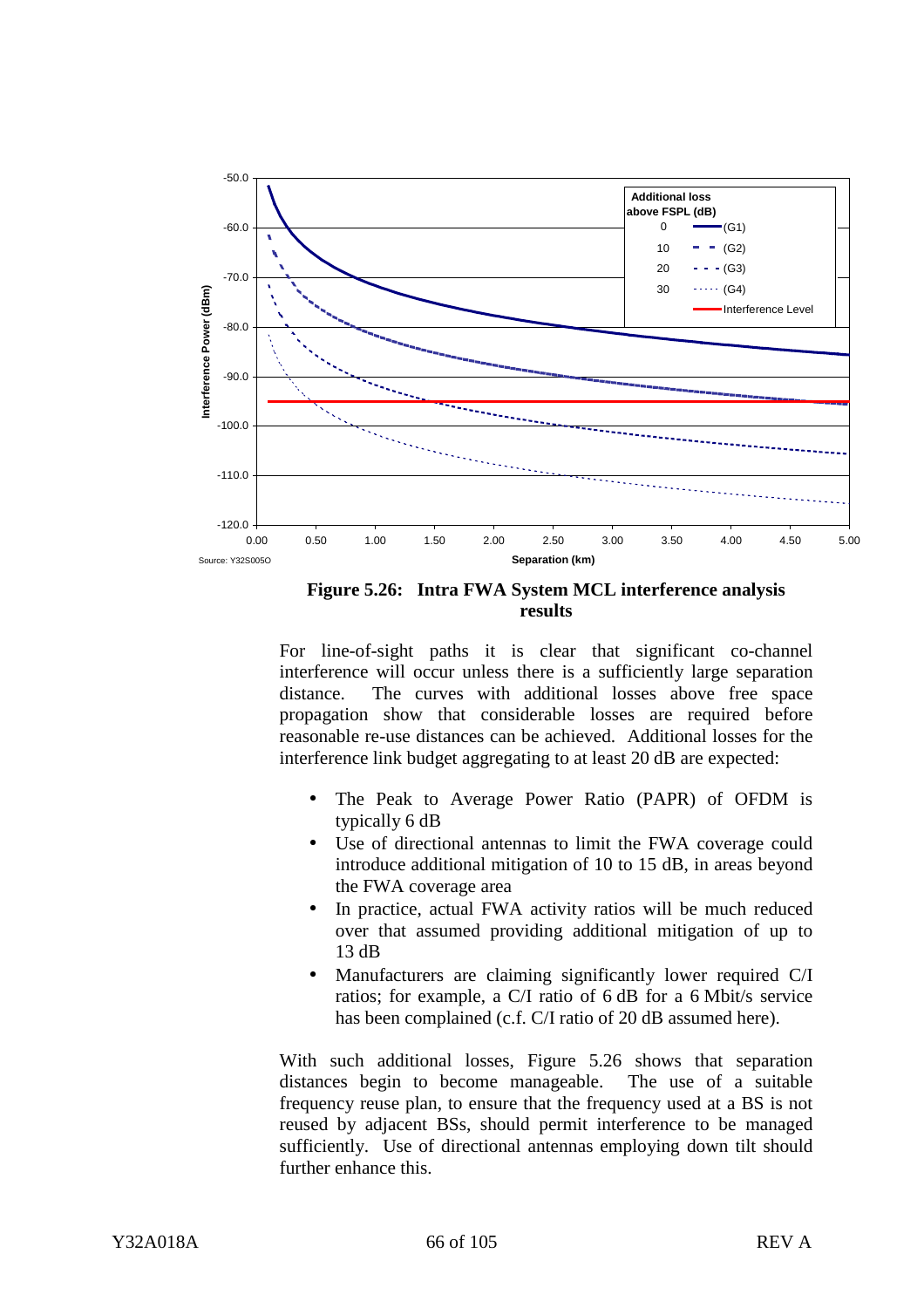## **5.5.8 5 GHz conclusions**

This section has examined various compatibility scenarios in the 5 GHz bands. Densities of use consistent with anticipated take-up of RLANs and FWA have been studied. The conclusions drawn from this analysis are summarised below:

- The sharing between RLANs and other services (EESS, FSS, Radars, Maritime Radionavigation, RTTT, FS) in the 5 GHz bands is feasible, assuming the restrictions on EIRP and outdoor use already placed on HiperLAN operations by existing European instruments.
- The sharing between FWA systems and other services (EESS, FSS, Radars, Maritime Radionavigation, RTTT, FS) in the 5 GHz bands needs further consideration to determine the feasibility of operation.
- Interference between RLANs (RLAN-RLAN interference) is not expected to be significant, with the exception of RLANs used outdoors. Outdoor RLANs are expected to present some interference potential in environments outside of rural and suburban (i.e. in urban and dense urban environments). However this potential will be selflimiting, in that its main consequence will be a reduction of range.
- Sufficient margins do not appear to exist to permit the operation of cofrequency transmitting RLANs in the receiving coverage area of a 5 GHz FWA BS in urban and dense urban environments. However, the operation of transmitting indoor RLANs in the receiving coverage area of a FWA BS in rural and suburban environments does seem practical. Across all environments, outdoor RLANs have to the potential to cause significant interference to co-frequency FWA BSs.
- Receiving RLANs will not generally be able to operate co-frequency, co-coverage with transmitting FWA BSs, except for indoor RLANs operating in lower density (suburban and rural) environments. In urban/dense urban environments, RLANs within a FWA BS's coverage may have difficulty operating even on a non co-frequency basis due to the lack of available channels with which to operate on.
- In terms of intra-FWA interference, the use of a suitable frequency reuse plan, to ensure that the frequency used at a particular BS is not reused by adjacent BSs, should permit interference to be managed sufficiently. Use of directional antennas employing down tilt should further enhance this.

The implications of these conclusions are that:

- At densities consistent with anticipated commercial take-up, RLANs should be able to operate without causing undue interference to either other RLANs, or other services in the bands
- The use of mesh FWA technologies in the 5 GHz bands could be considered, but limitations on use would be necessary, for instance, limiting to rural and sub-urban environments.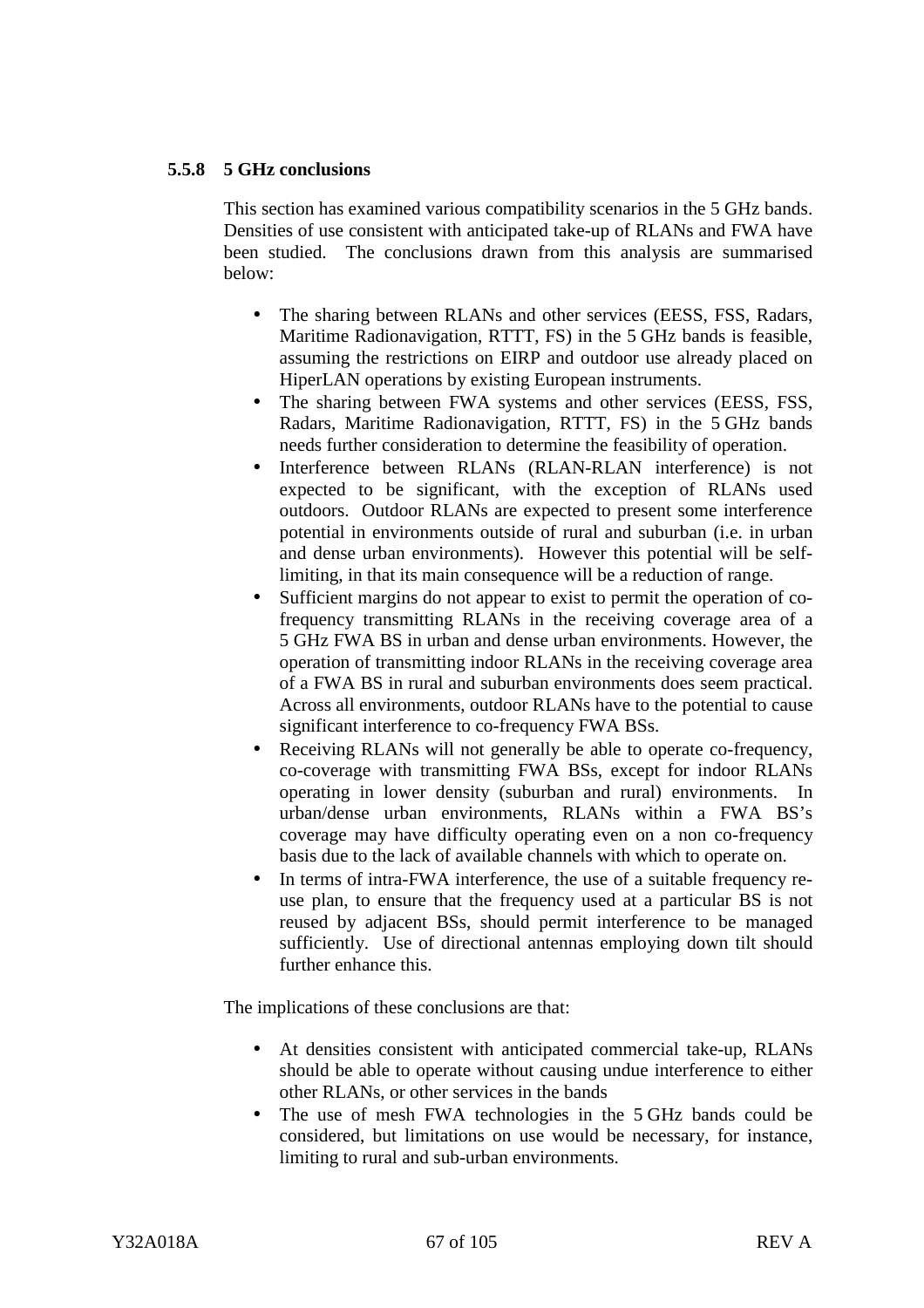## **5.6 Other Licence-exempt Bands**

There are a number of other licence-exempt bands in the UK, as listed in Appendix D, for which technical analysis has not been conducted in this study. These bands exist in various parts of frequency spectrum and are used by a range of SRD technologies. Further technical analysis on a band-by-band basis may be desirable if it were considered that a change in regulation would lead to a greater commercial interest in use of these bands. However, as indicated elsewhere in this report, the use of SRD's to provide third party services is not generally anticipated. In general, however, we expect the general principals arising out of this report will apply to use of SRD spectrum, i.e. systems with homogeneous operating characteristics using 'polite' technologies reduce significantly the potential for interference.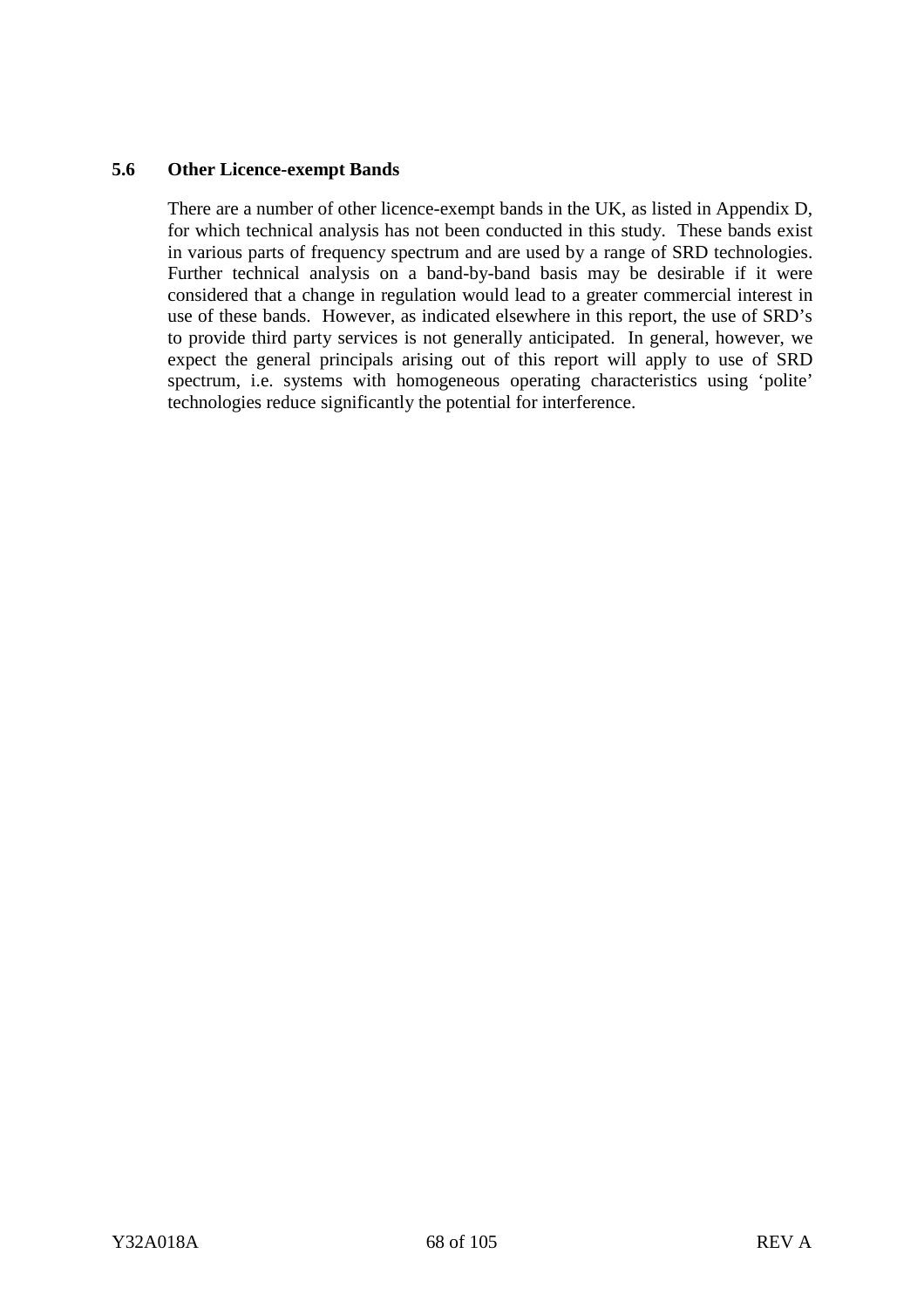## **6. ECONOMIC IMPACT ASSESSMENT**

## **6.1 Introduction**

A more liberal approach to the regulation of licence-exempt spectrum has the potential to allow new types of services to emerge, with potential benefits for customers. Available evidence suggests that these benefits are likely to be significant, even if they are necessarily difficult to estimate. In particular, within the 2.4 GHz and 5 GHz bands these benefits are very likely to outweigh any realistic costs arising from increased radio interference.

Given that the costs and benefits of any change in the regulatory regime are complex and affect many parties, we break the assessment into a number of simpler steps:

- First, we compare allowing the use of licence-exempt spectrum for public access systems with the regulatory status quo on the assumption that interference problems are minimal. By making this assumption we can temporarily ignore the distinction between complete deregulation and a light regulatory regime. We construct an order of magnitude estimate of the economy-wide benefits likely to be generated from allowing public access RLAN provision
- Second, we consider the extent to which the likely take-up and supply of services would in fact lead to congestion and interference problems. Drawing on the technical analysis of section 5, for RLANs, we find that these problems are limited in the 2.4 GHz and 5 GHz bands and very unlikely to outweigh the benefits identified in the first step. Therefore, we can conclude that there is a strong case for deregulation for these bands regardless of the optimal form of any residual regulation
- Third, we consider whether the regulatory measures required to mitigate interference would lead to a significant erosion of the benefits identified in the first step. In practice, there are relatively simple measures that can be taken to limit the potential for interference without significantly restricting the ability of providers to introduce innovative new services that create entirely new demand. This suggests that total deregulation is not desirable.

## **6.2 General framework**

We will assess the impact of regulatory change in terms of consumer and producer surplus. Any change in overall economic welfare is given by the sum of the changes in consumer and producer surplus.

Consumer surplus generated by a product or service is the sum of all net benefits enjoyed by its consumers. The net benefit enjoyed by one particular consumer is the difference between the market price and the maximum price the consumer would be willing to pay for each unit of the product or service used. Drawing a standard demand curve, consumer surplus is simply the area between the demand curve and a horizontal line at the market price (see Figure 6.1).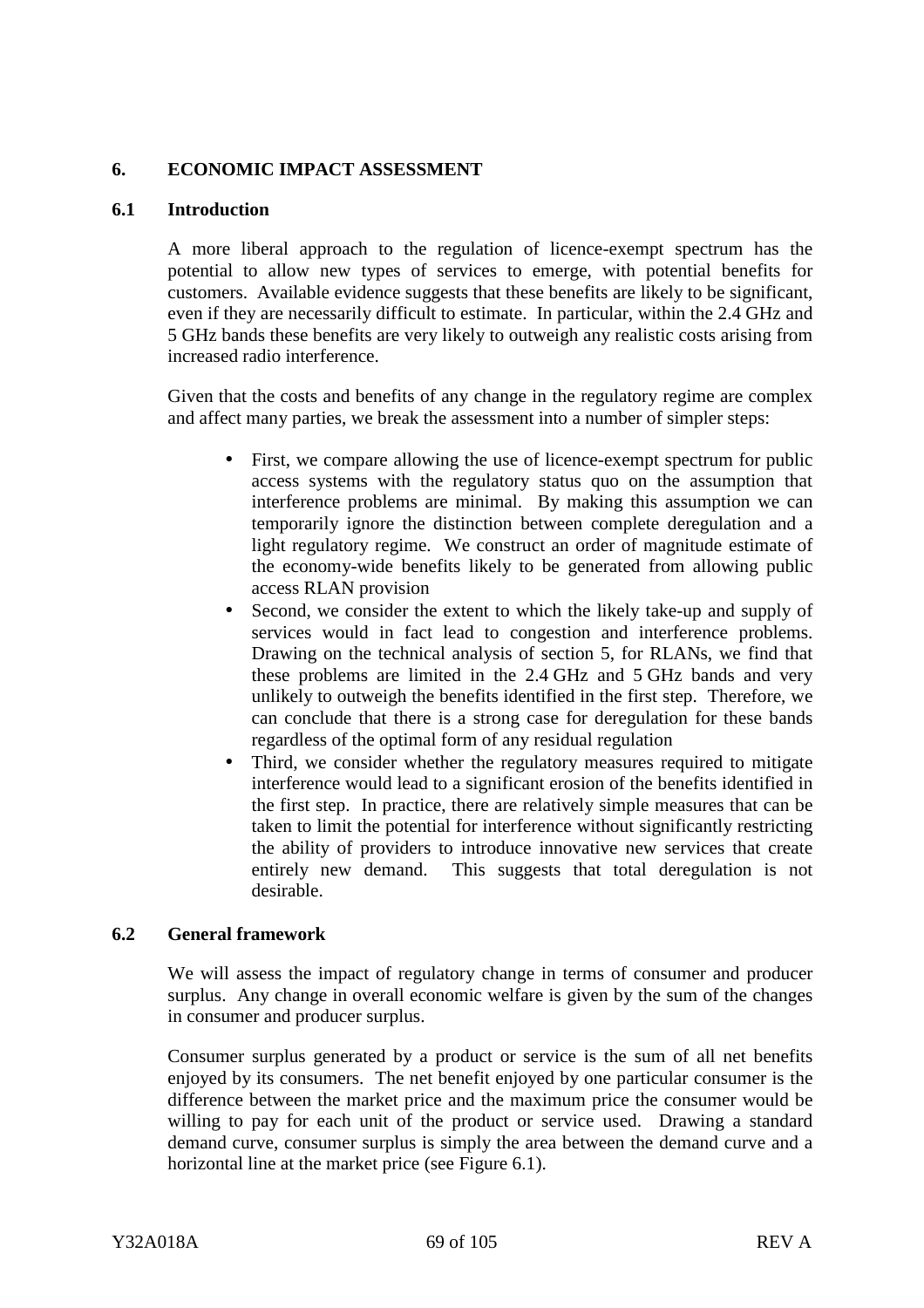The producer surplus is measured by the difference between price and marginal cost for each unit of the product/service, multiplied by the total quantity supplied. The case of constant unit cost is shown in Figure 6.1. In this case producer surplus equals the total profit earned by suppliers.

In a perfectly competitive environment, competition will drive price down to the level of minimum average costs, and economic profits and hence producer surplus are equal to zero. Even if competition is less than perfect, but by and large effective, economic profits will be competed away and correspondingly producer surplus will be small. Thus, assuming that the supply of services is sufficiently competitive, the economic welfare from a regulatory change will be captured by the change in consumer surplus.

Often services produced in one sector are not directly consumed by end-customers, but form intermediate inputs into other sectors. Telecoms services are clearly vital intermediate products to every sector of the economy. In this case, a welfare assessment would also have to take into account the competitive conditions in the downstream markets in which the services under consideration are used as inputs. However, providing these other sectors are reasonably competitive, the ultimate use to which services are put does not affect our welfare analysis. It makes little difference whether consumers of a service are end-customers or else producers of other products and services acting effectively as agents for their own customers. We need only look at the overall demand curve for the particular service we are considering without distinguishing the nature of the demand. Again, provided that market conditions are sufficiently competitive, we can safely ignore profits generated in downstream sectors. The assumption of a sufficiently competitive supply of services is commonly made in welfare analysis.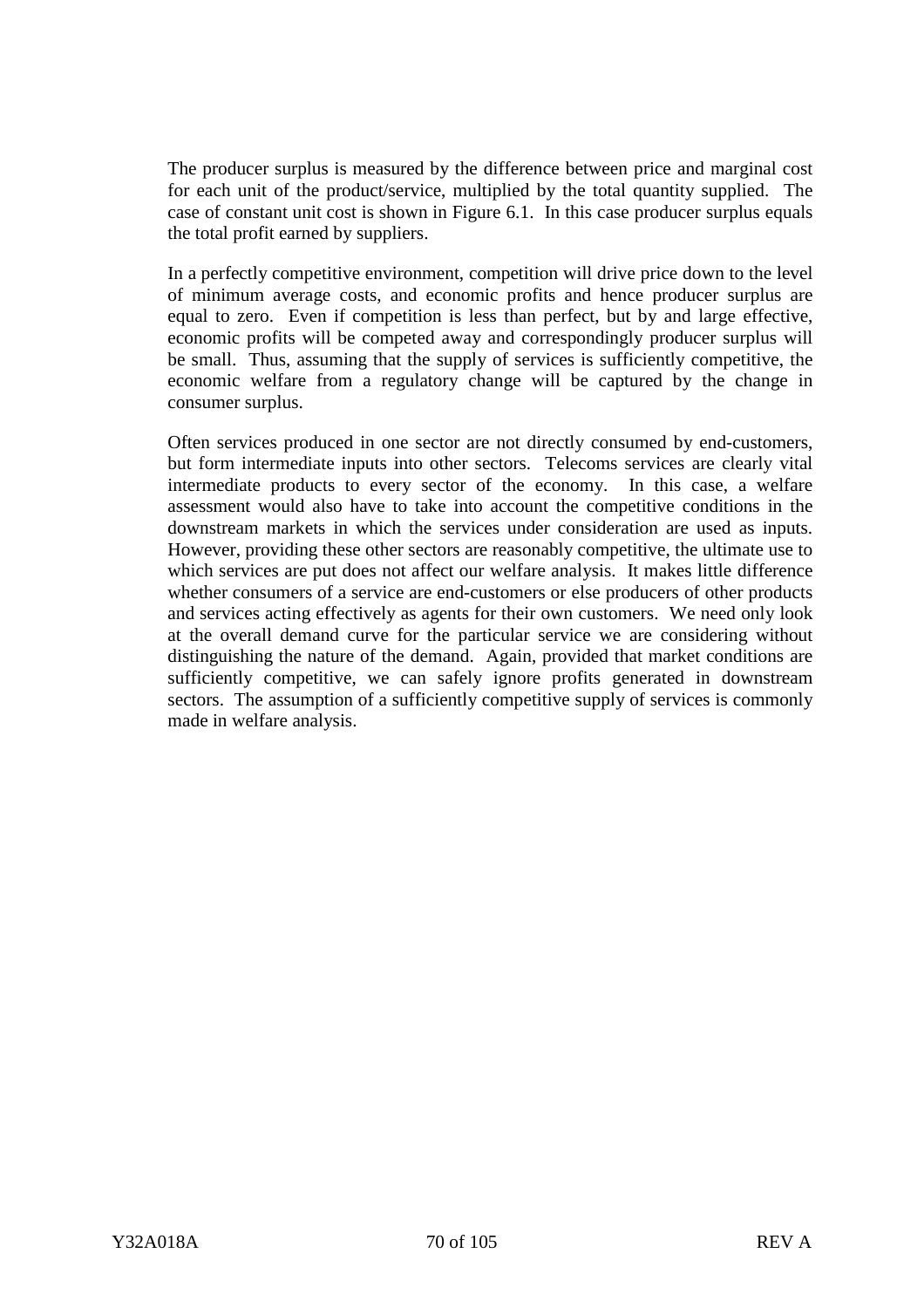

**Figure 6.1: Consumer and producer surplus**

Generally, a change in regulatory conditions may have two distinct impacts:

- The consumer and producer surplus generated by existing services may change, for example due to a change in the price and the quantity consumed of those services; and/or
- It may lead to the introduction of entirely new services, and generate consumer and producer surplus from meeting these new demands.

As we will see, often the latter will be much larger than the former. Therefore, potential and actual benefits from the introduction of new services are a very important element of the economic welfare effects of liberalising the use of licenceexempt spectrum.

Consider first the welfare benefits of increased competition. Figure 6.2 illustrates the case of a simple linear demand curve and constant average cost *c* (in this case, the same as the long-run marginal cost or the unit cost). Suppose that a new service is very similar to existing ones and can therefore be represented by the same demand curve (the downward sloping line). Increased competition as a result of the new substitute service exerts downward pressure on price and aligns it more closely with cost. This generates a consumer surplus benefit for customers. In the example, assume that increased competition results in a price reduction from  $p_0$  to  $p_1$ , leading to a corresponding increase in the quantity supplied from  $q_0$  to  $q_1$ .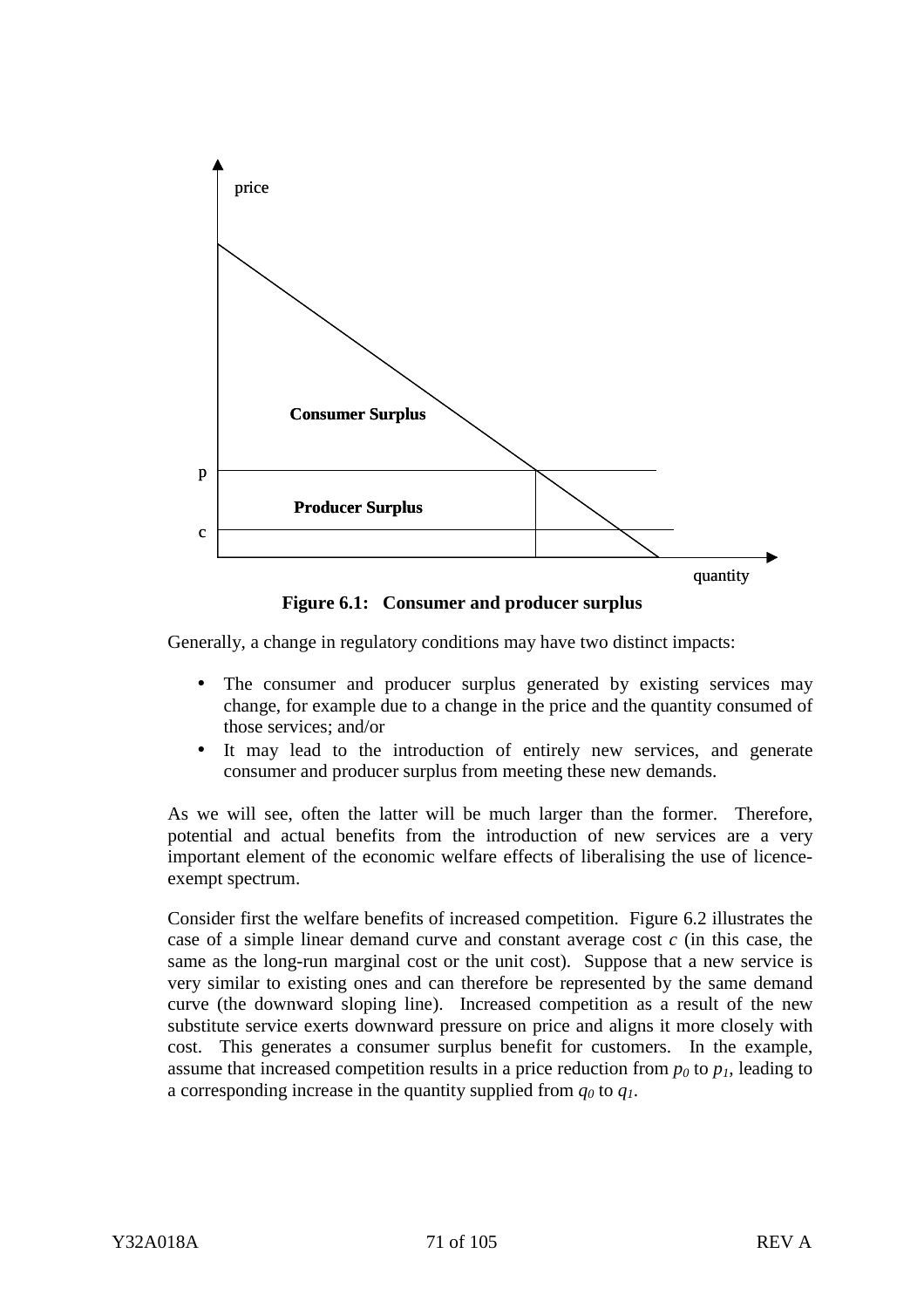

**Figure 6.2: Welfare effects of increased competition**

At the initial price, consumer surplus is captured by the area A, measuring the extent to which consumer valuation of the service exceeds price. Producer surplus is equal to B+C – quantity supplied multiplied by profit margin. The price reduction from  $p_0$ to  $p_1$  results in consumer surplus increasing to  $A + B + D$ . Producer surplus falls to C+E. Most of the gain in consumer surplus (i.e. B) is simply redistributed profit implying a corresponding reduction in producer surplus. The net benefits from increased competition are thus measured by the area D+E.

Now consider benefits from introducing an entirely new service that appears in the form of consumer and producer surplus from satisfying new demand, as shown in Figure 6.3.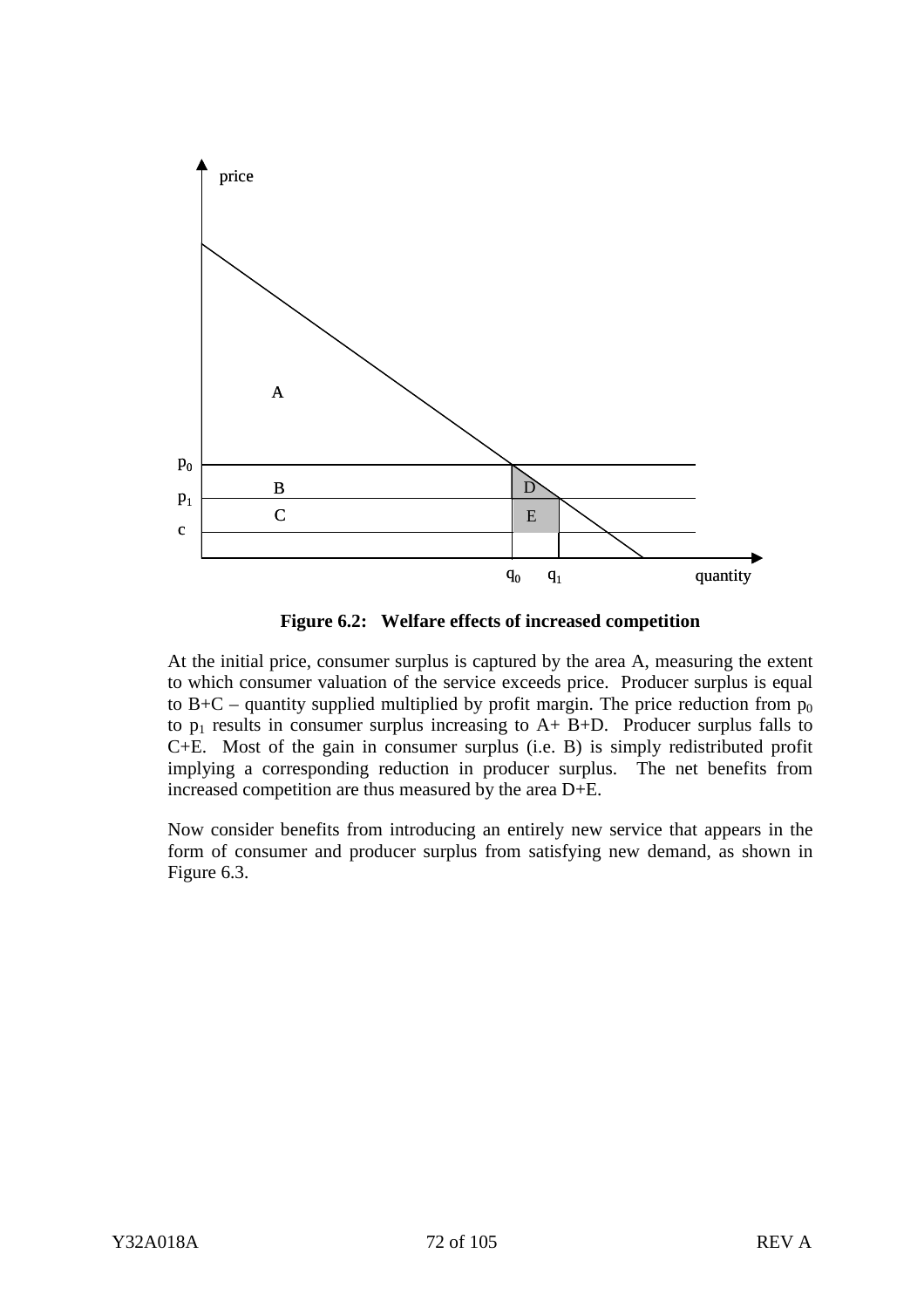



As the new service satisfies previously unmet demand, the net benefit is measured by the *entirety* of the consumer surplus (CS) and producer surplus (PS) associated with serving a new market at price p (given average cost of c). A simple stylised example will help to understand the order of magnitude of these effects.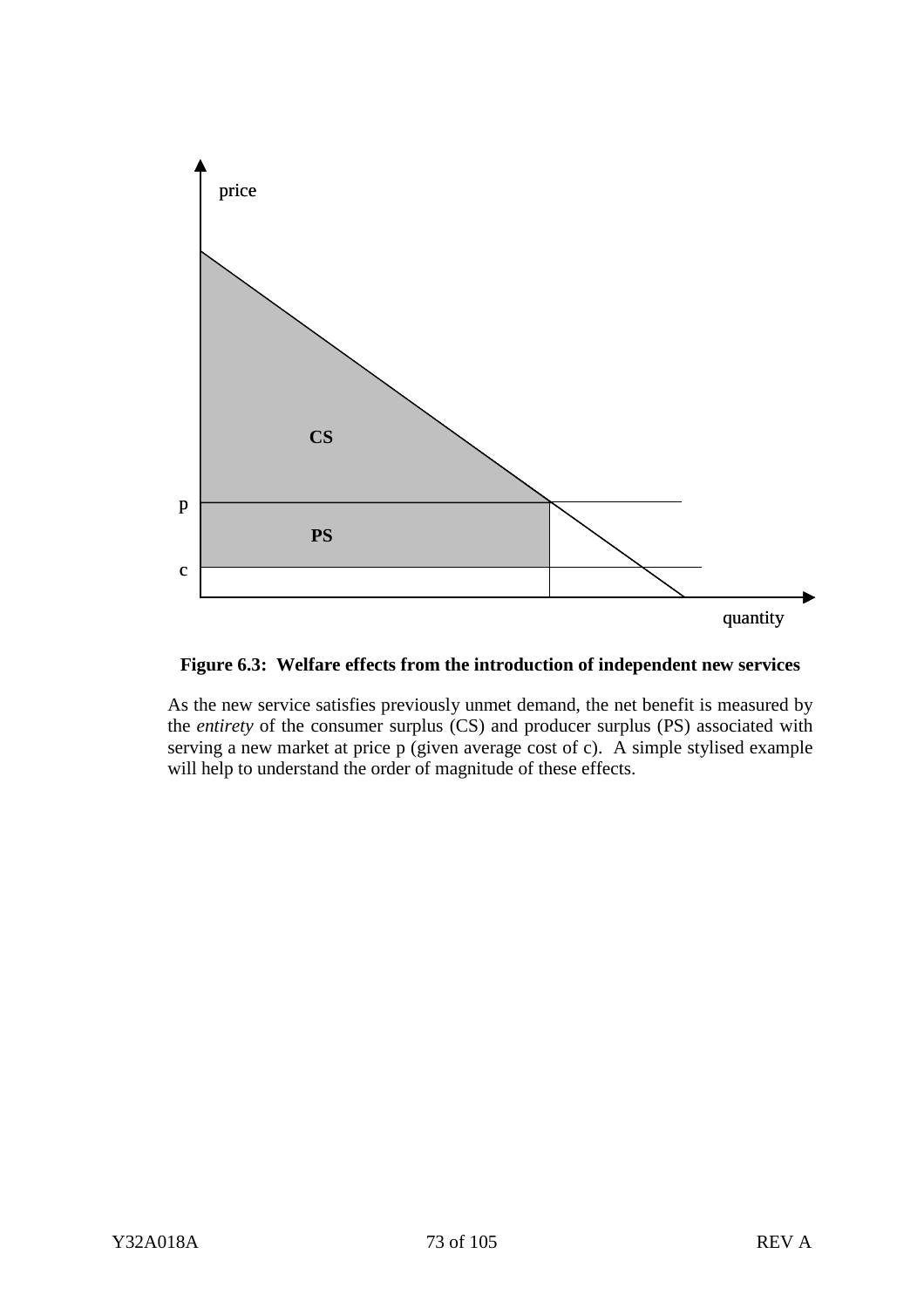*Assume that a new service is introduced, which is unrelated to existing services. The unit cost of providing the service is £100. The service is offered at a price of £200, at which 1,000 people subscribe. The most anyone is prepared to pay for the service (known as the choke price) is £1,200. The consumer surplus generated by this service is therefore:*

$$
CS = \frac{(\text{\pounds}1, 200 - \text{\pounds}200)^* 1,000}{2} = \text{\pounds}500,000.
$$

*The producer surplus is:*

 $PS = (E200 - E100)^*1$ , 000 = £100, 000.

*Therefore, the total surplus is: TS=CS+PS=£600,000.*

*Now assume that another essentially similar service is being introduced. Assume that as a result the price falls by 10% from £200 to £180. This increases demand by 20 units, so now 1,020 people subscribe to the service. The new level of consumer surplus is*

$$
\mathcal{C}S = \frac{(\text{E1}, 200 - \text{E180}) * 1,020}{2} = \text{E520,200}
$$

 $\overline{P}S$  = (£180 – £100) \* 1,020 = £81,600

*Consumer surplus has increased by £20,200 and producer surplus has fallen by £18,400, so the total welfare change is a gain of £1,800.*

*If price were competed down to the level of cost, total demand would be 1,100, total consumer surplus would be £605,000, total producer surplus would be zero. This would imply a welfare gain of £5,000 relative to the initial situation.*

Comparing the welfare effects from improved competition and satisfying previously unmet demand we find that the benefits from additional competition tend to be small relative to the benefits flowing from meeting entirely new demand, which are potentially very large.

Recent empirical studies confirm that the benefits of new services can be very large. Hausman has estimated the loss in consumer surplus from the delayed introduction of cellular telephony and voicemail services [23] - which measures the net benefits that could have been created had these services been introduced earlier – and the consumer surplus gains from the introduction of a new cereal brand [24]. Whilst cellular telephony and (perhaps to a smaller extent) voicemail services are likely to satisfy previously unmet demand, the main effect of introducing a new cereal brand is likely to be an increase in competition. As Table 6.4 shows, the welfare impacts differ by orders of magnitude – independent new services can generate large welfare gains relative to products that are similar to, and may to a large extent substitute for, existing ones.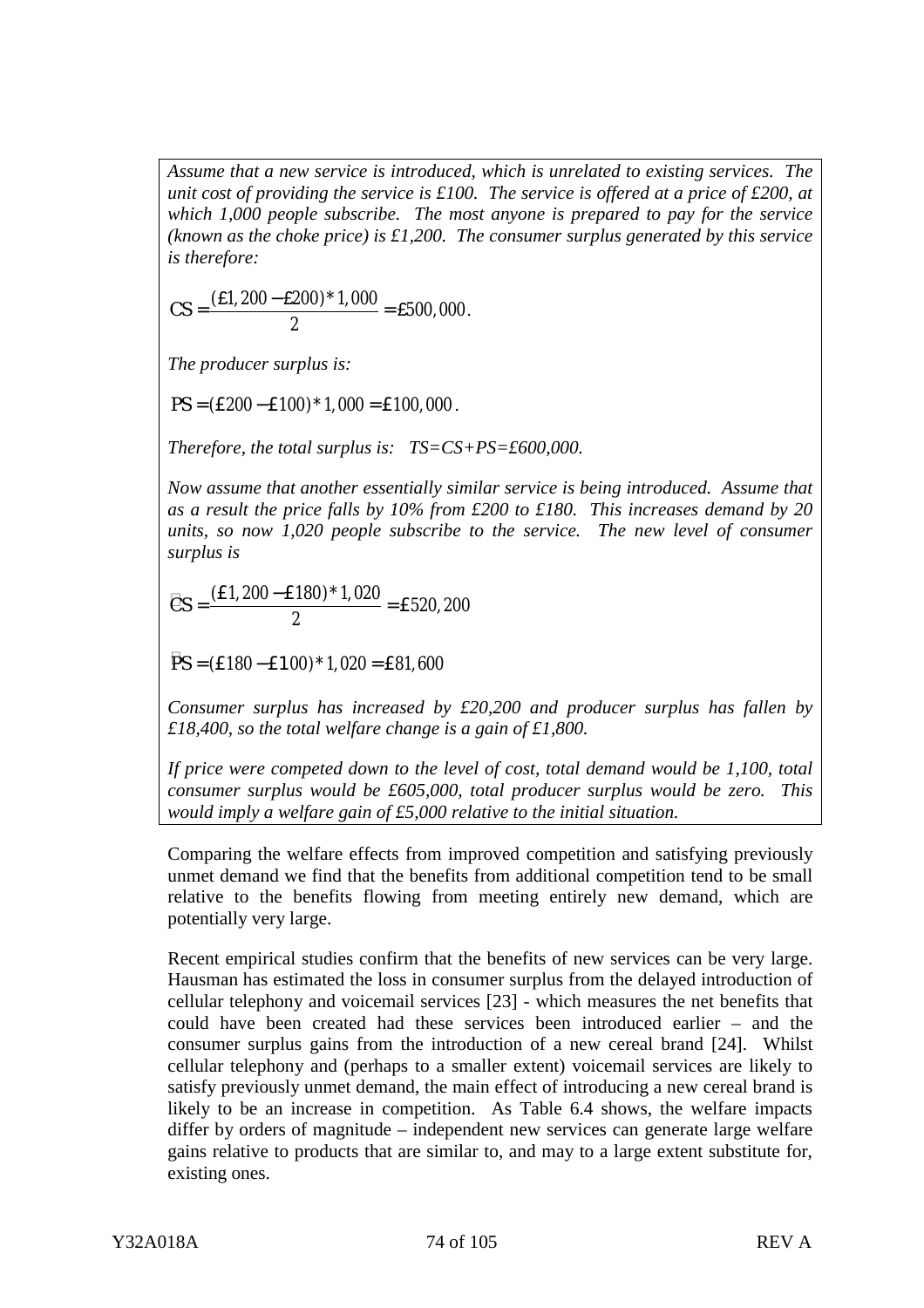| <b>Service</b>                                            | <b>Effect on consumer surplus</b> | Per capita impact   |
|-----------------------------------------------------------|-----------------------------------|---------------------|
| Delayed introduction of<br>voice messaging                | $$1.10 - $1.27$ billion           | $$4.42 - $5.10$     |
| Delayed introduction of<br>cellular telephony             | $$33.5 - $49.8 \text{ billion}$   | $$134.51 - $199.97$ |
| <b>Introduction of Apple-</b><br><b>Cinnamon Cheerios</b> | $$66.8 - $78.1$ million           | $$0.268 - $0.314$   |

# **Table 6.4: Estimated welfare impact from the introduction of new products/services, (1994 US\$)**

These figures may understate the welfare gain, as they do not include producer surplus. On the other hand, the figure for voicemail services does not take into account the welfare loss resulting from decreased demand for substitute services such as the use of traditional answering machines thus overestimating the overall consumer surplus loss [36].

### **6.3 Relationships with existing services**

From our industry interviews it is clear that the current restrictions on the use of licence-exempt spectrum for public access systems are preventing the introduction of new services. Over the immediate horizon, the most immediate impact from a removal of the public access restriction would be the introduction of public access RLANs at 2.4 GHz and 5 GHz. However, in the longer term, regulatory change could lead to a wide variety of new services that are necessarily difficult to anticipate.

These new services will have a variety of impacts on economic welfare depending on their relationship with existing services. According to their relationship with existing services (both in the licensed and the licence-exempt bands), we may characterise new services as being:

- Substitutes for existing services
- Unrelated to and independent from existing services
- Complements to existing services.

As shown in Figure 6.5, the introduction of new services has both:

- Direct effects on consumers and producers of these services and any other services that are complementary or in the provision of which the new services are inputs
- Indirect effects through increased competition improving allocative, productive and dynamic efficiency (for a more detailed discussion of these dimensions of efficiency see [25]).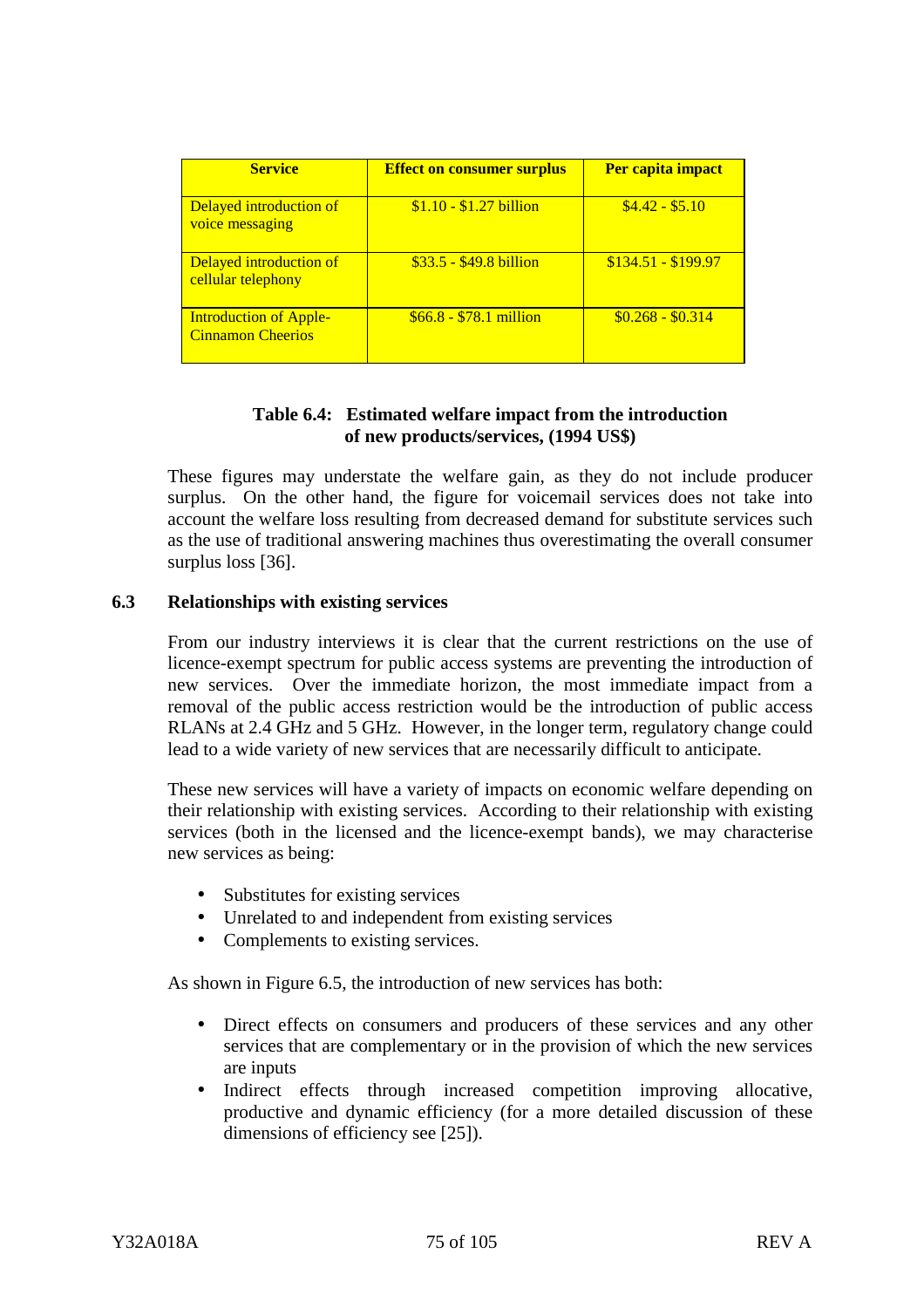We have already discussed so-called *allocative efficiency* benefits of new services and lower prices for existing services in the previous section. However, there may also be other indirect benefits flowing from increased competition due to service innovation.

There may be *productive efficiency* gains resulting from impact of competition in reducing of costs and removing internal inefficiencies. In order to compete effectively, technological improvements or changes in management structures may be required. These cannot be achieved instantaneously. Similarly, *dynamic efficiency* benefits will arise only in the long run, as firms need to innovate and develop new products and services in order to stay competitive. Productive efficiency gains and dynamic efficiency are interrelated as technological improvements are often the result of innovation to stay competitive, and managerial incentives to innovate are sharpened by competitive pressure. A regulatory environment that encourages competition through the introduction of new services will encourage both productive and dynamic efficiency. For example, Aghion et al. [26] conclude that increased competitive pressure may stimulate innovation because it reduces managerial slack in which managers delay efforts required to introduce the new products and services.

Although these indirect effects are extremely important in the long term, there is no easy means of estimating the impact of regulatory change on these dynamic aspects of the competitive process. Therefore, we note that there are important additional benefits of allowing the introduction of new services on the competitive process that are not reflected in the usual consumer and producer surplus measures, but that these effects cannot be quantified.

The relative importance of direct and indirect depends strongly on how new services relate to existing services. For example, if a new service is a close substitute to an existing service, then the impact of overall consumer and producer surplus is likely to be modest. In particular, if the new service simply replaces a very similar existing service, then the gain in consumer surplus from consuming the new service will be closely matched by that lost from ceased consumption of the old service; producer surplus may simply be redistributed from one supplier to another. The principal benefit may be through indirect effects due to increased competition in cases where competition was previously insufficient to erode economic profits.

If the current supply of services is effectively competitive, new substitute services will generate little or no benefit; they will simply replace existing one, attracting away demand for current suppliers. In the presence of scale economies, this may even lead to welfare losses as it could increase unit costs (a problem that has been discussed in the industrial economics literature under the heading of excess entry).

By contrast, new services that are distinct from existing services and provide genuine innovations generate additional consumer and producer surplus rather than simply redistributing consumer and producer surplus. This will result in strong direct effects.

If a new service is complementary to existing services, then it will not only provide benefits in its own right, but also increase demand for other services. For example, technologies such a Bluetooth may be strongly complementary with 3G mobile services, increasing the range of 3G applications and devices that can be offered.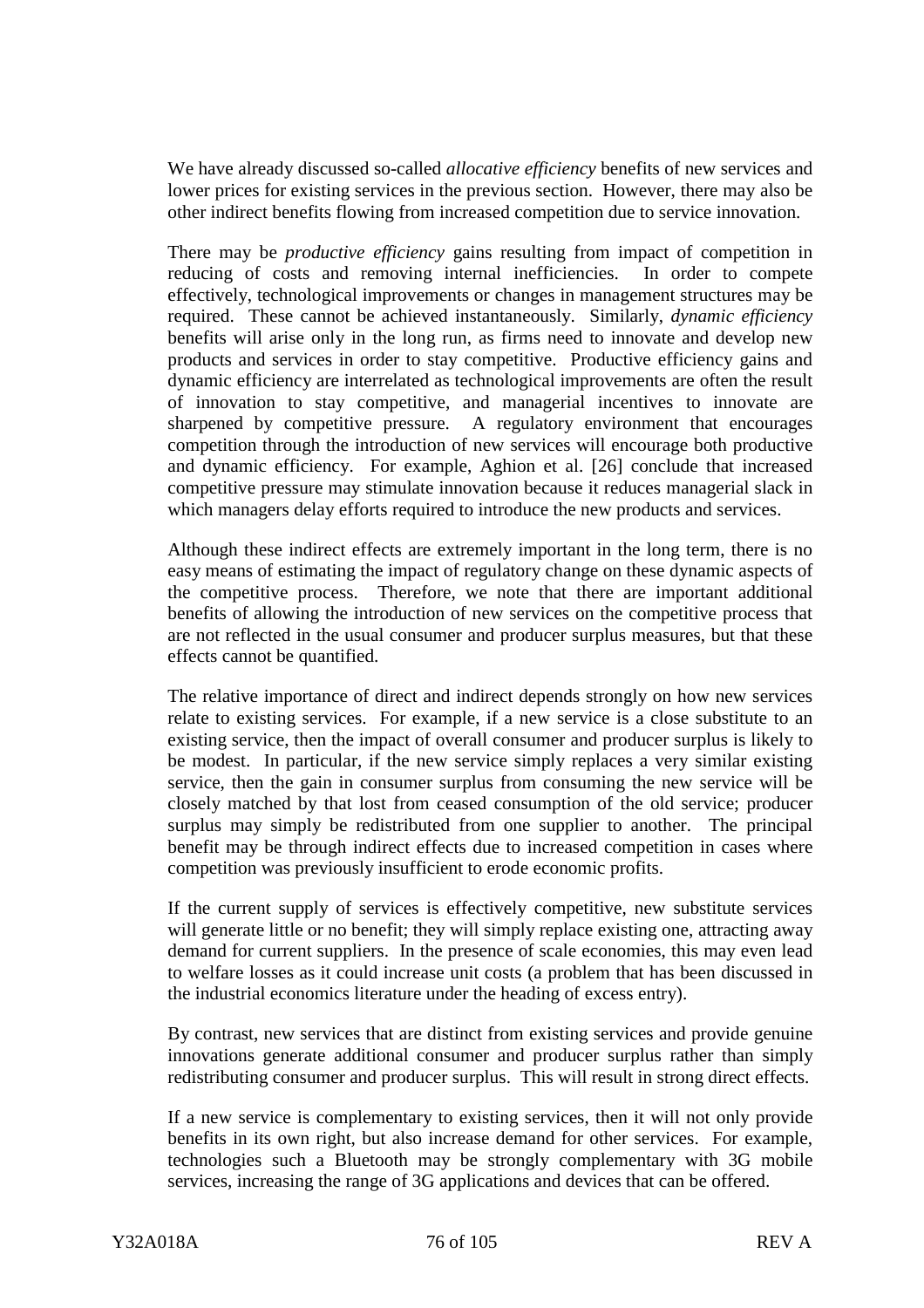

**Figure 6.5: Effects from introducing new services**

Although it is difficult to anticipate what future new services might look like, we can expect that the larger the direct benefits, the smaller the indirect benefits through increased competition and vice-versa. This is because, in order to increase the intensity of competition, new services need to be a close substitute for existing ones. This implies that most of the demand for the new service comes at the expense of demand for existing services. Conversely, where a new service is unrelated to existing ones, there are large direct benefits from satisfying entirely new demand without any negative impact on demand for existing services. However, this implies that there is little or no impact on competition, and indirect benefits are small.

Our examples in the previous section (considering perfect substitutes and entirely new services) show that the direct benefits tend to exceed indirect benefits by orders of magnitude. However, the impact is more difficult to illustrate if the new service is an imperfect substitute (as would be likely in practice). In this case, there will be welfare gains from customers being able to purchase a service that provides a closer match to their requirements. Some of these customers may previously have bought other services whilst others may be new. Therefore, the demand for the new service to some extent reduces demand for existing services. There is a somewhat larger welfare gain than in the case of perfect substitutes, though smaller than in the case of independent services.

In the case of new services that are complementary to existing services, there are further welfare gains through the positive impact on the value customers place on existing services, as shown in Figure 6.6. The introduction of a new service may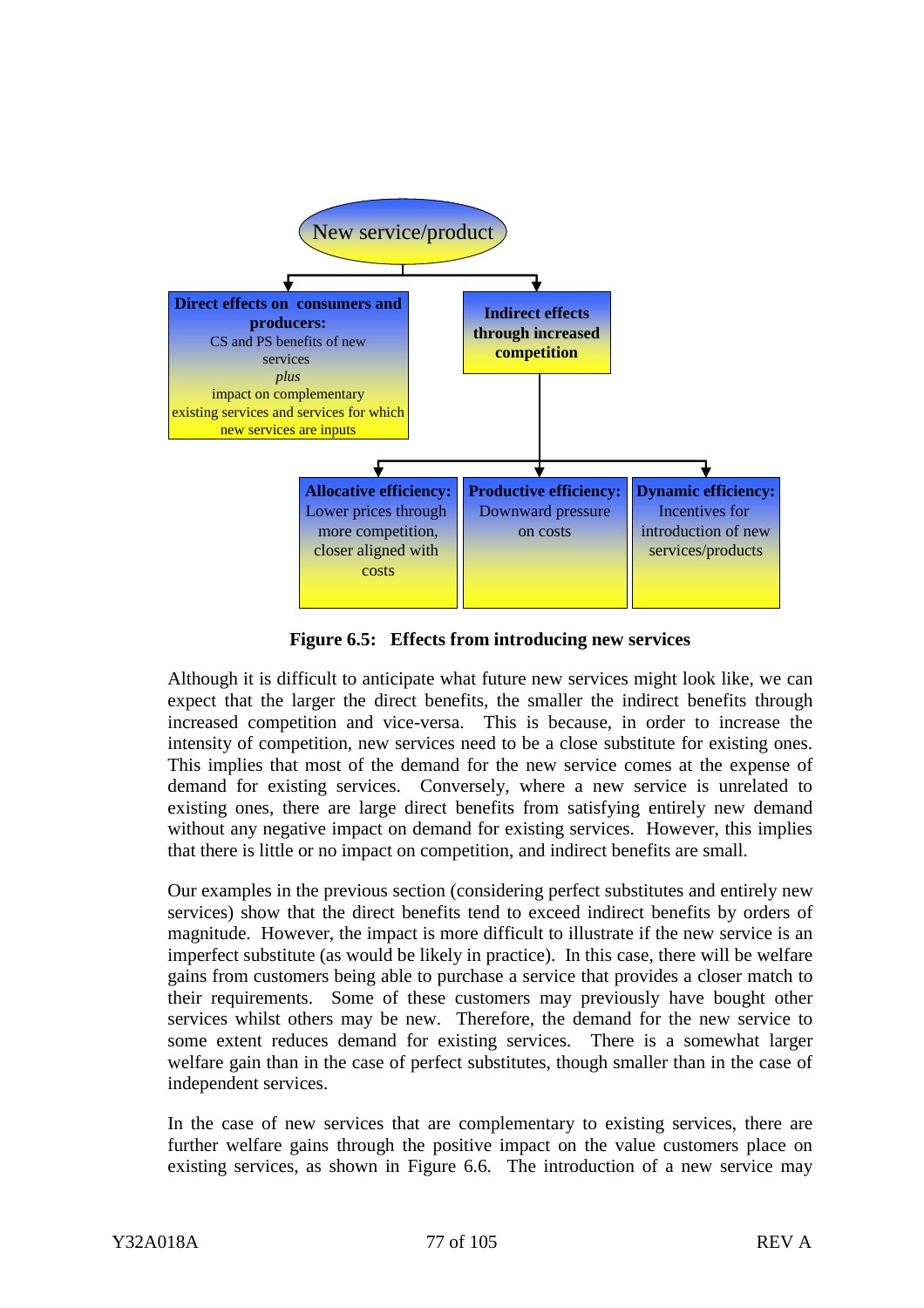increase the valuation of an existing service, causing an outward shift of the demand curve. With unchanged prices and costs in the provision of the existing service, consumer surplus increases from A to A+C, and producer surplus increases from B to B+D. Thus, net benefits of C+D accrue *in addition* to the gains in consumer and producer surplus associated with satisfying previously unmet demand.



**Figure 6.6: Welfare effects on complementary services**

### **6.4 Congestion and interference costs**

Opening up access to licence-exempt spectrum may potentially lead to increased levels of congestion and interference for both existing and new users. This potentially has economic costs, in terms of reduced quality of service for users of services and increased costs for providers of services. These problems could affect both new and existing services, though the problems may be somewhat different in nature in the two cases.

For example, allowing new services to use a particular frequency band might lead to interference which reduces the value of, and therefore demand for, an *existing service*, even if the supplier of the new service puts in place technologies that mitigate the impact of interference on its users. This is represented in Figure 6.7 by an inward shift of the demand curve and an increase in average cost from  $c_0$  to  $c_1$ . As a result of the loss in service quality, demand at an unchanged price level falls from  $q_0$  to  $q_1$ . Consumer surplus falls from  $A+B$  to B, and producer surplus is reduced from  $C+D+E$ to C. The cost of opening up access is given by the loss in welfare, i.e. the sum of A, D and E.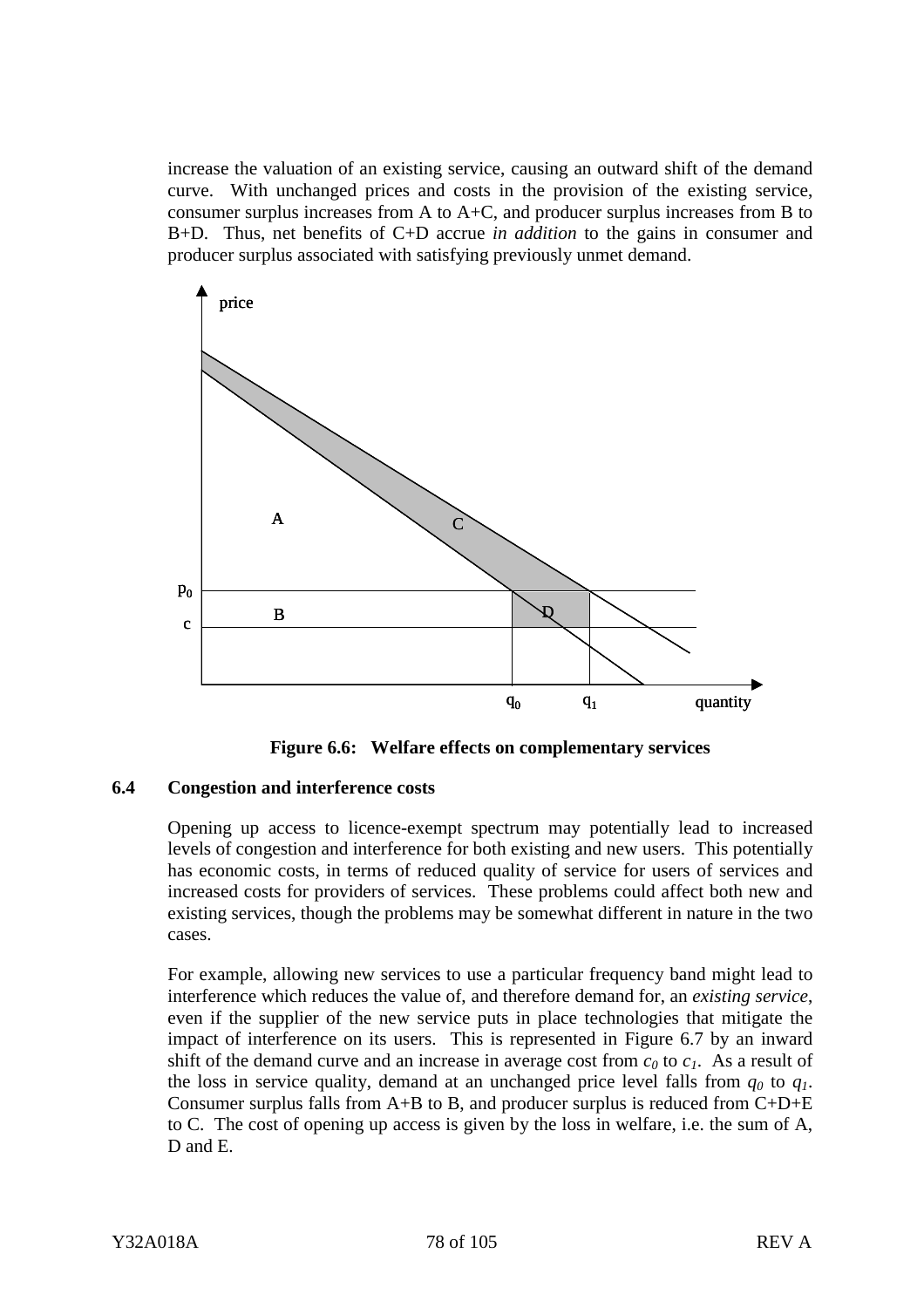

**Figure 6.7: Cost of opening up access**

There are a variety of factors that affect the magnitude of the economic cost of interference, including regulatory restrictions, the nature of the technologies used and their take-up. These factors can be expected to vary substantially across different spectrum bands.

There are, however, a number of reasons to support the view that the economic costs of interference caused by changes in the regulatory framework may be modest. Unlike many other resources, current technology has the potential to allow radio spectrum to be used in a non-rivalrous way in which one user has at most a modest impact on the service quality experienced by other users. 'Polite' technologies that scan for least congested channels and minimise the chance of interference will impose a smaller cost (if any) on other spectrum users. In order to limit interference, operators may be able to invest in better technology (e.g. devices that automatically scan for the least congested channels and adjust power levels to the specific requirements), or increase the number of access points, but with an increase in the cost of providing a service.

Spread-spectrum technologies and channel management techniques can allow quality of service to degrade progressively as usage of a band becomes more intensive. This means that although there may still be interference between users, the economic costs of that interference may be reduced. In particular, rather than there being a probability that a service is unavailable at a certain time, service quality will be reduced. For example, RLANs may fall back to slower transmission speeds in an adverse radio environment. Technologies of these types reduce the risk of nonavailability of services and the impact of interference on the value of services to users.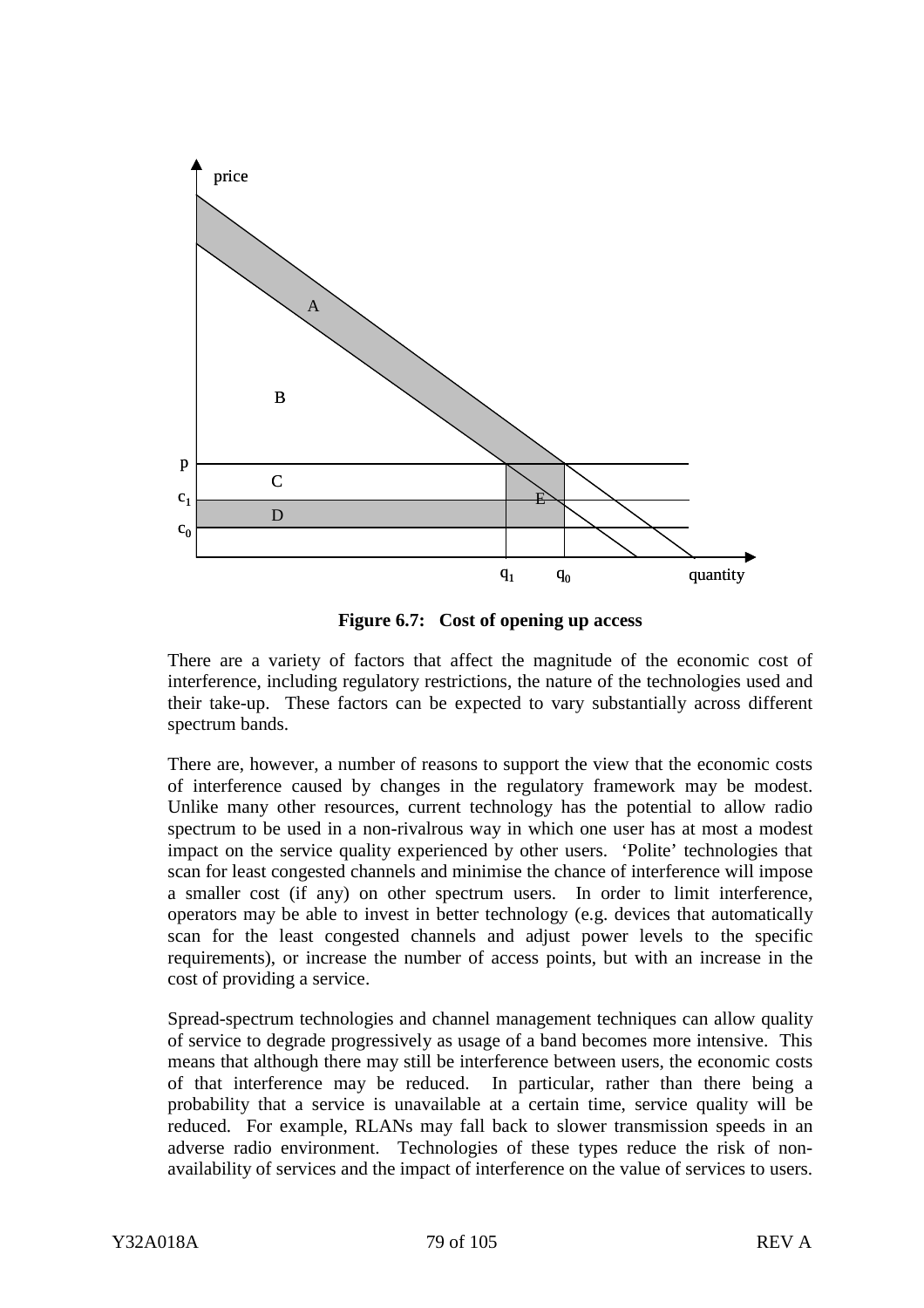This is the basis on which at present most consumers experience Internet access services.

Although not directly relevant to the debate about public access services, it is important to remember that new services may sometimes be close substitutes for existing ones using the same band. In this case, interference problems may be mitigated by demand for existing services falling as new services are introduced. This is likely to occur where services are upgraded.

Despite these considerations, there is a limit to the extent to which spectrum can be used in a non-rivalrous way. At some point, if usage and take-up are sufficiently great, interference problems may become significant even between polite technologies, as has been considered in the technical assessment.

In this regard, it is important to distinguish between the interaction amongst users of new services and the interaction between old and new services. Equipment manufacturers and service providers have strong commercial incentives to ensure that new services can be offered with a reasonable quality given expected levels of takeup. Concerns about the quality of services are more important for services provided on a commercial basis, even if they are delivered using licence-exempt spectrum.

Indeed, many industry respondents stated that they would not wish to introduce services that cannot be expected to be of a reasonable quality, in particular where negative user experience would undermine the value of an existing brand. However, most respondents said they would not anticipate significant problems with the QoS level, given available technologies and the fact that in most cases the need to negotiate access to a particular property with the property owner will limit the number of providers in each particular place. This may mean that, through technology choice and commercial negotiations, new services will not interfere with each other, and may suffer little or no interference from existing services.

However, the same incentives may not exist to minimise any interference from new services *to* old services. Therefore, situations could arise where interference is asymmetric, as shown in Figure 6.8 below. In this case, restrictions may be required on new services to correct the externality they impose on users of old services.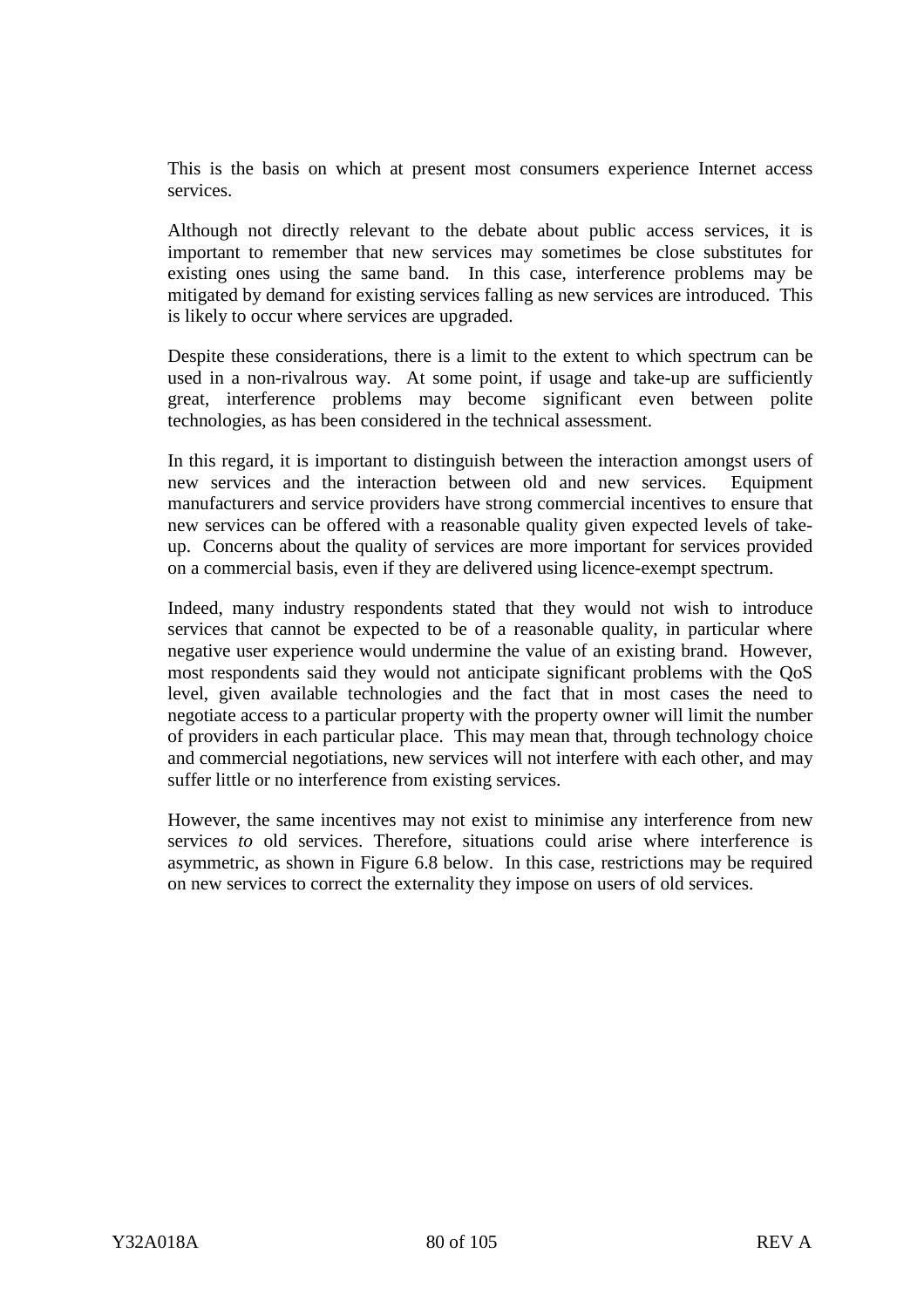

**Figure 6.8: Asymmetric impact of new services**

A further concern is that new services using licence-exempt spectrum may provide a substitute for services using licensed spectrum. For example, fixed line operators may have incentives to provide public access services over licence-exempt spectrum that could at the margin compete with broadband mobile services or fixed wireless access provided over licensed spectrum. As these services use different bands, licenceexempt spectrum could become congested while, in the extreme, leaving freed-up licensed spectrum lightly used. This would be inefficient and wasteful.

Moreover, a further consideration in this case is the extent to which competition from operators using licence-exempt spectrum would result in 'cherry-picking' and thereby jeopardise the ability of licensed operators to comply with license obligations (e.g. build-out requirements or universal service obligations). These wider effects may be considered an economic cost of relaxing access restrictions on public services.

Overall, it can be seen that there are good reasons to expect the economic impact of interference between new services using frequency hopping and spread spectrum technologies to be limited. However, at the same time providers of new services have poor incentives to protect the users of old services in the same band from interference. This gives a strong rationale to a band-by-band approach to setting radio standards in line with how the band is currently being used and likely future developments.

# **6.5 The role of regulatory policy**

A welfare-maximising spectrum management strategy should aim to allow access to every service that generates net benefits, i.e. where the benefits from the introduction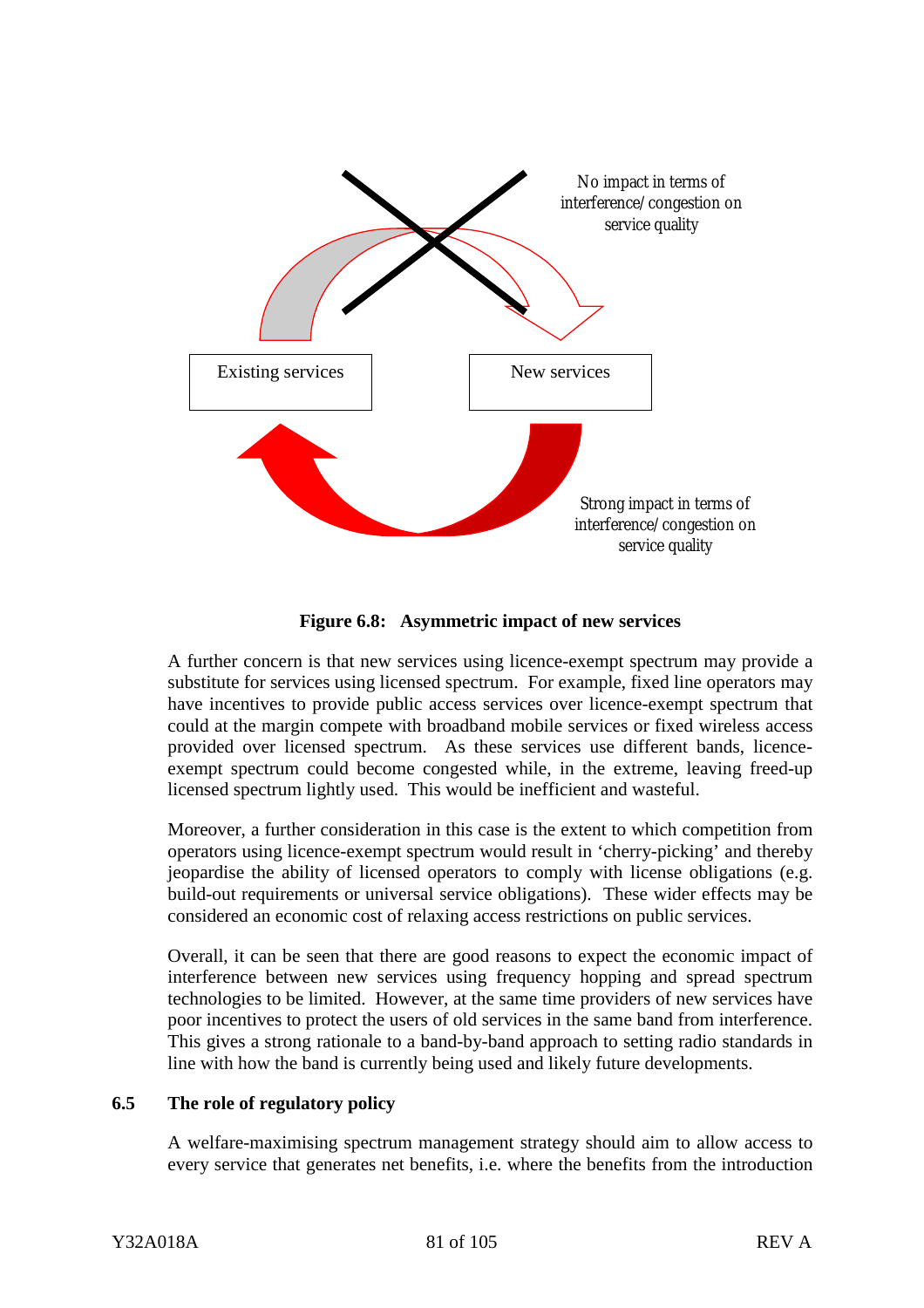of the new service (taking into account the impact this would have on demand for and competition between existing services) exceed the costs that result from congestion and interference. This would normally be achieved by making those seeking access to spectrum face the opportunity cost they impose on other actual or potential users. This general principle is reflected in the overall spectrum management strategy as set out in the June 2001 Consultation Paper of the Radio Spectrum Management Review, which states that the "*review's overarching principle is that all spectrum users should face some form of price reflecting the opportunity cost of the spectrum use, thus providing incentives over the long term towards efficient use*" [27].

In the case of licensed spectrum, this opportunity cost-based price is charged either through spectrum auctions, administrative pricing or, possibly in the future, spectrum trading. If with the opening of licence-exempt spectrum there were a possibility of charging the users or providers in the affected frequency bands fees that reflect the opportunity cost of the spectrum use then this regulatory change would *unambiguously* increase welfare. However, due to the nature of the services being provided, an economic charging mechanism cannot be implemented in a costeffective way for licence-exempt spectrum. Whilst in the licensed spectrum bands there are a limited number of operators whose property rights are well defined, licence-exempt spectrum is used by a large number of (mostly unidentified) users without clear property rights. This makes it difficult for a regulatory authority to assess the likely cost caused by additional users providing services in the same frequency band. Spectrum trading mechanisms whereby new users would have to 'buy' the right to use spectrum from existing users will not work because existing users do not have any property right that would allow them to exclude new users, and even if they did would be too numerous for a trading mechanism to be viable. This is because a new user would have to negotiate with, and compensate all existing users who might suffer from congestion and interference.

This inability to apply opportunity cost pricing principles to licence-exempt spectrum, means that we must at least consider the possibility that congestion and interference related costs could overturn the benefits of new services. However, it is also the case that there are market-based incentives to mitigate interference problems.

We would expect that providers would not wish to use licence-exempt spectrum that is currently used very extensively and where control of interference might be a problem, or use licence-exempt spectrum if they expect that congestion and interference will become a significant issue in the near future. Prospective users can be expected to develop commercial services using licence-exempt spectrum only where current and expected future use allows them to control interference in order to maintain reasonable quality of service. The homogeneity of systems and technologies is an important determinant of the ease with which polite technologies can be deployed to minimise interference problems. This implies that public service providers:

• Are unlikely to have strong incentives to develop services in bands in which there are at present a wide variety of heterogeneous technologies, as this could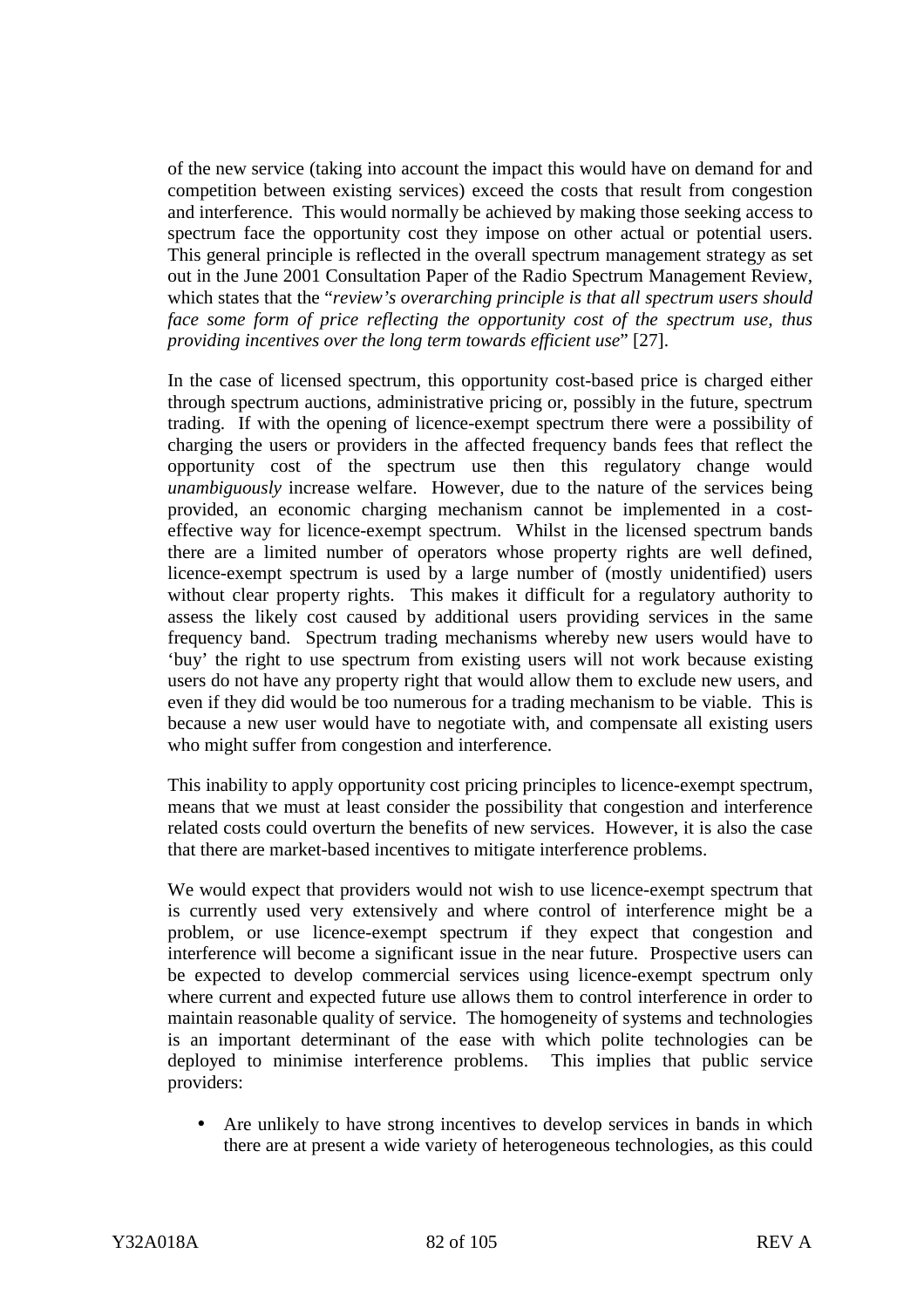limit the effectiveness of polite technologies in controlling interference problems

May not wish to use licence-exempt spectrum in currently unused bands unless they can reasonably expect that future use will be sufficiently homogeneous and will have sufficiently predictable interference characteristics to guarantee the effectiveness of polite technologies and the ability to maintain a certain level of service quality.

This limits the extent of serious interference problems to situations where public service providers would be able to use 'smart' technologies that escape interference from, but interfere with existing systems. However, simple restrictions on the nature of applications and usage should be sufficient to minimise this potential danger.

# **6.6 Estimating the welfare impact of introducing Public RLANs in the UK**

Quantifying the total welfare impact likely to arise from opening up current licenseexempt spectrum to new services is very difficult as:

- We have only limited information about the services that will be introduced in the future, mainly because such services are not developed yet
- The likely take-up and pricing of such services is highly uncertain.

Nevertheless, it is still possible to give a broad-brush estimate of the possible welfare benefits that might stem from the use of licence-exempt spectrum to provide specific services such as public access RLAN by looking at pricing in those limited examples where such services have already been introduced in other countries and making plausible assumptions about take-up. Clearly, the overall welfare consequences of permitting public access services can be expected to be larger than those arising just from one specific service such as RLAN. Indeed, the most significant welfare impact may arise from accelerating the introduction of new services that do not yet exist and which we cannot easily anticipate.

In our welfare analysis, we assume competitive markets, i.e. that price equals cost and so there are no excess profits made. In this case, producer surplus is zero (or small) and we can concentrate entirely on consumer surplus. This assumption is reasonable given the likely nature of the services likely to be offered over licence-exempt spectrum. Entry into providing these services should be relatively easy, with little sunk investment required. Rolling out a hot-spot RLAN network is largely a question of installing access points (which are already commodity items) in appropriate locations and connecting these to appropriate backhaul connections (for example using ADSL). The cost and effort required to set up hot-spot RLAN provision is minimal in comparison with, say, installing a mobile base station. Equipment manufacturing is likely to be competitive. For example, there are already many suppliers of 802.11b RLAN equipment.

Below we attempt to quantify the welfare effects of the introduction of public access RLAN services. The approach we will take in assessing the welfare impact of these new services will be to estimate consumer surplus at observed prices and to ignore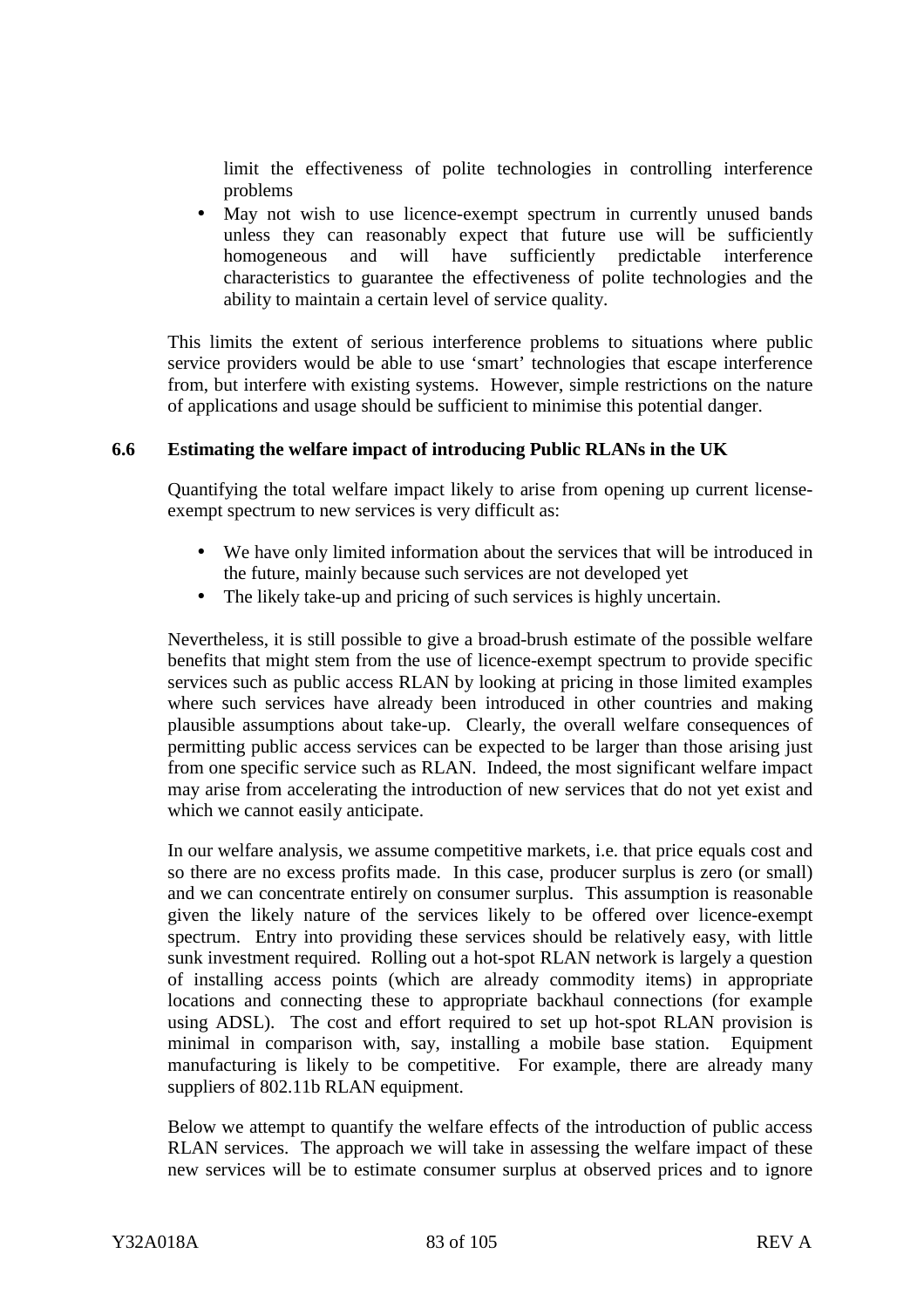producer surplus. The potential problem with this approach is that if we base our consumer surplus calculations on observed prices that are higher than cost due to imperfect competition, we *underestimate* total welfare because we do not account for producer surplus (the difference between price and cost times the quantity supplied).

Public RLAN services are already operational in the US and Scandinavia. Public RLANs are typically located at public 'hotspot' areas, such as airport lounges, hotels and coffee shops and provide high-speed Internet access to their subscribers. Public RLANs are at present primarily aimed at serving business customers (much as early mobile telephony services). Indeed, a recent survey by Telia Mobile in Sweden confirmed that "*almost 90 per cent of corporate travellers would like to access e-mail from hotels, airports and other public areas*." [38]

There is good reason to expect there to be similar demand for these services in the UK. Internet access is currently available from UK airports and quality hotels. At both Heathrow and Gatwick, ISDN connections can be used in the business centres; airport hotels also have comparable services. Even though prices are relatively high (the charge for ISDN Internet access at both the Gatwick Business Centre and the Radisson Edwardian Hotel at Heathrow is £10 per half-hour), travelling business people use these services, confirming that there is demand in the UK for Internet access in such locations.

# **6.6.1 Relationship with mobile services and impact on existing users**

At present it is very unclear whether public RLAN services are substitutes or complements to broadband mobile. At present, the development of RLAN services in Europe is driven mainly by telecoms operators. Telia Mobile introduced HomeRun to the Swedish market in 1999, a public wireless 802.11b LAN service, which has been introduced in airports, railway stations and hotels across Sweden. Telia has explained that it sees RLANs as complements to 3G [28]:

"*By means of franchising our public RLAN offer, ISPs can deliver high speed Internet access virtually anywhere, while a cellular operator can complement their data service offerings to 3G levels and beyond at a fraction of the time/cost associated with next generation deployment. Investing in a HomeRun license means additional revenues for the franchisers and a better service for the user; our goal is to make the HomeRun brand synonymous with mobile computing*.*"*

Sonera also offers a RLAN service, available both in public areas and as an extension of corporate intranets. In Austria, mobile operator ONE is rolling out public area RLANs in order to extend their planned UTMS service [29]. Other European mobile operators that are planning to develop RLAN services include Telenor and Telefonica. By and large, our industry interviews suggest that public RLANs are perceived as an extension of, and being complementary to, rather than substitutes for broadband mobile services, even though some uncertainty exists about a potential cross-over point. Nevertheless, there is a widely held view that public RLANs "*represent a huge opportunity to offer*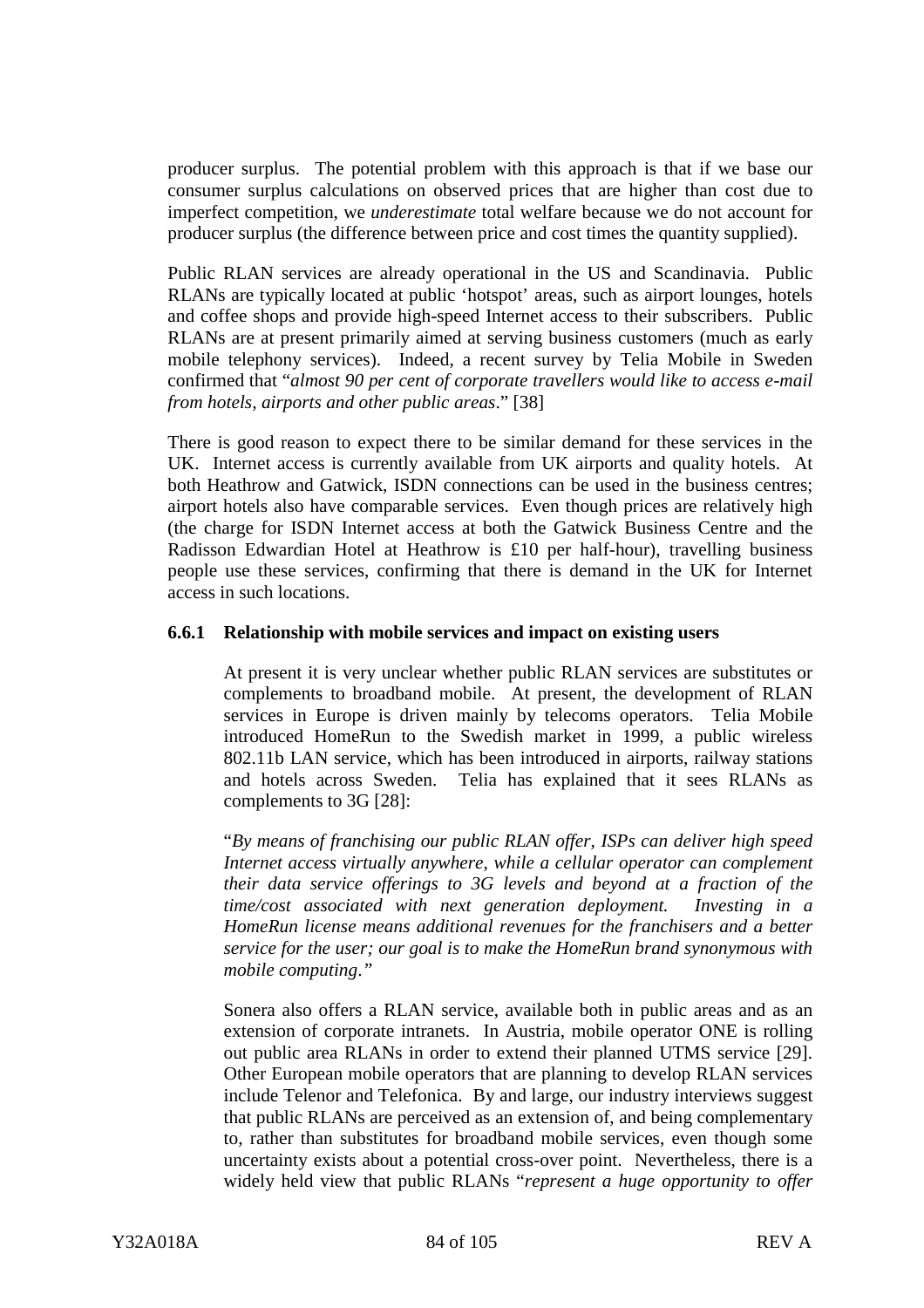*consumers the true mobile broadband experience which 3G appears unlikely to deliver*" [30].

However, mobile operators may also want to offer RLAN services for defensive reasons as these services may be a potential competitor to  $3G - a$ substitute rather than a complement. Some evidence of this is suggested by purely fixed operators (such as BT) also planning to offer RLANs, presumably in limited competition to broadband mobile services.

Given this uncertainty about the interrelationship between RLANs and broadband mobile, we have not tried to take account of any knock-on effects of allowing public access RLANs on broadband mobile demand. At this point in time, it is impossible to know whether RLAN take-up would increase or decrease demand for broadband mobile.

Similar, we have not explicitly calculated any potential welfare loss arising from reduced QoS for short-range devices. Any such impact can be expected to be *de minimis* in the 2.4GHz and 5GHz bands. The only material usage of SRDs in these bands is telemetry and telecommand applications in the 2.4GHz band. However, these applications are primarily used in commercial and industrial contexts, for example for radio tagging in warehouses. Such commercial users should be able largely to control the radio environment in which their SRDs operate. Even at present it is possible for such users to install private RLAN systems that could in theory affect the operation SRDs. However, there is every incentive for these users to avoid such problems.

Allowing public access systems cannot be expected to affect this situation materially provided that there are restrictions on high power outdoor systems. First, industrial and commercial users of SRDs in the 2.4GHz band are likely to have an effective private radio management right, in the sense that any public access provider would require their permission for putting public access points into their premises. Clearly if regulations were to allow wide-area FWA type systems this could compromise this effective management right, but we do not recommend such a change. Second, our industry survey strongly suggests that the obvious target areas for roll-out of commercial public access services using unlicensed spectrum are mostly indoor facilities such as coffee shops, airports and other indoor public spaces where the usage of SRDs for commercial/industrial telemetry and telecommand is likely to be extremely limited.

#### **6.6.2 Calculating consumer surplus**

Our surplus estimates are based on the publicly available data on prices and/or subscriber numbers of existing public RLAN services offered by Jippi and Sonera (Finland), Telia (Sweden) and MobileStar (US).

MobileStar had access points in 500 Starbucks coffee shops around San Francisco, Seattle, New York and Texas, with plans to install a further 3,500, as well as American Airlines Admiral clubs and 19 different hotel chains. It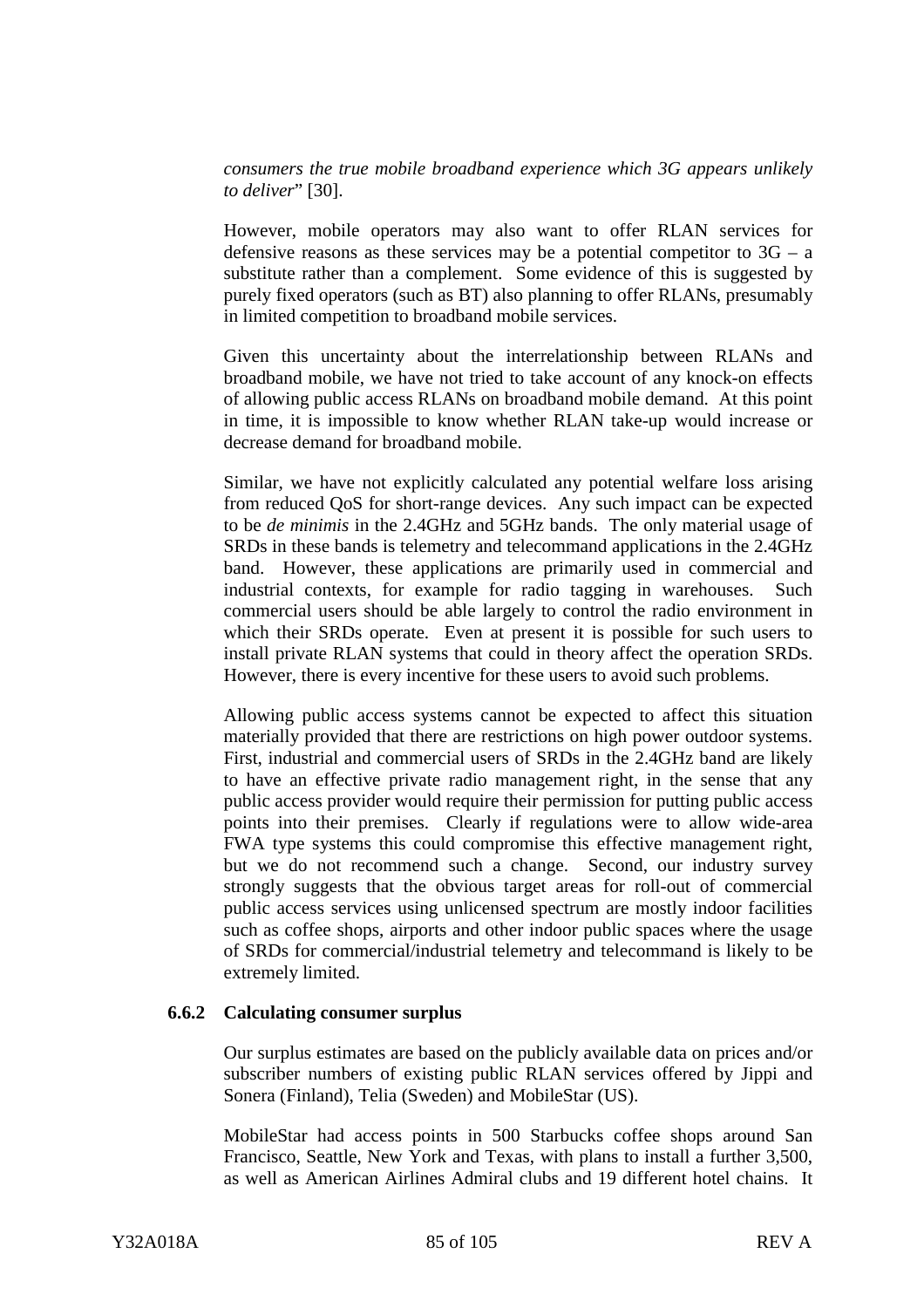describes itself as the leading broadband provider for travelling business people [39].

To obtain estimates of the possible consumer surplus generated by public RLANs in the UK we have to form a view about future demand. For simplicity, we assume that demand for public RLANs is linear. Clearly, as demand curves are generally assumed to be convex, consumer surplus is *underestimated* as a result of a linear approximation. This is illustrated in Figure 6.9 in case of the actual demand curve consumer surplus is the sum of area A and B. However, if we use the linear approximation that goes through the actual price-quantity point  $(p^*,q^*)$  the consumer surplus is reduced to area A.



**Figure 6.9: Linear vs. convex demand**

In order to estimate area A we need information on the future (long-run) price  $(p^*)$ , subscriber numbers  $(q^*)$  and the choke price  $(p^0)$ , which is the highest price at which there is some positive demand for the service. Alternatively, information on the choke price can be substituted with information on the elasticity of demand at  $(q^*, p^*)$  as this information would enable us to derive the choke price using the formula  $p_0 = p^* (1 + 1/e)$ , where *e* is the elasticity of demand at price *p\**.

We have obtained subscription charges for the services of Telia in Sweden [39], MobileStar [31] in the US and Jippi Freedom [32] in Finland (see below). These charges are for unlimited Internet access through nationwide RLAN systems.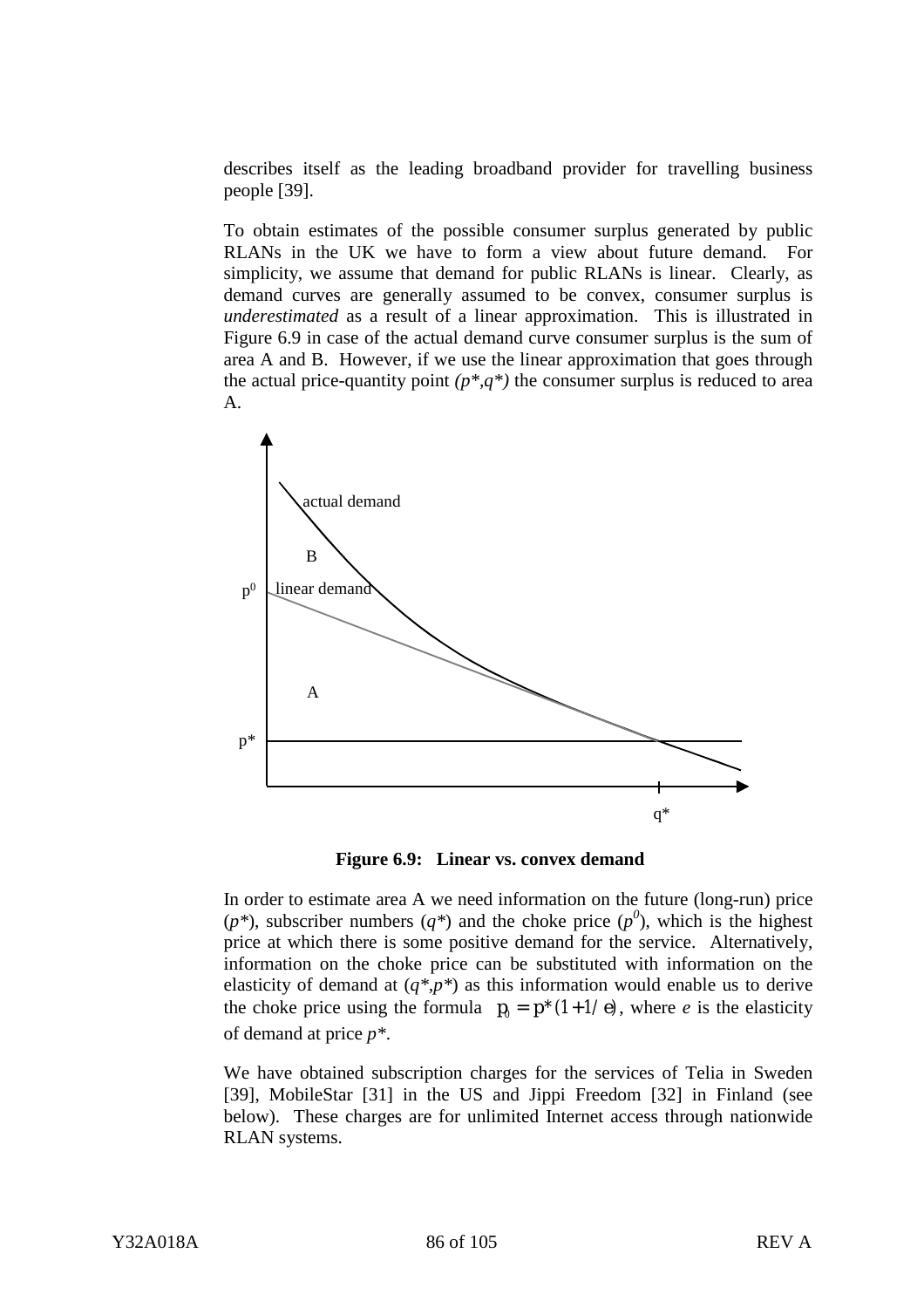| <b>Service</b>       | <b>Monthly subscription</b> |
|----------------------|-----------------------------|
| <b>Telia HomeRun</b> | £98.43                      |
| <b>MobileStar</b>    | f41.12                      |
| Jippi Freedom        | £31.49                      |

We assume that the long run price of public RLAN services is equal to the lowest of the observed prices, that is £31.49. At this price the service is likely to be commercially viable; we have no reason to believe that Jippi Freedom is making substantial losses at this price. Furthermore, growth in subscriber numbers will lead to scale economies in terms of billing, customer management and other central overheads.

The costs of rolling out a hot-spot RLAN service are generally modest. For example 802.11b access points for private networking are currently available at around £500 or less, which would be amortised over the effective life of the equipment. 802.11b LAN cards for PCs are currently priced at little more than £100. For a mobile or fixed operator, there will be substantial scale economies integrating billing with other services and so the incremental costs of these activities will be modest. Therefore, the main deployment cost is likely to be provision of backhaul links to connect up access points. Typical 'coffee shop' deployments of RLANs in the US have used ADSL to provide these backhaul links. At present in the UK, the wholesale price of BT's IPStream S connection is £780 p.a. (excl. VAT) with a connection charge of £260 (excl. VAT). As a rough rule of thumb, these assumptions would imply that an RLAN service might be profitable at a price around £30 per month once the number of subscribers exceeded twice the number of access points. Unlike most other telecoms services, public RLANs do not require substantial sunk investments and it is feasible to deploy these services even if the target market is small.

Therefore, we consider that there are strong reasons to expect the long-run price of the service to be below the current Jippi Freedom price. This would imply that we are calculating an overall *lower bound* on consumer surplus. We have been able to obtain subscription numbers only for Jippi Freedom. Their customer base was approximately 3,000 subscribers in October 2001 [32]. However, this figure hardly provides any information about possible UK subscriber numbers as the service is currently at an early stage of take-up. Therefore, we have taken Gartner's forecasts [34] of the number of notebooks with integrated 802.11b equipment shipped in the US in 2005. Assuming the same per capita equipment usage we have calculated user forecast in the UK, as shown in Table 6.11 below.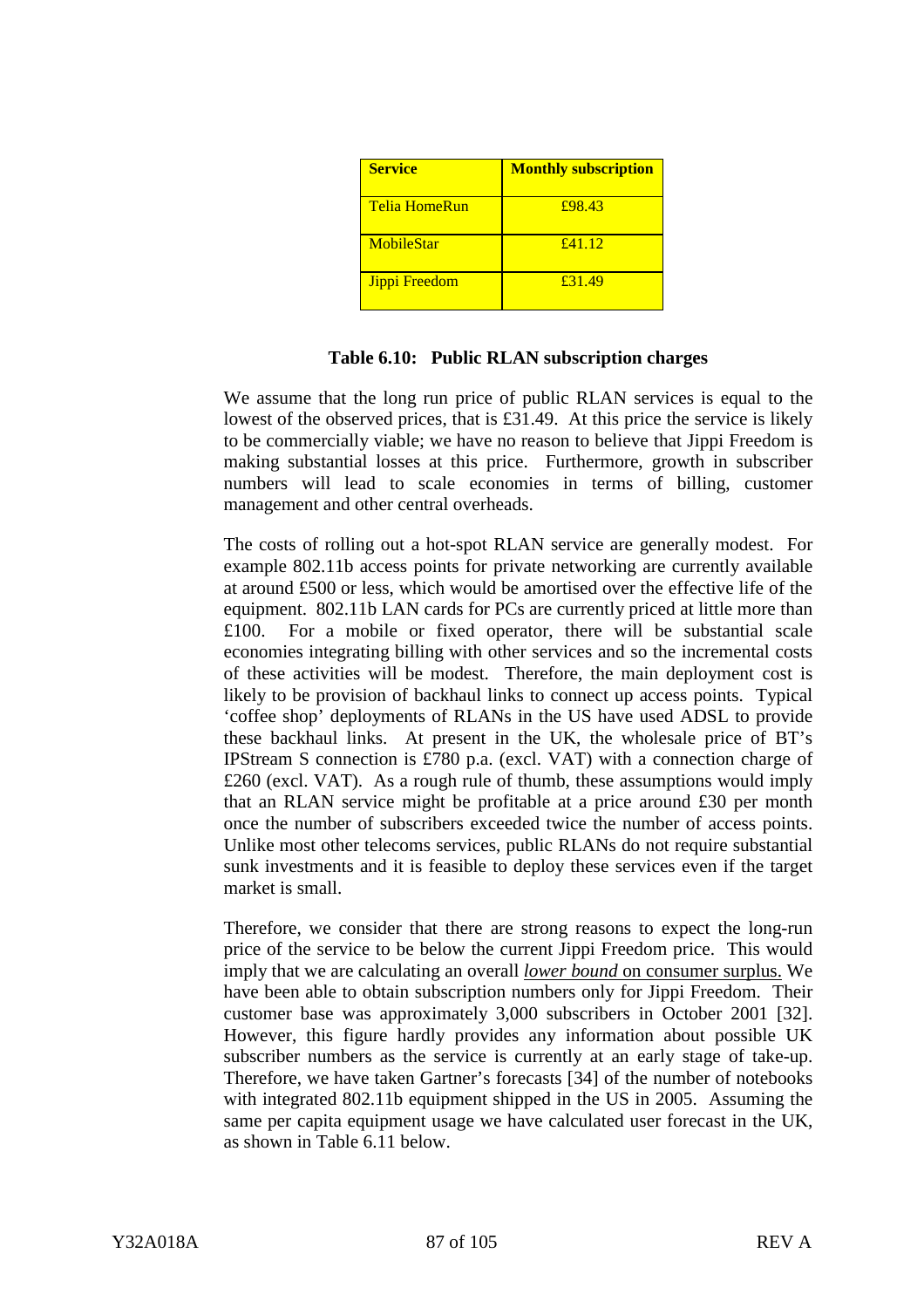| <b>User type</b>             | <b>Integrated notebook</b><br>shipments in 2005, USA | <b>Integrated notebook shipments</b><br>in 2005, UK equivalent |
|------------------------------|------------------------------------------------------|----------------------------------------------------------------|
| Small and<br>medium business | 6,530,000                                            | 1.400,000                                                      |
| <b>Large business</b>        | 4,920,000                                            | 1.060.000                                                      |
| <b>Education</b>             | 739,000                                              | 159,000                                                        |
| Home                         | 2,970,000                                            | 637,000                                                        |
| Total                        | 15,200,000                                           | 3.250,000                                                      |

#### **Table 6.11: Forecasted notebook shipments, US and UK**

We have assumed that only 50% (around 1,600,000 people) of the future users will subscribe to public RLAN services while the other 50% will use the equipment exclusively to access private systems. At this point, it is somewhat unclear what type of conditional access technology will become widespread for public access RLANs. On some systems it is currently possible to authenticate users using a SIM card, but PCs currently being shipped with integrated RLANs do not usually incorporate this solution. However, this may change if public access systems become widespread. Alternatively, service providers might adopt a software-based solution to conditional access in order to exploit the installed base of PCs with in-built RLAN capabilities.

At first sight our forecast of 1.6m subscribers might appear large compared with Jippi Freedom's current 3,000 subscribers. However, the *pattern* of takeup of public RLAN services is likely to be similar to that of mobile telephony, even if the long-run level of penetration is lower. In particular, early adopters are likely to be business customers with less intense users adopting later as prices fall.

A recent report by Analysys has forecast at least 20 million *public* WLAN users in Western Europe by 2006, with more than half of these in the UK, France, Germany and Sweden. This suggests a UK penetration of around 5 million. Therefore, we do not consider our working assumption of 1.6 million subscribers by 2005 to be particularly aggressive. Again, we are calculating a *lower bound* on consumer surplus.

Obtaining the choke price is a more difficult task. In the absence of any exploitable data we assume two different choke prices. The first choke price used is the most expensive observed price (£98.43). We also use an elasticity estimates for mobile calls to approximate the elasticity of demand and thus obtain a choke price estimate (assuming that the demand characteristics for public RLAN may be similar to those of mobile phone usage). In a previous project [35] we have estimated price elasticity for mobile originated calls to be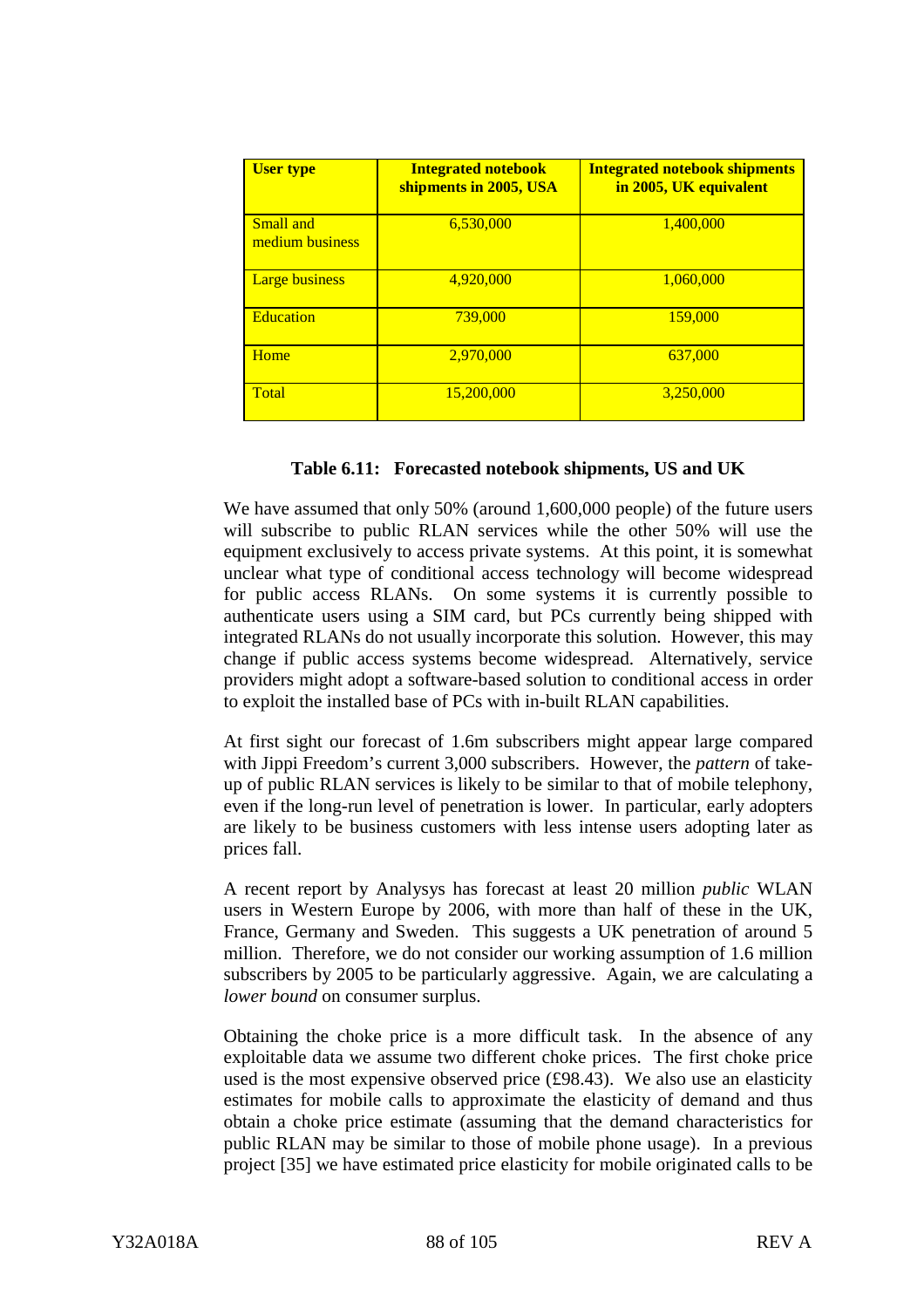equal to  $-0.62$ , a figure which falls within the usual range of estimated telephone demand elasticities in the literature [23]. An elasticity of –0.62 corresponds to a linear demand curve where the choke price is £82.28.

Given the information on prices and subscriber numbers we have calculated consumer surplus. Table 6.12 contains the corresponding estimates.

|                                             | <b>Scenario 1</b> | <b>Scenario 2</b> |
|---------------------------------------------|-------------------|-------------------|
| Price $(f)$                                 | 31.49             | 31.49             |
| <b>Subscribers</b>                          | 1,600,000         | 1,600,000         |
| Choke price $(f)$                           | 98.43             | 82.28             |
| <b>Consumer surplus</b><br>(£million/month) | 53.55             | 40.63             |
| <b>Consumer surplus</b><br>(£million/year)  | 642.62            | 487.59            |

# **Table 6.12: Consumer surplus estimates for public RLAN systems**

Therefore, we expect the consumer surplus that results from the introduction of public RLAN services to be around £500 million per annum. (Note that the use of 2005 forecast data leads to our consumer surplus forecast relating to the year 2005.)

### **6.6.3 Cost of congestion and interference**

Interference would raise the costs of providing the service and/or decrease demand for it. For example, if in Scenario 2 the cost and, assuming effective competition, therefore the price were to increase by 10%, the benefits from introducing public RLANs would be reduced to £429m per annum. This implies a welfare loss of £58.6m per annum due to interference compared with Scenario 2, but the overall net welfare gain is still very substantial and positive. In addition, one would have to assess the costs caused by interference to existing users.

However, there is no reason to believe that the introduction of public RLAN systems in addition to private systems, which can operate within the current regulatory framework, would result in additional congestion or interference. Assuming that the equipment used for the provision of public RLAN services would have to meet the same standards as private RLAN equipment, removing the public service restriction on unlicensed spectrum would only have an impact on interference and congestion to the extent that the take-up of such services pushes transmitter density to a level at which interference becomes a problem.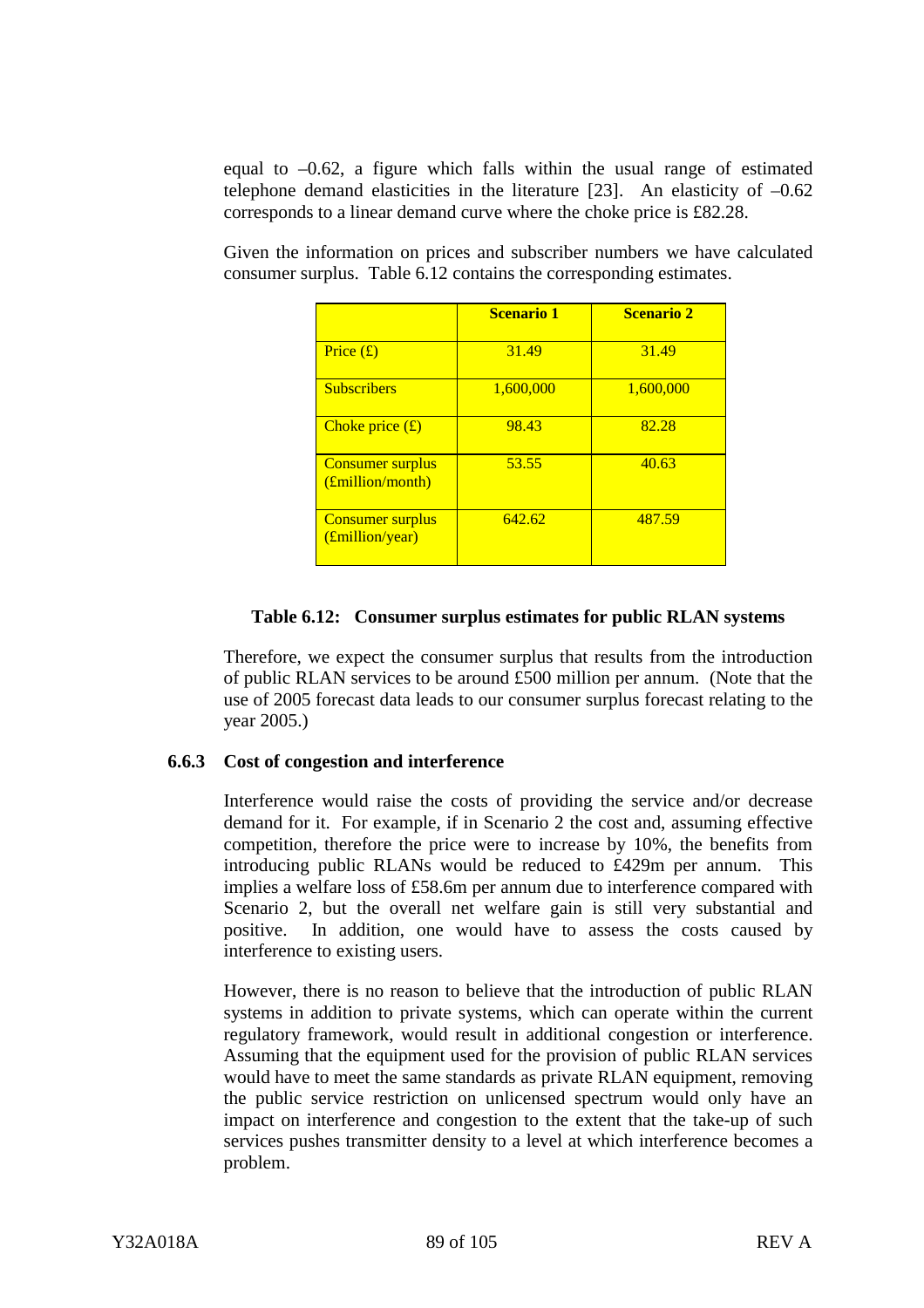Both the technical analysis and the industry interviews suggest that this is not expected to be a problem in the affected frequency bands. We would not expect the introduction of public RLANs to increase transmitter density to a level at which interference becomes problematic (i.e. to a density that exceeds the density that might be achieved in hot-spots such as the City of London), not least because public RLAN providers have a strong incentive to adopt technologies and negotiate commercial arrangements that guarantee a certain minimum QoS. Therefore, is extremely unlikely that interference could ever raise costs or reduce service quality or adversely affect existing users to an extent where the deployment of public RLANs (in addition to private RLANs) would result in a net loss in economic welfare.

#### **6.6.4 Other costs and benefits**

For reasons of simplicity, certain costs and benefits have not been considered in the above analysis.

Firstly, we have overlooked the dynamic aspects of demand for a new product. We assume that demand is static, that is, the demand curve does not move over time. This may seem an unrealistic assumption, but it is standard practice in consumer welfare calculations. As a result, the estimate overstates benefits for early years of the take-up process.

Secondly, we have ignored any potential producer surplus – the welfare gain to operators should they be able to price the service above costs. This means that we are implicitly assuming a perfectly competitive market. This has two implications:

- If the price we use for Jippi Freedom indeed equals cost and in the UK operators will be able to price above cost, then the CS estimates are larger than actual CS figures will be. However, in this case CS would be partly substituted by PS and the deadweight loss is likely to be negligible. For example, if in Scenario 2 the cost is 31.49 and the operator has a 10% price-cost margin the CS is reduced to £429m per annum while the PS is £56.7m per annum thus resulting in a deadweight loss of £1.8m per annum.
- If the price we use for Jippi Freedom is higher than the actual cost (as competition is currently imperfect) and the UK operators will be able to set the same price then our CS estimation is correct. Moreover, total welfare is higher than the consumer surplus as there is also some producer surplus. This is in line with our approach of estimating a *lower bound* for the overall welfare impact.

Overall, however, the impact of changes in competitive conditions is likely to be small relative to the total welfare impact of public RLANs, and given the considerable uncertainty about future demand and prices should not affect our estimate.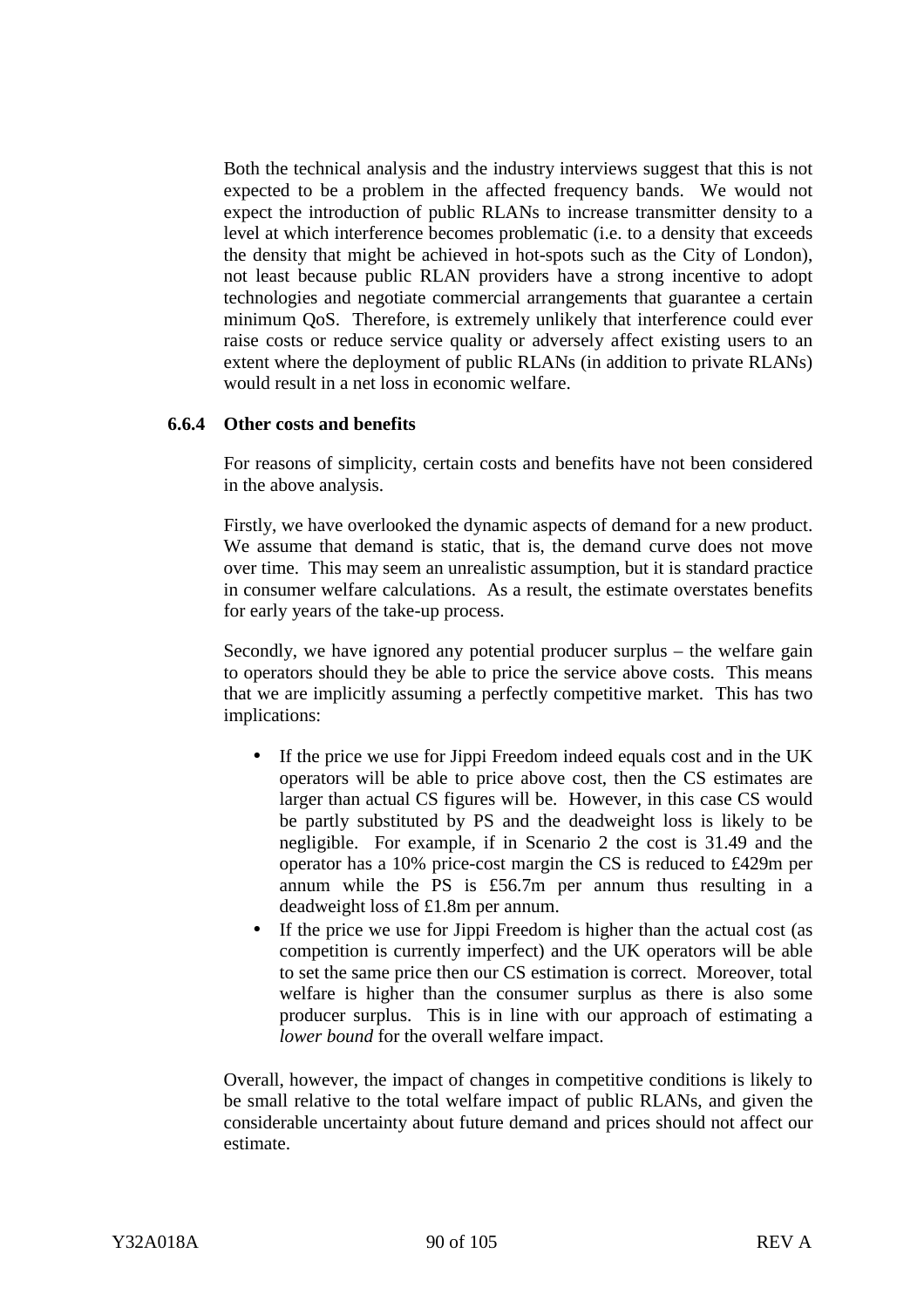As already discussed, we do not take account of any interaction with 3G services.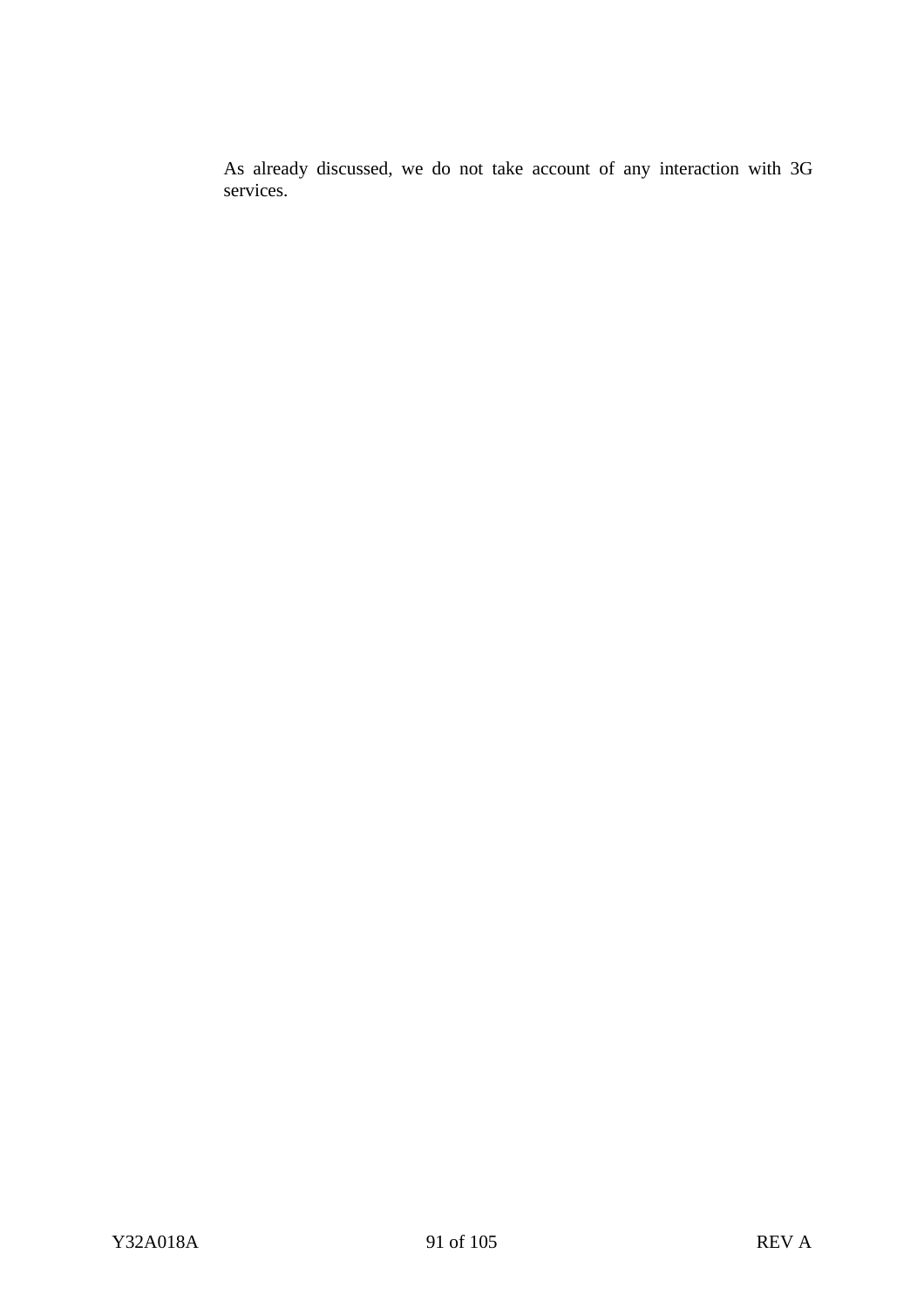### **6.6.5 Conclusion**

We can draw the following conclusions:

- Given reasonable take-up and pricing assumptions, allowing the introduction of RLANs generates a very substantial consumer surplus in the order of £500 million per annum
- The overall impact on economic welfare is likely to be of a similar order to this, regardless of whether market conditions are effectively competitive or not
- It is extremely unlike that interference costs could be sufficiently large to outweigh this scale of benefit.

Given the difficulty in quantifying these net benefits, we do not believe that it would be reasonable to try to allocate these to affected groups. However, the following table gives a qualitative assessment of the likely impacts.

| <b>Affected party</b>              | <b>Benefits</b>                                                                                 | <b>Costs</b>                                                  | <b>Net benefits</b>                                                                                                  |
|------------------------------------|-------------------------------------------------------------------------------------------------|---------------------------------------------------------------|----------------------------------------------------------------------------------------------------------------------|
| <b>End users</b>                   | Use of newly<br>introduced public<br>services                                                   | Charge for public<br>services<br><b>Possible interference</b> | Positive<br>(corresponding to<br>part of the total<br>consumer surplus,<br>which is in the order<br>of $£500m p.a.)$ |
| <b>Public service</b><br>providers | Increase in revenue<br>as a result of<br>accessing new<br>spectrum and<br>offering new services | <b>Operating costs</b>                                        | Non-negative, but<br>small if competition<br>is effective                                                            |
| <b>Public service</b><br>customers | Use of newly<br>introduced public<br>services                                                   | Charge for public<br>services                                 | Positive<br>(corresponding to<br>part of the total<br>consumer surplus,<br>which is in the order<br>of $£500m p.a.)$ |
| Equipment<br>manufacturers         | <b>Revenues</b> from<br>equipment to support<br>new services                                    | <b>Operating costs</b>                                        | Non-negative, but<br>small if competition<br>is effective                                                            |

# **Table 6.13: Welfare impact of the introduction of public RLAN**

# **6.7 FWA and RLAN**

Our analysis highlights an important distinction between new services that meet entirely new demands and those that simply substitute for existing services. As we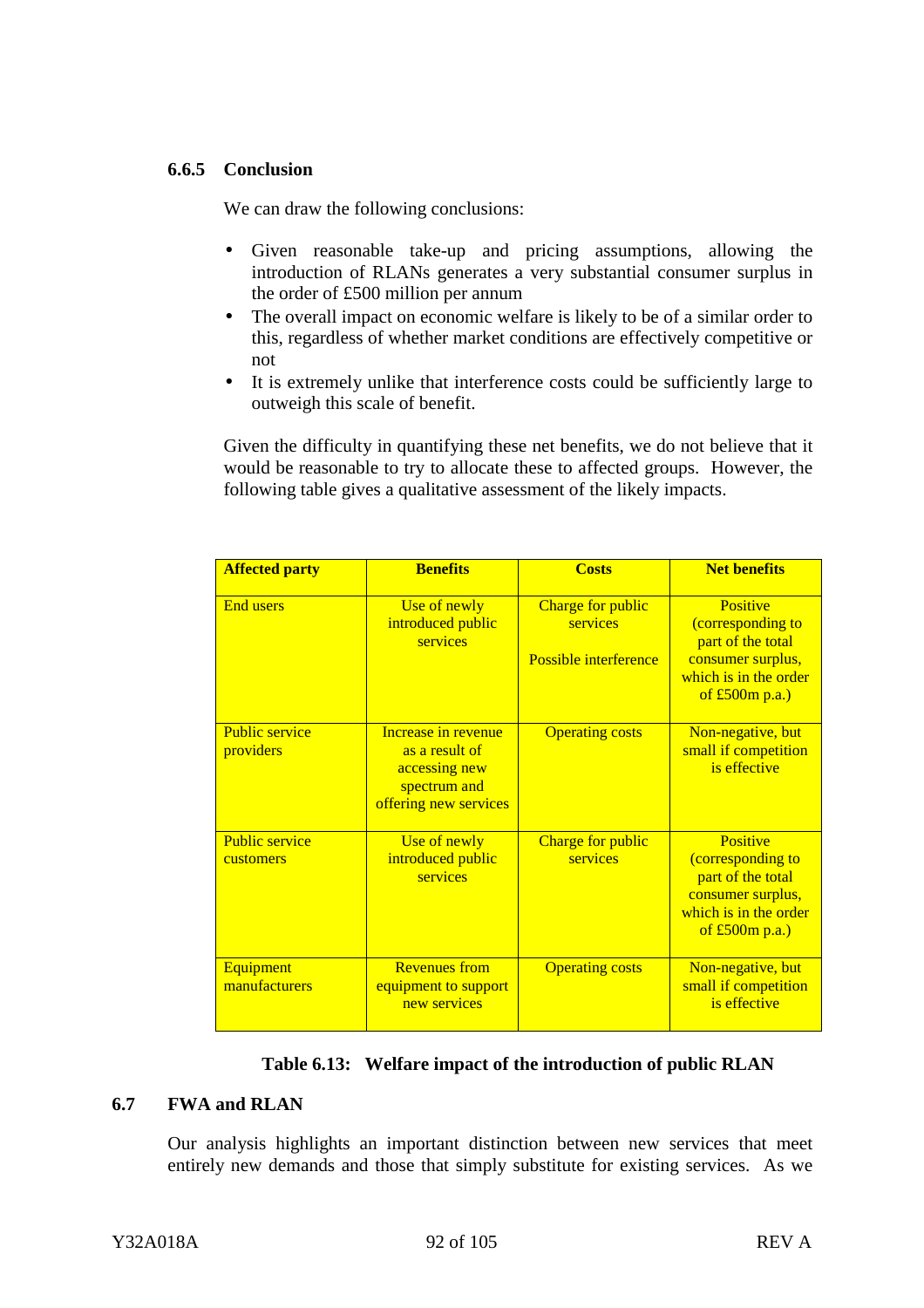have seen, there are strong reasons to expect the consumer surplus generated by the former to be much greater than that generated by the later. Where there may be a conflict between services, in the sense that available spectrum cannot accommodate all of them without congestion, it is economically efficient to allow the highest value services and prohibit lower value services. Often this will mean favouring innovative services over those that simply substitute for existing services that can be provided in other ways.

This general principle is relevant to the potential for using the 2.4GHz and 5GHz bands to offer FWA type systems. There are strong reasons to expect the benefits of offering RLANs to be greater than those of FWA systems as:

- FWA systems may simply substitute for services that could otherwise be provided over fixed infrastructure. Although it is certainly true that deployment of FWA services might increase competition, the welfare benefits are limited, not least as fixed services may in any case be price regulated if they are not effectively competitively supplied. In contrast, RLAN systems can satisfy a demand for mobile nomadic access that would otherwise be unmet
- There is a choice of bands available for FWA systems, not just the 2.4GHz and 5GHz bands.

The technical analysis suggests that co-frequency interference between RLAN and FWA could be a problem. To the extent that it is infeasible to operate both types of services within the same band, our analysis suggests giving preference to RLAN applications.

### **6.8 Light regulation**

Overall there appears to be little reason for concern over future congestion and interference, and therefore little justification for restrictions above and beyond those that are currently in place with regard to the system characteristics of the equipment deployed in licence-exempt bands. Nevertheless, we briefly discuss the economic principles that should govern the design of a 'light' regulatory regime in which the current public access restriction is dropped, but alternative (and perhaps additional) restrictions on specific services may be introduced.

Where an economic charging mechanism is not viable or cost-effective, broad-brush rules may be used to limit access to the resource. These rules should aim to replicate as much as possible the efficient outcome that would result if economic charging were possible. In particular, these rules should:

• Provide appropriate incentives to minimise interference where it is easy to do so (e.g. by adopting polite technologies), especially where heterogeneous technologies use the same spectrum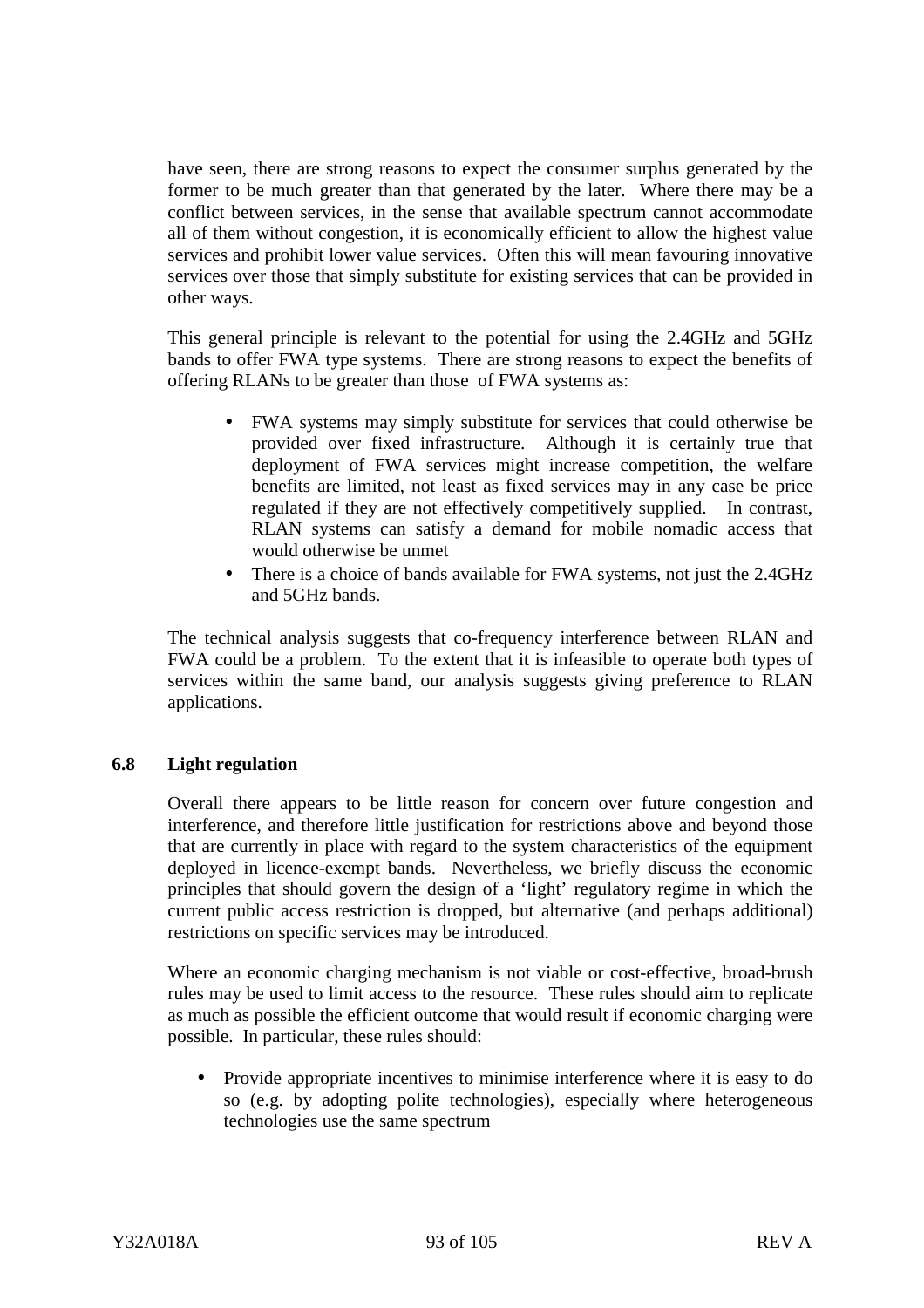• Encourage the development of new services that are most likely to be complementary to or independent from existing ones as these services are most likely to create large welfare benefits.

The current regime of banning public access systems appears not to meet these objectives as:

- Public services are not necessarily more likely to create interference problems than private services, in particular given that public service providers are likely to be very concerned about service quality
- Public services by and large create larger benefits than private services.

Indeed, the assessment above provides a very strong case for removing the current public service restriction on the use of licence-exempt spectrum. However, it does not address what (if any) restrictions on the use of licence-exempt spectrum should remain.

By definition the decision where the regulatory regime should draw the 'fault line' between services that can and cannot use licence-exempt spectrum cannot be based on a detailed assessment of the costs and benefits of each potential type of use; if this were possible, an economic charging mechanism could be implemented. However, it is possible to base such a decision on general conclusions with regard to the welfare impact of particular types of services, and on an understanding of how congestion and interference can be minimised without holding back the development of new services.

In particular, access restrictions should specify system characteristics that minimise interference (e.g. limiting power output or banning outdoor use) or maximise the opportunity for service providers of adopting polite technologies (e.g. making sure that the technologies deployed are sufficiently homogeneous within bands). Such system characteristic requirements are already in place and should remain.

We have above identified services that are least likely to generate net benefits. In particular services that are close substitutes for existing services using licensed spectrum could lead to an overall welfare loss by causing interference without providing a genuine innovation. Whilst it may be difficult to establish rules that discriminate against such services, it is important to examine what types of services would be discouraged by particular restrictions. For example, a ban on outdoor provision of public access services might not only help to minimise interference problems, but also discourage services that offer wide area coverage and are therefore most likely to be substitutes for cellular mobile services (current GSM/GPRS and even more so future 3G services).

However, for licence-exempt bands that are currently used extensively (especially for SRDs), economic consideration suggest that it may well be appropriate to continue the status quo of banning public services. This is because public service providers should not have an incentive to use spectrum that is already being used by a wide variety of different technologies *unless* they expect to be able to manage interference both due to and imposed on existing users. However, in such circumstances, new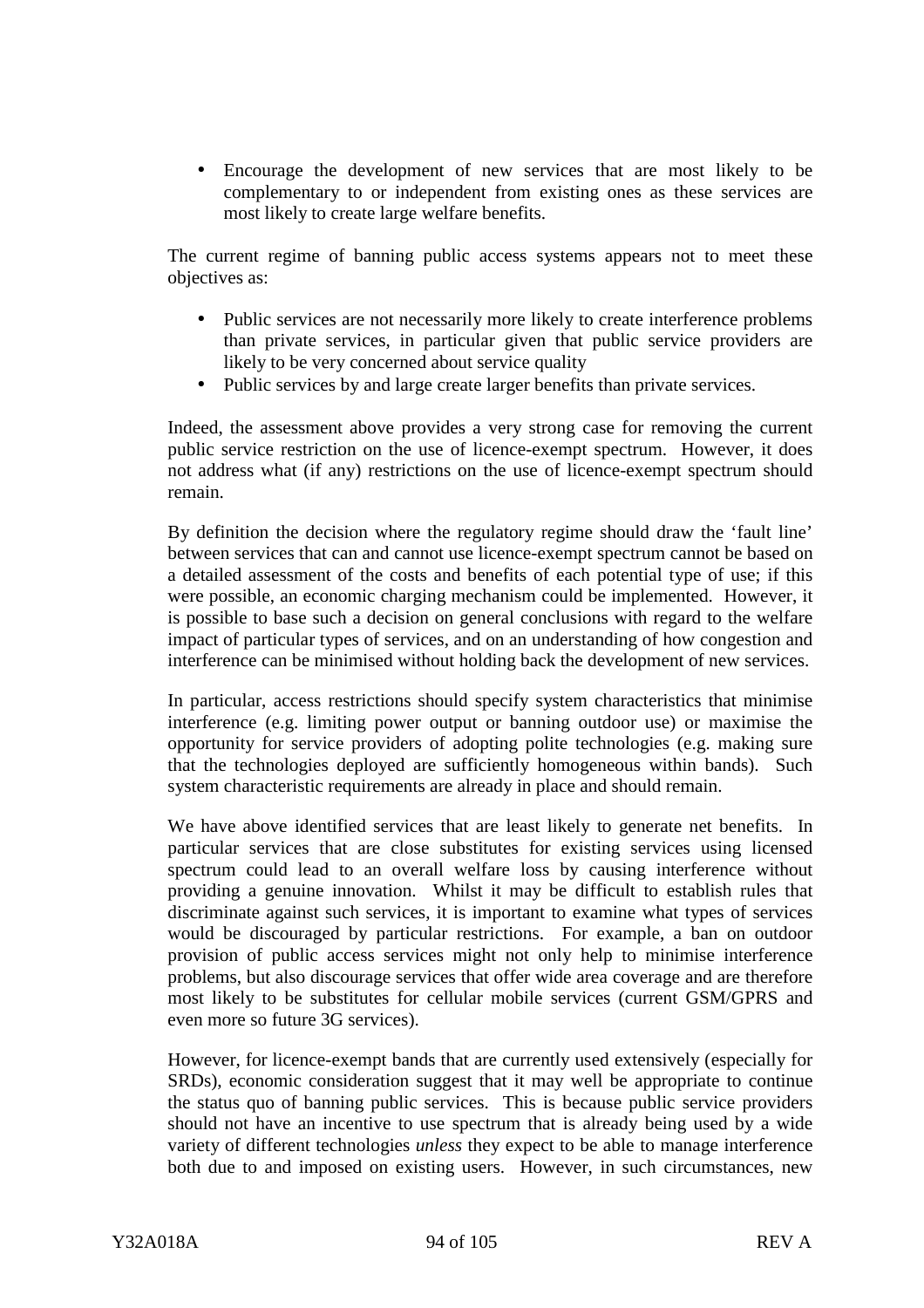technologies is likely to have a strong asymmetric impacts, affecting but not being affected by existing technologies, and a blanket prohibition on public services using these bands might be the most appropriate solution. As such a solution would only affect technologies that are likely to have an asymmetric impact – otherwise there would be no incentive to use heavily used licence-exempt bands regardless of whether this would be permitted by the regulatory framework – it would act very much as a safeguard.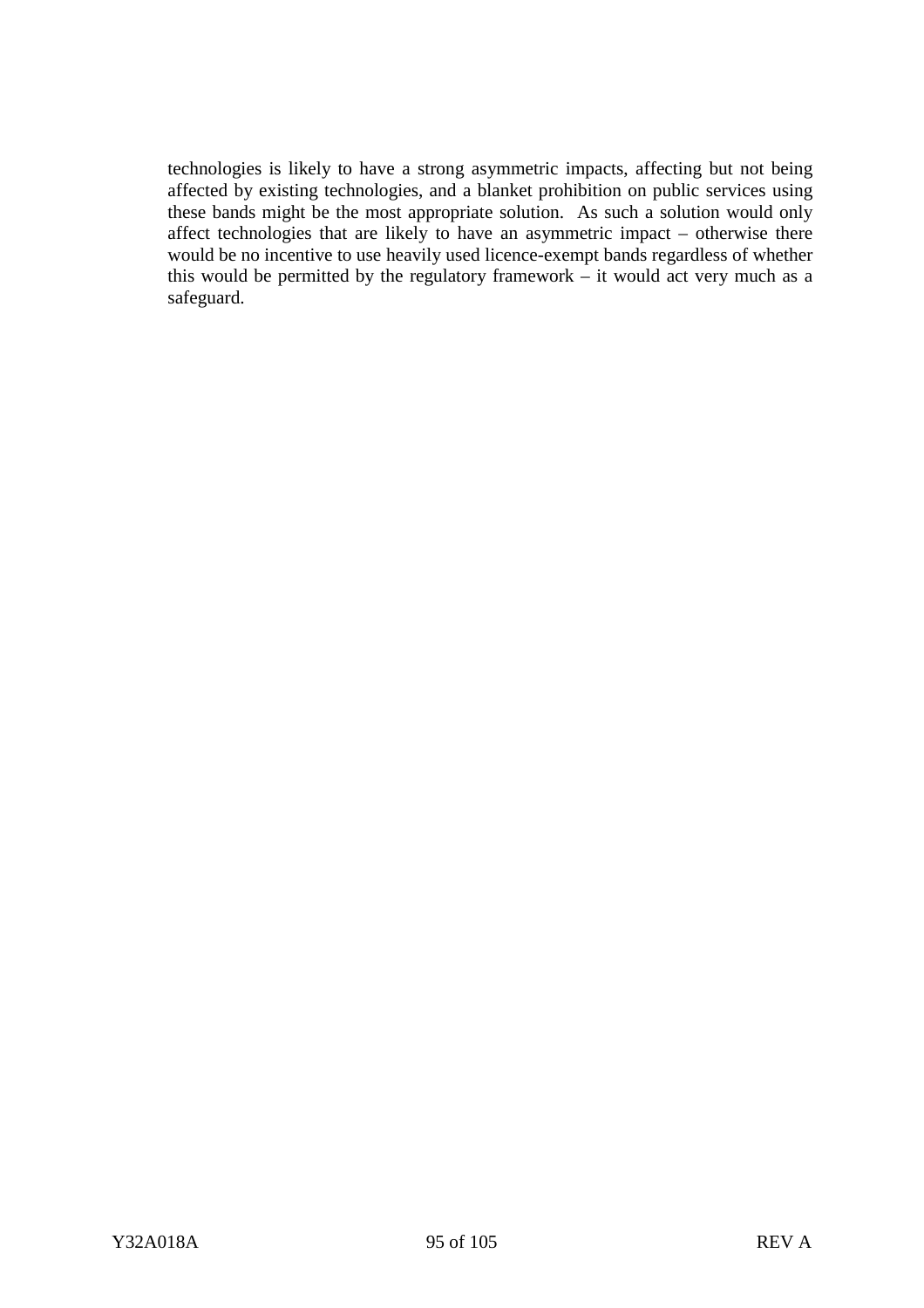### **7. ANALYSIS AND CONCLUSIONS**

### **7.1 Introduction**

This section of the report presents a summary of the results of the Mason and DotEcon study on a band-by-band basis, drawing conclusions for each frequency band under consideration. Following this, we draw overall conclusions on the optimal design of regulatory policy for future management of licence-exempt spectrum.

# **7.2 SRD spectrum (433 MHz, 868 MHz, 173 MHz, 458 MHz, 2.4 GHz, 5.8 GHz)**

As indicated earlier in this report, the spectrum used for SRD applications is predominantly designated on a pan-European basis (433 MHz, 868 MHz, 2.4 GHz, 5.8 GHz), with the exception of 173 MHz and 458 MHz, which are 'UK only' bands.

Considering the deregulated nature of short range devices (meaning that there is no way of knowing where SRD installations are being introduced), the SRD community considers a pan-European approach to the regulation and use of SRD applications is particularly important, in view of the circulation of devices around Europe and overseas products being sold in the UK. This approach is already being implemented through the development of ERC Decisions on designation of spectrum and free circulation of devices within Europe.

In terms of the licensing framework, the SRD community responding to this study considered that there might be some negative impact on the installed SRD base arising from a change in regulation governing use of licence-exempt spectrum in the UK. This was primarily due to the uncertainty created by a change in regulation (for instance, whether the regulatory change would lead to increased interference in the spectrum used by SRD applications), and also the threat that removing the public prohibition on use of licence-exempt spectrum might encourage the introduction of public systems operating at higher power and radiating over a wide outdoor area, hence affecting existing SRD installations over a large operating area.

As described in Figure 4.1 of this report, however, the majority of service providers who responded to this study considered that the most attractive commercial opportunity lay in providing public access services in hot spots rather than over a wider area. Hot spot provision of services would imply that public systems such as 2.4 GHz public access RLANs would operate under the same technical conditions as current private RLANs. Assuming this to be the case (i.e. same EIRP limit, transmit power control etc), then the conclusion can be drawn that the potential for congestion to occur in a particular band is not directly related to the question of whether public systems are allowed to operate, but rather is related to the density of devices operating in a given area, irrespective of whether they are public or private. The extent to which these devices will interfere is directly related to the technical conditions under which they are allowed to operate and hence, in setting appropriate regulatory limits on radiated power and other relevant system co-existence parameters, the probability of interference can be minimised.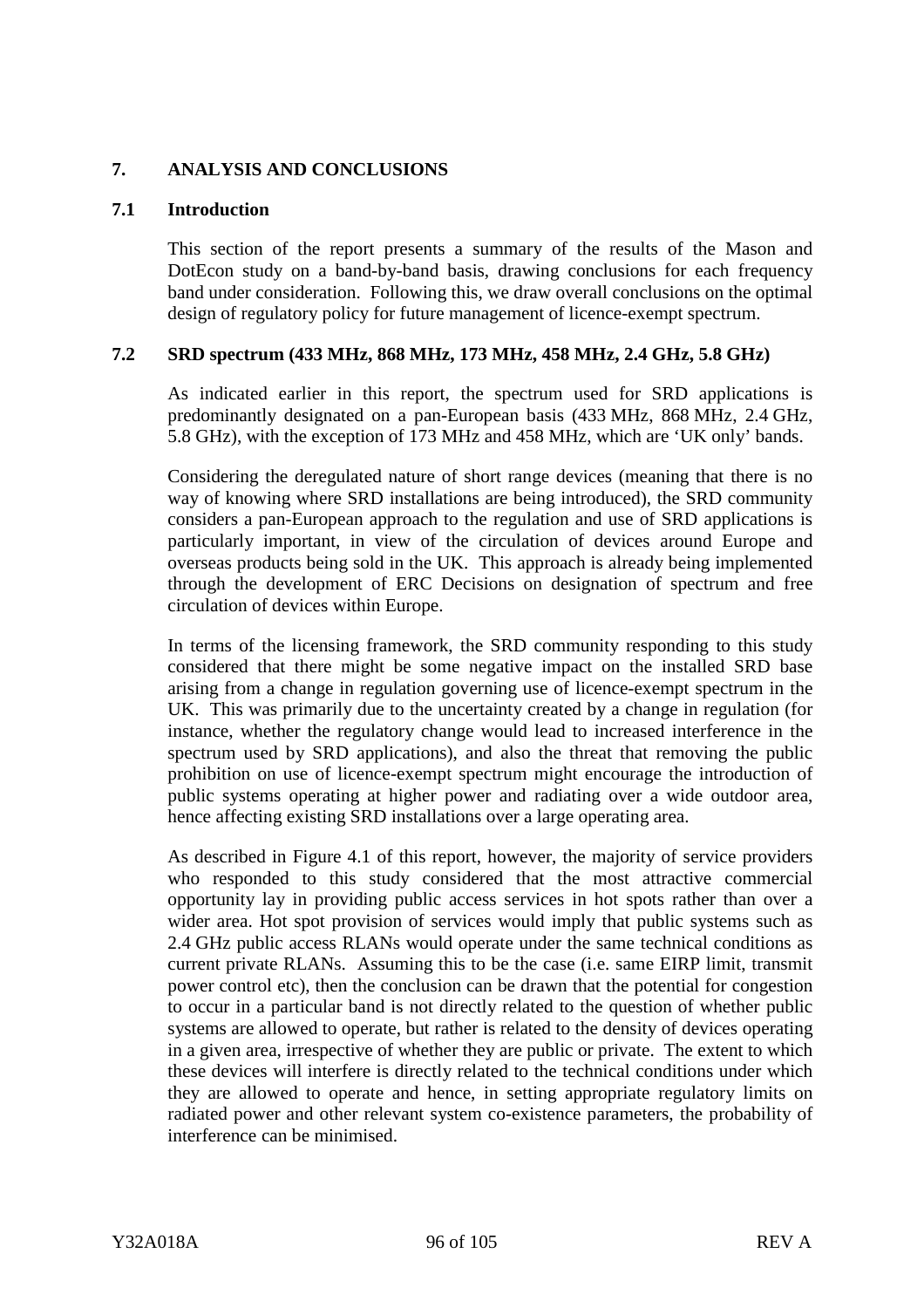From the responses to the industry survey, there was little evidence to support that a change in regulation would result in SRD applications being used for the provision of new 'commercial' services or create significant new service opportunities, although there is some suggestion that certain applications could be exploited on a commercial basis, for example networked telemetry to provide third party security or asset tracking systems. The exception to this is in the use of 2.4 GHz and 5 GHz RLANs and Bluetooth, where commercial opportunities are considered to exist. These applications are therefore addressed in more detail in the following sections of the analysis.

# **7.3 The 2.4 GHz band**

The 2.4 GHz band is currently used for a range of applications on a licence-exempt basis, including SRDs, RLANs and Bluetooth. Other applications also currently use the band on a licensed basis (e.g. fixed wireless access and outside broadcast links).

A number of previous technical studies have indicated that there may be potential for congestion to occur in the 2.4 GHz band in high-density areas, due to the number of different applications using the band. Other studies have highlighted a particular coexistence issue in the 2.4 GHz band being that of RLANs and Bluetooth operating in close vicinity.

It is noted, however, that some of the earlier assumptions on the growth in use of the 2.4 GHz band for some applications (e.g. for fixed wireless access) have proved to be unfounded (e.g. with the main 2.4 GHz service provider, Atlantic Telecom, currently in receivership) [41]. This should therefore allay some of the earlier congestion concerns, which largely surround interference to/from licensed FWA systems.

In considering the other co-existence issues, it can be noted that RLAN-RLAN interference is to a large extent controlled by the equipment itself, since devices are designed to co-exist with other devices in the same area. Addressing the particular issue of RLAN-Bluetooth co-existence, it is noted from the industry responses to this study that most Bluetooth manufacturers also produce 2.4 GHz RLANs and, therefore, it is in their commercial interest to overcome any potential interference issues. Analysis of this in section 5 shows that the RLAN-Bluetooth interference potential is relatively limited anyway.

An important point to note from the responses to this study was that a number of other countries outside of the UK are already allowing commercial use of the 2.4 GHz band (e.g. Scandinavia and the USA), which is already driving a market for business travellers carrying 2.4 GHz RLAN cards. There is therefore a risk of the UK being at a competitive disadvantage compared to these other countries if this commercial opportunity is further delayed.

It was also noted that in countries where public access RLANs at 2.4 GHz are already allowed (e.g. USA, Finland, Sweden), there appear to be no reported problems of congestion occurring (this is despite indications that, in the USA at least, competing RLAN providers are offering services in the same public 'hot spots' in some instances (e.g. MobileStar and Wayport). Operating experience also demonstrates that various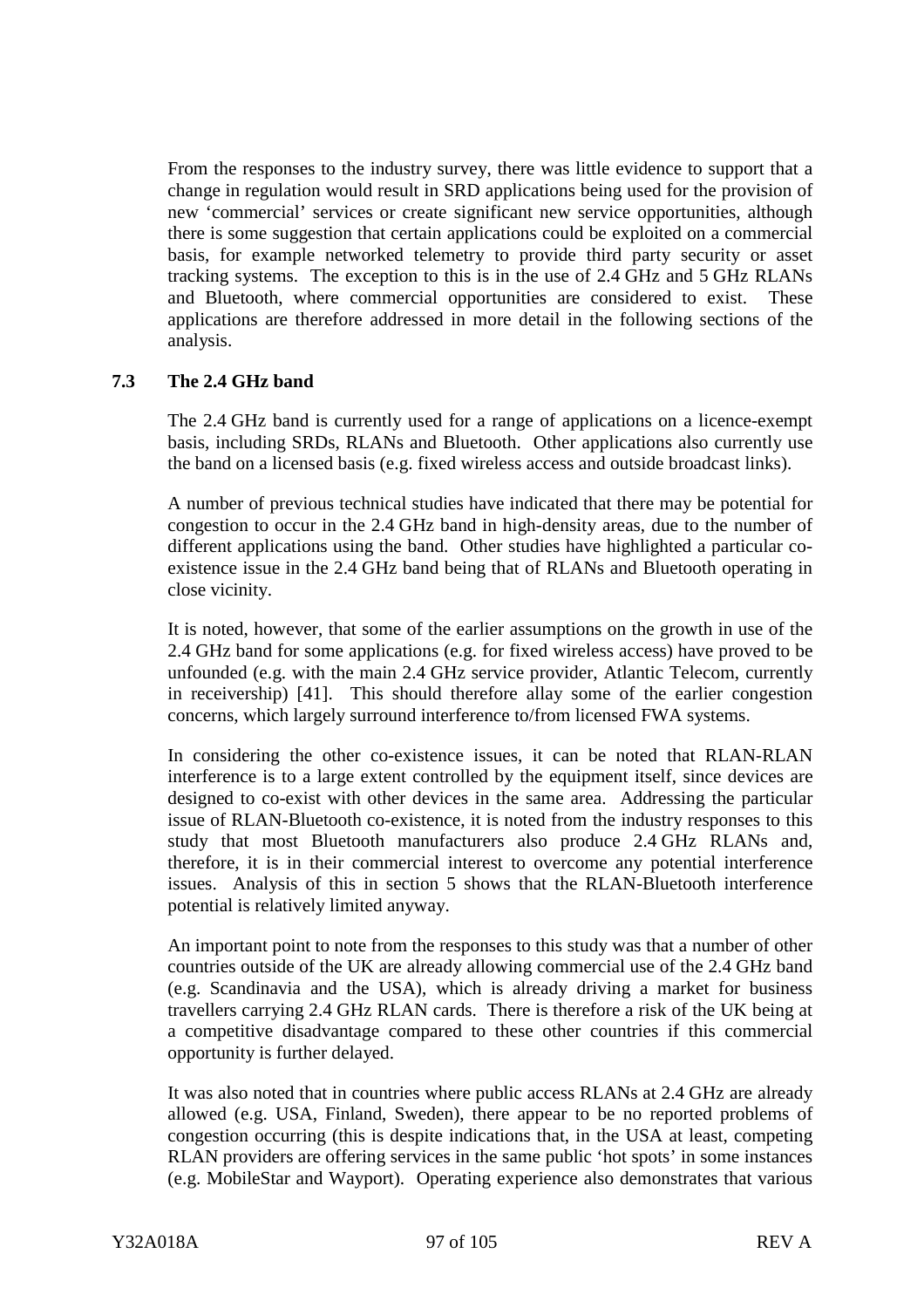technical solutions exist to overcome RLAN QoS issues in hot spots, (e.g. deploying more access points, adaptive antennas, access point location).

All operators/service providers who were interviewed for this study indicated that the commercial opportunities offered for proving public access RLAN services in the 2.4 GHz band would be potentially attractive, if regulation were to be changed. The level of interest varied from those who saw it as a major commercial opportunity to those who saw it as a mixed opportunity (some user benefit but costs incurred in supporting and maintaining the service).

In terms of consumer benefit, the economic analysis suggests that a lower bound on the consumer surplus associated with the introduction of public RLAN services is in the range of £500 million per annum. Given that we expect the supply of such services as well as the supply of equipment required by service providers to be reasonably competitive, this consumer surplus figures consumer benefits also reflect the economy-wide benefits from eliminating the public access restriction on the use of licence-exempt spectrum.

It is therefore considered that a change in regulation to remove the restriction on public access RLANs in the 2.4 GHz band should be a priority for the RA to address.

# **7.4 The 5 GHz band (5150 – 5350 MHz, 5470 – 5725 MHz, 5725 – 5875 MHz)**

The 5 GHz band is potentially divided into three 'sub bands', which are commonly referred to by industry as bands A, B and C, in line with the work of the 5 GHz advisory group (5GAG). The 5GAG recommended that use of the three sub-bands should be as shown in Table 7.1.

| <b>Band</b><br><b>Abbreviation</b> | <b>Frequency</b><br>(MHz) | <b>Use</b>                                                       |
|------------------------------------|---------------------------|------------------------------------------------------------------|
| $\mathbf{A}$                       | $5150 - 5350$             | <b>RLAN</b>                                                      |
|                                    |                           | <b>Indoor systems</b>                                            |
|                                    |                           | Max EIRP 200mW                                                   |
| B                                  | $5470 - 5725$             | <b>RLAN</b>                                                      |
|                                    |                           | <b>Outdoor and indoor systems</b>                                |
|                                    |                           | <b>Max EIRP 1W</b>                                               |
|                                    |                           | <b>Possible FWA applications, depending on sharing studies</b>   |
| $\mathcal{C}$                      | 5725 - 5875               | <b>Short range devices</b>                                       |
|                                    |                           | <b>Currently max EIRP 25mW</b>                                   |
|                                    | (ISM band)                | It is recommended that consideration is given to raising the     |
|                                    |                           | <b>EIRP</b> in Band C for outdoor devices installed on permanent |
|                                    |                           | structures to 2 Watts and possibly 4 Watts (following            |
|                                    |                           | co-existence studies with other services)                        |
|                                    |                           |                                                                  |

# **Table 7.1: UK 5 GHz advisory group: Recommendations on use of the 5 GHz band**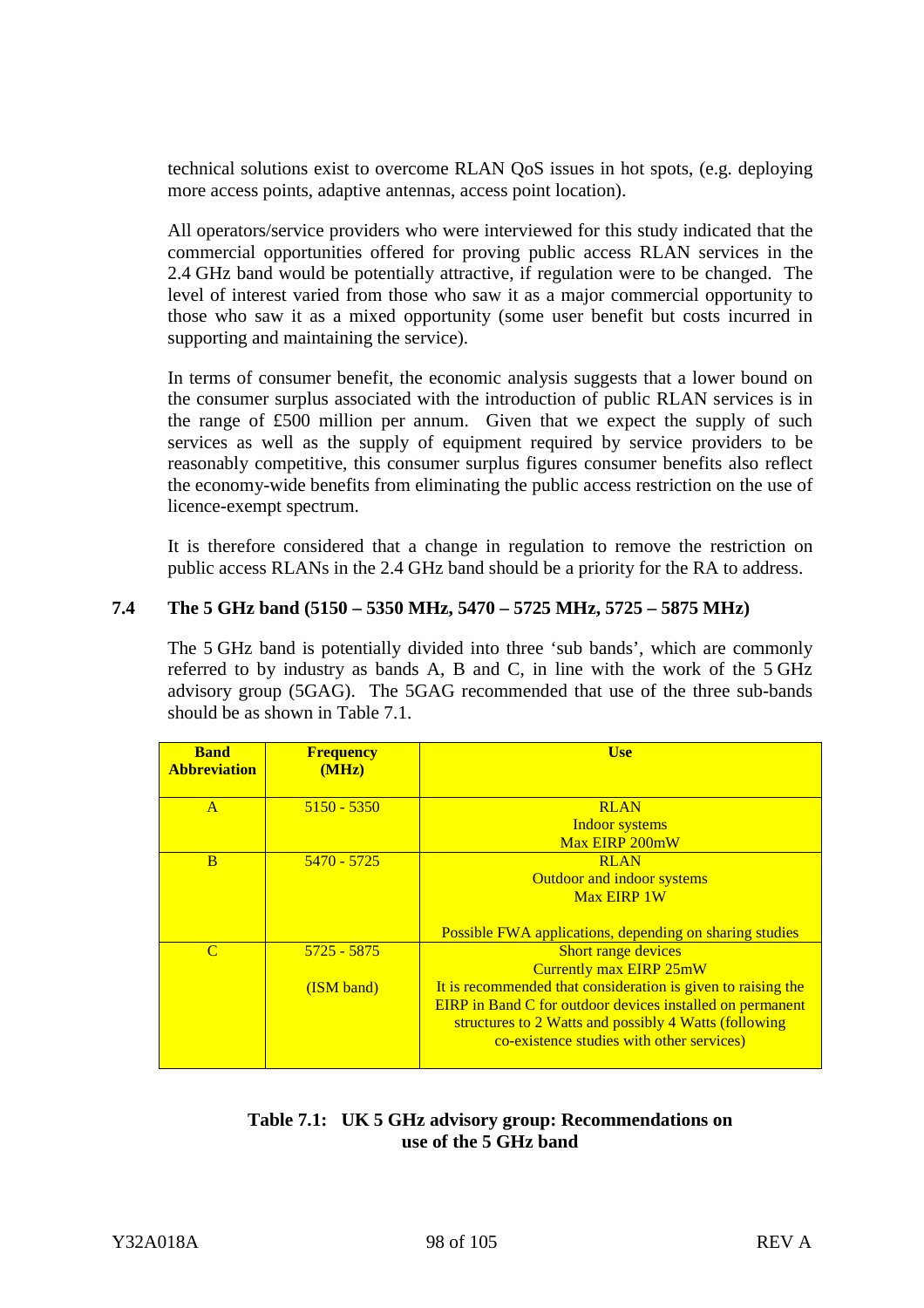The results of the technical analysis for this study indicate that, for co-existence of 'like' technologies (e.g. RLAN-RLAN), the probability of interference remains acceptable unless a very high density of indoor RLANs, or a lesser density of outdoor RLANs, is assumed. This indoor density is unlikely to be reached in practice, however, even in highly populated urban areas such as the City of London (where, in any case, the deployment of private RLANs is more likely to be the main driver of transmitter density). Thus, the *additional* deployment of RLANs for public access services is unlikely to have a significant impact on the expected level of congestion and interference.

For co-existence between RLAN and FWA, there is a higher likelihood of interference occurring, depending on the scenario and the technical conditions. The analysis indicates that operation of mesh FWA systems is feasible as long as coverage is limited to rural and suburban areas. Further studies on the compatibility between FWA and services other than RLAN in specific bands are needed before concluding on whether to permit mesh FWA in bands at 5 GHz.

From the industry responses to this study, it is apparent that reaping economies of scale in 5 GHz RLANs is still some way off. The USA is leading the market in 5 GHz products with one manufacturer having recently announced launch of 802.11a products. Other manufacturers are expected to follow with 802.11a products over the coming year. The timing of HiperLAN product launch appears to be somewhat less certain, with indications being that this will be a little way behind 802.11a. The ongoing harmonisation efforts between HiperLAN and 802.11a were noted along with discussions surrounding access to spectrum (notably in relation to the agenda item for the upcoming World Radio Conference (WRC2003) on global identification of spectrum for RLANs. It is assumed that these ongoing initiatives will lead to increasing levels of harmonisation between the different regional solutions solutions, to achieve global economies of scale.

Although it appears likely that 802.11a products will become more widely available in 2002, it likely that these will remain 'premium priced' products compared to 2.4 GHz RLANs, at least until 2004/2005. It is for this reason that the majority of operators/service providers who responded to this survey tended to suggest that, depending on regulation, they would be more likely to be interested in launching public RLAN services at 2.4 GHz initially, rather than 5 GHz, since products were already widely available.

In view of the overlap between the commercial opportunities at 2.4 GHz and 5 GHz, it can be concluded that regulatory changes to enable public access services in these bands should ideally be taken forward in tandem. In regards to timing, however, it is noted that there are some technical issues to solve concerning use of the 5 GHz band (e.g. in current differences between the European and USA standards, and precise use of the spectrum bands A, B and C). This would imply that a further consultation on these technical issues might be required. At 2.4 GHz, since products are already available and in use, the main issue to address is the public/private distinction and whether this should be removed.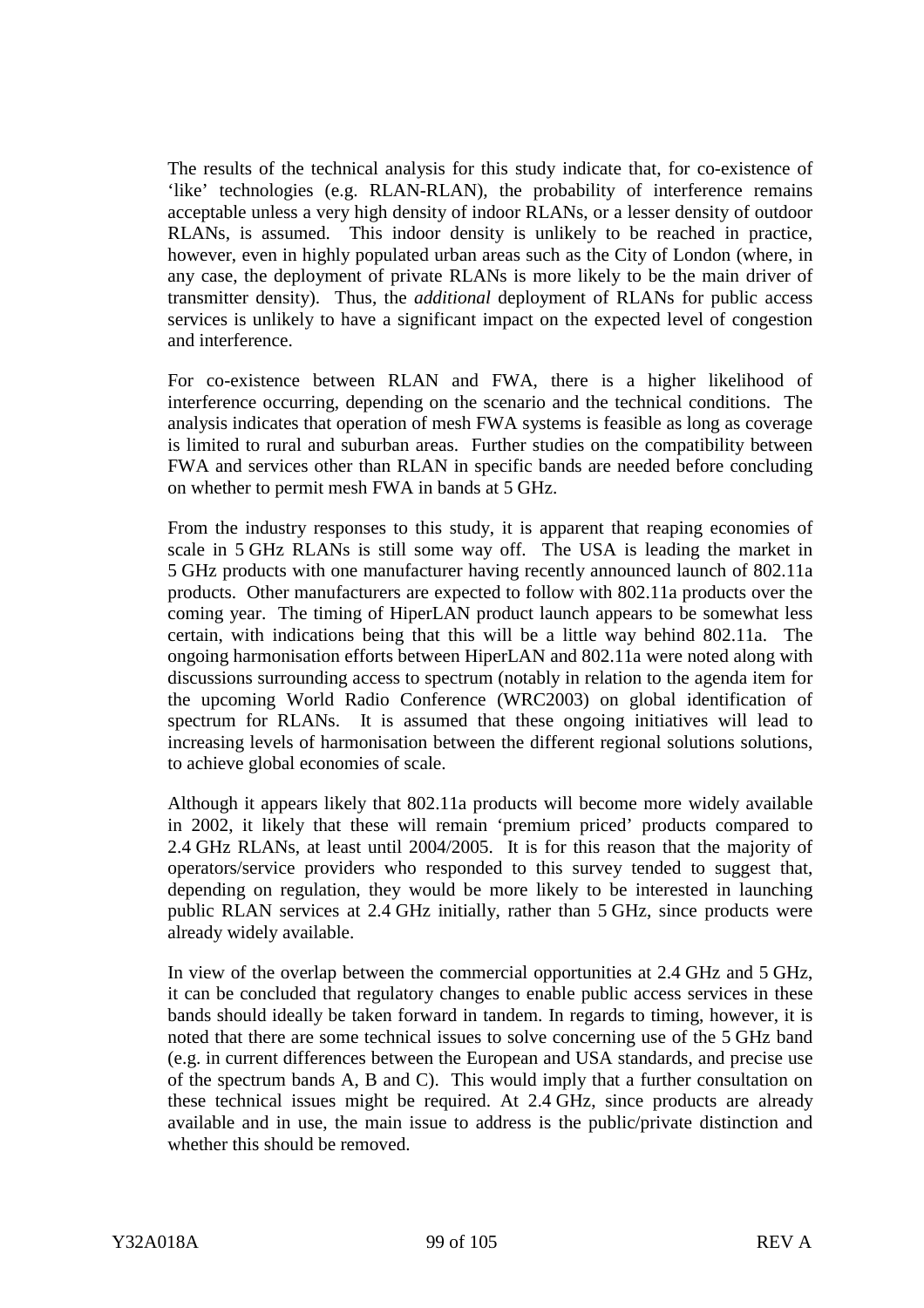The results of this study suggest that there would be advantages to the UK in removing the public/private distinction for both the 2.4 GHz and 5 GHz bands for devices currently covered by the existing exemption regulations. Systems with other characteristics, such as mesh FWA, may need to continue to be individually licensed. The study also suggests that there might be risks to the UK in not taking this step (e.g. in loss of commercial opportunities compared to other countries where 2.4 GHz public access RLANs are already being offered to the public).

### **7.5 3G 'TDD' (2010 –2025 MHz)**

The main issue affecting determination of an appropriate regulatory regime for the 3G TDD spectrum at 2010 – 2025 MHz is lack of certainty surrounding completion of technical specifications, and subsequent equipment availability. It appears that this is still some way off. Initial 3G launch is expected to be in the FDD portion of the 3G licensed spectrum.

For this reason, there appears to be some concern with industry that regulatory decisions on use of the 2010 – 2025 MHz portion of the 3G spectrum should be delayed until market developments are clearer.

However, the considerations raised by this study would indicate that, in general, moves towards more liberalised access to licence-exempt spectrum will bring benefits to the UK and therefore it would appear that, in time, access to the 2010 – 2025 MHz spectrum could be enabled for both public and private systems, operating under the same technical conditions to guarantee co-existence.

In view of the ongoing developments in the 3G specifications, it would appear that a further technical consultation on the 2010 – 2025 MHz portion of the 3G spectrum will be required in due course in order to confirm appropriate technical conditions for its use.

### **7.6 DECT (1880 – 1900 MHz)**

It is noted that commercial use of the DECT spectrum has been allowed for a number of years under the TAct 'Cordless Class Licence' and the WTAct 'Public Access Cordless Licence'. Take-up of this has been difficult to predict.

Overall, the results of the industry survey for this study indicate that there is not a strong commercial interest in providing DECT public access cordless systems. However, if such systems were to be introduced, the main regulatory consideration lie in setting appropriate technical conditions to ensure co-existence between all DECT applications using the 1880 – 1900 MHz spectrum. Since this spectrum is designated on an exclusive basis to DECT, the co-existence with other systems or services can be discounted, other than compatibility with adjacent services.

The ETSI DECT specifications already comprehensively set the characteristics of the DECT radio interface to allow it to co-exist with other DECT devices and to enable interoperability (between equipment of different manufacturers). This is demonstrated in the technical analysis of section 5. It could therefore be concluded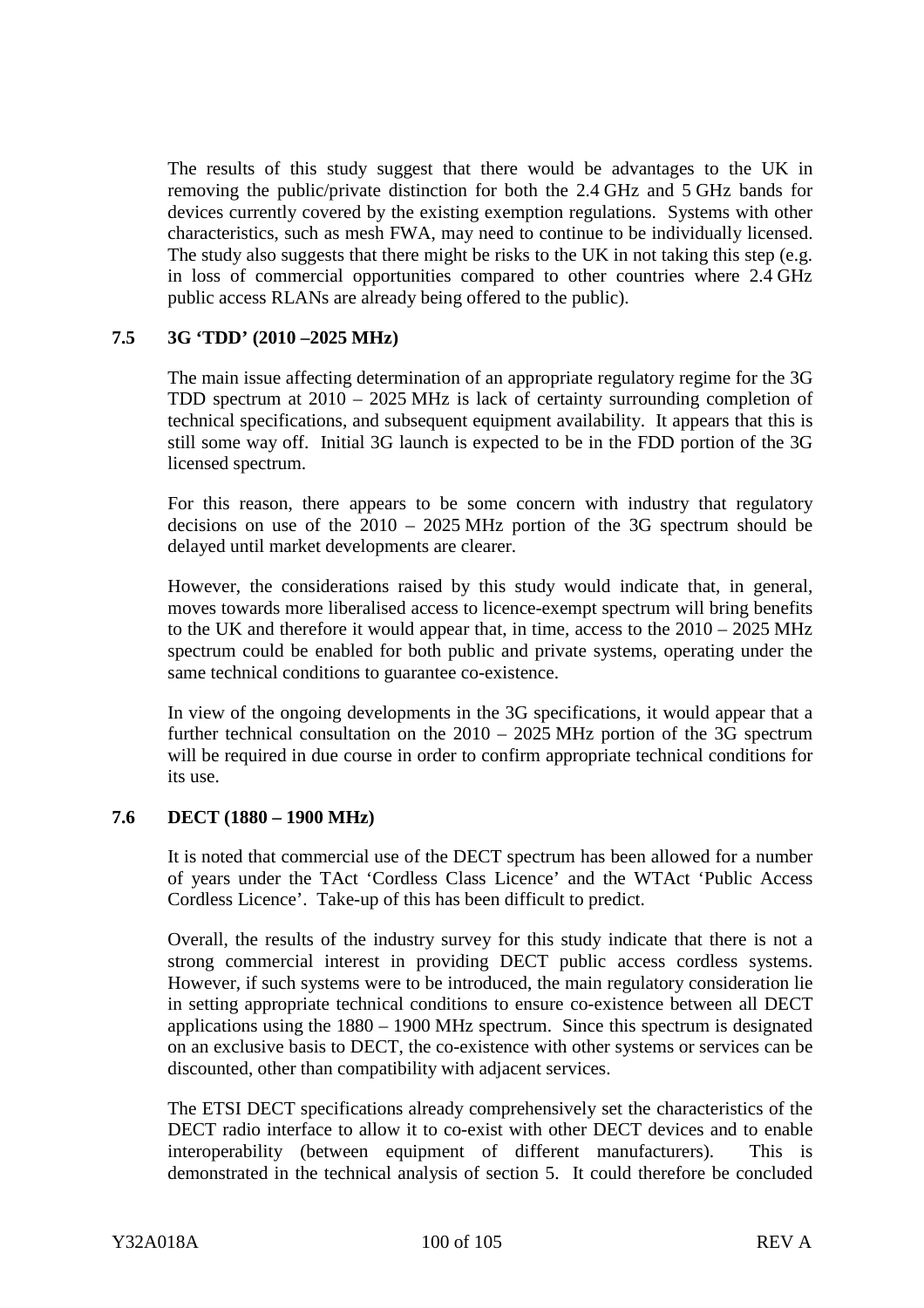that the technical regulations governing use of the DECT spectrum should be in accordance with the existing specifications, as is the current case with the PACT licence.

If the UK regulatory regime for other licence-exempt spectrum is changed to enable public access provision, effectively removing the public/private distinction in these bands, it is assumed that regulatory regime for use of the DECT spectrum could be aligned with this without hindering the existing DECT user base. This is on the assumption that the technical conditions for use of the DECT spectrum align with the existing DECT specifications.

# **7.7 Conclusions**

On the basis of this study, the following conclusions can be drawn:

- 1. The results of the industry survey indicate that commercial interest does exist in using the 2.4 GHz band for public access RLAN's in hot spot areas. Most respondents supported that the RA should remove the public/private distinction for the 2.4 GHz band for devices currently covered by the existing exemption regulations as soon as practical (at the same time or sooner than 5 GHz).
- 2. Commercial interest in offering public access RLAN's in hot spots is currently more focussed towards the 2.4 GHz band since equipment is widely available for this band. Commercial 5 GHz systems may still be a little way off, implying that, in regulatory terms, it would not make sense for the RA to remove the public/private distinction for the 5 GHz band before doing it for the 2.4 GHz band (since the interest in providing public access systems is currently focussed on the latter). The higher performance characteristics of 5 GHz devices would tend to imply that there will be some migration to these devices from 2.4 GHz, once economies of scale are reached.
- 3. In countries where public access RLAN's at 2.4 GHz are already in operation, for example, USA and Scandinavia, there appear to be no reported problems of widespread interference occurring or poor Quality of Service being an issue (despite indications that, in the USA at least, competing RLAN providers are offering services in the same public 'hot spots' in some instances.
- 4. Operators who are already providing public access RLANs have experience in managing QoS and there are a number of ways that this can be achieved. On a commercial level, there is the potential to reach an exclusive operating arrangement with the relevant site owner (e.g. airport lounge owner or coffee shop), or, if more than one operator covers the same area, there is scope for cooperation between operators in the location of access points, for instance, to ensure effective co-existence. On a technical level, the location of access points, installing additional access points or certain antenna solutions can all be used to improve QoS to the customer.
- 5. 2.4 GHz radio LAN cards are now widely available and business travellers are starting to use them. This implies that the UK may be disadvantaged if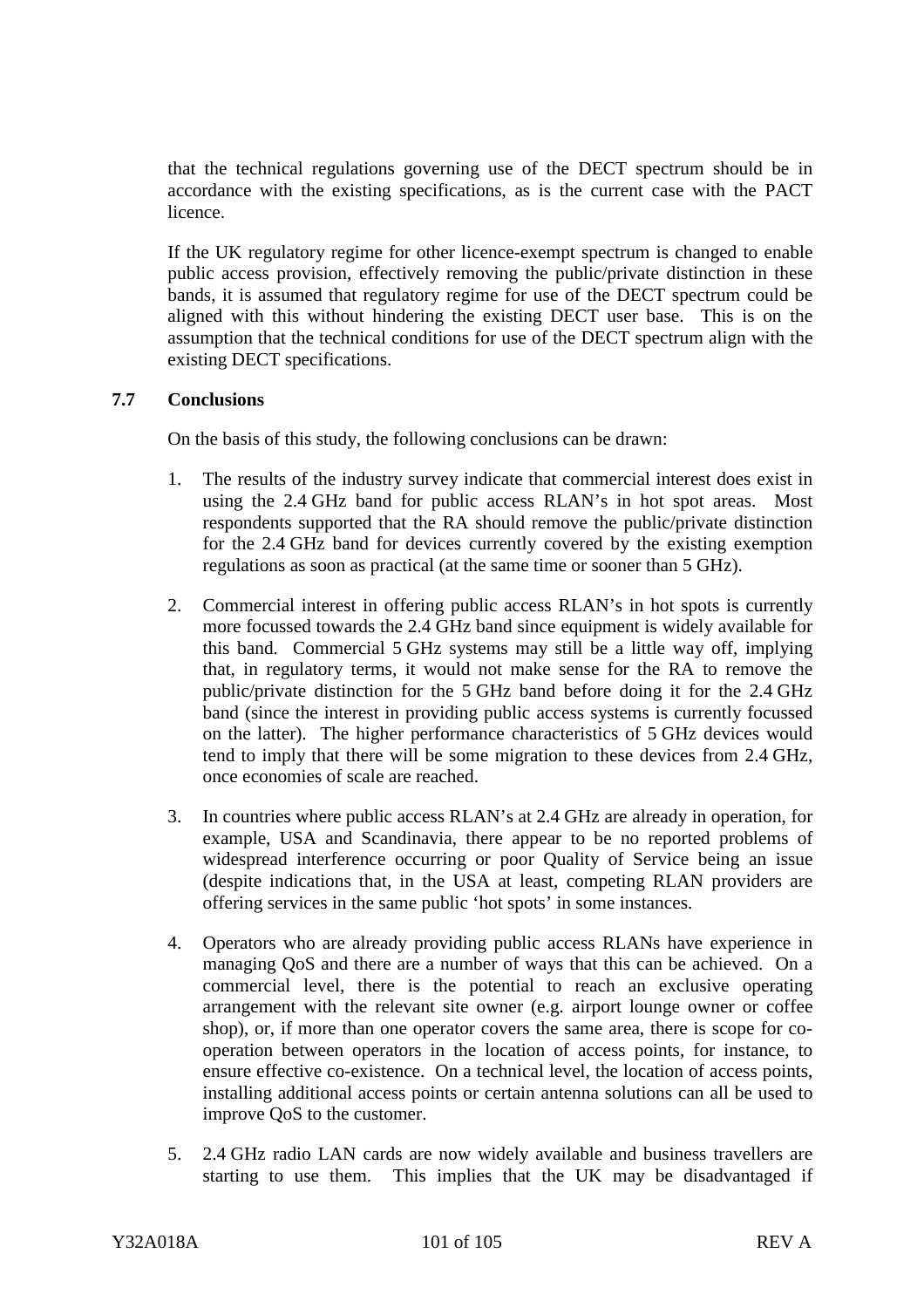regulation is not changed (since travellers would not be able to roam onto public RLANs whilst in the UK).

- 6. Providing users with roaming between radio LANs of different providers is technically possible but needs commercial agreements to be put in place. This is already being discussed within industry bodies (e.g. the GSM Association).
- 7. Since most public 'hot spots' are largely indoors, this reduces the potential for interference, since building penetration loss provides additional isolation. By far the majority of those responding to the industry survey for this study confirmed that their commercial interest was in the provision of 'tetherless' data systems in selected locations rather than providing larger areas of contiguous coverage.
- 8. Earlier indications of the growth in use of the 2.4 GHz band for certain applications (i.e. FWA) have proved optimistic. This is likely to reduce the earlier concerns over congestion occurring in the 2.4 GHz band. However if wider spread FWA use was to re-emerge in future then this may increase congestion concerns.
- 9. Most manufacturers in the Bluetooth market are also active in designing RLANs – hence it is in their interests to solve any compatibility problems without the need for regulation.
- 10. The technical analysis conducted for this study indicates that interference/congestion would only occur if a very high density of RLAN use were reached. It is considered that these densities are unlikely to occur in practice. In any event, the cause of congestion if it occurred would be due to the density of RLAN usage and not directly related to the public/private question (since it is not envisaged that the introduction of public RLANs would drive demand to such an extent that the very high densities assumed in the modelling would be reached). Interference between 'like' technologies is managed by the equipment itself, since RLANs (both 802.11a and HiperLAN) are designed to coexist with other like devices in the same area.
- 11. The results of the technical modelling indicate a higher probability of interference occurring between mesh FWA systems (using higher EIRPs) and RLANs sharing the same spectrum. The operation of FWA systems could be regulated by the RA depending on the nature of the technical conditions set for use of the 5 GHz band (e.g. the Interface Regulations could set a low EIRP limit, or prohibit use of highly elevated antennas for instance). However, it may be difficult to control FWA deployment to rural and suburban environments via this route. It is also possible that the RA could adopt the same model for FWA at 5 GHz as was adopted at 2.4 GHz, in that this type of service is considered to remain out with the general Licence-exemption and can only be provided under individual operating licences by which the RA can control their geographic distribution. The results of the technical analysis suggest that, ideally, technical regulations for the 2.4 GHz and 5 GHz bands should be set to encourage 'homogenous' use of the spectrum (i.e. setting the same technical restrictions for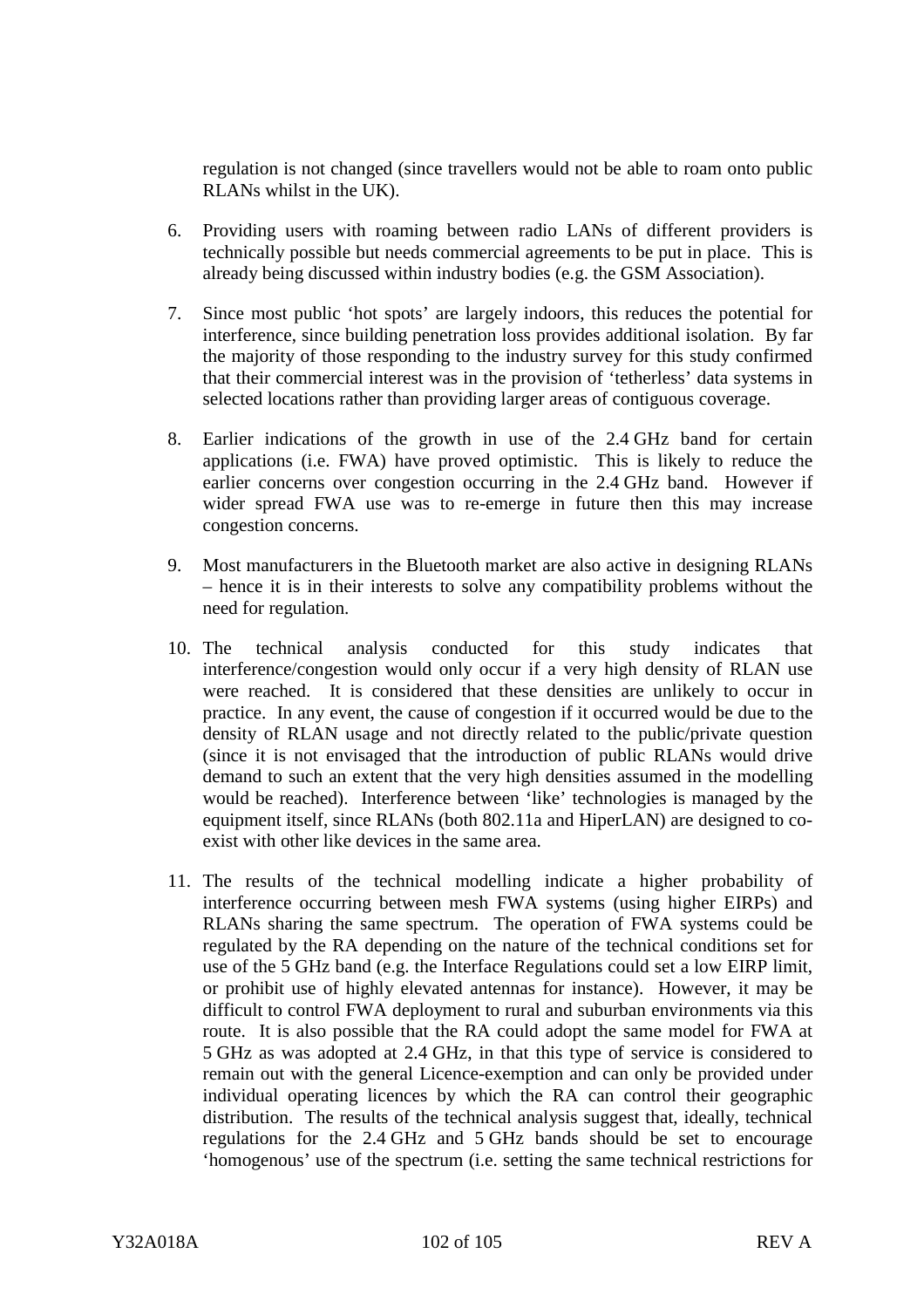all systems using the spectrum, public or private) since this will encourage even distribution of systems across the available bandwidth.

- 12. In terms of the relationship between FWA services in dedicated spectrum (e.g. 3 GHz, 10 GHz, 28 GHz) and services that could be provided in licence-exempt bands using 5 GHz mesh FWA technology, the exact relationship and service crossover will depend to a large extent on individual FWA business plans. Services using dedicated FWA spectrum are provided under individual operating licences and hence the operators benefit from an 'exclusive' assignment of spectrum which they can plan in order to optimise network capacity and minimise in-band interference. Since the technical modelling in this study has indicated that there is a higher probability of interference between mesh FWA systems (using higher EIRPs) and RLANs sharing the 5 GHz band, this would tend to imply that the RA should continue to regulate the licensing of FWA (i.e. that this type of service is not covered by the general Exemption Regulations). To the extent that RLAN and FWA services in the 5GHz band may conflict, RLAN services should have greater priority.
- 13. Overall, the industry survey for this study indicated that respondents believed that regulation on use of licence-exempt spectrum should be limited to technical conditions to allow systems to co-exist. This will continue to encourage innovation whilst also creating the potential for new public access services to cater for tetherless data access for nomadic users.
- 14. The economic analysis suggests that the consumer surplus associated with the introduction of public RLAN services is in the range of £500 million per annum. Given that we expect the supply of such services as well as the supply of equipment required by service providers to be reasonably competitive, this consumer surplus figures consumer benefits also reflect the economy-wide benefits from eliminating the public access restriction on the use of licenceexempt spectrum. Even though it is impossible to break down the quantification by affected group, Table 7.2 provides a qualitative assessment.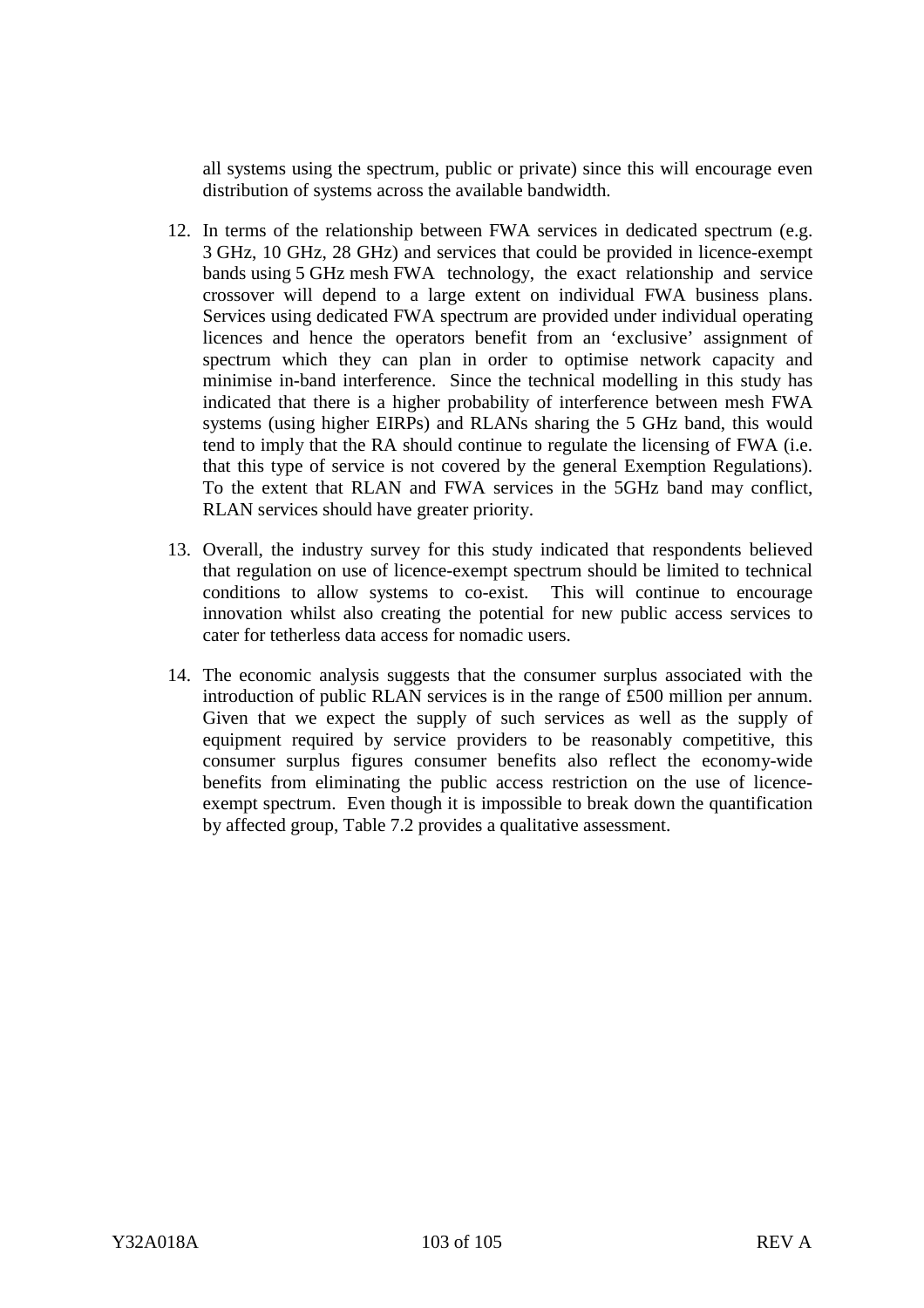| <b>Affected party</b>              | <b>Benefits</b>                                                                                 | <b>Costs</b>                                                  | <b>Net benefits</b>                                                                                                  |
|------------------------------------|-------------------------------------------------------------------------------------------------|---------------------------------------------------------------|----------------------------------------------------------------------------------------------------------------------|
| <b>End users</b>                   | Use of newly<br>introduced public<br>services                                                   | Charge for public<br>services<br><b>Possible interference</b> | Positive<br>(corresponding to<br>part of the total<br>consumer surplus,<br>which is in the order<br>of $£500m$ p.a.) |
| <b>Public service</b><br>providers | Increase in revenue<br>as a result of<br>accessing new<br>spectrum and<br>offering new services | <b>Operating costs</b>                                        | Non-negative, but<br>small if competition<br>is effective                                                            |
| <b>Public service</b><br>customers | Use of newly<br>introduced public<br>services                                                   | Charge for public<br>services                                 | Positive<br>(corresponding to<br>part of the total<br>consumer surplus,<br>which is in the order<br>of $£500m$ p.a.) |
| <b>Equipment</b><br>manufacturers  | <b>Revenues from</b><br>equipment to support<br>new services                                    | <b>Operating costs</b>                                        | Non-negative, but<br>small if competition<br>is effective                                                            |

### **Table 7.2: Welfare impact of the introduction of public RLAN**

- 15. Even though this figure overstates the consumer benefits from public RLAN figures for the early years of the take-up process, it might be regarded as an indication of the cost of delay in opening licence-exempt spectrum for public access services. In particular, given the developments in the 2.4 GHz band in other countries, there could be immediate benefits from removing the public access prohibition.
- 16. In order to maximise the gains from the introduction of new services, access restrictions should focus foremost on measures that help to minimise the potential for interference. This is not only important for existing users but also for prospective users as *expected interference* can be a strong disincentive to investment and innovation. This suggests that access restrictions should continue to be based on system characteristics.
- 17. There is no reason to expect that public access systems would cause a significant increase in the probability of interference relative to a continuation of the status quo. Whilst interference problems can arise with extremely high transmitter densities, such a situation is unlikely to emerge even in hot spots such as the City of London (where, in any case, it would more likely be private RLANs than a considerable deployment of public RLANs that are responsible for a high transmitter density).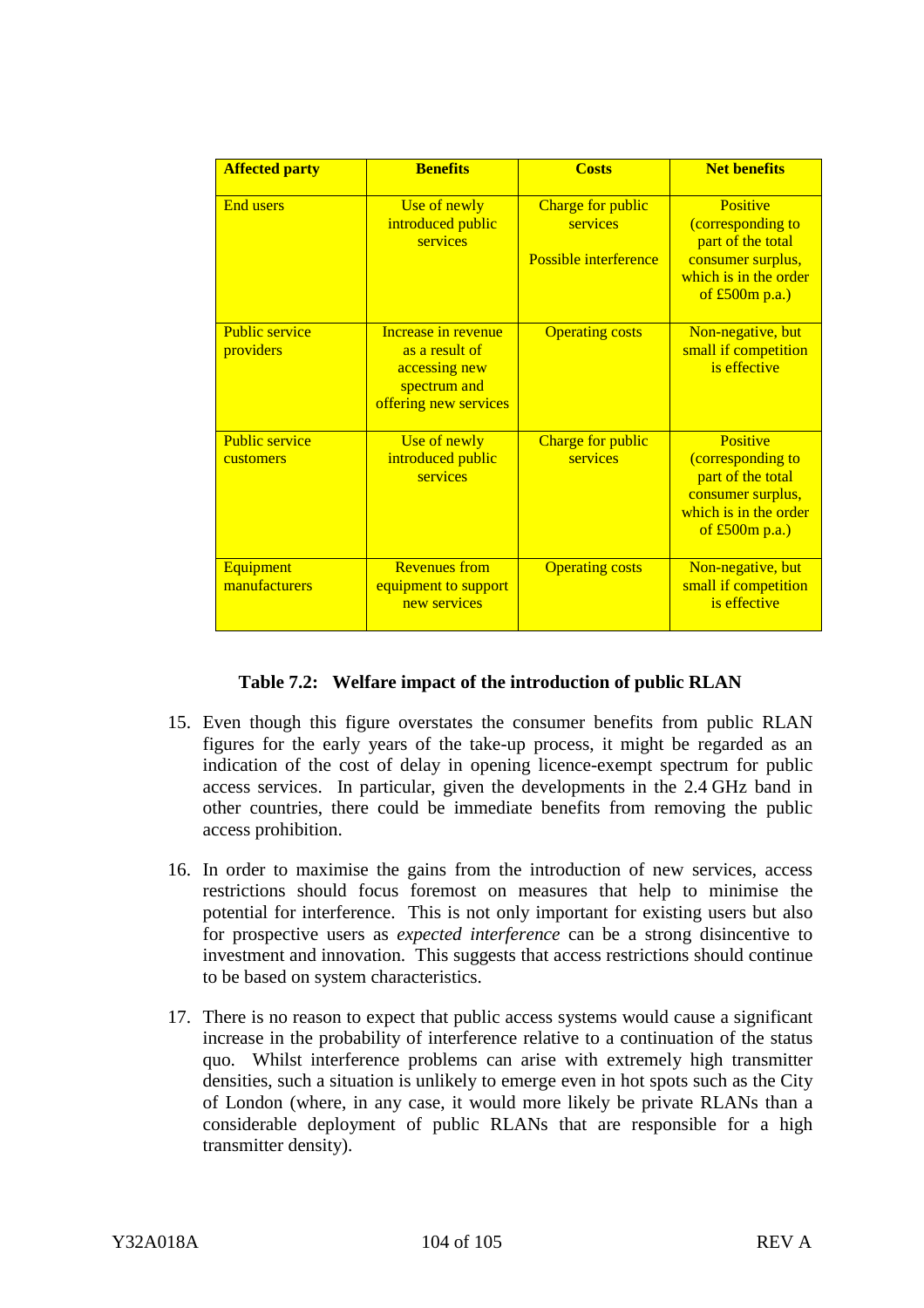# **8. RECOMMENDATIONS**

Based on the conclusions of this study, the following recommendations can be make, as an input to the RA's policy determination in this area.

- 1. From the industry response to this study, there appears to be an immediate need for action in the 2.4 GHz and the 5 GHz bands to remove the public/private distinction for devices currently covered by the existing exemption regulations.
- 2. The timing of action in relation to the 3G TDD spectrum from 2010 2025 MHz is less certain until equipment specifications are confirmed.
- 3. The results of this study suggest there is no reason to discriminate between public and private systems in licence-exempt spectrum – assuming both conform to the same characteristics in order to ensure sufficient homogeneity of technology.
- 4. It would appear that there are some technical issues, which need to be solved concerning access for mesh FWA to the 5 GHz spectrum and so a further technical consultation in this area may be required.
- 5. In managing interference, the licence-exempt nature of bands such as 2.4 GHz has fostered innovation in technology development and the development of advanced radio technologies able to co-exist effectively with other like devices in the same area. There are a number of commercial incentives in avoiding interference in such an environment:
	- Co-ordination of Bluetooth and RLAN equipment because most manufacturers produce both
	- If system characteristics are the same, a public RLAN provider is likely to require an agreement with the property owner in whose property the service will be provided. This ensures co-ordination and avoids externalities that might otherwise lead to interference.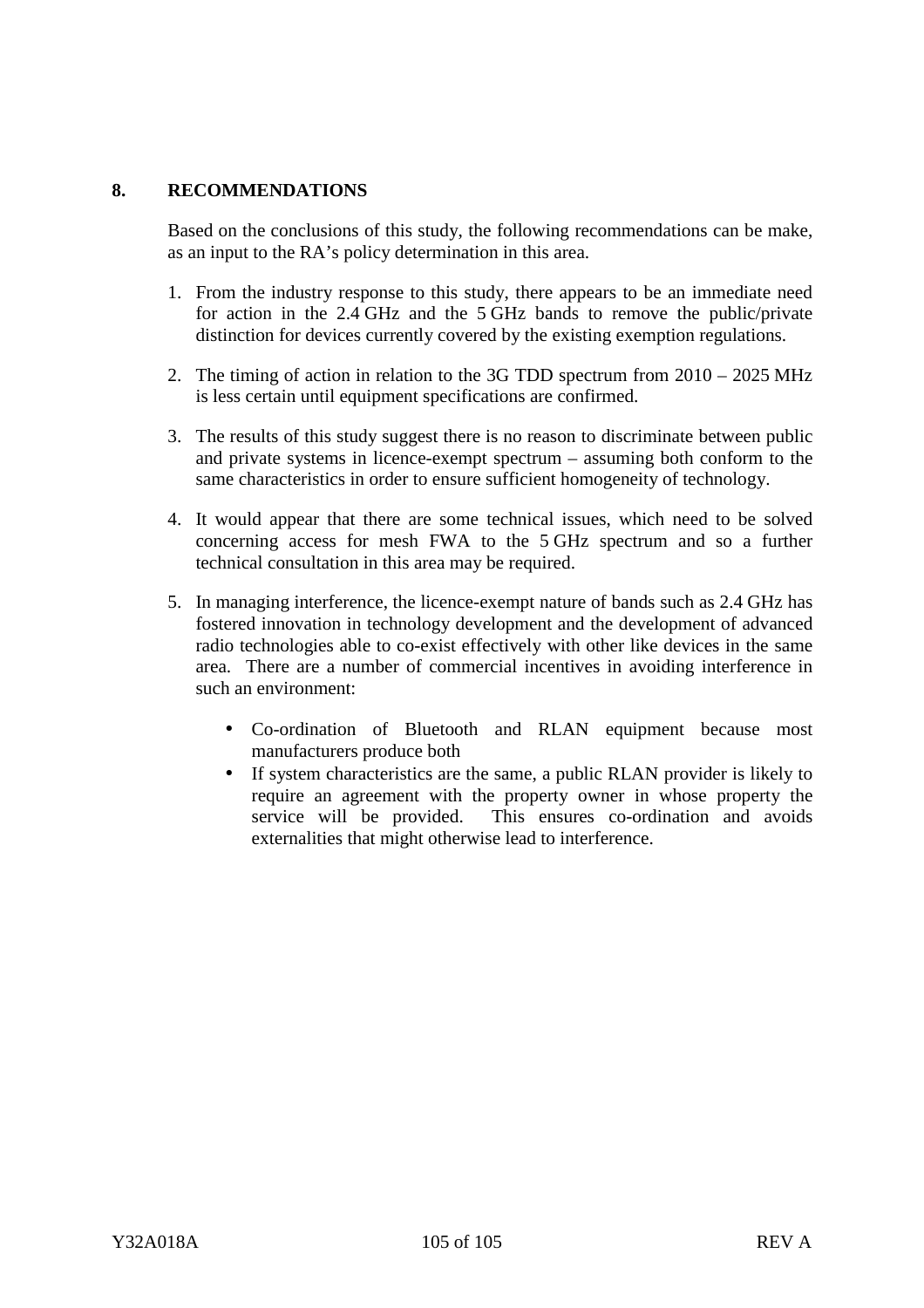**APPENDIX A**

### **REFERENCES**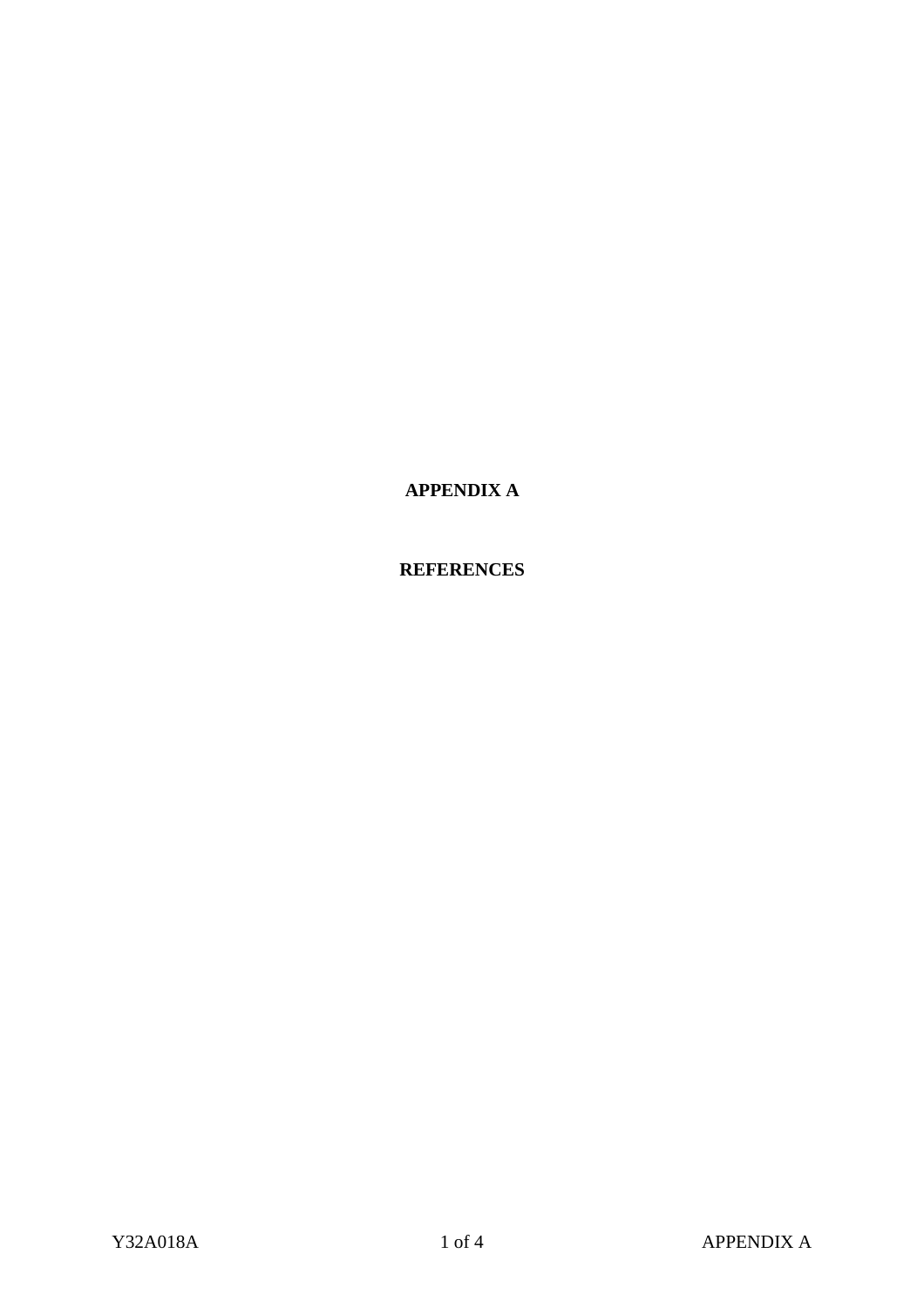- [1] RA Information Sheet 114, Short Range Devices Information Sheet
- [2] Micrologic Research, Wireless Data Communication 2001
- [3] At www.dectweb.com/Introduction/market\_statistics.htm
- [4] IDC, Western Europe RLAN Market Forecasts and Analysis, 2000 2005
- [5] Cahners In-Stat, RLAN market analysis
- [6] Gartner Dataquest, RLAN equipment: Worldwide 2001 2006, August 2001
- [7] [www.intel.com/pressroom/archive/releases/20010911net.htm,](http://www.intel.com/pressroom/archive/releases/20010911net.htm) Intel introduces advanced technologies for wireless networks: Intel unveils next generation 802.11a products along with enhanced 802.11b family and innovative software
- [8] [www.nokia.co.uk,](http://www.nokia.co.uk/) Sonera and Nokia conduct the first RLAN roaming using GSM technology (17 October 2001)
- [9] At www.ero.dk/EROWEB/SEAMCAT
- [10] Radiocommunications Agency, Information Sheet 365, United Kingdom Table of Radio Frequency Allocations 9kHz - 105GHz. At www.radio.gov.uk
- [11] Radiocommunications Agency, UK Radio Licence Interface Requirement 2011 for the Cordless Telephony Service (Version 1.0), 15 December 2000. At www.radio.gov.uk
- [12] The Smith Group, Study to investigate the provision of public access services in the DECT spectrum: Final Report, March 1999
- [13] European Radiocommunications Committee, Decision (99)25, Harmonised utilisation of spectrum for terrestrial Universal Mobile Telecommunications System (UMTS) operating within the bands 1900 - 1980 MHz, 2010 - 2025 MHz and 2110 - 2170 MHz, November 1999
- [14] Radiocommunications Agency, The Information Memorandum Auction of Licences for UK Third Generation Mobile. At www.spectrumauctions.gov.uk/ 3gindex.htm
- [15] Radiocommunications Agency, UK Radio Licence Interface Requirement 2019 Third Generation Mobile. At www.radio.gov.uk
- [16] ETSI, TS 101 948 V1.1.1, Digital Enhanced Cordless Telecommunications (DECT); DECT derivative for implementation in the 2.45 GHz ISM Band, April 2001
- [17] Aegis Systems Ltd, Compatibility between Radiocommunication & ISM systems in the 2.4 GHz Frequency Band, June 1999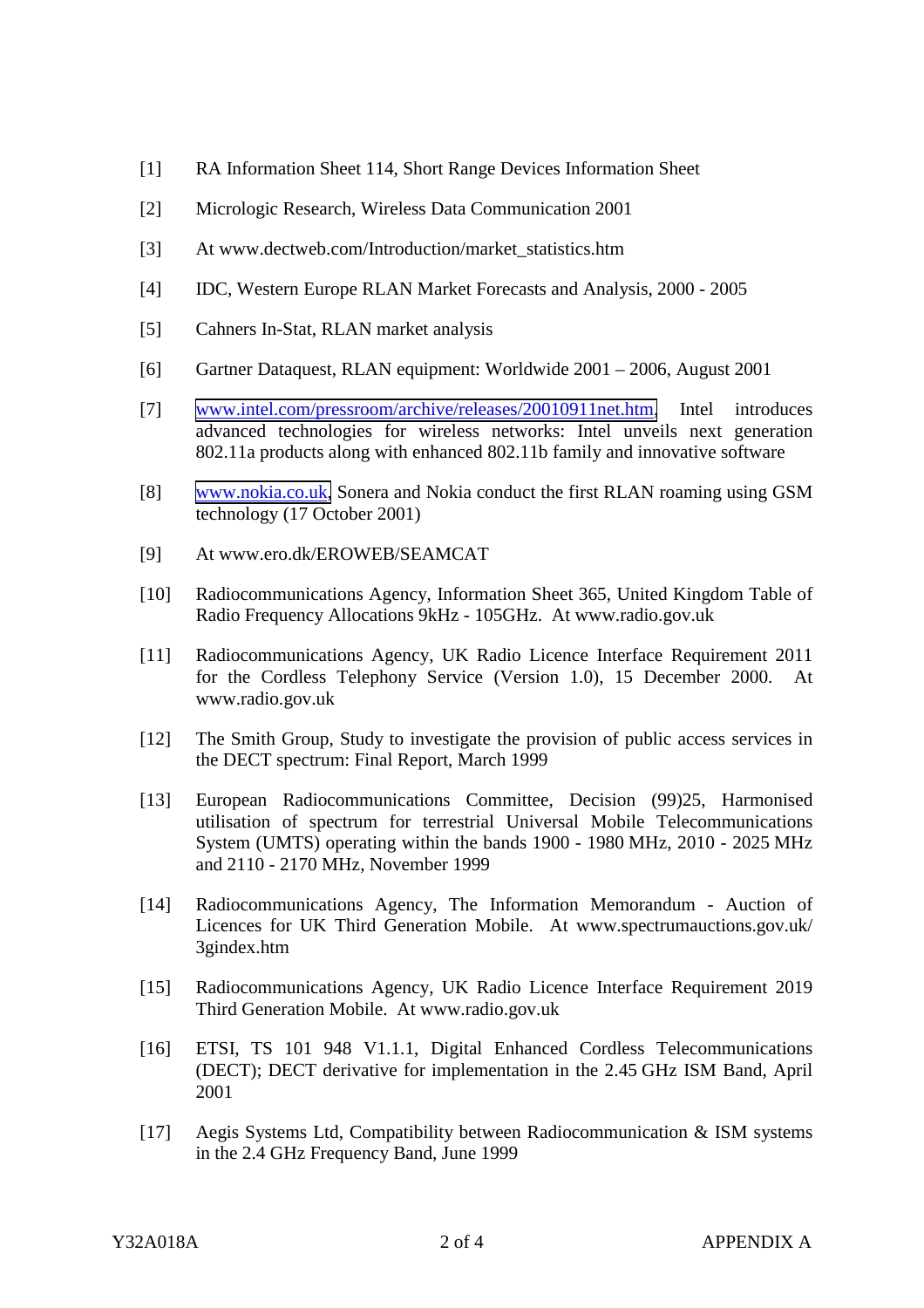- [18] Ericsson, Bluetooth voice and data performance in 802.11 DS WLAN environment, May 1999. At www.wi-fi.org/downloads/BT\_inf802\_June\_8.pdf
- [19] Intersil Corporation, Reliability of IEEE 802.11 Hi Rate DSSS WLANs in a High Density Bluetooth Environment, June 1999. At www.wi-fi.org/downloads/ Coexistence\_Paper\_Intersil\_Aug18.pdf
- [20] European Radiocommunications Committee, Report 72, Compatibility Studies Related to the Possible Extension Band for HiperLANs at 5 GHz, May 1999
- [21] Contribution from ETSI BRAN HL Spectrum Group JPT5G(01)81, 5 GHz RLAN Spectrum Requirement
- [22] European Radiocommunications Committee, Report 67, Study of the Frequency sharing between HIPERLANs and MSS feeder links in the 5 GHz band, February 1999
- [23] Hausman, J A (1997), "Valuing the effect of regulation on new services in telecommunications", Brookings Papers: Microeconomics 1997, 1-38.
- [24] Hausman, J A (1994), "Valuation of new goods under perfect and imperfect competition", NBER Working Paper Series, 1994, 4970.
- [25] Competition Issues The Single Market Review, Sub series V: Impact on Competition and Scale Effects, Volume 3: Competition Issues, 1997, European Communities, section 4.4.
- [26] Aghion, P, M Dewatripont and P Rey (1997), "Corporate governance, competition policy and industrial policy", European Economic Review, 41, 797-805.
- [27] Radio spectrum management review: a consultation paper, June 2001. At www.spectrumreview.radio.gov.uk.
- [28] IT News, *Telia, Symbol to offer Public Access Broadband RLAN Services*. At www.dit.net/itnews/newssep2000/60.html.
- [29] Europemedia net, *Austrian mobile operator ONE acquires eWave,* October 2001. At www.europemedia.net/shownews.asp?ArticleID=6004.
- [30] Analysys, Public RLAN Access: A Threat to Mobile Operators?, August 2001. Report overview at www.totaltele.com/reports/default.asp?report=pwla
- [31] At www.mobilestar.com/services\_howmuch.asp
- [32] Jippi Press Office
- [33] Industry Interview with a Sonera representative
- [34] RLAN Market Segments, Gartner Inc. May 2001, At academic1.csuohio.edu/gartner/research/dq/97500/97582/97582.html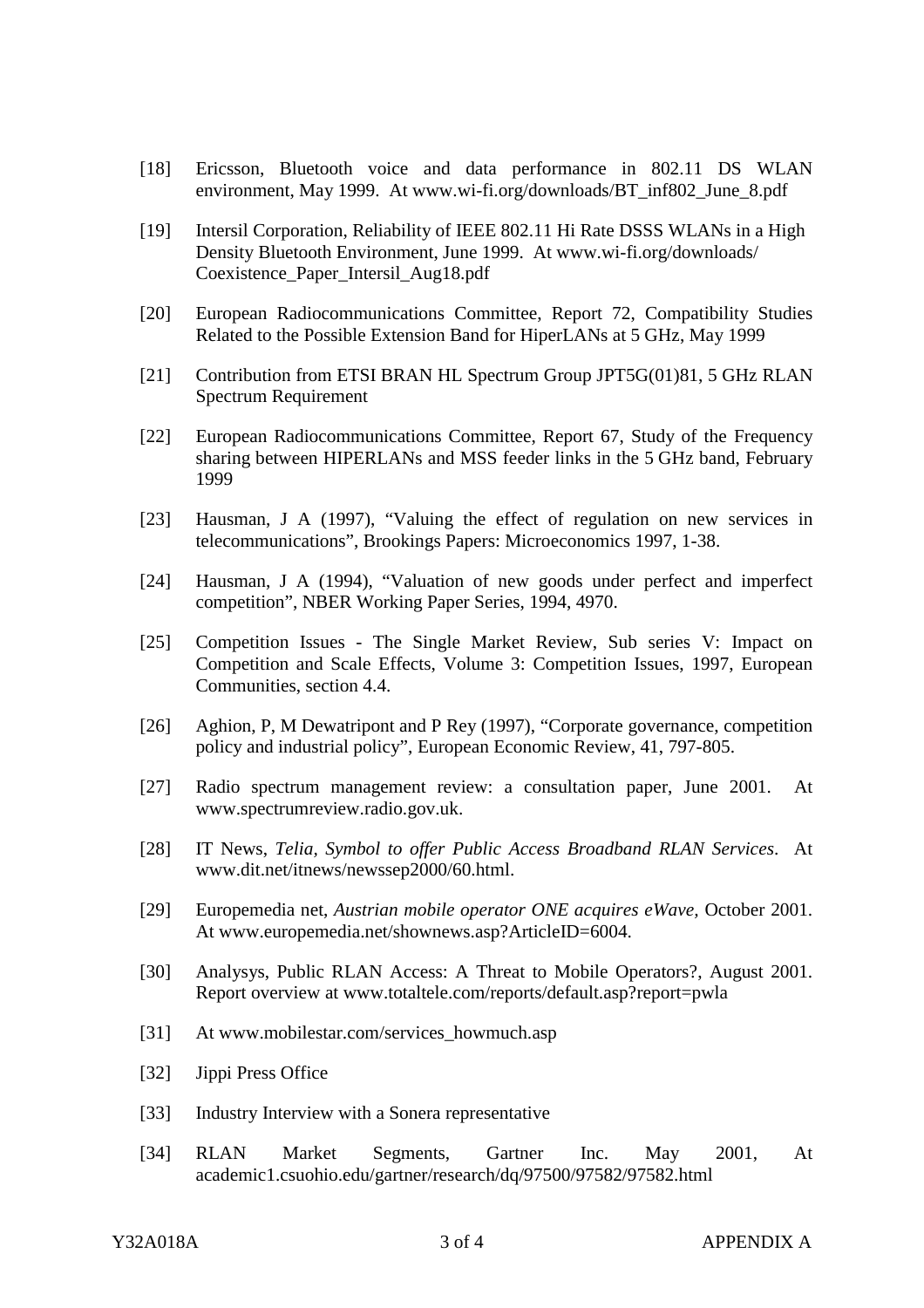- [35] DotEcon, *Optimal Fixed-to-Mobile Interconnection Charges*, Presented at the 12<sup>th</sup> European Regional ITS Conference, Dublin, 2-3 September 2001. At www.dotecon.com/publications/index.htm
- [36] Comment by Ariel Pakes on Hausman, J.A. (1997), "Valuing the effect of regulation on new services in telecommunications,", Brookings Papers: Microeconomics 1997, 39-48
- [37] Harmonised Frequency Bands to be Designated for the Introduction of High Performance Radio Local Area Networks (HIPERLANs), ERC Decision (99)23, November 1999
- [38] W-LAN trials and tribulations, Telecom Magazine, October 2001, At www.telecommagazine.com/telecom/default.asp?journalid=2&func=articles&pag e=0110i7&year=2001&month=10
- [39] Total Telecom, Forum pages, www.totaltele.com/forum/default.asp?forumID=191
- [40] W-LAN trials and tribulations, Telecom Magazine, October 2001, At [www.telecommagazine.com/](http://www.telecommagazine.com/)
- [41] Total Telecom, Atlantic Telecom reports (latest report 9 November 2001)
- [42] UMTS Forum , WLAN 'complimentary not competitive' with 3G, says UMTS Forum, press release, 3 December 2001, available at www.umtsforum/org/press/article/080.html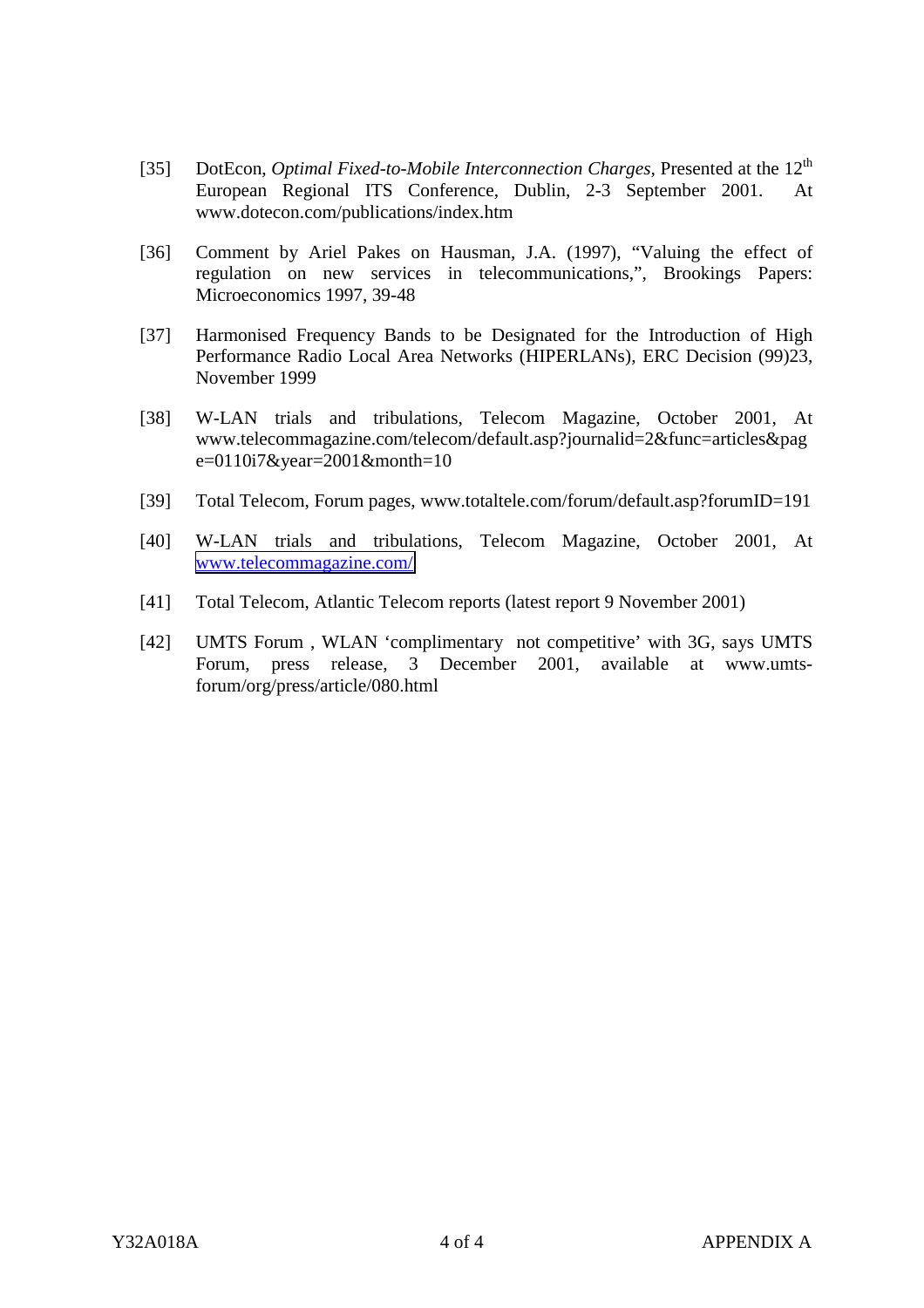**APPENDIX B**

## **GLOSSARY OF TERMS**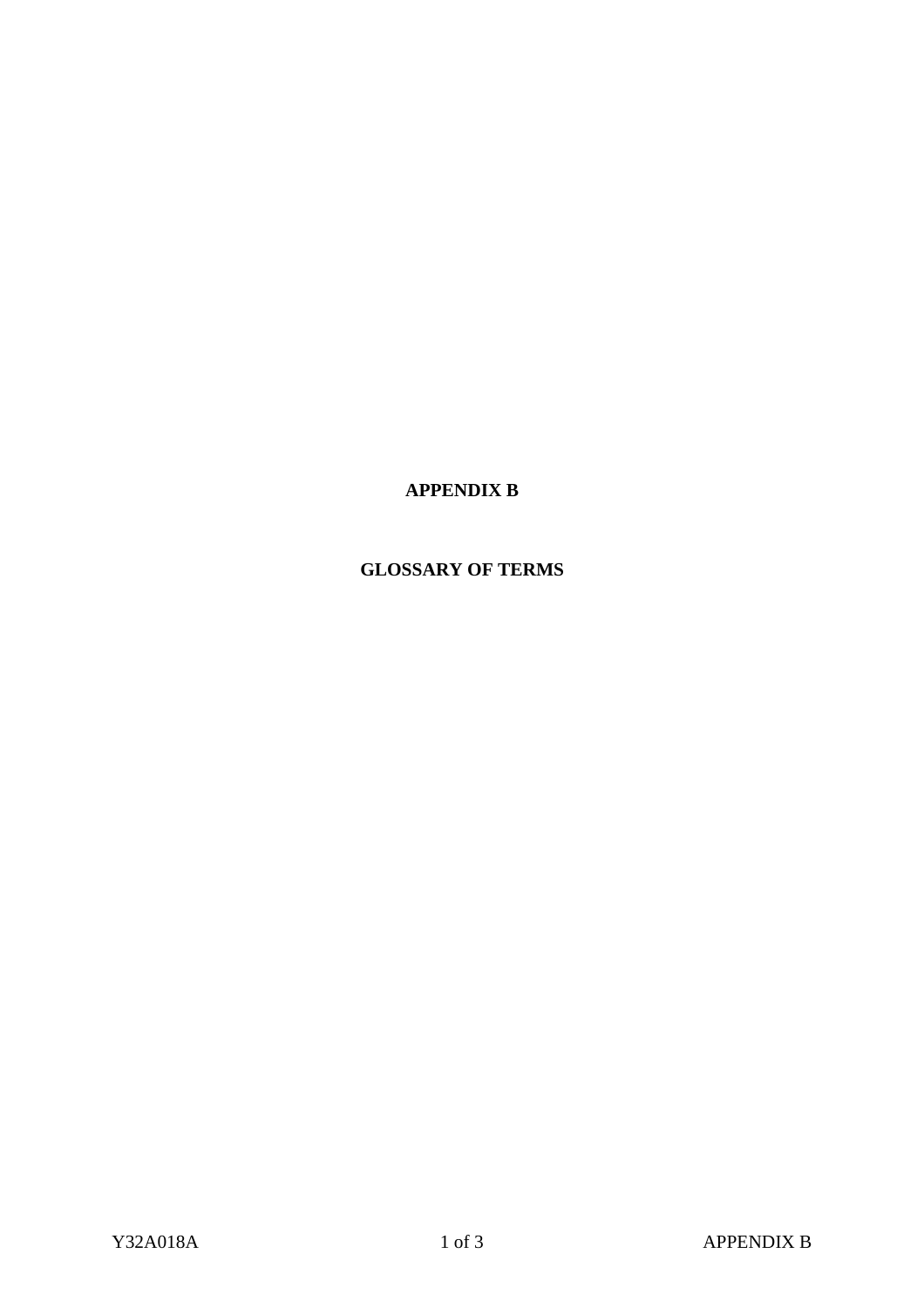| 3G          | <b>Third Generation</b>                             |
|-------------|-----------------------------------------------------|
| AP          | <b>Access Point</b>                                 |
| <b>BS</b>   | <b>Base Station</b>                                 |
| <b>CEPT</b> | European Postal and Telecommunications Conference   |
| CS          | <b>Consumer Surplus</b>                             |
| CS          | <b>Consumer Station</b>                             |
| <b>CTM</b>  | <b>Cordless Telephony Mobility</b>                  |
| <b>DECT</b> | <b>Digital Enhanced Cordless Telecommunications</b> |
| <b>DFS</b>  | <b>Dynamic Frequency Selection</b>                  |
| <b>DSSS</b> | <b>Direct Sequence Spread Spectrum</b>              |
| <b>DTI</b>  | Department of Trade and Industry                    |
| <b>EESS</b> | <b>Earth Exploration Satellite Service</b>          |
| <b>EIRP</b> | <b>Effective Isotropic Radiated Power</b>           |
| ERC         | European Radiocommunications Committee              |
| <b>ERO</b>  | <b>European Radiocommunications Office</b>          |
| <b>ETSI</b> | European Telecommunications Standards Institute     |
| <b>FHSS</b> | <b>Frequency Hopping Spread Spectrum</b>            |
| <b>FS</b>   | <b>Fixed Service</b>                                |
| <b>FSPL</b> | Free Space Path Loss                                |
| <b>FSS</b>  | <b>Fixed Satellite Service</b>                      |
| <b>FWA</b>  | <b>Fixed Wireless Access</b>                        |
| <b>GPRS</b> | <b>General Packet Radio Service</b>                 |
| <b>GSM</b>  | Global System for Mobile Communications             |
| HiperLAN    | High Performance Local Area Network                 |
| IR          | <b>Interface Regulation</b>                         |
| <b>ISDN</b> | <b>Integrated Services Digital Network</b>          |
| <b>ISM</b>  | Industrial, Scientific and Medical                  |
| <b>ISP</b>  | <b>Internet Service Provider</b>                    |
| <b>ITU</b>  | <b>International Telecommunications Union</b>       |
| LAN         | <b>Local Area Network</b>                           |
| <b>MAN</b>  | Metropolitan Area Network                           |
| <b>MC</b>   | <b>Monte Carlo</b>                                  |
| MCL         | <b>Minimum Coupling Loss</b>                        |
| MNO         | <b>Mobile Network Operator</b>                      |
| <b>MSS</b>  | <b>Mobile Satellite Service</b>                     |
| МT          | <b>Mobile Terminal</b>                              |
| <b>OBTV</b> | <b>Outside Broadcast Television</b>                 |
| <b>PACT</b> | <b>Public Access Cordless Telecommunications</b>    |
| <b>PAPR</b> | Peak to Average Power Ratio                         |
| <b>PBX</b>  | Private Branch Exchange                             |
| PC          | <b>Personal Computer</b>                            |
| <b>PDA</b>  | Personal Digital Assistant                          |
| <b>PMR</b>  | Private Mobile Radio                                |
| <b>PS</b>   | <b>Producer Surplus</b>                             |
| QoS         | <b>Quality of Service</b>                           |
| RA          | Radiocommunications Agency                          |
|             |                                                     |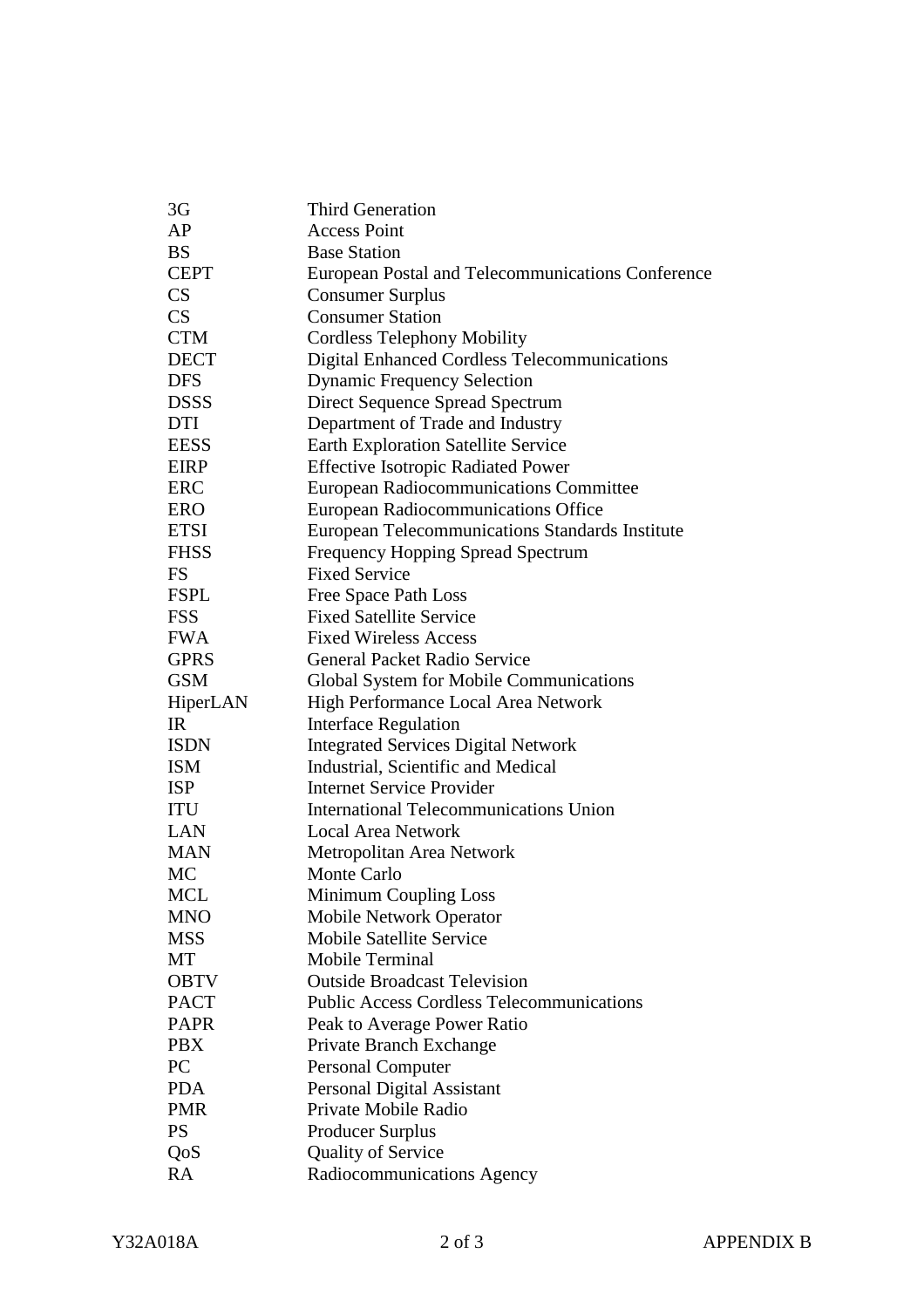| <b>RFA</b>     | <b>Radio Fixed Access</b>                               |  |  |
|----------------|---------------------------------------------------------|--|--|
| <b>RFID</b>    | Radio Frequency Identification                          |  |  |
| <b>RLAN</b>    | Radio Local Area Network                                |  |  |
| <b>SEAMCAT</b> | Spectrum Engineering Advanced Monte Carlo Analysis Tool |  |  |
| SI             | <b>Statutory Instrument</b>                             |  |  |
| <b>SIM</b>     | <b>Subscriber Identity Module</b>                       |  |  |
| <b>SRD</b>     | <b>Short Range Device</b>                               |  |  |
| <b>TDD</b>     | <b>Time Division Duplex</b>                             |  |  |
| Tx             | Transmitter                                             |  |  |
| UK.            | United Kingdom                                          |  |  |
| <b>UMTS</b>    | Universal Mobile Telecommunications System              |  |  |
| <b>USA</b>     | United States of America                                |  |  |
| <b>UTRA</b>    | <b>UMTS Terrestrial Radio Access</b>                    |  |  |
| <b>WEP</b>     | Wired Equivalency Protocol                              |  |  |
| <b>WLL</b>     | Wireless Local Loop                                     |  |  |
| <b>WT</b>      | <b>Wireless Telegraphy</b>                              |  |  |
|                |                                                         |  |  |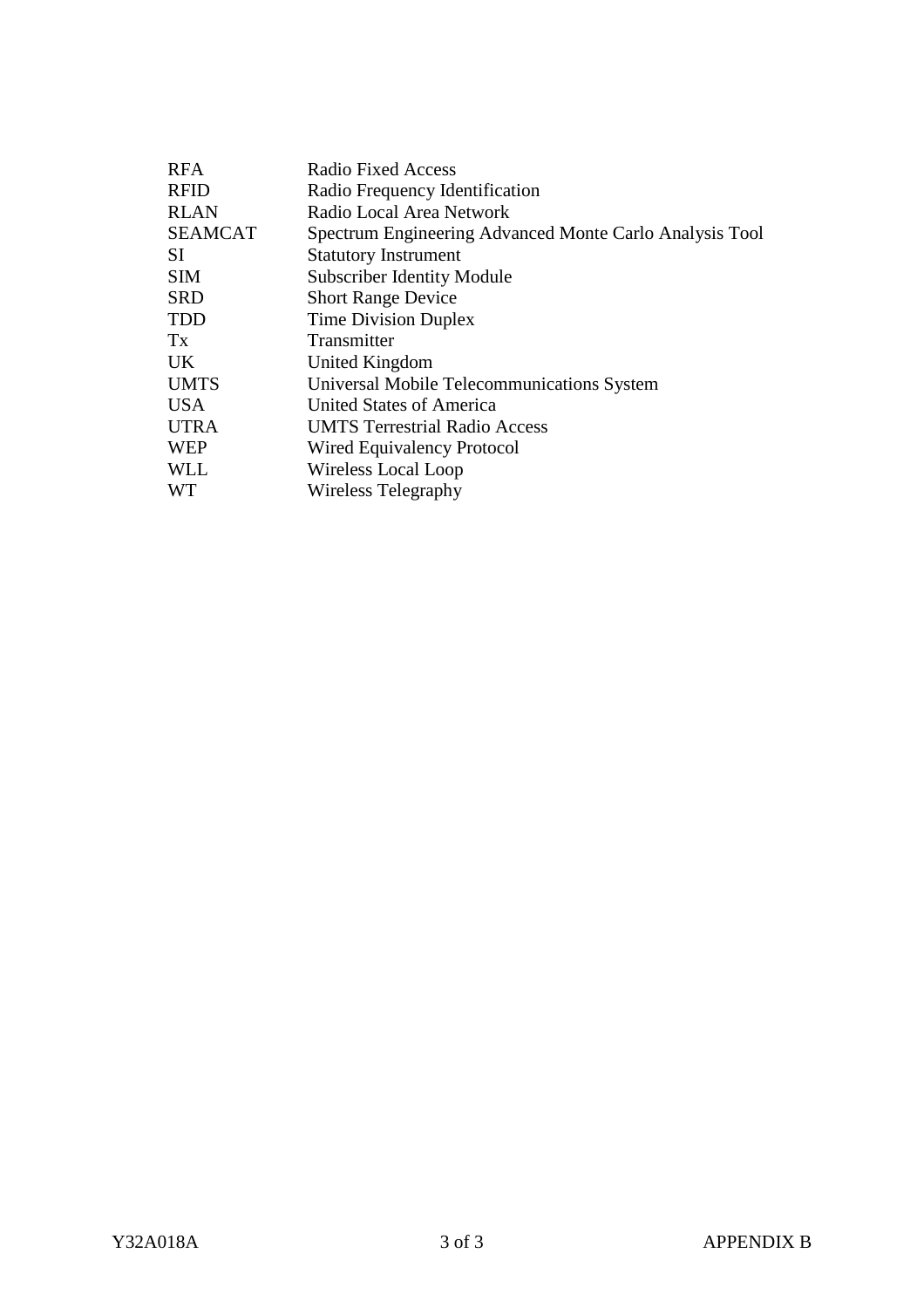**APPENDIX C**

**TECHNICAL ANALYSIS ASSUMPTIONS**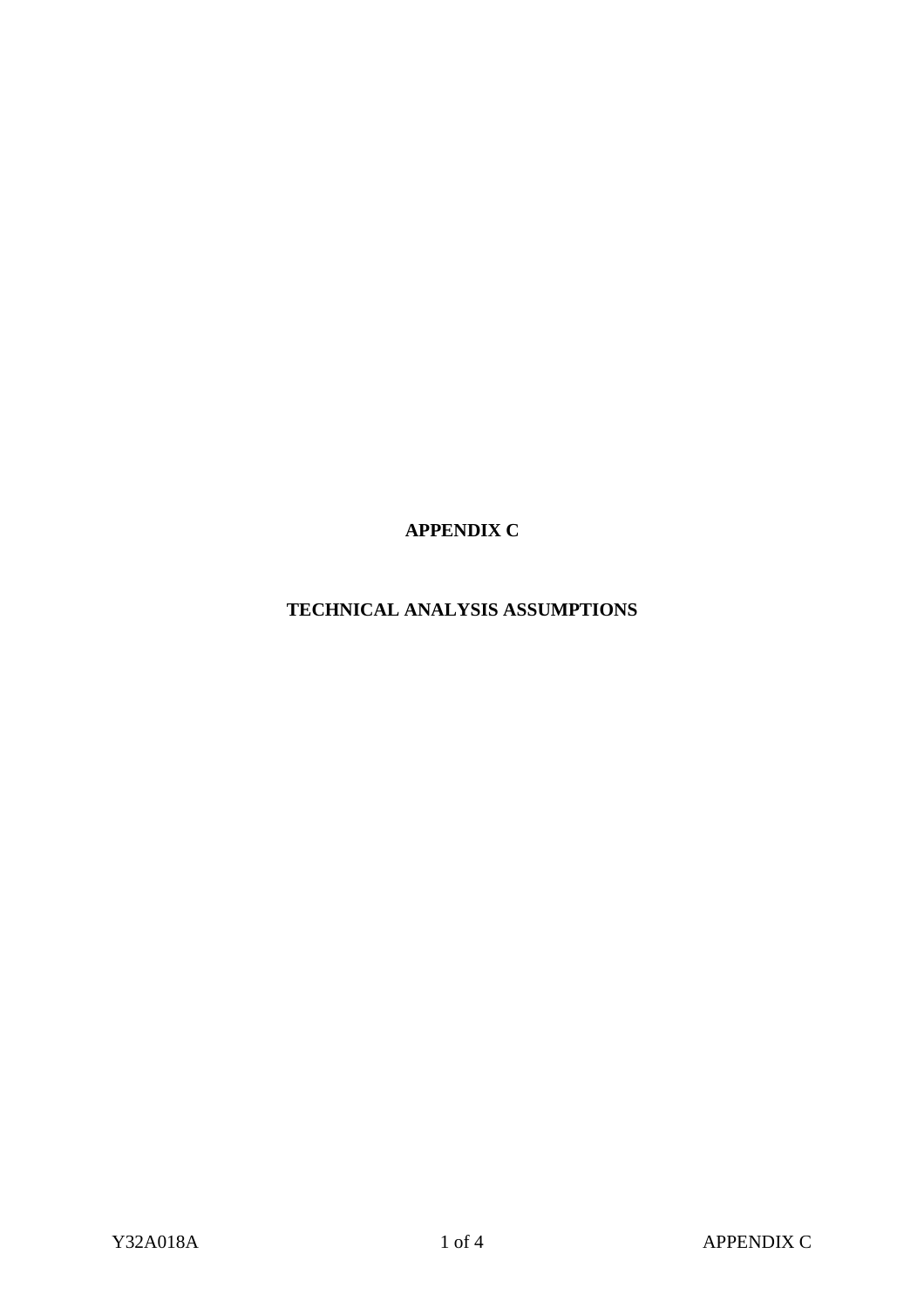### **5 GHz RLAN Assumptions**

The various RLAN standards around the world (ETSI, IEEE, ARIB) are undergoing some convergence and it is expected that, following this, the main technical characteristics will be very similar. The following characteristics for HiperLAN2 are taken from ETSI TS 101 475 v1.1.1 and are those used for a general 5 GHz RLAN during the analysis.

| <b>Parameter</b>               | <b>Value</b>                                                                                          | <b>Note</b>                                                                       |
|--------------------------------|-------------------------------------------------------------------------------------------------------|-----------------------------------------------------------------------------------|
| <b>Maximum EIRP</b>            | $30$ dBm or $23$ dBm                                                                                  | Depending on regulatory<br>requirements                                           |
| <b>Transmission Bandwidth</b>  | $20$ MHz                                                                                              |                                                                                   |
| <b>Operational Frequencies</b> | 8 carriers centred on<br>$5,180$ MHz and<br>above<br>11 carriers centred<br>on 5,500 MHz and<br>above | Carriers are spaced at 20 MHz<br>intervals                                        |
| <b>Power Control</b>           | 3 dB step size<br>Max received power:<br>$-30$ dBm                                                    |                                                                                   |
| <b>Receiver Sensitivity</b>    | Between -85 dBm<br>and $-68$ dBm                                                                      | Depending on bit rate (these<br>values correspond to 54 Mbit/s<br>and $6$ Mbit/s) |

**Table C.1: RLAN technical characteristics**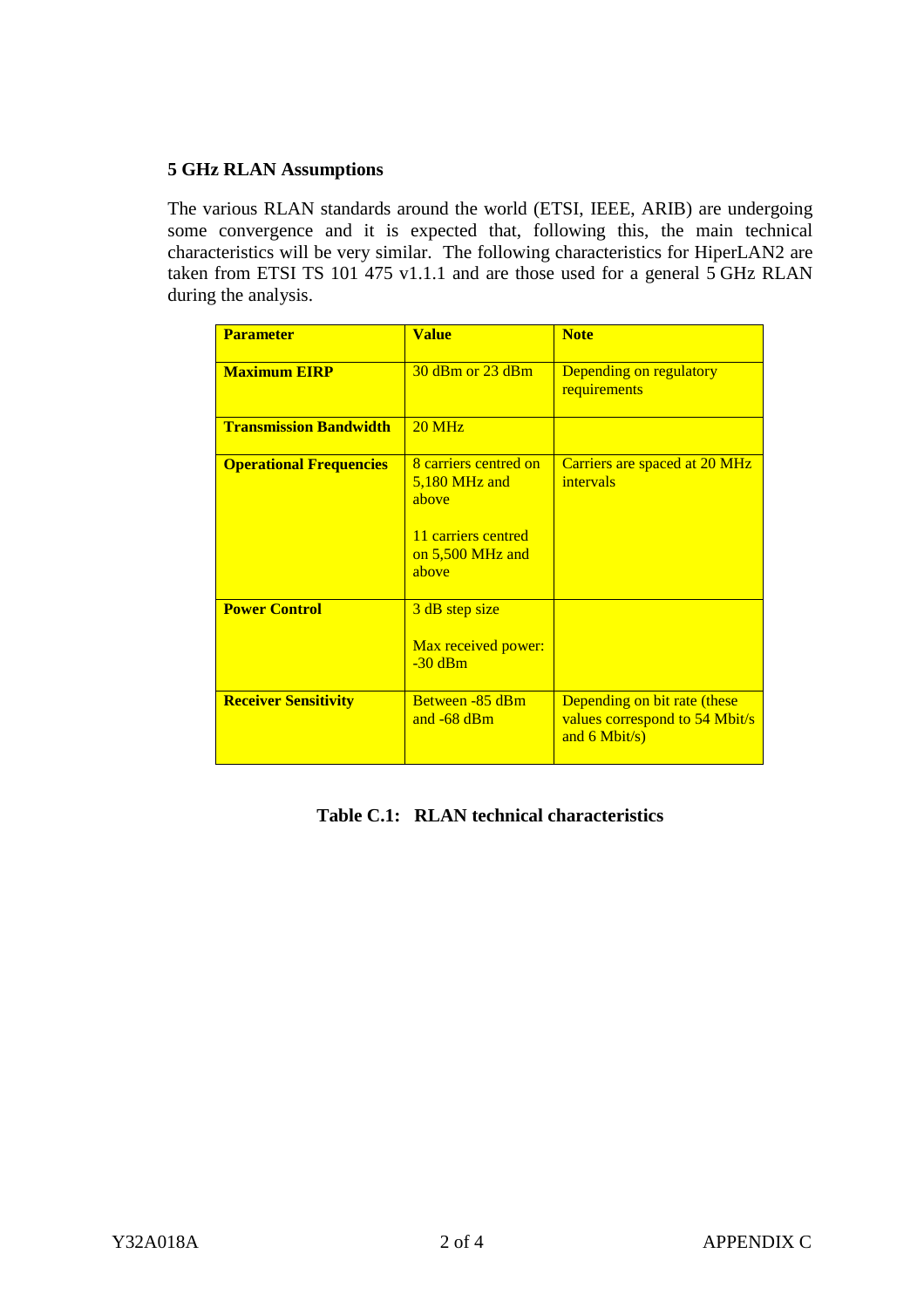| <b>Parameter</b>                                      | <b>Value/Assumption</b>      | <b>Note</b>                                             |
|-------------------------------------------------------|------------------------------|---------------------------------------------------------|
| C/I                                                   | 20dB                         |                                                         |
| <b>AP/MT</b> location                                 | Indoor                       | Unless specified otherwise                              |
| <b>Wanted Coverage</b>                                | Indoor: 40m<br>Outdoor: 200m |                                                         |
| <b>MT</b> activity                                    | 5%                           |                                                         |
| <b>Antenna</b>                                        | 0 dBi omnidirectional        | Unless specified otherwise                              |
| of<br><b>Out</b><br><b>band/spurious</b><br>emissions | Not considered               | is<br>interference<br>In-band<br>assumed to be dominant |

Other key assumptions made for the technical analysis are shown in Table C.2.

### **Table C.2: RLAN interference analysis assumptions**

#### **5 GHz Mesh FWA System Assumptions**

The following characteristics for FWA Mesh systems are taken from a draft version of IEEE 802.16, Standard Air Interface for Fixed Broadband Access Systems, Media Access Control Modifications and Additional Physical Layer for 2-11 GHz.

| <b>Parameter</b>               | <b>Value</b>              | <b>Note</b>                                |
|--------------------------------|---------------------------|--------------------------------------------|
| <b>Maximum EIRP</b>            | 36 dBm                    |                                            |
| <b>Transmission Bandwidth</b>  | $20 \text{ MHz}$          |                                            |
| <b>Operational Frequencies</b> | $5470 - 5875 \text{ MHz}$ | Carriers are spaced at 20 MHz<br>intervals |
| <b>Receiver Sensitivity</b>    | $-75$ dBm                 | Similar to RLAN                            |

**Table C.3: Mesh FWA system technical characteristics**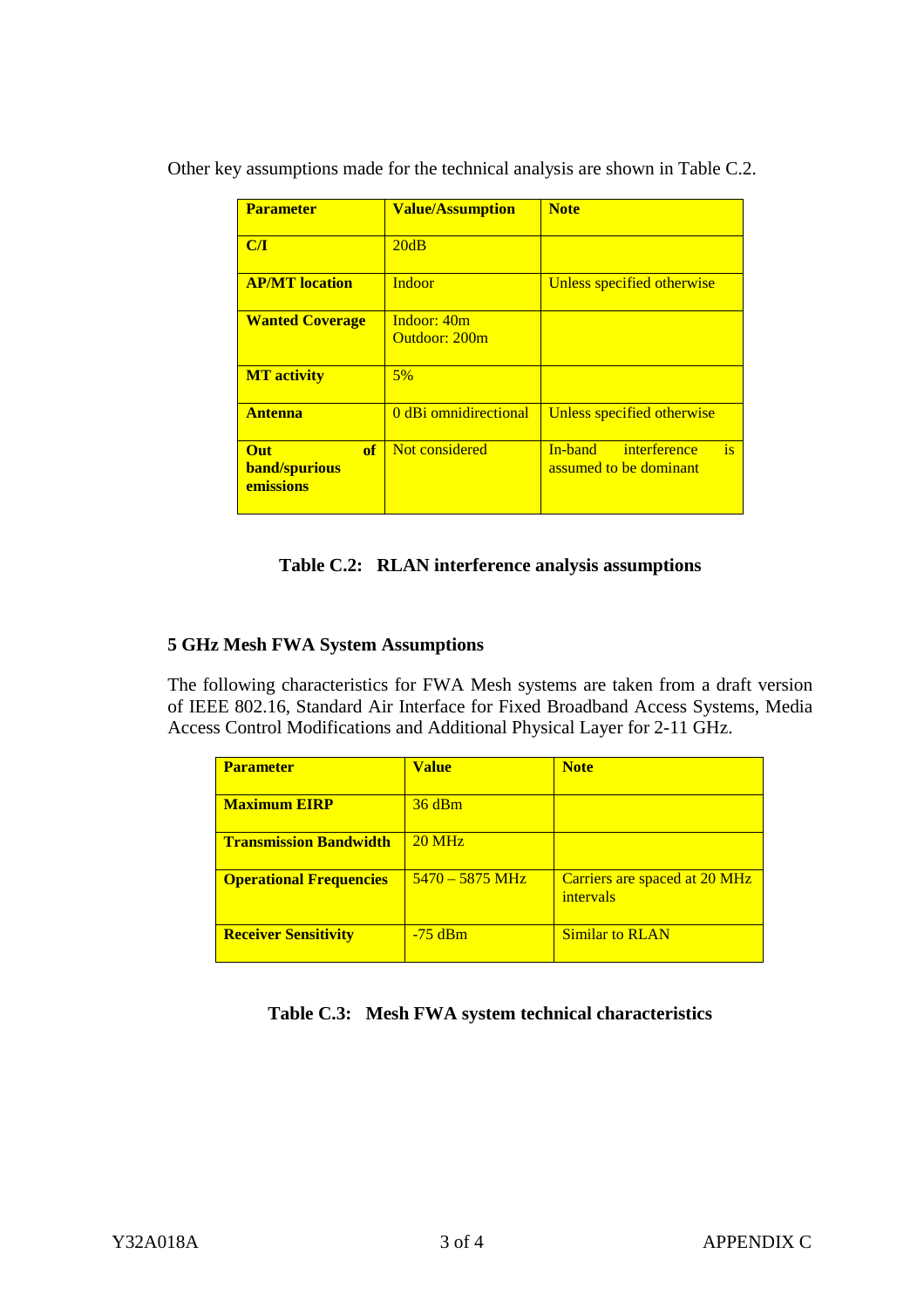| <b>Parameter</b>                                      | <b>Value/Assumption</b>     | <b>Note</b>                                             |
|-------------------------------------------------------|-----------------------------|---------------------------------------------------------|
| C/I                                                   | 20dB                        | Same as RLAN                                            |
| <b>Wanted Coverage</b>                                | $1 \text{ km}$              | Unless specified otherwise                              |
| <b>Antenna</b>                                        | BS & CS:<br>omnidirectional | Unless specified otherwise                              |
| of<br><b>Out</b><br><b>band/spurious</b><br>emissions | Not considered              | is<br>interference<br>In-band<br>assumed to be dominant |

Other key assumptions made for the technical analysis are shown in Table C.4.

**Table C.4: Mesh FWA interference analysis assumptions**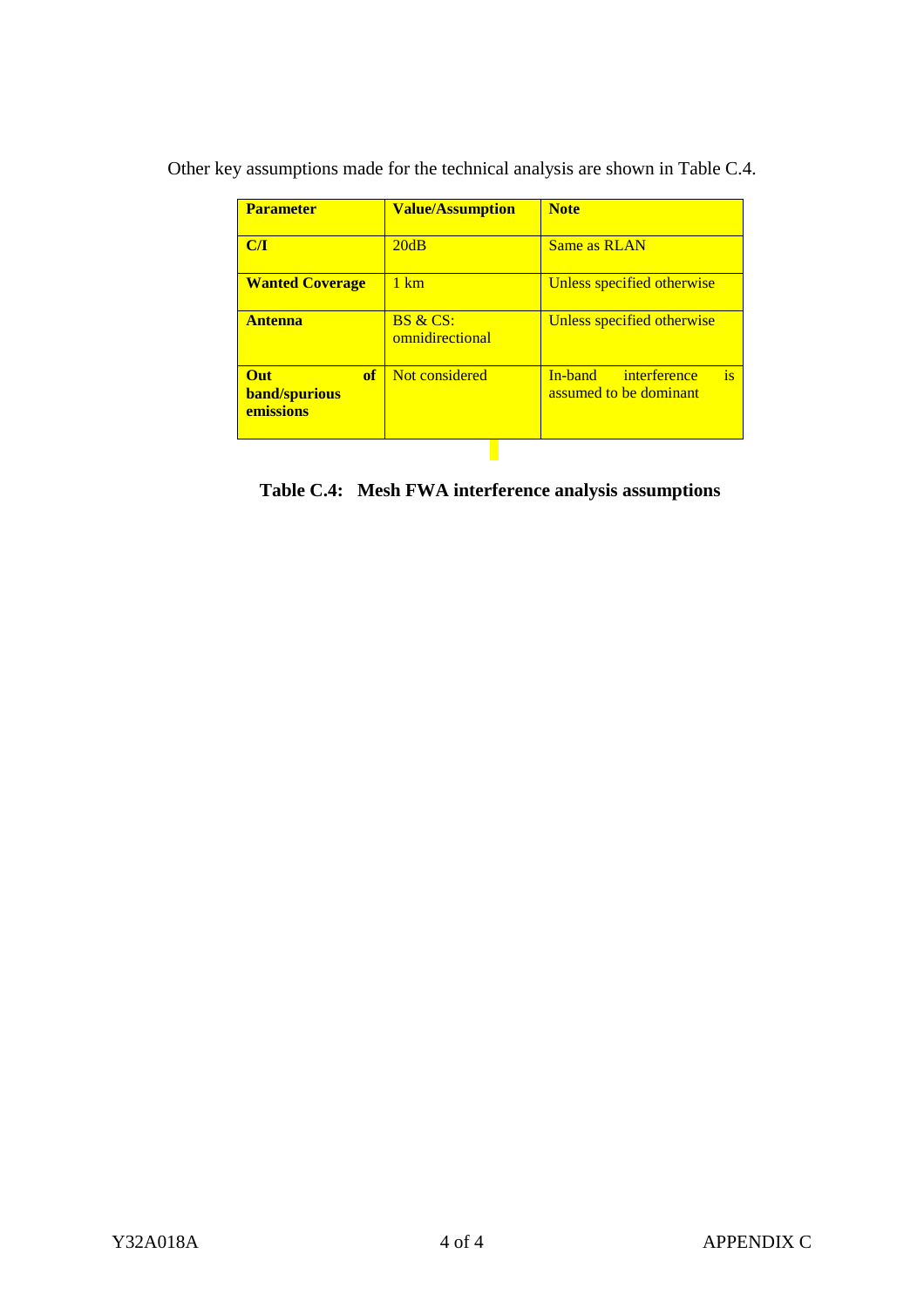**APPENDIX D**

**LICENCE-EXEMPT BANDS IN THE UK**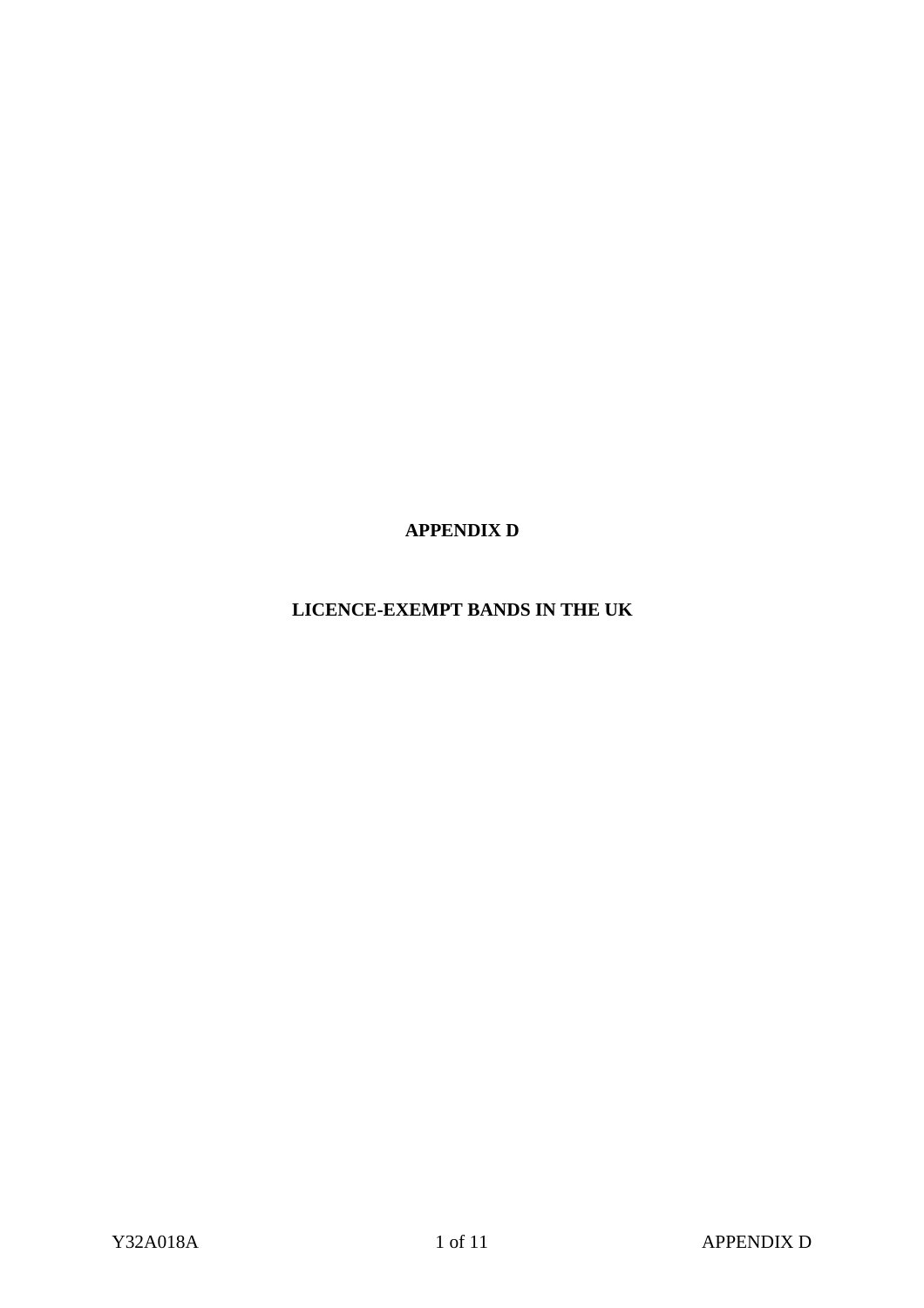# **Licence-exempt Bands For Consideration**

| Analogue Cordless Telephone        | CT <sub>1</sub>            | 1642 - 1782 kHz (b)                         |
|------------------------------------|----------------------------|---------------------------------------------|
|                                    |                            | 47.45625 - 47.54375 MHz (m)                 |
| Digital Cellular Telephones        | <b>UMTS</b> Licence-exempt | $2010 - 2025$ MHz                           |
| <b>Digital Cordless Telephones</b> | <b>DECT</b>                | 1880 - 1900 MHz                             |
| <b>HIPERLANS</b>                   | 5 GHz                      | 5.150-5.350 GHz, 5.470-5.725 GHz and 5.725- |
|                                    |                            | 5.875 GHz.                                  |
| <b>PMR 446</b>                     | <b>PMR 446</b>             | 446.00625 - 446.09375 MHz                   |
| <b>RLANs</b>                       | 2400 MHz                   | 2400 to 2487.5 MHz                          |
| <b>Short Range Device Bands</b>    | <b>SRDs</b>                | See attached Table                          |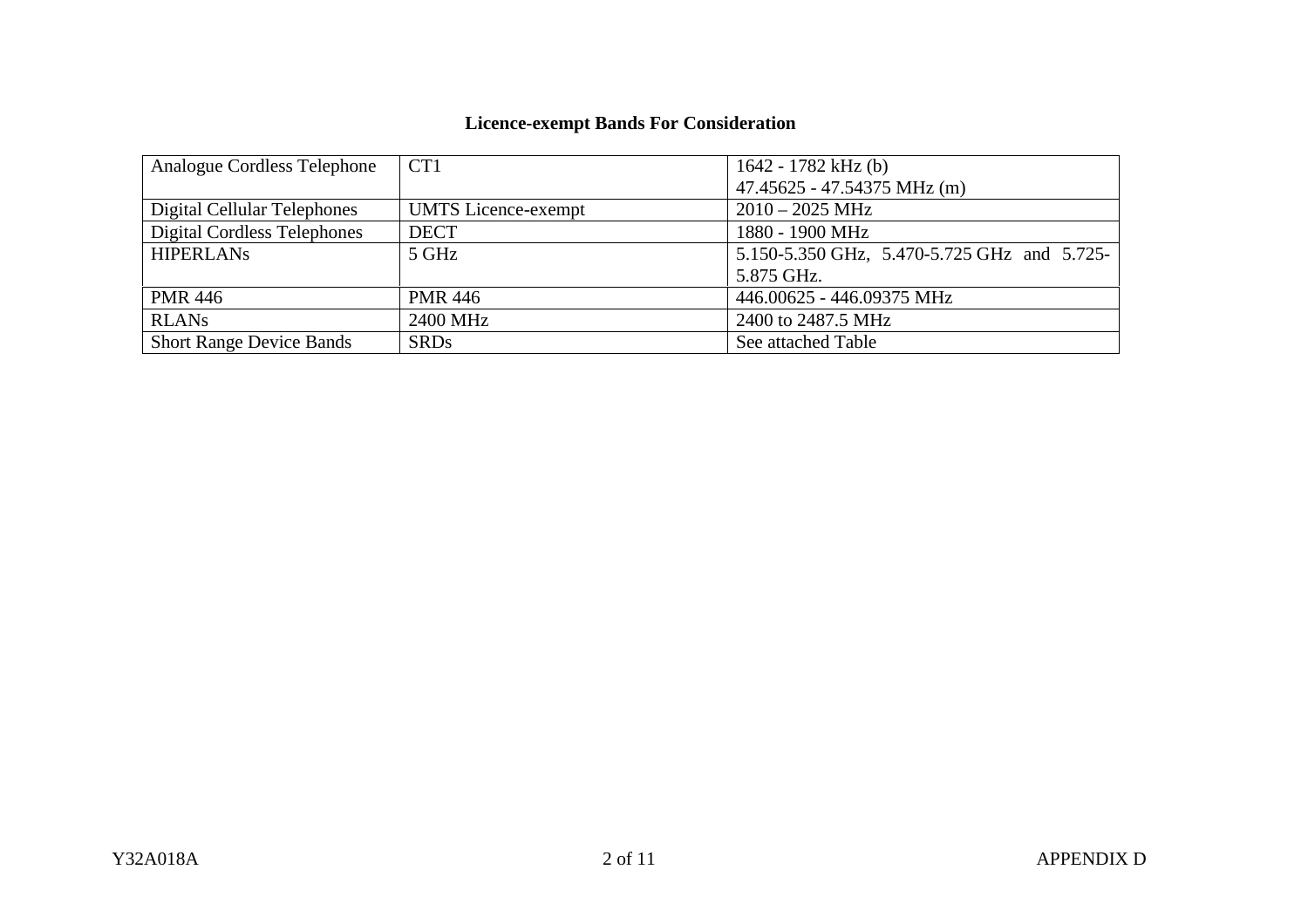| <b>Frequency Range</b> | <b>Typical Licence-exempt</b> | <b>Shared with licensed</b> | <b>Comments</b>                                       |
|------------------------|-------------------------------|-----------------------------|-------------------------------------------------------|
|                        | <b>SRD</b> Applications       | services                    |                                                       |
| 9 to 180 and 240 to    | <b>RFID</b>                   | Radionavigation             | Inductive applications only                           |
| 315 kHz                | Anti-theft alarms             | Fixed                       |                                                       |
|                        | communications<br>Inductive   | Maritime Mobile             | Band is heavily used by established licensed services |
|                        | (e.g. hearing aid loops)      | <b>Broadcasting</b>         |                                                       |
|                        | Metal detectors               |                             | wideband<br>Unsuitable for short range<br>wireless    |
|                        |                               |                             | applications.                                         |
|                        |                               |                             |                                                       |
|                        |                               |                             | ETSI Standard EN 300 330,                             |
|                        |                               |                             | CEPT/ERC Rec 70-03                                    |
|                        |                               |                             | UK Interface Requirement 2030                         |
| 300 to 2000 kHz        | <b>Medical Applications</b>   | Radionavigation             | Inductive medical applications only                   |
|                        |                               | Maritime Mobile             |                                                       |
|                        |                               | <b>Broadcasting</b>         | Band is heavily used by established licensed services |
|                        |                               | Fixed                       |                                                       |
|                        |                               | Land Mobile                 | Unsuitable for short range wideband<br>wireless       |
|                        |                               | Radiolocation               | applications.                                         |
|                        |                               | Amateur                     |                                                       |
|                        |                               |                             | ETSI Standard EN 300 330,                             |
|                        |                               |                             | UK Interface Requirement 2030                         |

# **Frequency Bands used by Short Range Devices**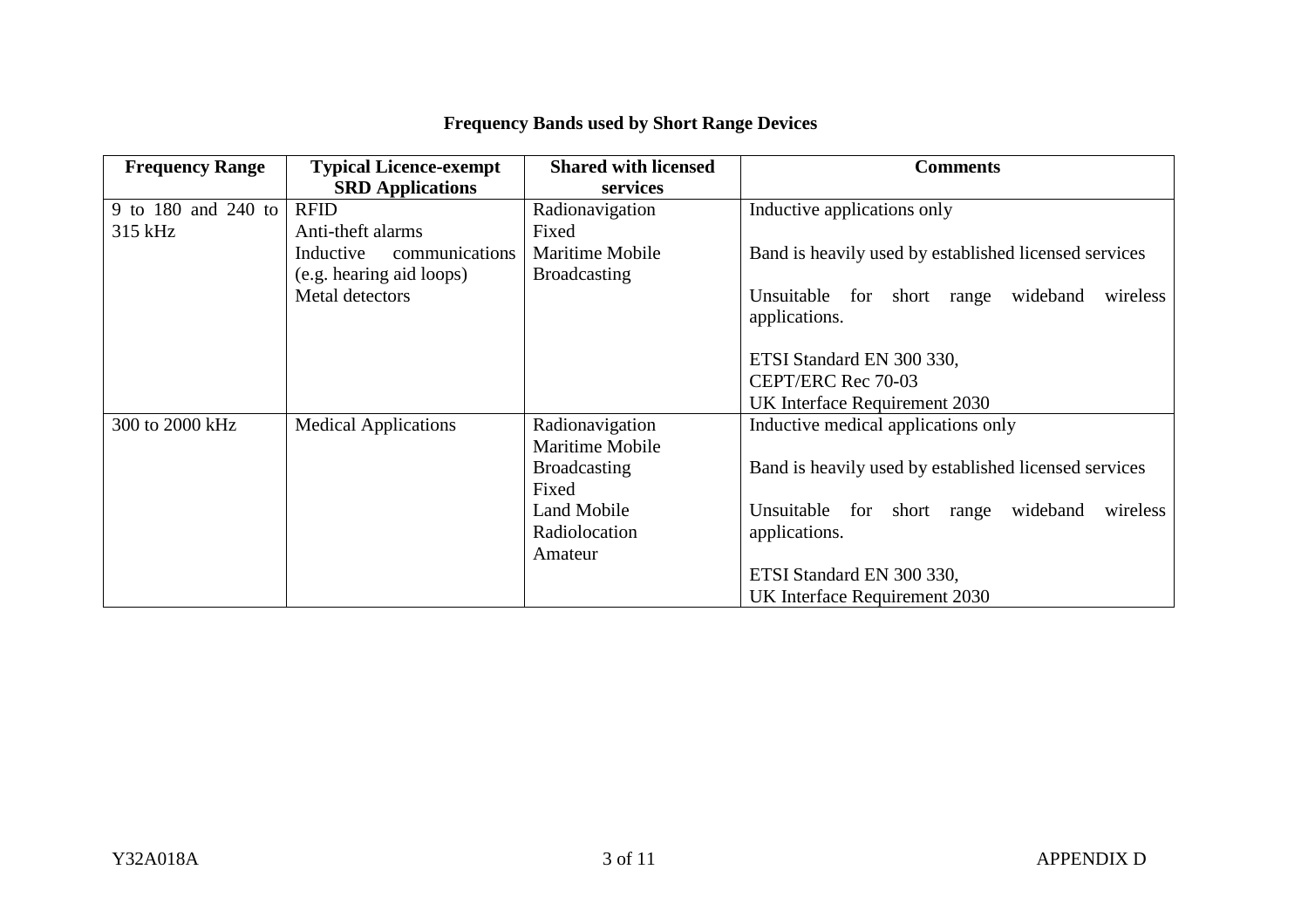| <b>Frequency Range</b> | <b>Typical Licence-exempt</b>  | <b>Shared with licensed</b> | <b>Comments</b>                                         |
|------------------------|--------------------------------|-----------------------------|---------------------------------------------------------|
|                        | <b>SRD</b> Applications        | services                    |                                                         |
| 2 to 30 MHz            | <b>RFID</b>                    | Radionavigation             | Below 27MHz, inductive applications only.               |
|                        | Anti-theft alarms              | <b>Maritime Mobile</b>      |                                                         |
|                        | Railway applications           | <b>Broadcasting</b>         | Band is heavily used by established licensed services   |
|                        | <b>Medical Applications</b>    | <b>Radio Amateurs</b>       | including broadcasting.                                 |
|                        | General Telemetry &            | <b>Land Mobile</b>          |                                                         |
|                        | Telecommand (T&T)              | Met-Aids                    | Unsuitable for short range wideband<br>wireless         |
|                        | <b>Model Control</b>           | Fixed                       | applications.                                           |
|                        |                                |                             | ETSI Standard EN 300 330, or                            |
|                        |                                |                             | EN 300 220                                              |
|                        |                                |                             | CEPT/ERC Rec 70-03                                      |
|                        |                                |                             | UK Interface Requirement 2030                           |
|                        |                                |                             | NOTE:<br>Frequencies up to 26 MHz<br>may                |
|                        |                                |                             | increasingly be used by third party provided line based |
|                        |                                |                             | telecommunications services (e.g. DSL & PLT) and        |
|                        |                                |                             | subject to ongoing studies.                             |
| 34.9 to 35 MHz         | Social alarms                  | Radiolocation               | Shared with MoD and civil radar systems                 |
| 35.3 to 35.5 MHz       | Databouys                      | Space research              |                                                         |
|                        | Model control                  |                             | EN 300 220                                              |
|                        |                                |                             | UK Interface Requirement 2030                           |
| 40.66 to 40.7 MHz      | General purpose telemetry $\&$ | Mobile                      | Shared with MoD                                         |
|                        | telecommand.                   |                             |                                                         |
|                        | <b>Model Control</b>           |                             | Unsuitable for short range wideband<br>wireless         |
|                        |                                |                             | applications.                                           |
|                        |                                |                             | EN 300 220                                              |
|                        |                                |                             | CEPT/ERC Rec 70-03                                      |
|                        |                                |                             | UK Interface Requirement 2030                           |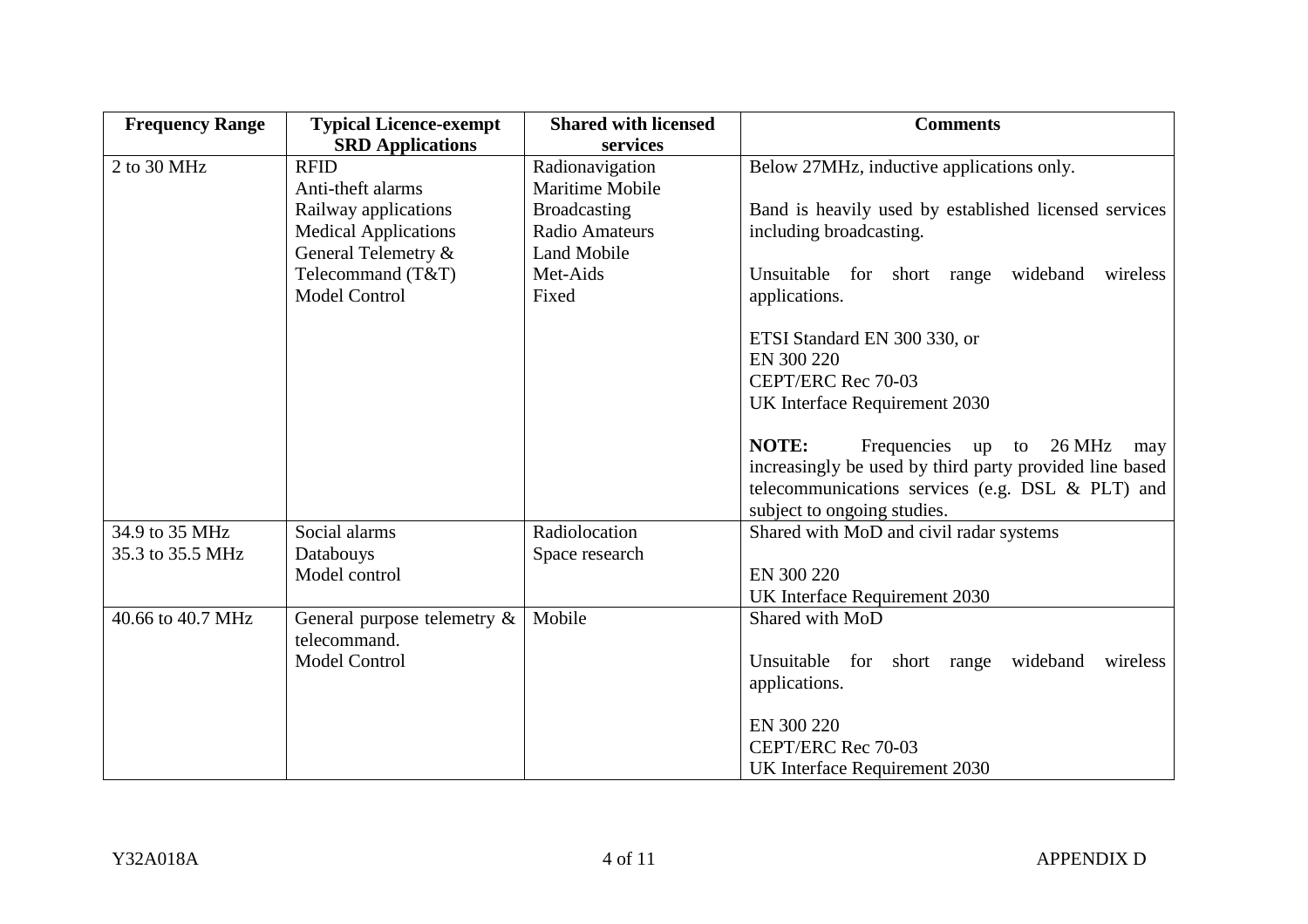| <b>Frequency Range</b> | <b>Typical Licence-exempt</b>               | <b>Shared with licensed</b> | <b>Comments</b>                                                                                          |
|------------------------|---------------------------------------------|-----------------------------|----------------------------------------------------------------------------------------------------------|
|                        | <b>SRD</b> Applications                     | services                    |                                                                                                          |
| 49.82 to 49.98 MHz     | General purpose SRDs                        | Mobile                      | Use as one of the main consumer bands.<br>Typical<br>applications include domestic baby monitors, remote |
|                        |                                             |                             | control for toys, cheap walkie-talkies, etc.                                                             |
|                        |                                             |                             | EN 300 220                                                                                               |
|                        |                                             |                             |                                                                                                          |
|                        |                                             | Maritime                    | UK Interface Requirement 2030                                                                            |
| 161.275 MHz            | Marine alarms                               | Mobile                      | SRD application limited to marine applications                                                           |
|                        |                                             |                             | EN 300 220                                                                                               |
|                        |                                             |                             | UK Interface Requirement 2030                                                                            |
| 173.1875 MHz           | Lone worker alarms                          | Mobile                      | Some sharing with HO/SO for the Emergency Services                                                       |
| 173.2 to 173.35 MHz    | General purpose telemetry &<br>telecommand. |                             | Up to 10 mW erp, $12.5/25$ kHz channels                                                                  |
|                        | Industrial<br>telemetry<br>$\&$             |                             | Wide band permitted between 173.2375 and 173.35                                                          |
|                        | telecommand                                 |                             | kHz.                                                                                                     |
|                        | Fixed alarms                                |                             |                                                                                                          |
|                        |                                             |                             | EN 300 220                                                                                               |
| 173.5875<br>to I       | General purpose telemetry &                 |                             | UK Interface Requirement 2030                                                                            |
| 173.6 MHz              | telecommand plus voice                      |                             |                                                                                                          |
| 173.7 to 174 MHz       |                                             |                             |                                                                                                          |
| 173.35 to 175.1 MHz    | Medical & biological                        |                             |                                                                                                          |
|                        |                                             |                             |                                                                                                          |
|                        | Radio microphones                           |                             |                                                                                                          |
|                        | Hearing aids                                |                             |                                                                                                          |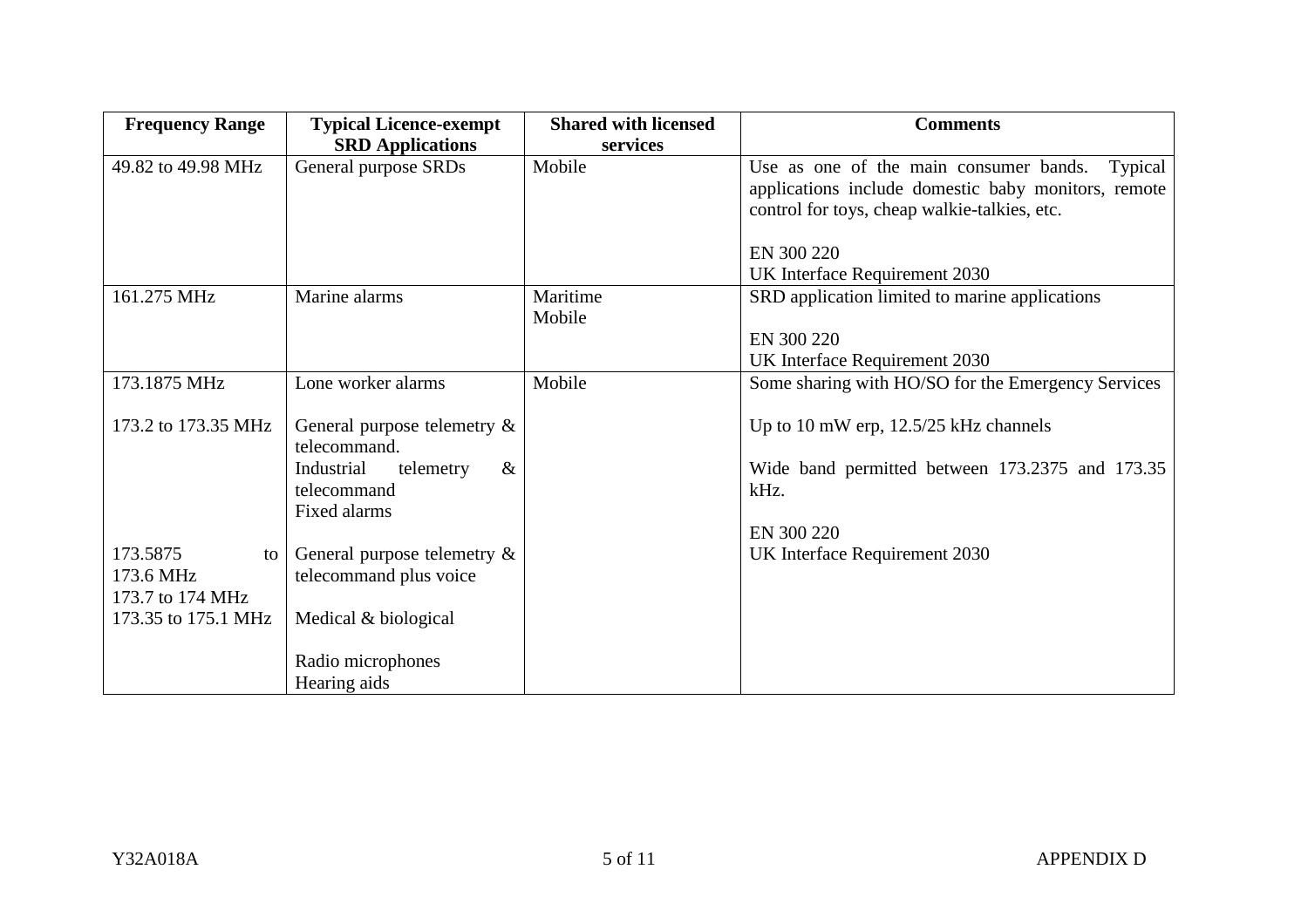| <b>Frequency Range</b> | <b>Typical Licence-exempt</b> | <b>Shared with licensed</b> | <b>Comments</b>                                   |
|------------------------|-------------------------------|-----------------------------|---------------------------------------------------|
|                        | <b>SRD</b> Applications       | services                    |                                                   |
| 402 to 405 MHz         | Medical T&T                   | Met-aids                    | Band used for radio sondes.                       |
|                        |                               | Space operation             |                                                   |
|                        |                               | Fixed                       | Medical applications limited to very low power    |
|                        |                               | Mobile                      | implants.                                         |
|                        |                               |                             | EN 300 220                                        |
|                        |                               |                             | CEPT/ERC Rec 70-03                                |
|                        |                               |                             | UK Interface Requirement 2030                     |
| 417.9 to 418.1 MHz     | $\&$<br>General<br>telemetry  | Mobile                      | History of interference problems between SRDs and |
|                        | telecommand                   | Fixed services              | licensed services.                                |
|                        |                               | Radio Amateurs              |                                                   |
|                        |                               |                             | The SRD band is likely to be withdrawn if TETRA   |
|                        |                               |                             | services.                                         |
|                        |                               |                             |                                                   |
|                        |                               |                             | EN 300 220                                        |
|                        |                               |                             | UK Interface Requirement 2030                     |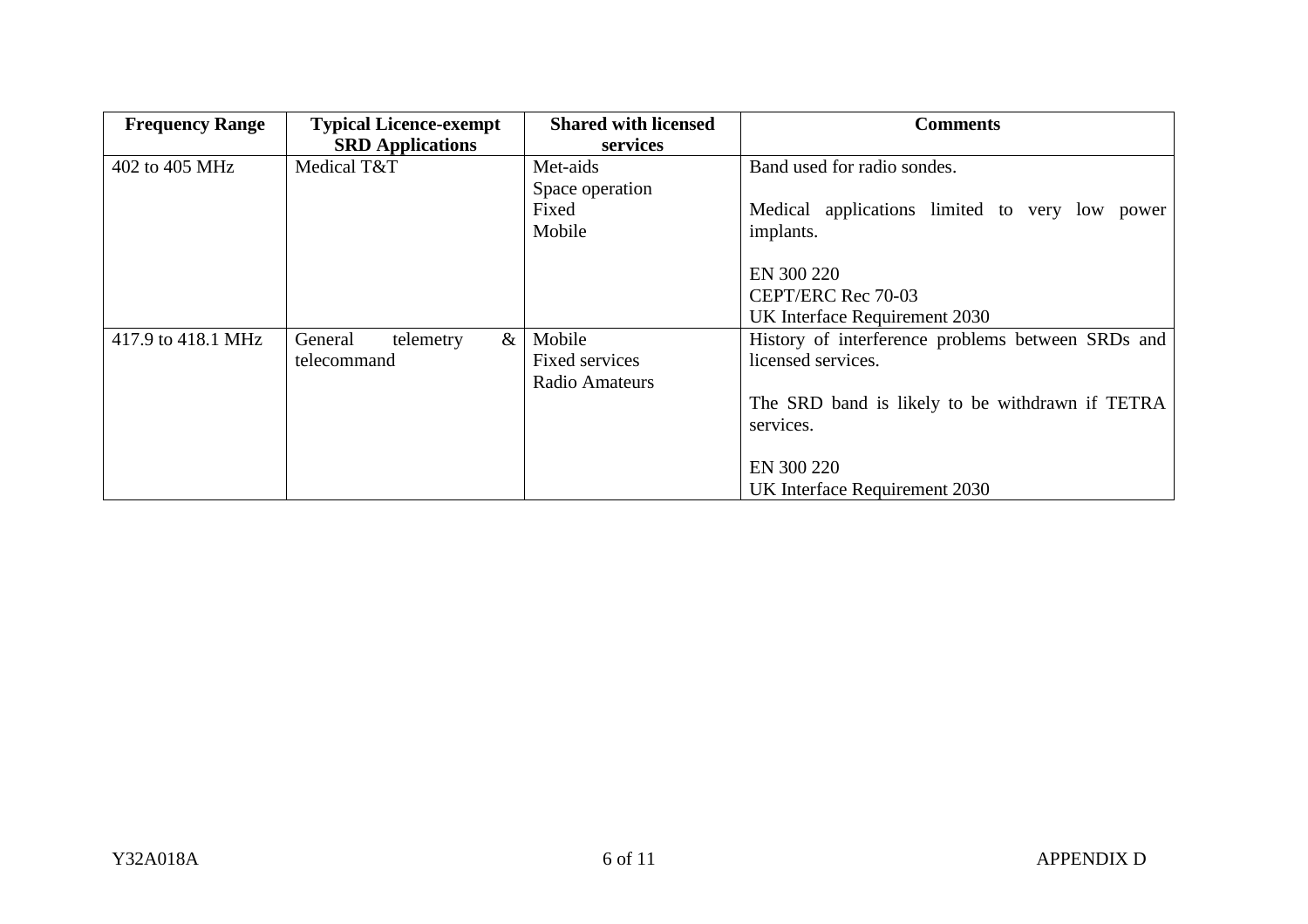| <b>Frequency Range</b> | <b>Typical Licence-exempt</b>  | <b>Shared with licensed</b> | <b>Comments</b>                                          |
|------------------------|--------------------------------|-----------------------------|----------------------------------------------------------|
|                        | <b>SRD</b> Applications        | services                    |                                                          |
| 433.05<br>to           | General purpose telemetry $\&$ | Fixed                       | History of interference problems between SRDs and        |
| 434.79 MHz             | telecommand                    | Mobile                      | licensed services.                                       |
|                        | Model control telemetry        | Amateur                     |                                                          |
|                        |                                |                             | Not suitable for applications requiring high duty cycle. |
|                        |                                |                             | For wideband applications a maximum of 10% DC is         |
|                        |                                |                             | imposed. The ERO/MG and SE PT 24 are looking at          |
|                        |                                |                             | the feasibility of introducing 100% narrow band          |
|                        |                                |                             | channels at the band edges.                              |
|                        |                                |                             | Primary services transmit high powers compared with      |
|                        |                                |                             | SRD <sub>s</sub> .                                       |
|                        |                                |                             |                                                          |
|                        |                                |                             | EN 300 220                                               |
|                        |                                |                             | CEPT/ERC Rec 70-03                                       |
|                        |                                |                             | UK Interface Requirement 2030                            |
| 458.5 to 458.95 MHz    | Industrial/Commercial          | <b>Fixed services</b>       | 458.5 to 458.95 MHz is the main band in the UK for       |
|                        | telemetry & telecommand        | Mobile                      | narrow band T&T                                          |
|                        | <b>Social Alarms</b>           | Paging                      |                                                          |
|                        | General purpose alarms         |                             | EN 300 220                                               |
|                        | Lone worker alarms             |                             | UK Interface Requirement 2030                            |
|                        | Fixed alarms                   |                             |                                                          |
| 458.96 to 459.1 MHz    | Medical T&T                    |                             |                                                          |
|                        |                                |                             |                                                          |
| 458.5 to 459.5 MHz     | Model control                  |                             |                                                          |
|                        |                                |                             |                                                          |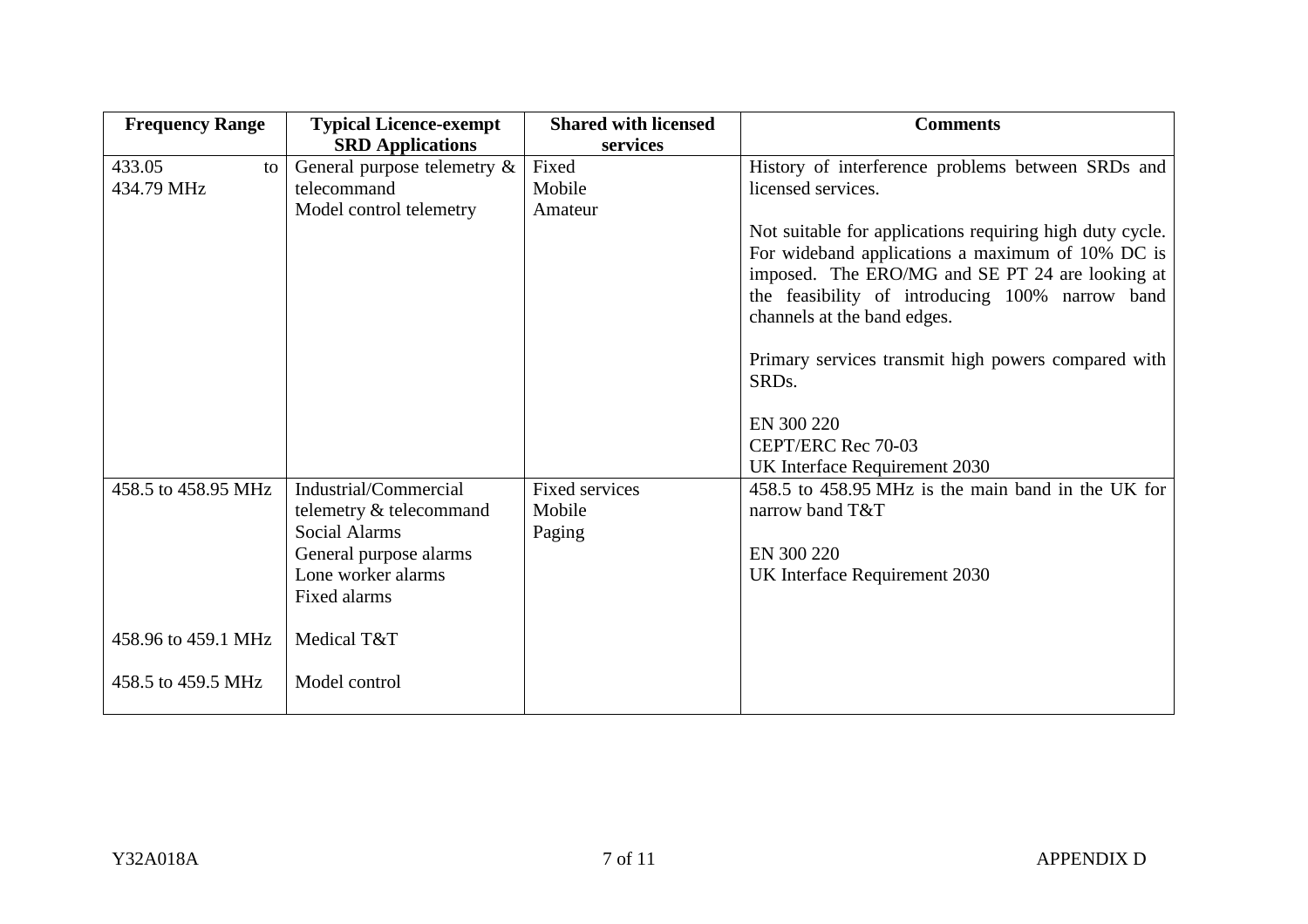| <b>Frequency Range</b> | <b>Typical Licence-exempt</b> | <b>Shared with licensed</b> | <b>Comments</b>                                        |
|------------------------|-------------------------------|-----------------------------|--------------------------------------------------------|
|                        | <b>SRD</b> Applications       | services                    |                                                        |
| 862 to 870 MHz         | <b>Cordless Audio Devices</b> | <b>Fixed services</b>       | this band<br>for SRD<br>recommended<br>FM<br>PT 37     |
|                        | Radio Microphones             | Mobile                      | applications and also the phasing out of CT            |
|                        | General purpose telemetry &   |                             | technologies in this band, including CT 2 (864 to      |
|                        | telecommand                   |                             | 868 MHz).                                              |
|                        | Social Alarms                 |                             | SE24 currently studying compatibility issues concerned |
|                        | General purpose alarms        |                             | with FHSS technology in 862 to 870 MHz band.           |
|                        |                               |                             |                                                        |
|                        |                               |                             | It is unlikely that SRDs will be allowed below         |
|                        |                               |                             | 863 MHz.                                               |
|                        |                               |                             | A FHSS tracking system has been licensed in the band   |
|                        |                               |                             | EN 300 220                                             |
|                        |                               |                             | CEPT/ERC Rec 70-03                                     |
|                        |                               |                             | UK Interface Requirement 2030                          |
| 1389 to 1399 MHz       | <b>CCTV</b>                   | Fixed                       | Radioastronomy services have to be protected. Only     |
|                        | Domestic Videosenders         | Mobile                      | CCTV allowed.                                          |
|                        |                               |                             |                                                        |
|                        |                               |                             | EN 300 440                                             |
|                        |                               |                             | UK Interface Requirement 2030                          |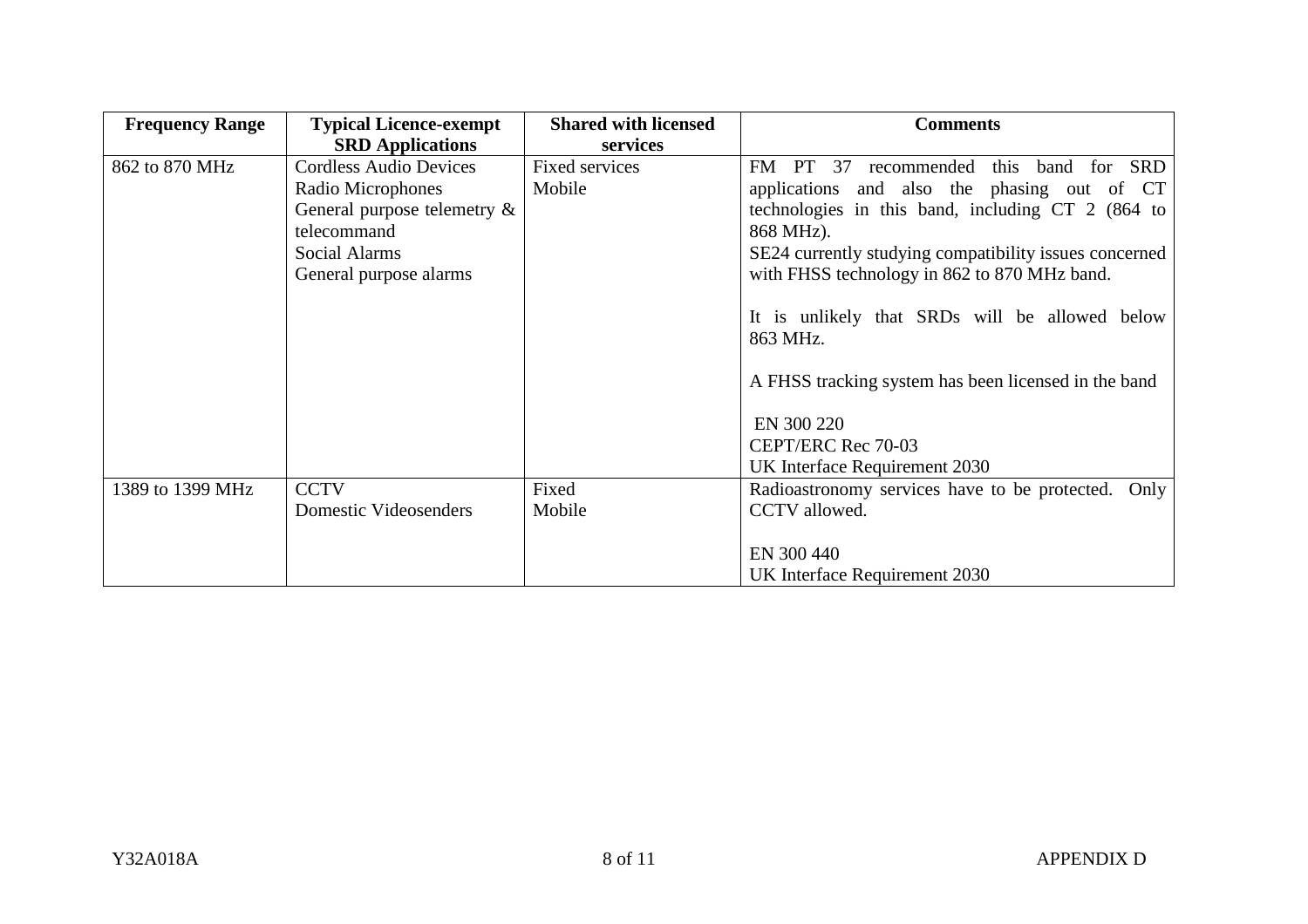| <b>Frequency Range</b> | <b>Typical Licence-exempt</b>                                                                                                                                     | <b>Shared with licensed</b>                                  | <b>Comments</b>                                                                                                                                                                                                                                                                                                                                                                                                                                                                                                                                                                                                                                                               |
|------------------------|-------------------------------------------------------------------------------------------------------------------------------------------------------------------|--------------------------------------------------------------|-------------------------------------------------------------------------------------------------------------------------------------------------------------------------------------------------------------------------------------------------------------------------------------------------------------------------------------------------------------------------------------------------------------------------------------------------------------------------------------------------------------------------------------------------------------------------------------------------------------------------------------------------------------------------------|
|                        | <b>SRD</b> Applications                                                                                                                                           | services                                                     |                                                                                                                                                                                                                                                                                                                                                                                                                                                                                                                                                                                                                                                                               |
| 2400 to 2483.5 MHz     | <b>CCTV</b>                                                                                                                                                       | <b>ENG/OB</b>                                                | This band is heavily used by services, which are after                                                                                                                                                                                                                                                                                                                                                                                                                                                                                                                                                                                                                        |
|                        | <b>Domestic Videosenders</b>                                                                                                                                      | <b>Fixed services</b>                                        | global harmonisation.                                                                                                                                                                                                                                                                                                                                                                                                                                                                                                                                                                                                                                                         |
|                        | Movement detection & alert.                                                                                                                                       | Mobile                                                       |                                                                                                                                                                                                                                                                                                                                                                                                                                                                                                                                                                                                                                                                               |
|                        | Railway applications                                                                                                                                              |                                                              | SRD/RFID Industry use this band<br>The<br>for                                                                                                                                                                                                                                                                                                                                                                                                                                                                                                                                                                                                                                 |
|                        | Automatic<br>Vehicle                                                                                                                                              |                                                              | tagging/logistic purposes, to keep track of items on a                                                                                                                                                                                                                                                                                                                                                                                                                                                                                                                                                                                                                        |
|                        | Identification                                                                                                                                                    |                                                              | global basis, such as shipping containers, airline                                                                                                                                                                                                                                                                                                                                                                                                                                                                                                                                                                                                                            |
|                        | Short range indoor data links                                                                                                                                     |                                                              | baggage, etc.                                                                                                                                                                                                                                                                                                                                                                                                                                                                                                                                                                                                                                                                 |
|                        | General<br>telemetry<br>$\&$                                                                                                                                      |                                                              |                                                                                                                                                                                                                                                                                                                                                                                                                                                                                                                                                                                                                                                                               |
|                        | telecommand                                                                                                                                                       |                                                              | The wholesale industry are looking for 4 Watt systems                                                                                                                                                                                                                                                                                                                                                                                                                                                                                                                                                                                                                         |
|                        | <b>RLANS</b>                                                                                                                                                      |                                                              | in order to trace produce from the grower/manufacturer                                                                                                                                                                                                                                                                                                                                                                                                                                                                                                                                                                                                                        |
|                        |                                                                                                                                                                   |                                                              | all the way through the distribution chain to the retail                                                                                                                                                                                                                                                                                                                                                                                                                                                                                                                                                                                                                      |
|                        |                                                                                                                                                                   |                                                              |                                                                                                                                                                                                                                                                                                                                                                                                                                                                                                                                                                                                                                                                               |
|                        |                                                                                                                                                                   |                                                              |                                                                                                                                                                                                                                                                                                                                                                                                                                                                                                                                                                                                                                                                               |
|                        |                                                                                                                                                                   |                                                              |                                                                                                                                                                                                                                                                                                                                                                                                                                                                                                                                                                                                                                                                               |
|                        |                                                                                                                                                                   |                                                              |                                                                                                                                                                                                                                                                                                                                                                                                                                                                                                                                                                                                                                                                               |
|                        |                                                                                                                                                                   |                                                              |                                                                                                                                                                                                                                                                                                                                                                                                                                                                                                                                                                                                                                                                               |
|                        |                                                                                                                                                                   |                                                              |                                                                                                                                                                                                                                                                                                                                                                                                                                                                                                                                                                                                                                                                               |
|                        |                                                                                                                                                                   |                                                              |                                                                                                                                                                                                                                                                                                                                                                                                                                                                                                                                                                                                                                                                               |
|                        |                                                                                                                                                                   |                                                              |                                                                                                                                                                                                                                                                                                                                                                                                                                                                                                                                                                                                                                                                               |
|                        |                                                                                                                                                                   |                                                              |                                                                                                                                                                                                                                                                                                                                                                                                                                                                                                                                                                                                                                                                               |
|                        |                                                                                                                                                                   |                                                              |                                                                                                                                                                                                                                                                                                                                                                                                                                                                                                                                                                                                                                                                               |
|                        |                                                                                                                                                                   |                                                              |                                                                                                                                                                                                                                                                                                                                                                                                                                                                                                                                                                                                                                                                               |
|                        |                                                                                                                                                                   |                                                              |                                                                                                                                                                                                                                                                                                                                                                                                                                                                                                                                                                                                                                                                               |
|                        |                                                                                                                                                                   |                                                              |                                                                                                                                                                                                                                                                                                                                                                                                                                                                                                                                                                                                                                                                               |
|                        |                                                                                                                                                                   |                                                              |                                                                                                                                                                                                                                                                                                                                                                                                                                                                                                                                                                                                                                                                               |
|                        |                                                                                                                                                                   |                                                              |                                                                                                                                                                                                                                                                                                                                                                                                                                                                                                                                                                                                                                                                               |
|                        |                                                                                                                                                                   |                                                              |                                                                                                                                                                                                                                                                                                                                                                                                                                                                                                                                                                                                                                                                               |
|                        |                                                                                                                                                                   |                                                              |                                                                                                                                                                                                                                                                                                                                                                                                                                                                                                                                                                                                                                                                               |
|                        |                                                                                                                                                                   |                                                              |                                                                                                                                                                                                                                                                                                                                                                                                                                                                                                                                                                                                                                                                               |
| 5725 to 5850 MHz       | Road transport & traffic<br>telematics<br>General purpose telemetry &<br>telecommand<br>Short range indoor<br>data<br>links.<br>Movement detectors<br><b>CCTV</b> | Radiolocation<br>Radio Amateurs<br>Mobile<br>Fixed satellite | outlet. The higher power is required because passive<br>tags are required and read/write ranges up to about 2<br>metres.<br>EN 300 440, EN 300 761, ETS 300 328<br>CEPT/ERC Rec 70-03<br>UK Interface Requirement 2030<br>There are some trial systems for Road Toll<br>applications. Government has to decide on whether to<br>implement the road charging system in the UK. There<br>are some private schemes. If road tolling is<br>implemented then other applications will either need to<br>avoid the band 5805 to 5815 MHz or will need to be<br>planned to avoid interference.<br>EN 300 440<br>CEPT/ERC Rec 70-03<br>ERC/DEC/(92)02<br>UK Interface Requirement 2030 |